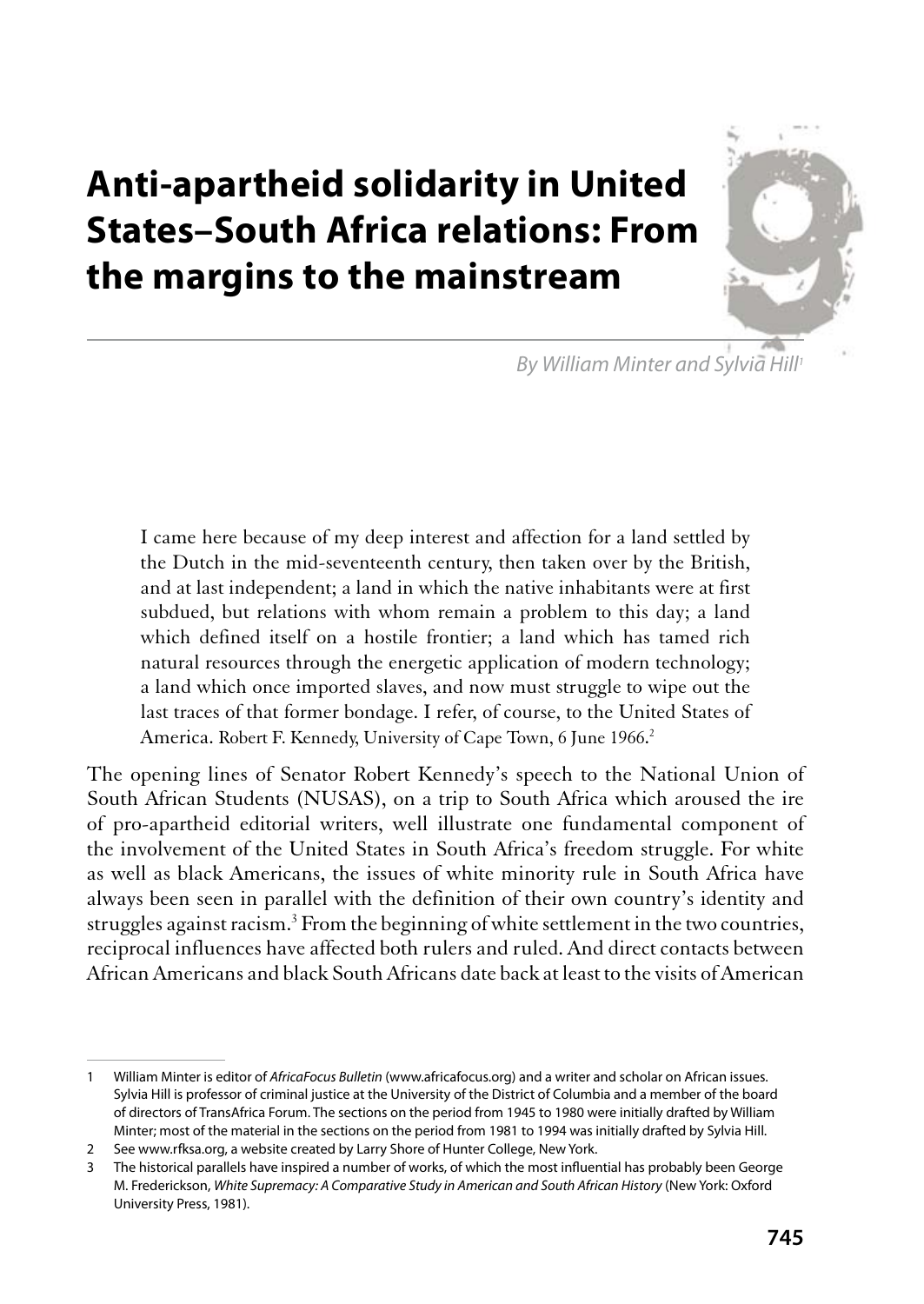whaling ships in the early nineteenth century.<sup>4</sup> In the twentieth century links between freedom movements in both countries have steadily multiplied since the founding of the National Association for the Advancement of Colored People (NAACP) in 1909 and the African National Congress in 1912. African-American leaders, from W.E.B. DuBois and Paul Robeson through to Martin Luther King Jnr and Malcolm X, have consistently regarded the South African freedom cause as integrally linked to the US civil rights movement and the campaign for freedom from racism worldwide.<sup>5</sup>

This chapter does not attempt to survey that wider history. But this context does require a brief overview of the parallel evolution of domestic civil rights struggles. Equally essential is the global role of the United States after World War II, both the Cold War competition with the Soviet Union and the emerging substitution of US leadership for the former colonial powers in Western political and economic hegemony in Africa. Here too the Kennedy visit in 1966 illustrates the complexity and internal contradictions in the US role. For many opponents of apartheid, Kennedy's willingness to defy South Africa's rulers in their own country, visiting Soweto as well as white universities, and meeting with banned ANC leader Albert Luthuli, provided inspiration. Many liberals in the United States saw Kennedy's political evolution in the years before his assassination in June 1968 as signalling new openings, both in support for civil rights at home and in opposition to the Vietnam War then dominating the US foreign policy debate. Yet in the 1960s, neither Senator Kennedy nor any other major US politician, Democrat or Republican, was willing to support the call for sanctions against South Africa. In practice, US foreign policy toward South Africa, as towards the rest of the world, was determined more by cold war demands and profitable economic ties than by denunciations of apartheid, even those as eloquent as those of Robert Kennedy.

Two decades later, in 1986, the US Congress passed the Comprehensive Anti-Apartheid Act, a sanctions measure that was one of the decisive blows leading the apartheid regime to the negotiating table. In 1990, Nelson Mandela addressed a joint session of the houses of Congress to overwhelming applause. US cabinet minister Donna Shalala concluded her tribute at Oliver Tambo's memorial service in 1993 with the cry of 'Amandla!', and civil rights leader Jesse Jackson headed the official US observer mission to the 1994 election that brought Nelson Mandela to the presidency of his country.

The primary objective of this chapter is to trace the main outlines of the groups, campaigns, and events that produced these changes in US policy. It is not a comprehensive account, given the wide range of local as well as national groups that were involved over the years, and the fact that systematic research is very limited except on the period of the 1950s. Given that the context of policy was largely set by presidential administrations, the chapter is divided chronologically by administrations: Truman

<sup>4</sup> See Keletso Atkins, 'The Black Atlantic Communication Network: African American Sailors and the Cape of Good Hope Connection', Issue: A Journal of Opinion, 24, 2, (1996), 23-5.

<sup>5</sup> See Bernard Makhosezwe Magubane, The Ties that Bind: African-American Consciousness of Africa (Trenton, NJ: Africa World Press, 1987).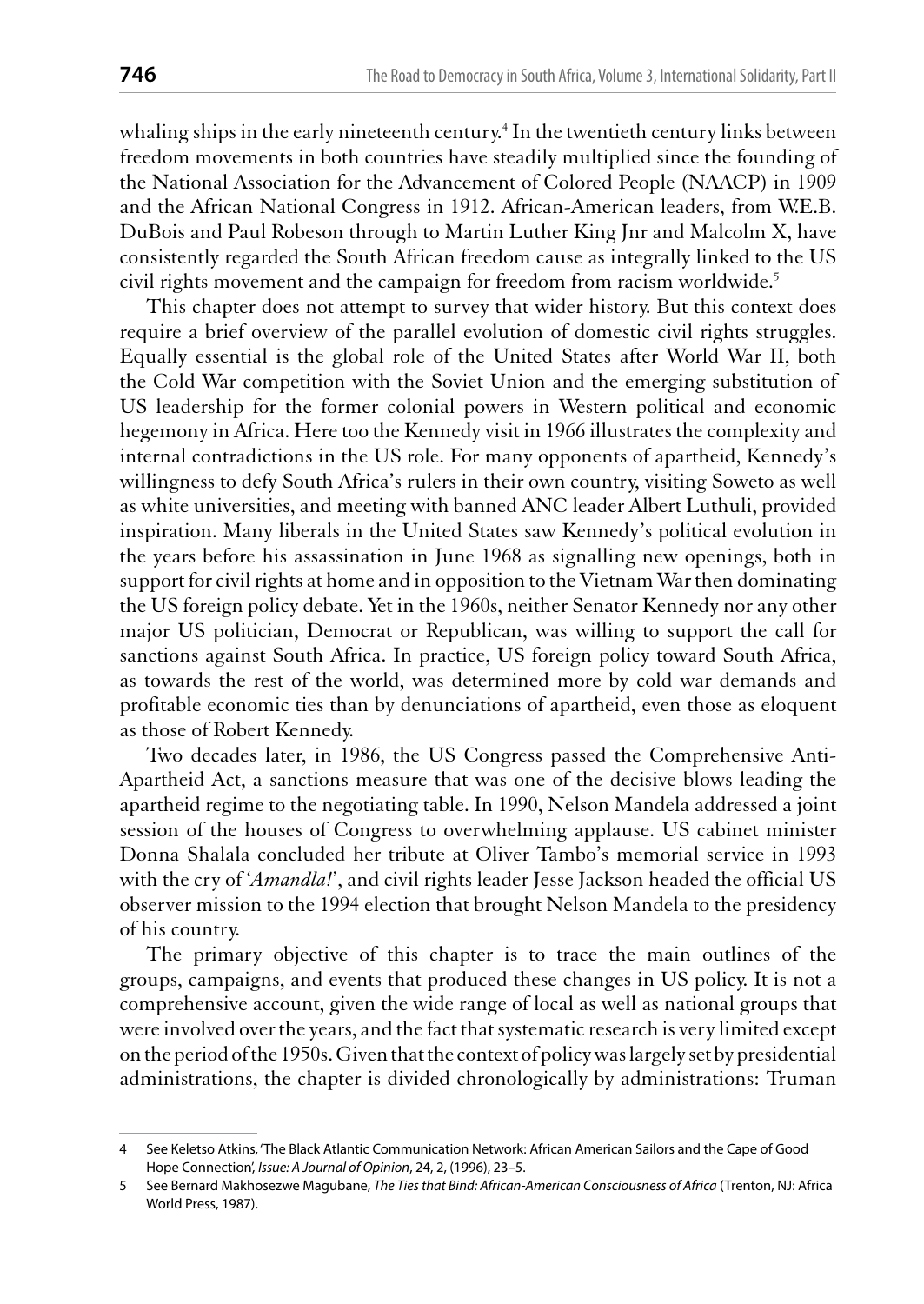and Eisenhower (1945–1960); Kennedy, Johnson, and Nixon (1961–1974); Ford and Carter (1974–1980); Reagan (1981–1988); and Bush and Clinton (1989–1994).

#### South African resistance and the United States in the Truman-Eisenhower years, 1945-1960 6

The period from 1945 to 1960, stretching from the end of World War II and the formation of the United Nations to the year of African independence and the Sharpeville massacre in South Africa, saw significant changes in public opinion in the United States about South Africa. Despite the differences in circumstances and results, the parallels between the civil rights movement, the campaigns for African independence from colonialism, and resistance to apartheid in South Africa were as apparent to those involved as was the common racism of the oppressive systems.

World War II had provided Africans, African Americans, and other colonised peoples the opportunity to make their commonalities visible, especially in the black press. Prominent African-American leaders Paul Robeson and W.E.B. DuBois linked the fight against the domestic Jim Crow racial system with the war against fascism and the anti-colonial campaigns, and were applauded by many white as well as black people. They exposed doctrines of white supremacy that the segregated US army shared with European colonial powers and the white settler outposts in Africa even during the battle against Nazi racism.

President Roosevelt had hinted that the promise of freedom for oppressed peoples might apply not only to those conquered by the Nazis, but also to those ruled by Western powers. But the United States and its allies did not expect that day to come for generations. As the United States mobilised for the Cold War in the late 1940s and early 1950s, moreover, the clear congruence of anti-colonial and domestic anti-racist movements was shoved to the margin, even among most groups working for social justice at home. The dominant civil rights forces in the United States, in an effort to prove their American loyalty, dropped the rhetoric of identification with oppressed peoples.

In the US political context of the late 1940s, the Cold War thus rapidly eclipsed the World War II vision of a 'double victory' against racism at home and abroad. Consciousness of Africa among civil rights forces only began to regain momentum

<sup>6</sup> For an overview of the context of this period, see William Minter, King Solomon's Mines Revisited: Western Interests and the Burdened History of Southern Africa (New York: Basic Books, 1986), chapters 3 and 4. Recent works on the period include Brenda Plummer, Rising Wind: Black Americans and US Foreign Affairs, 1935-1960 (Chapel Hill, NC: University of North Carolina Press, 1996); Penny von Eschen, Race Against Empire: Black Americans and Anticolonialism, 1937-1957 (Ithaca, NY: Cornell University Press, 1997); Thomas Borstelmann, The Cold War and the Color Line: American Race Relations in the Global Arena (Cambridge, MA: Harvard University Press, 2001); Azza Sadama Layton, International Politics and Civil Rights Policies in the United States, 1941-1960 (Cambridge: Cambridge University Press, 2000); Carol Anderson, Eyes Off the Prize: The United Nations and the African American Struggle for Human Rights, 1944-1955 (Cambridge: Cambridge University Press, 2003); James H. Merriwether, Proudly We Can Be Africans: Black Americans and Africa, 1935-1961 (Chapel Hill: University of North Carolina Press, 2002). Works such as Charles Denton Johnson, 'African Americans and South Africans: the Anti-Apartheid Movement in the United States, 1921-1955' (PhD, Howard University, 2004) and David Henry Anthony III, Max Yergan: Race Man, Internationalist, Cold Warrior (New York: New York University Press, 2005), show that there is still much archival material to be explored.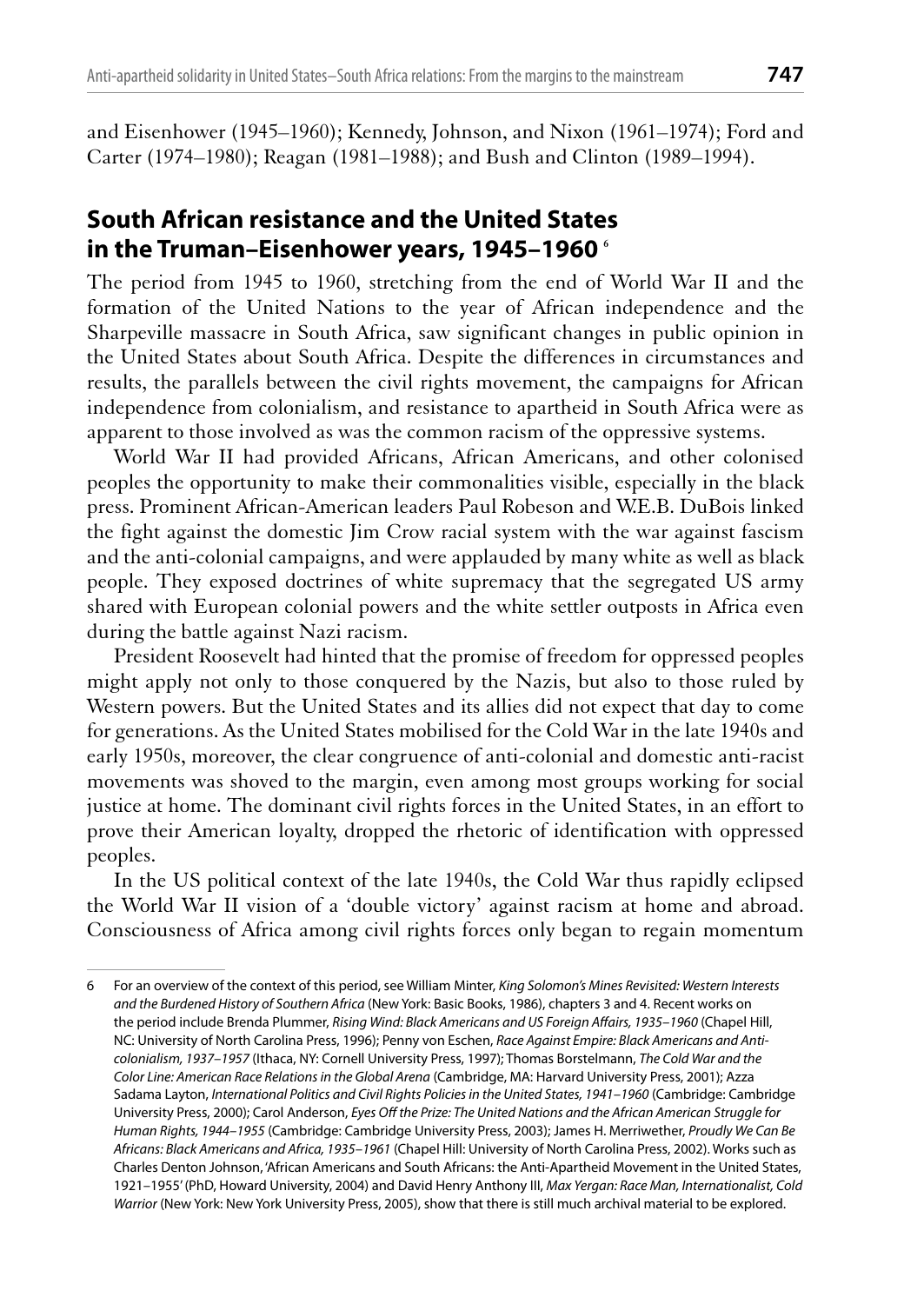a decade later, particularly after the independence of Ghana in 1957. During the administrations of President Harry Truman (1945–1952) and President Dwight D. Eisenhower (1953–1960), organisational efforts to support South African resistance to apartheid and to oppose US collaboration with the apartheid regime only involved small groups of activists and had limited impact.

The principal groups involved in this period were the Council on African Affairs, which declined from a high point of activity in 1946 and finally succumbed to cold war repression in 1955, and the American Committee on Africa, which emerged in 1953 from a campaign to support the 1952 defiance campaign in South Africa. To some extent, the leadership of the NAACP also took an occasional interest in South Africa. None of these organisations had any visible impact during this period on the foreign policy establishment or within either political party. Nevertheless, their efforts did result in regular networks of communication with African leaders, particularly with the ANC. They also clearly defined a policy framework which would continue into the period of armed struggle in southern Africa following Sharpeville and guide the larger-scale anti-apartheid networks of subsequent decades. That framework included both direct support for African liberation movements and targeting US economic and political collaboration with the apartheid state.

This mobilisation, however, was in the context of a US political system that was still overwhelmingly based on the denial of rights to African Americans, despite limited efforts by the Democratic Party to counter discrimination and reach out to African-American voters in some parts of the country. During this period African Americans in most of the south could not vote and were harassed, intimidated and terrorised if they tried to exercise the right to vote. In the US Congress, advocates of civil rights were outweighed by the alliance of conservative Democrats and Republicans. And even the prominence of Nobel Prize winning diplomat Ralph Bunche made only a token breach in the lily-white enclave of foreign policy decision-making and debate.<sup>7</sup>

#### US policy toward South Africa under Truman and Eisenhower<sup>®</sup>

The fundamental context underlying US policy toward South Africa in this period was the common acceptance by the leaders of government and society in both countries of the legitimacy of white supremacy. The two countries diverged in their trajectories, however. The election of the National Party in South Africa in 1948 heralded the intensification of white racial control and repression under the new label of 'apartheid'. In the United States, President Harry Truman began Democratic Party efforts to woo the African-American vote. The civil rights movement began its rise

 $7<sup>7</sup>$ See Michael L. Krenn, Black Diplomacy: African Americans and the State Department, 1945-1969 (Armonk, N.Y.: M.E. Sharpe, 1999).

<sup>8</sup> See Thomas Borstelmann, Apartheid's Reluctant Uncle: The United States and Southern Africa in the Early Cold War (New York: Oxford University Press, 1993), and Thomas J. Noer, Cold War and Black Liberation: The United States and White Rule in Africa, 1948-1968 (Colombia, MO: University of Missouri Press, 1985). A selection of official documents is available in the series Foreign Relations of the United States (FRUS) (Washington: US Government Printing Office), multiple years.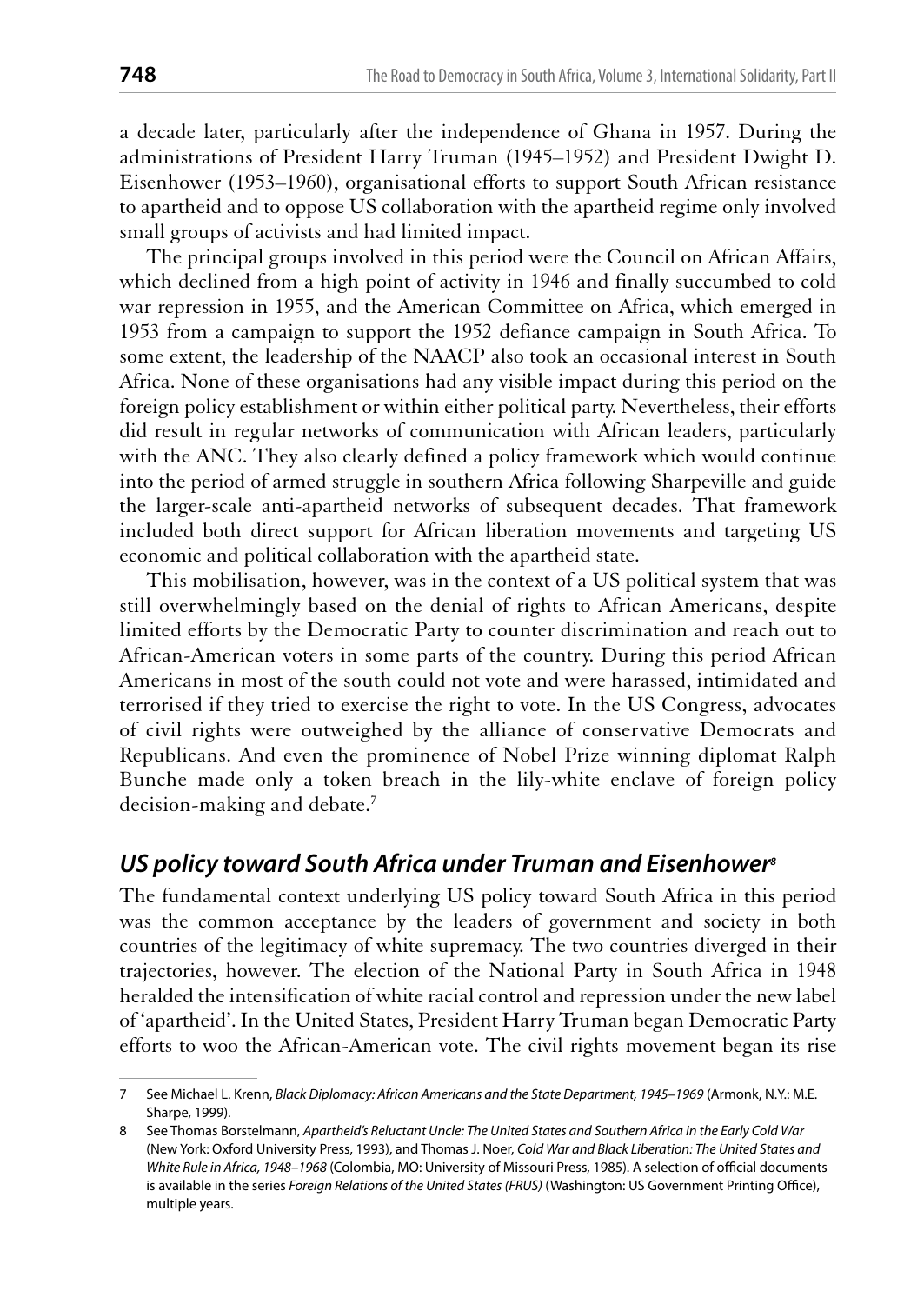to public prominence in 1955 and cold war competition for hearts and minds gave both Democratic and Republican administrations new reasons to address problems of racism at home and, to a lesser extent, grounds for disassociation from South Africa. The incentives for criticising apartheid, however, were easily outweighed by rapidly growing US economic interests in South Africa and by the strategic interest in the country's mineral wealth, particularly uranium.

Prominent top foreign policy officials were openly sympathetic to white supremacy, including James F. Byrnes, secretary of state from 1945 to 1947, and Dean Acheson, who served as secretary of state from 1949 to 1952. Acheson was hostile to any critique of South Africa and in later years defended not only South Africa but also the white regime of Rhodesia and Portuguese colonialism. Under Eisenhower, comments Thomas Borstelmann, 'the overall thrust of US policy in Africa in the 1950s was the same as the administration's policy toward civil rights at home: to avoid it as much as possible'.<sup>9</sup>

Nevertheless, global and domestic opinion made for divergence in US and South African views. This was reflected, for example, in the United Nations (UN). In 1946 and 1947, as India spearheaded criticism of South Africa at the United Nations, the United States worked to moderate the UN resolutions.<sup>10</sup> On the question of the treatment of Indians, the US agreed that this was an internal question for South Africa, but urged South Africa to consider negotiations with India. On South West Africa, the US worked to defeat UN resolutions that went beyond requesting South Africa to report on its administration of the territory. But it stopped short of supporting the effort by Smuts to incorporate South West Africa into South Africa.

In terms of US public opinion as well as world opinion, the view of South Africa shifted sharply after the National Party victory at the polls in the white people-only 1948 election when Smuts was replaced as prime minister by Daniel Malan. Even before the advances of the US civil rights movement, mainstream US opinion was much closer to the views of English-speaking South Africans than to those of the National Party. Apartheid as an ideology was regarded as an extreme position that was likely to have negative consequences for stability and the security of white people as well as for black people. An editorial in the New York Times of 22 August, for example, suggested that: 'There is pretty-well world-wide agreement that the apartheid policy as pursued by Malan's Nationalists is about the worst method that could have been devised to solve the problem. A solution that is based on pure racism, on the theory of the perennial and innate superiority of one race over another, is false, immoral, and repugnant.'

One of the most important influences solidifying critical American views of the South African racial system was the novel Cry the Beloved Country, written by Alan Paton and published in February 1948, several months before the National Party came to power. Paton's book was a perennial best-seller, eventually selling over 15m

<sup>9</sup> Borstelmann, The Cold War and the Color Line, 116.

<sup>10</sup> See Anthony Lake, 'Caution and Concern: The Making of American Policy Toward South Africa, 1946-1971' (PhD, Princeton, 1974), 57-66, and Borstelmann, Apartheid's Reluctant Uncle, 74-79.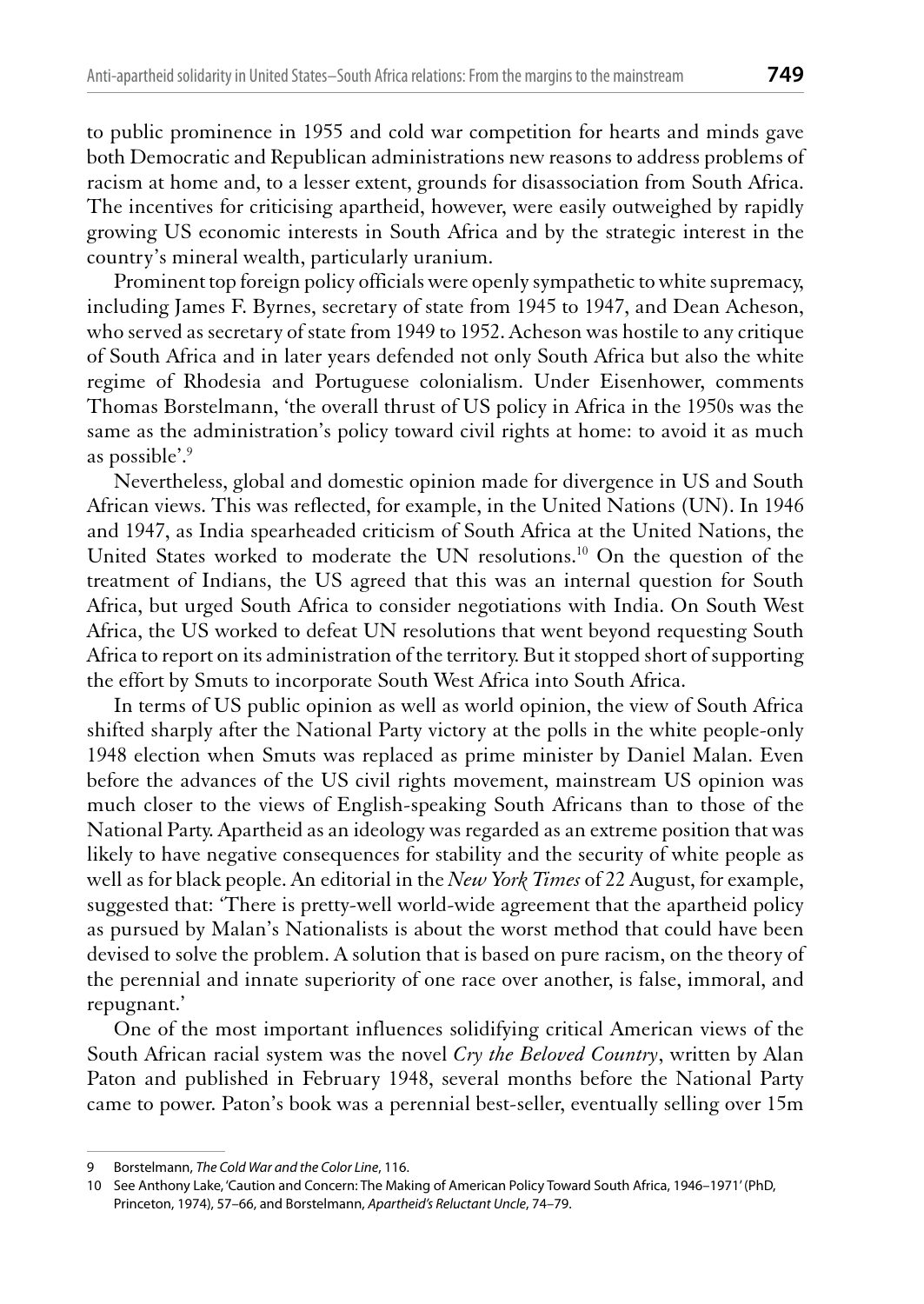copies. It was adapted for a Broadway musical in 1949 and for a film in 1951, featuring African-American actors Canada Lee and Sidney Poitier. The message of the novel was liberal rather than radical; Paton became the founder of the Liberal Party in 1953. But its impact in shaping the world-wide image of South African racism was enormous.

This shift, however, did not affect the close economic and strategic relationships between the United States and South Africa. To the contrary, these were strengthened as the US gained ground from Britain as a rising economic power in the region. While Britain remained the primary economic partner of South Africa, holding 53 per cent of indirect investment and 69 per cent of direct investment in 1956 (and two-thirds of all investment in 1960), US investment as well as trade rose rapidly during this period. US direct investment, for example, rose from \$51m in 1943 to \$140m in 1950.<sup>11</sup> By 1959 it had reached \$32m, involving at least 160 companies.<sup>12</sup> The US increased its investment in mining, and played a major role in the expanding industrial sector, particularly in the automobile industry.

This expansion was encouraged by official loans from the US-dominated World Bank and the bilateral Export-Import Bank as well as from private US banks. The timing of the official loans and the US government perception of South Africa's value as an ally, however, was also decisively influenced by the strategic importance of uranium.<sup>13</sup> While South Africa was regarded as a reliable and valuable US military ally throughout this period, it was uranium that made the alliance particularly important. Neither the United States nor Britain responded favourably to repeated South African initiatives for a formal military alliance, such as through inclusion in NATO. But the beginning of the Korean war in 1950 led quickly not only to the commitment of a South African Air Force unit to the allied forces in Korea, but also to an agreement for US support of South African uranium production and guaranteed sales to the US and Britain over a ten-year period.<sup>14</sup>

From 1948 to 1960, both the Truman and Eisenhower administrations followed a similar policy when forced to confront the South African issue at the UN: try to avoid the issue without being fully identified with South Africa. In 1950, for example, it voted for a resolution opposed by South Africa calling for negotiations with Pretoria on South West Africa by a UN special committee.<sup>15</sup> In 1952, still under the Truman administration, the United States criticised apartheid in statements at the UN, but voted against including apartheid on the formal agenda and abstained on a resolution to establish a commission to study the racial situation in South Africa.<sup>16</sup> Until 1958, the United States continued to abstain from voting on UN resolutions concerning South Africa's racial policies. In that year, it voted for a resolution expressing 'regret

<sup>11</sup> Minter, King Solomon's Mines Revisited, 82, 101.

<sup>12</sup> Richard W. Hull, American Enterprise in South Africa: Historical Dimensions of Engagement and Disengagement (New York: New York University Press, 1990), 220. On economic ties during this period see also Minter, King Solomon's Mines Revisited, 73-102.

<sup>13</sup> See Borstelmann, Apartheid's Reluctant Uncle.

<sup>14</sup> Ibid., 137-165.

<sup>15</sup> Lake, 'Caution and Concern', 65.

<sup>16</sup> Ibid., 66-67.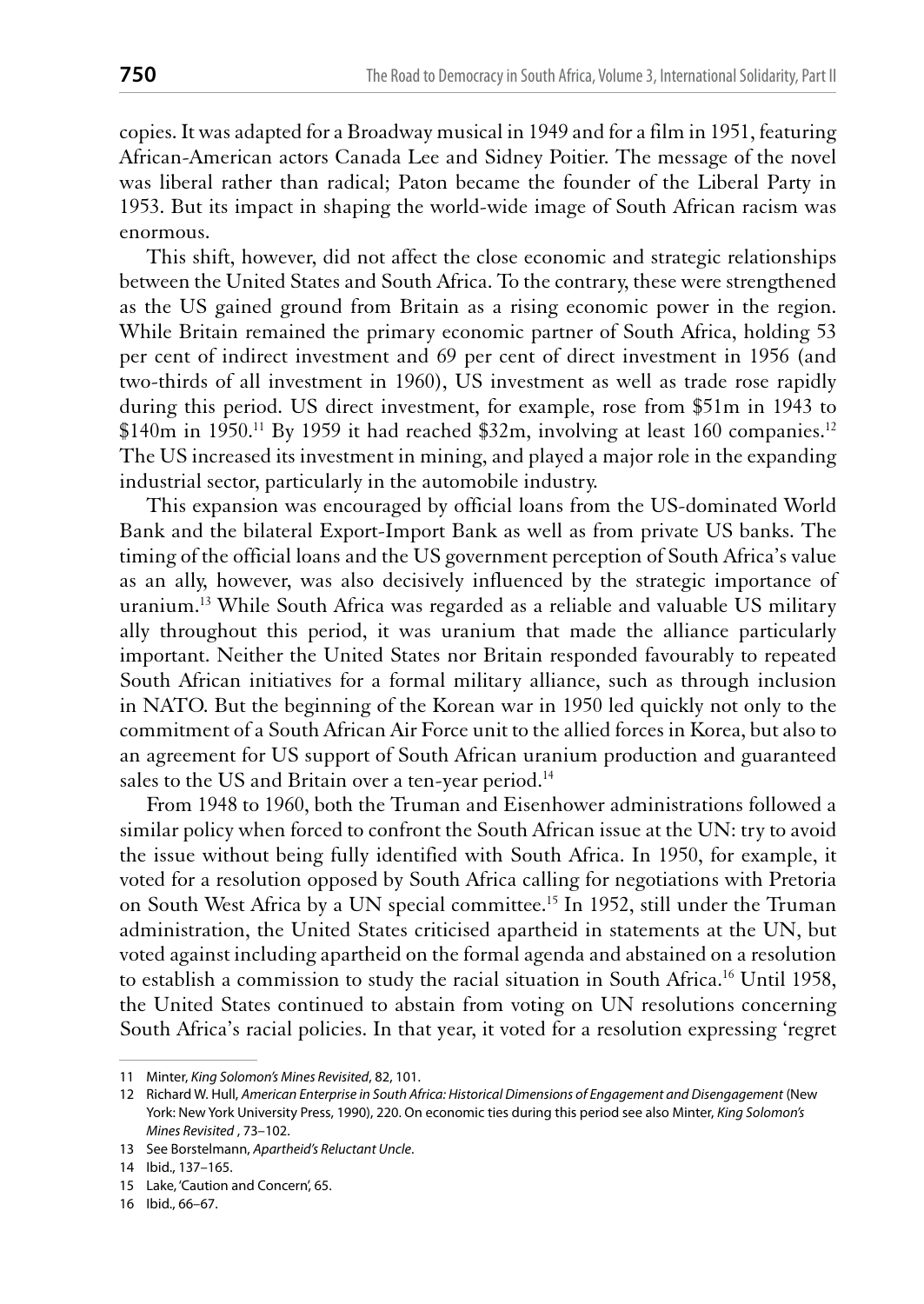and concern' about the situation in South Africa, but refused to allow use of the word 'condemn'.<sup>17</sup>

With new attention to African issues in the second half of the 1950s, particularly after the independence of Ghana in 1957, the need for a US reaction to apartheid was increasing, despite the fact that critical views on apartheid had little influence on the top levels in the US government. The contradictory tendencies are clearly revealed in the reaction to Sharpeville in 1960. The day after at least 69 demonstrators were killed by police, the US Department of State press officer read the following statement:

The United States deplores violence in all its forms and hopes that the African people of South Africa will be able to obtain redress for legitimate grievances by peaceful means. While the United States, as a matter of practice, does not ordinarily comment on the internal affairs of governments with which it enjoys normal relations, it cannot help but regret the tragic loss of life resulting from the measures taken against the demonstrators in South Africa.<sup>18</sup>

The statement won praise from African countries and complaints from the South African government. But President Eisenhower, Secretary of State Christian Herter, and US ambassador to South Africa Philip Crowe, none of whom had been consulted about the statement, all regarded it as an unfortunate mistake. President Eisenhower was described in an internal memorandum as 'furious' at the 'breach of courtesy among nations' and the fact that the State Department officials involved acted 'without checking at the top policy level, and without investigating the facts of the matter'.<sup>19</sup> Ambassador Crowe cabled Washington that in his opinion 'police had no choice under the circumstances'.<sup>20</sup>

The United States worked to tone down the resolution being prepared in the UN Security Council. But it parted company with Britain and France, who abstained, to vote for the resolution adopted on 1 April. Among other provisions, the resolution

(2) deplore[ed] the fact that the recent disturbances in the Union should have led to the loss of life of so many Africans ... (3) deplore [d] the Union Government's policies and actions which had given rise to the present situation; [and] (4) call[ed] upon the Union Government to initiate measures aimed at bringing about racial harmony based on equality in order to ensure that the present situation did not continue or recur and to abandon its policies of apartheid and racial discrimination.<sup>21</sup>

<sup>17</sup> Ibid., 72.

<sup>18</sup> Foreign Relations of the United States (FRUS), 1958-1960, vol. 14: Africa (Washington: US Government Printing Office, 1972), 741. See also pp 742-61 on US - South Africa policy, 1960.

<sup>19</sup> Ibid., 742.

<sup>20</sup> Ibid., 743.

<sup>21</sup> United Nations, Yearbook of the United Nations 1960 (New York: United Nations, 1961), 145.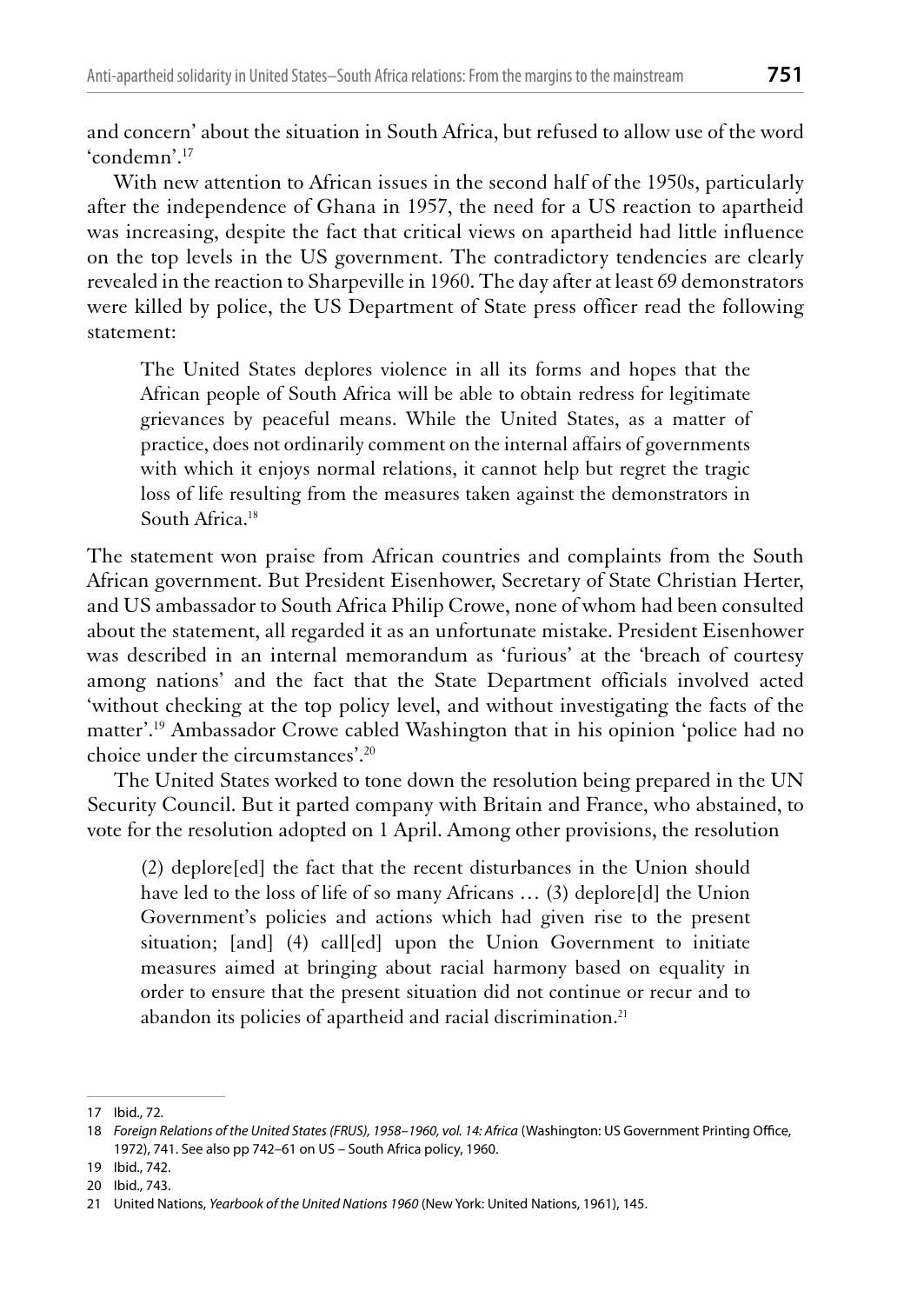On 19 July 1960, a National Intelligence Estimate prepared by the Central Intelligence Agency (CIA) concluded that:

Growing world disapproval of its racial policies will probably push South Africa into an increasingly isolated position in international affairs ... Given the vehemence of both Afro-Asian and South African feeling, the Western powers will find it increasingly difficult to avoid offending one side or the other.<sup>22</sup>

#### The context for solidarity: The US civil rights movement, the left, and South Africa

The US government policy toward South Africa thus changed little over the period from 1945 to 1960. In contrast, over the same period the political and organisational context of the civil rights movement and other progressive forces in the US underwent significant changes. World War II had seen significant mobilisation among African Americans, under the popular 'double V' campaign for victory against Nazism abroad and racism at home. Returned veterans in the United States, as in Africa, were among the leaders in defying racism after having gained wider world experience and confidence. And the common front against Nazism which had defined wartime alliances persisted into the immediate post-war period, despite tensions dividing communists, socialists, liberals, pan-Africanists, and others considering themselves in the progressive camp.

In organisational terms, the leading civil rights organisation, the NAACP, increased its membership tenfold from 50 000 in 1940 to 500 000 by 1946. Although the national organisation focused on the legal challenge to segregation, NAACP branches and members were also engaged with other action. While the civil rights movement advanced, however, the Cold War quickly had profound effects on the political scene and the movement itself. In 1945, the towering figures of Paul Robeson and W.E.B. DuBois still symbolised a strong internationalism linking struggles for domestic and international justice. Yet by 1950 both Robeson and DuBois had been deprived of their passports by the US government, and were subject to relentless persecution and isolation for their ties with the Communist Party and the Soviet Union.

The break between these two figures and mainstream civil rights leadership came in 1948, when both played prominent roles in the Progressive Party presidential campaign of Henry Wallace. The leadership of the NAACP, in contrast, saw a close alliance with President Truman as the key to civil rights advance. Simultaneously they decided to make full use of the argument that the cold war competition with the Soviet Union itself required civil rights at home to improve America's world reputation, an argument that had significant influence on US government policy.<sup>23</sup> As government repression in the McCarthyite period escalated, the options for open co-

<sup>22</sup> FRUS, vol. 14: Africa, 1972, 755.

<sup>23</sup> See, in addition to Layton, Anderson, and other works cited above, Mary L. Dudziak, Cold War Civil Rights: Race and the Image of American Democracy (Princeton: Princeton University Press, 2000).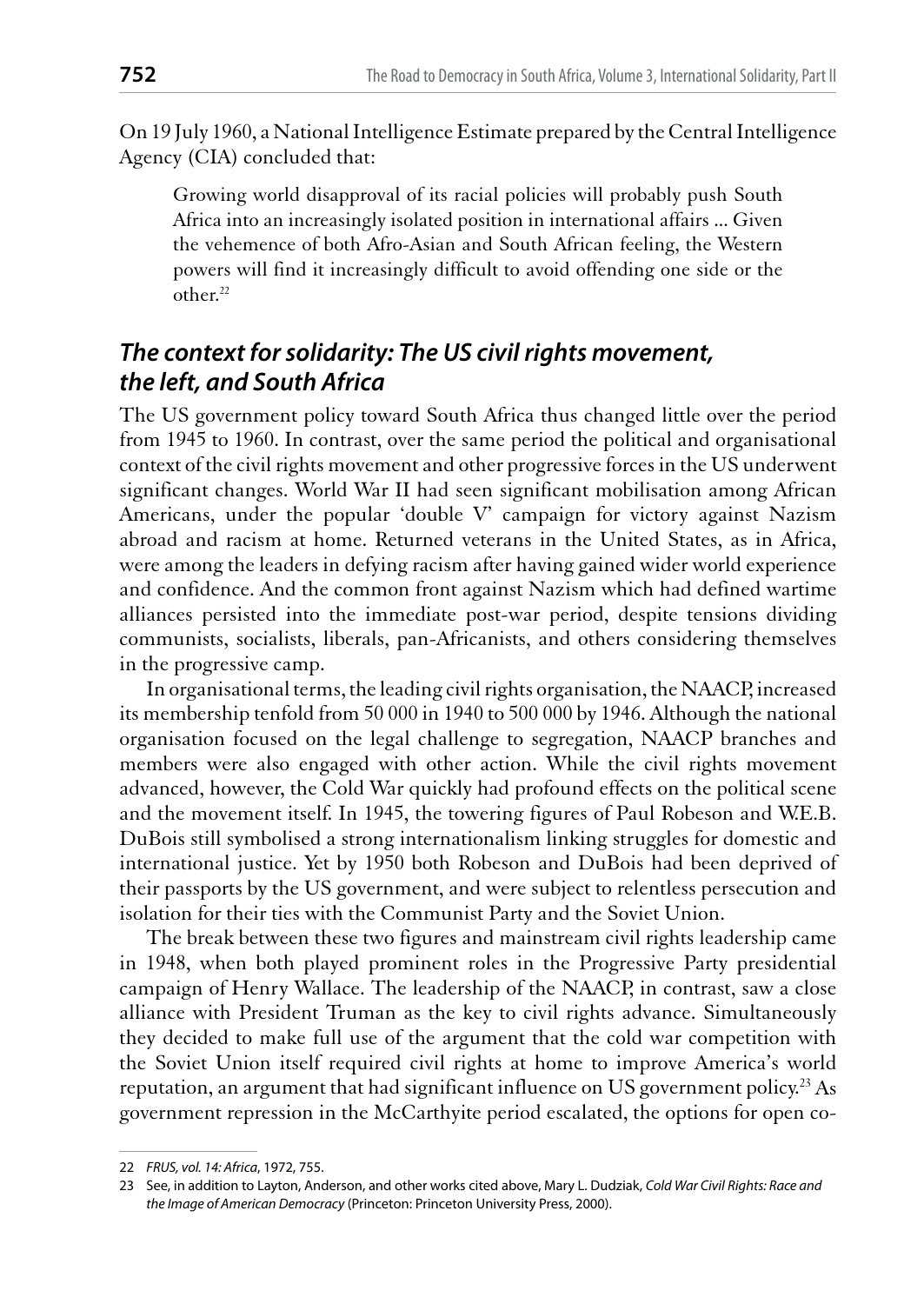operation between communist and non-communist progressive activists increasingly narrowed.<sup>24</sup>

It would be a mistake, however, to attribute the tensions between different political tendencies in the civil rights movement and the broader left entirely to government repression or ideological anti-communism. Socialists such as A. Philip Randolph and many others had drawn back from co-operation with groups linked to the Communist Party, particularly after the Nazi-Soviet Pact of 1939, when the Party turned abruptly to opposing US entry into the war against Hitler. Prominent pan-African revolutionary theorists such as George Padmore and C.L.R. James opposed the Soviet-tied Communist parties not out of opposition to revolution, but for other reasons.<sup>25</sup> Unlike the NAACP, these tendencies within the non-communist left maintained an internationalist focus on liberation rather than endorsing US cold war policy.

Still, the Cold War undoubtedly obscured the earlier convergence of opposition to domestic racism and colonialism in the African-American community and progressive forces more generally. In particular, it muted the response of the NAACP to the parallel struggle against apartheid. The organisation's leaders did maintain an ongoing interest in South Africa. Both Walter White, who headed the group from 1931 to 1955, and his deputy and successor Roy Wilkins were in touch with ANC leaders such as A.B. Xuma and Z.K. Matthews (see below). The NAACP supported the testimony of Michael Scott at the United Nations against South African occupation of South West Africa. In 1951-1952 Walter White worked actively to oppose World Bank loans to South Africa and the 1952 NAACP convention urged the US government to 'use to the fullest extent every facility at its command to oppose the cruel and barbaric white supremacy doctrine of Malan and his government.<sup>26</sup> But the group never followed up with major attention to South Africa or anti-colonialism, leaving the field of activist solidarity with Africa primarily to smaller groups, namely the Council on African Affairs and the American Committee on Africa.

#### The Council on African Affairs<sup>27</sup>

The Council on African Affairs (CAA) was founded in 1936–37, initially under the name International Committee on African Affairs, at the initiative of Max Yergan, an African American who was a leader in the international section of the Young Men's Christian Association (YMCA). Yergan was based in Dar es Salaam from 1916 to 1918 and in South Africa from 1921 to 1936. He was well known and well-connected in

<sup>24</sup> The intense period of repression against actual and suspected members of the Communist Party in the 1950s is particularly identified with Republican senator Joseph McCarthy, who led the 'Red Scare' until he was repudiated by more moderate Republicans in 1954.

<sup>25</sup> See George Padmore, Pan-Africanism or Communism?:The Coming Struggle for Africa (London: Dennis Dobson, 1956), and C.L.R. James, A History of Pan-African Revolt, (Chicago: Charles H. Kerr, 1995 [1938]).

<sup>26</sup> Cited in Merriwether, Proudly We Can Be Africans, 116-117.

<sup>27</sup> The classic study is Hollis R. Lynch, Black American Radicals and Africa: The Council on African Affairs, 1937-1955 (Ithaca, NY: Cornell University Africana Studies and Research Center, 1978). See also von Eschen, Race Against Empire; Merriwether, Proudly We Can Be Africans; Dorothy Hunton, Alphaeus Hunton: The Unsung Valiant (Richmond Hill, NY: D.K. Hunton, 1986). Recent studies based on archival research are Johnson, African Americans and South Africans and Anthony, Max Yergan.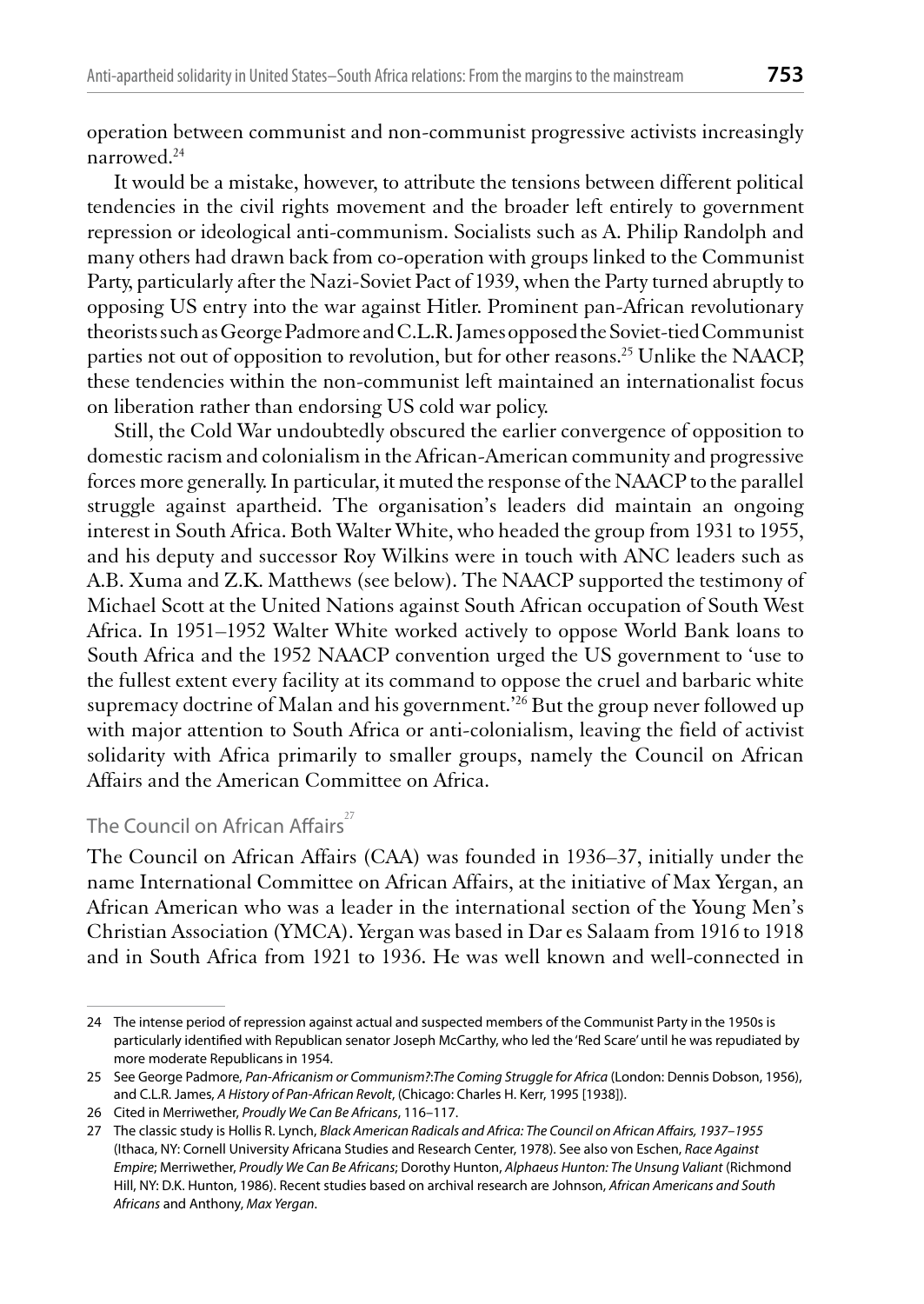African-American leadership circles and the philanthropic community in the United States, and a close associate of black South African leadership circles in education, the churches, the African National Congress, and related political movements. In the mid 1930s Yergan had become increasingly radicalised. On his return to the United States, he gained support from Eslanda and Paul Robeson to launch the new organisation, pulling together a small committee of African Americans and white people interested in Africa to promote the liberation of Africa, primarily through the dissemination of information.

In its early years, the activities of the CAA were modest but its activities and impact increased significantly after 1943, when Alphaeus Hunton became its educational director. Hunton, a Howard University professor and leader of the National Negro Congress, became the mainstay of the organisation, taking over as director in 1948 and continuing to lead the organisation until its demise in 1955. He edited its principal publication New Africa, renamed Spotlight on Africa in 1952.

The decline of the CAA began in 1947, when it was listed as a subversive organisation by the US government. There followed a split between Max Yergan on the one hand and Hunton and Robeson on the other, which paralysed the group with internal and legal conflict during 1948. Although Hunton and Robeson won the battle for organisational control, the CAA never regained its lost momentum. It lost most of its supporters outside the Communist Party orbit, and suffered systematic government harassment. Yergan for his part denounced his former associates to the Federal Bureau of Investigations (FBI), toured Europe and Africa defending US foreign policy, and became an extreme right-wing crusader whose support extended to the apartheid regime itself.<sup>28</sup> Despite extensive research, most notably by biographer David Anthony, the reasons for Yergan's dramatic about-face remain unclear. There are hints, however, that it might have involved elements of blackmail by US government officials.

In 1952, despite the split, the CAA was still strong enough to mobilise for support of the defiance campaign in South Africa. It called for two minutes of silence on 6 April as a symbol of support, organised an open-air meeting in Harlem, and picketed the South African consulate. It held an emergency conference on South Africa in Harlem, and raised some \$2 000 that year to send to South Africa to support the campaign. CAA chair Paul Robeson called for support to the South African campaigners and added that African Americans could learn from the example of the campaign.<sup>29</sup> On behalf of the CAA, Hunton sought collaboration with the emerging Americans for South Africa. But the new organisation declined to work with the Communist-identified CAA, instead building its own coalition of support for the defiance campaign.<sup>30</sup> Much of the energies of the organisation's leaders in the early 1950s were taken up in

<sup>28</sup> In addition to Lynch, Black American Radicals and Africa; Johnson, African Americans and South Africans; and Anthony, Max Yergan, see also Anderson, Eyes Off the Prize.

<sup>29</sup> For discussion of the CAA and other responses to the defiance campaign, see Merriwether, Proudly We Can Be Africans, 102-123 and Johnson, African Americans and South Africans, 171-216.

<sup>30</sup> The reasons for the refusal to cooperate are complex. As the focus of this chapter is on US support for the South African liberation struggle from the 1960s onwards, the issue will not be pursued here.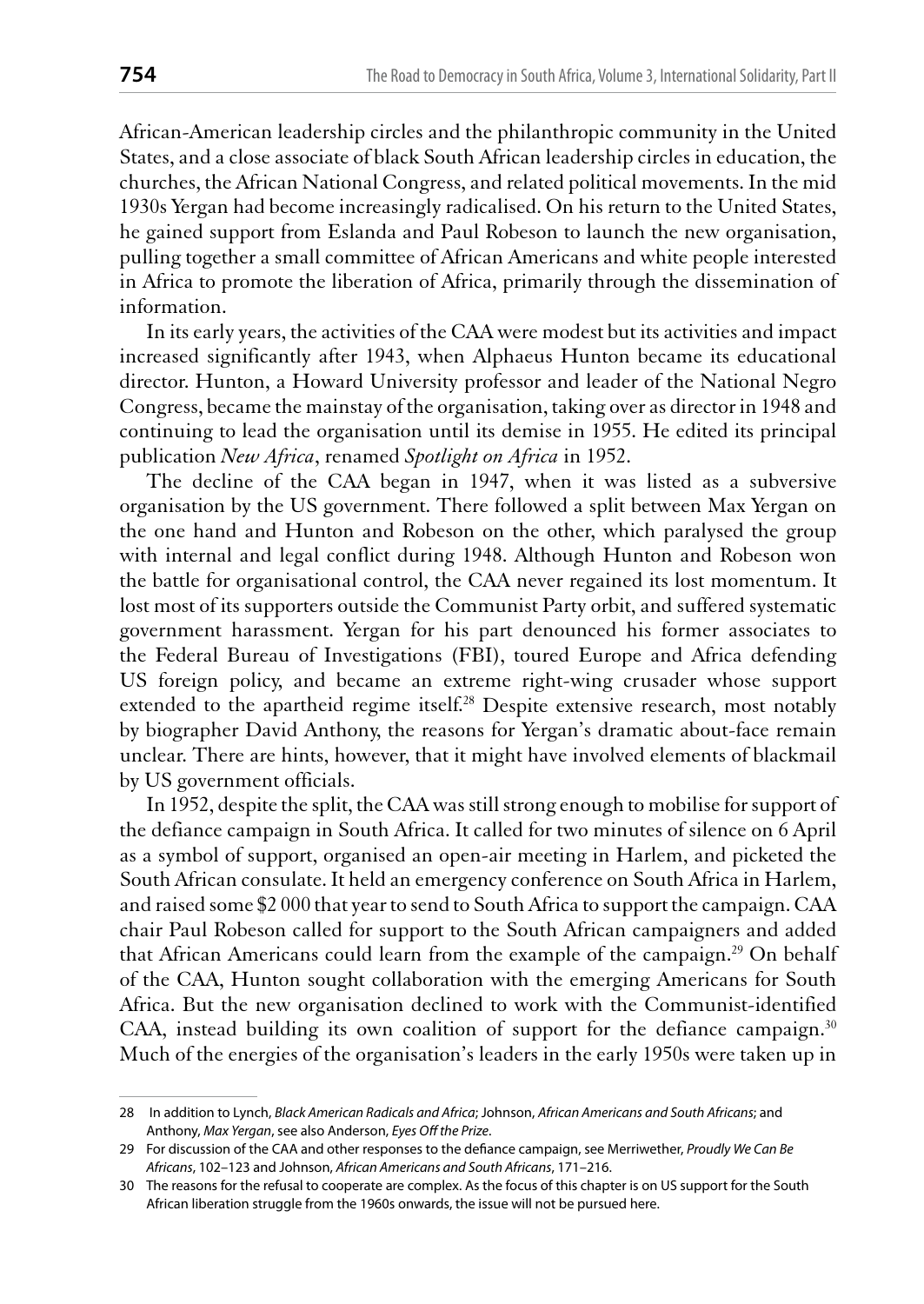defending themselves against government repression, and in 1955 the group formally dishanded.

#### The American Committee on Africa<sup>31</sup>

Americans for South African Resistance (AFSAR) was formed in 1952 and transformed into the American Committee on Africa (ACOA) in 1953. The spark came from an encounter by pacifist and pan-Africanist activist Bill Sutherland with Jacob Nhlapo, editor of the Bantu World, when they shared a platform at a meeting of Quakers in Birmingham, England, in 1951.<sup>32</sup> Sutherland heard from Nhlapo of the plans for the defiance campaign, and was given a list of contacts in South Africa, including Walter Sisulu of the ANC and Yusuf Cachalia of the South African Indian Congress (SAIC).

The group that was organised included Rev. Donald Harrington of the Community Church of New York and Rev. Charles Y. Trigg of the Salem Methodist Church in Harlem. The executive committee included Roger Baldwin; Norman Thomas; Bayard Rustin; A. Philip Randolph; and Conrad Lynn. AFSAR's efforts to support the defiance campaign included a rally at the Abyssinian Baptist Church in Harlem, followed by a motorcade and demonstration at the South African consulate. Over the next year, AFSAR raised approximately \$3 000 to send to South Africa to support the defiance campaign.

After the defiance campaign wound down due to government repression, AFSAR leaders decided in 1953 to transform the organisation into the American Committee on Africa, with a mandate including not only South Africa, but also the independence of other African countries. In the remaining years of the 1950s, the committee's work included assisting African petitioners at the UN, publishing the journal Africa Today, and organising visits and country-wide tours for leaders such as Kwame Nkrumah of Ghana and Tom Mboya of Kenya. It also continued a focus on South Africa, maintaining regular communications with contacts made during the defiance campaign, particularly with Z.K. Matthews, Walter Sisulu, Albert Luthuli, and other leaders of the ANC, but also with white opponents of apartheid including Alan Paton, Bishop Ambrose Reeves, and Rev. Trevor Huddleston. In 1954, Houser made an extended visit to Africa, including South Africa, renewing his contact with Matthews and meeting Luthuli, then under a banning order, and other opponents

<sup>31</sup> Documents of ACOA and AFSAR, are held at the Amistad Research Center at Tulane University, New Orleans, and http://www.lexisnexis.com/academic/2upa/Aaas/AmericanCommitteeAfrica.asp. There is no full-length study of the organisation's history. See, however, George M. Houser, No One Can Stop the Rain: Glimpses of Africa's Liberation Struggle (New York: Pilgrim Press, 1989); George M. Houser, 'Meeting Africa's Challenge: The Story of the American Committee on Africa', Issue: A Quarterly Journal of Africanist Opinion, VI, 2-3 (1976); George Houser, 'The International Impact of South Africa's Freedom Struggle', United Nations Centre against Apartheid, Notes and Documents, 82, no. 2 (January 1982): http://www.anc.org.za/ancdocs/history/misc/hous123.html). The founding of ACOA is discussed in Bill Sutherland and Matt Meyer, Guns and Gandhi in Africa: Pan African Insights on Nonviolence, Armed Struggle and Liberation in Africa (Trenton, NJ: Africa World Press, 2000), 148-150; George W. Shepherd, Jnr, They Are Us: Fifty Years of Human Rights Advocacy (New York: Xlibris, 2002), 143-164; Lisa Brock, 'The 1950s: Africa Rising', in William Minter, Gail Hovey, and Charles Cobb, Jnr (eds.), No Easy Victories: African Liberation and American Activists over a Half Century, 1950-2000 (Trenton, NJ: Africa world press, 2008); David L. Hostetter, Movement Matters: American Antiapartheid Activism and the Rise of Multicultural Politics (New York: Routledge, 2006).

<sup>32</sup> See Sutherland and Meyer, Guns and Gandhi; Houser, No One Can Stop the Rain; Jervis Anderson, Bayard Rustin: Troubles I've Seen (Berkeley: University of California Press, 1997), 140-143.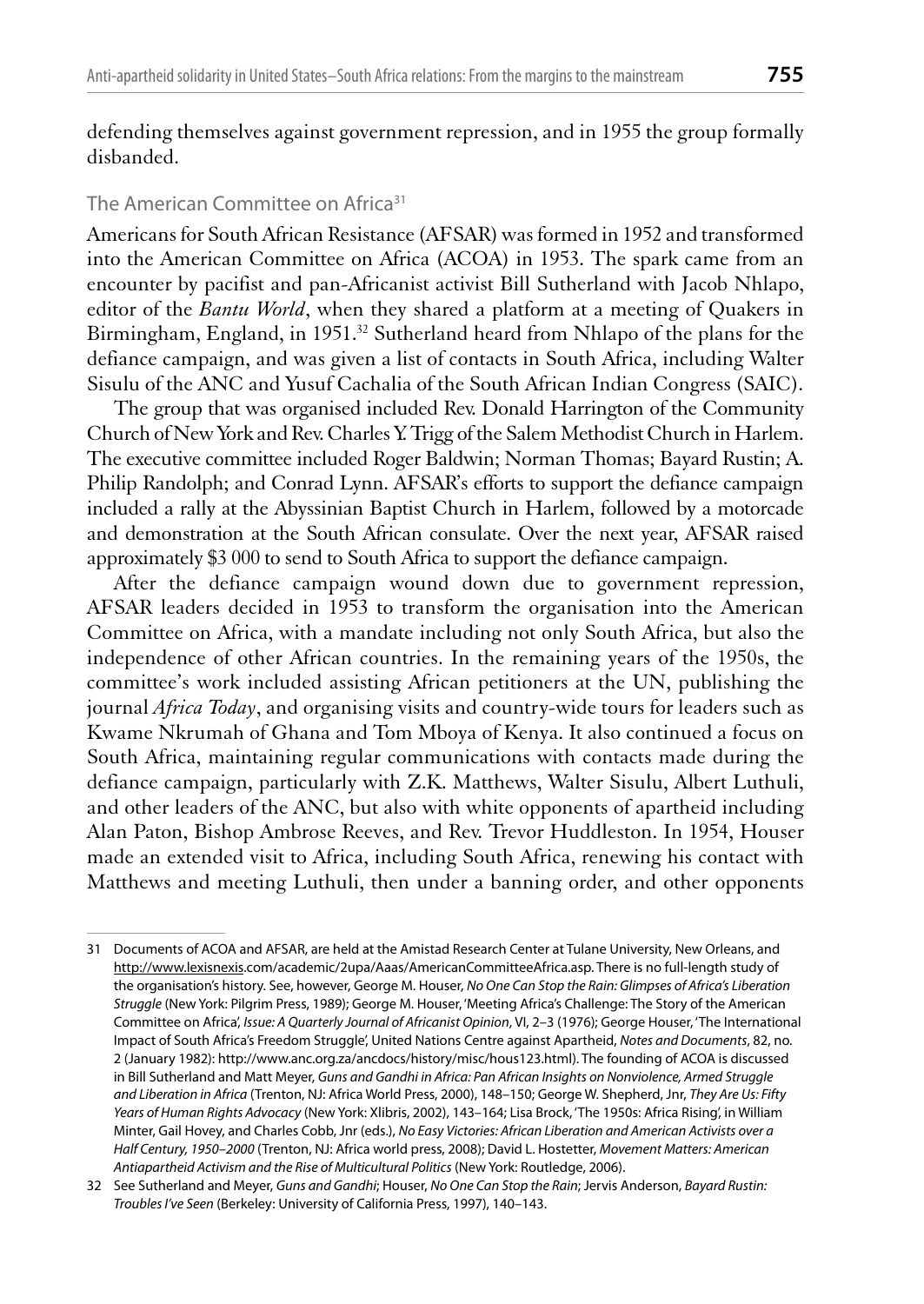of apartheid. Later the ACOA raised funds for schools in South Africa resisting the imposition of Bantu Education, and, in an extended campaign, some \$75,000 for the defence of those charged in the Treason Trial from 1956 to 1961.

The most prominent campaign by the organisation on South Africa during this period was the 1957 Declaration of Conscience against Apartheid, which gained the signatures of 133 prominent world leaders in a consensus statement that Houser describes as 'mild in language'. It called on governments and organisations to 'persuade the South African government, before it reaches the point of no return, that only in democratic equality is there lasting peace and security'.<sup>33</sup> Eleanor Roosevelt was the international chairperson of the campaign; Dean James Pike was US chair, and Rev. Martin Luther King, Jnr the US vice-chair. Other signatories included Julius Nyerere, Albert Luthuli, Bertrand Russell, Arnold Toynbee, Alan Paton, Walter Reuther and John Gunther. Gunther, author of the popular *Inside Africa* published in 1955,<sup>34</sup> agreed to be honorary chairman of a new national committee set up to broaden the support for ACOA.

While this strategy succeeded in gaining significant publicity and arousing the denunciation of South African foreign affairs minister, Eric Louw,<sup>35</sup> it was followed by what Houser describes as 'the only major internal struggle for control of the organization'.<sup>36</sup> The high-profile campaign, together with a similarly high-profile reception for Ghana's President Kwame Nkrumah the same year, was facilitated by a contract with a public relations firm headed by Harold Oram, and increased the ACOA contributor list from about 3 000 to 8 000 in a year. But Oram and his supporters on the ACOA board went further to argue that the organisation should stress lobbying and relationships in Washington and de-emphasise continued contact with liberation movements. They also sought to remove radical pacifist A.J. Muste from the organisation's board. In March 1959, the more conservative faction on the board sought to gain control by electing their candidate as board president. But they failed and the policy of close collaboration with liberation movements was reaffirmed.

That decision included continued support for the movements when they decided to turn to armed struggle. Although Houser himself was personally a pacifist, the organisation was not. The organisational position, which Houser supported, was that the movements themselves had the right to decide what action to take to seek their freedom. The issue first arose not with respect to South Africa after Sharpeville, but with respect to the war in Algeria, from 1954 to 1962. The ACOA supported the Algerian Front for National Liberation (FLN), and assisted its representatives who came to New York in 1956. Houser, despite initial hesitations, 'accepted the justice of the FLN cause', arguing that the function of the ACOA was to interpret that cause and influence US policy.<sup>37</sup>

<sup>33</sup> Houser, 'Meeting Africa's Challenge', 5-6.

<sup>34</sup> John Gunther, Inside Africa (New York: Harper & Brothers, 1955).

<sup>35</sup> Houser, No One Can Stop the Rain, 124.

<sup>36</sup> George Houser, handwritten manuscript for No One Can Stop the Rain (1988), pages not included in published book.

<sup>37</sup> Houser, No One Can Stop the Rain, 91.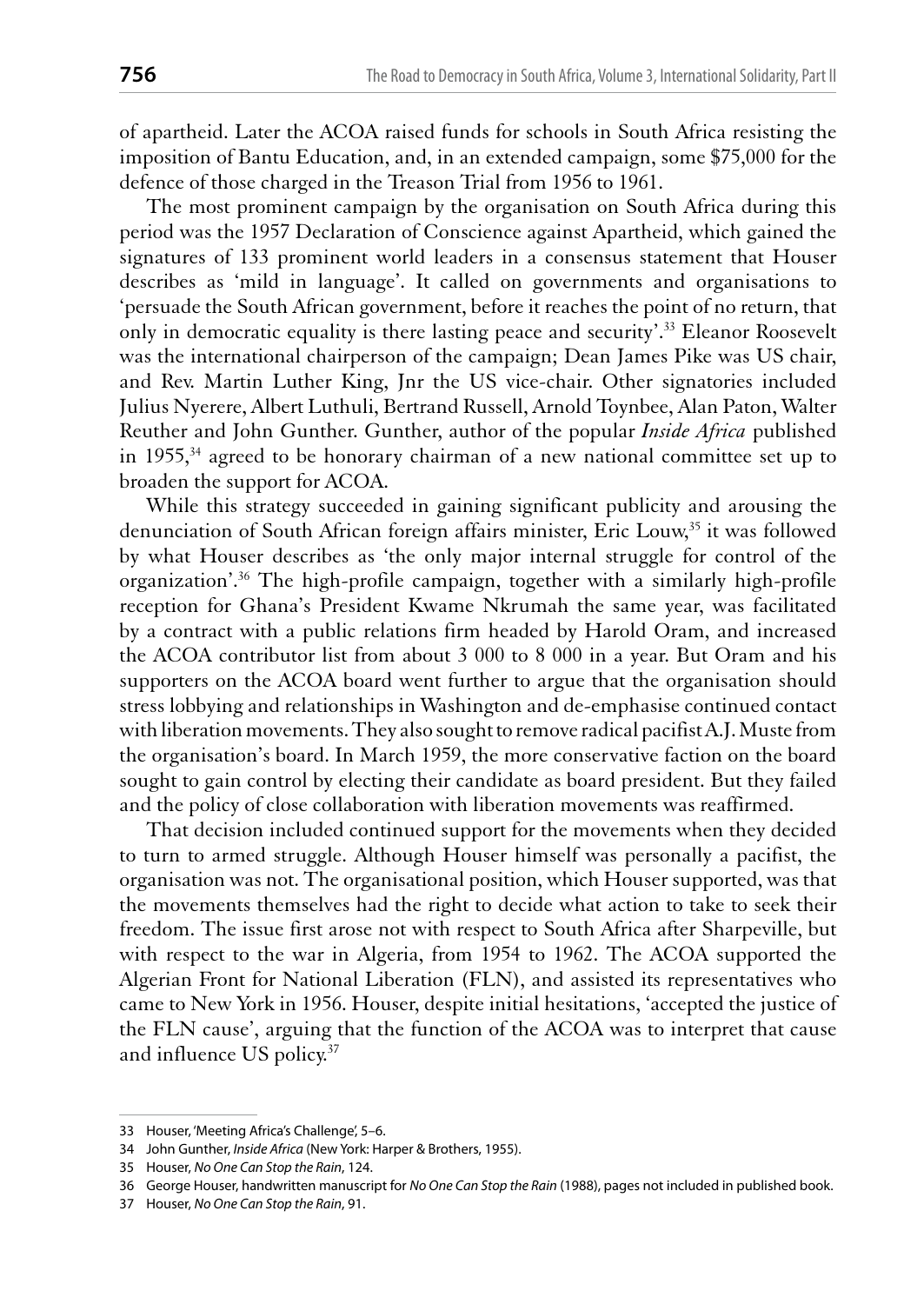After Sharpeville had led the movement in South Africa to draw the conclusion that armed struggle was necessary, and when other movements in the southern African region took the same course, the ACOA followed the same policy of supporting the justice of the struggle and the right of those involved to make the decisions about the means to use. In that context, the key role of the movement in the US was seen as interpreting the struggle and, increasingly, opposing US policies and involvements that gave *de facto* support to apartheid and minority rule in the region.

# American connections: Xuma, Matthews, Luthuli

The information available on the CAA and the ACOA, focused on key leaders and organisational events, sheds little light on those who received their information through publications or through networks of other organisations to which they were linked. Yet it is certain that it is these contacts that were building the base of popular understanding for the later impact of the anti-apartheid movement. It is also clear, even if also hard to document, that their efforts were complemented by direct links between Americans and South Africans. Chicago-based Claude Barnett, for example, who founded and directed the Associated Negro Press service from 1919 to 1964, had been a classmate of Alfred B. Xuma at Tuskegee Institute. He maintained a life-long interest in South Africa, and often featured South African news in his service that reached some 2 000 African American newspapers across the country. Pre-eminent African American writer Langston Hughes had first visited several African countries on a trip in 1923. Although he never visited South Africa, in the 1950s he kept up an active correspondence with South African writers. Among ANC leaders of the period, A.B. Xuma, Z.K. Matthews, and Chief Albert Luthuli stand out for their extensive range of contacts in the United States.<sup>38</sup>

Xuma, for example, who served as ANC president from 1941 to 1949, lived in the US from 1913 to 1927. His second wife, Madie Hall, was from a prominent African American family in Winston-Salem, North Carolina, and she herself played an active role in the ANC, serving as president of the ANC Women's League from 1943 to 1948. Xuma was a transitional figure in ANC leadership, preceding the more activist youth league generation of Nelson Mandela, Walter Sisulu, Oliver Tambo, and others. Although his role is generally downplayed in comparison to the later expansion of the ANC, a recent study contends that he provided significant leadership in reinvigorating and expanding the organisation in the 1940s, as compared to previous leaders. Xuma maintained and used his American connections to make the case against the South African racist system, as in his visit to New York in 1946 to petition the UN on South Africa and South West Africa.<sup>39</sup>

Chief Albert Luthuli, ANC president from 1952 to 1967, also had significant contacts in the US, particularly through his ties with the Congregationalist Church.

<sup>38</sup> These connections are documented in a forthcoming collection of documents compiled by Robert Edgar, David Anthony, and Robert Vinson. For a description of the project, see http://www.howard.edu/library/reference/bob edgar.

<sup>39</sup> See Steven D. Gish, Alfred B. Xuma: African, American, South African (New York: New York University Press, 2000).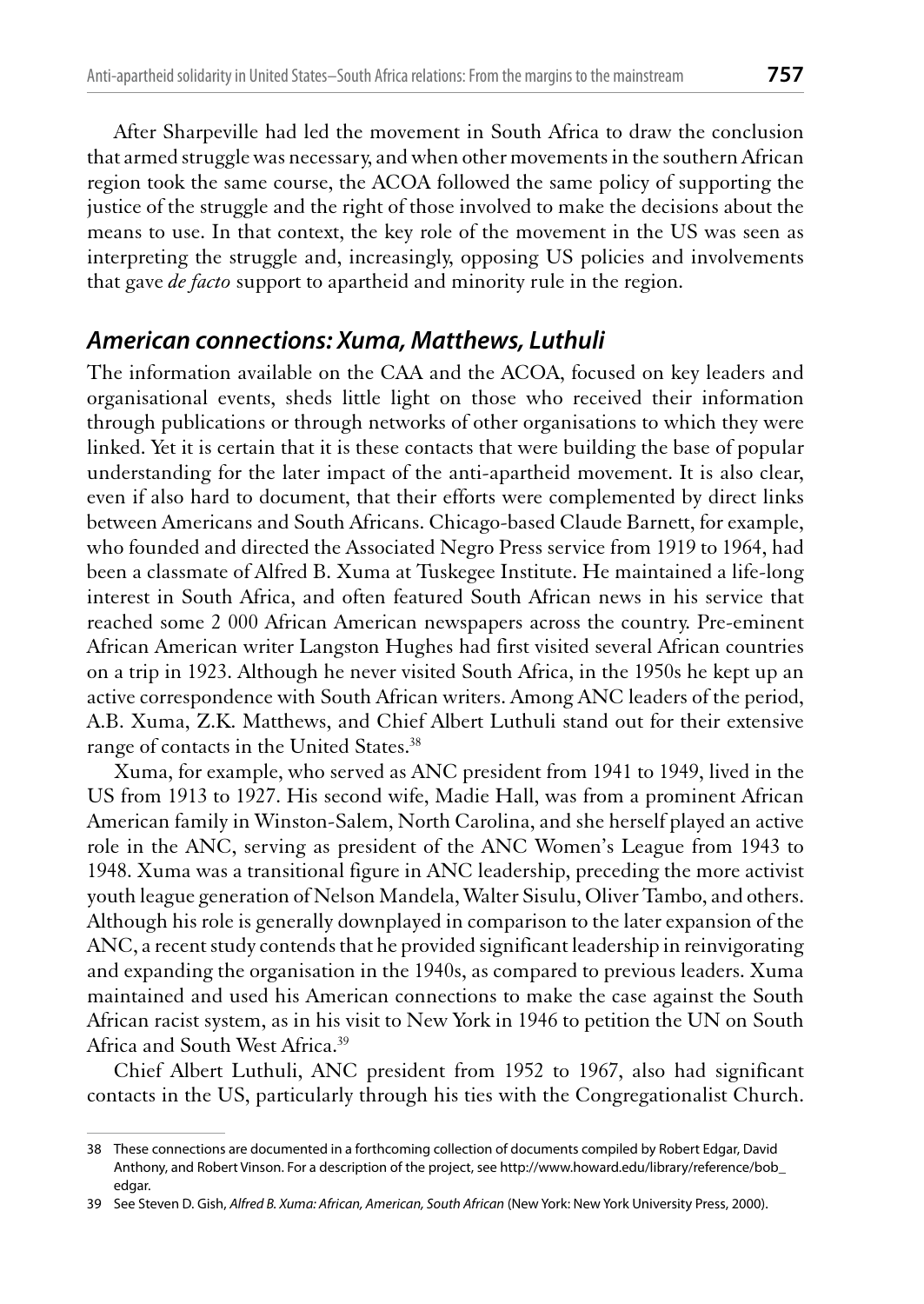In 1948, he spent nine months on a speaking tour in the US as part of the church's mission education programme. Although his wider fame came when he won the 1960 Nobel Prize (received in 1961), his leadership and the successive banning orders he was subjected to by the apartheid government were known in church as well as activist circles in the US. He was prominently profiled by Nadine Gordimer in the Atlantic Monthly in 1959.<sup>40</sup> Mary Louise Hooper, a white American civil rights activist who visited South Africa in 1955, stayed in the country and served as Luthuli's secretary, becoming actively engaged in ANC activities until she was expelled by the South African authorities in 1957, afterwards maintained close ties with Luthuli. Hooper was actually introduced to the ACOA in 1956 by Chief Luthuli;<sup>41</sup> after returning to the US, she became a volunteer full-time west coast representative for the ACOA, based in San Francisco, and was active in the organisation into the mid 1960s.

The most significant South African linking the ANC with its supporters in the US in the 1950s, however, was Z. K. Matthews, leading South African educator, the first graduate of the University of Fort Hare, and active leader in the ANC, particularly in the Cape Province, from the 1940s until the 1960s.<sup>42</sup> He already knew the US from graduate study at Yale University in 1933–34, and in the 1930s had received visiting Americans at Fort Hare, including Ralph Bunche and Eslanda Robeson. In 1952, he was a visiting professor at Union Theological Seminary in New York City. Despite pressure from the South African authorities to keep quiet about political issues, he was actively engaged in speaking and writing about South Africa, and in mobilising support for the defiance campaign, for which his son Joe Matthews was provincial organiser in the Cape. Matthews, designated the official representative of the National Action Committee for the campaign, worked closely with AFSAR, but also had good contacts with the CAA and the NAACP, and spoke to a wide variety of groups in New York and elsewhere. He and his wife Frieda were so much in demand as speakers that they had to limit their engagements to a few each week. 'The telephone in my flat was constantly ringing with people from all over the USA, Matthews recalled.<sup>43</sup> After his return to South Africa, Matthews – along with Luthuli one of those charged in the Treason Trial - kept in contact with Houser of the ACOA and other friends in the US. In 1961 he moved to Geneva to work with the World Council of Churches; from 1966 until his death in 1968, he served as Botswana's first ambassador to the UN and the US.

If measured by their effect on US policy by the end of the 1950s, the efforts of the CAA, the ACOA, Z. K. Matthews, and others to educate Americans about apartheid can only be seen as marginal. In retrospect, nevertheless, they established networks of contacts into significant sectors of American society that would later prove decisive in changing US opinion and policy.

<sup>40</sup> Luthuli is the spelling used in published work, including his autobiography, Let My People Go (New York: McGraw-Hill, 1962). Among other sources see Nadine Gordimer, 'Chief Luthuli', Atlantic Monthly, 203 (April, 1959), 34-39, and sections on two South African websites, www.sahistory.org.za and www.anc.org.za.

<sup>41</sup> A.J. Luthuli to George Hauser (sic) 29 March 1956. Copy of letter made available by Bob Edgar.

<sup>42</sup> See Z.K. Matthews, Freedom for My People (London: Rex Collings, 1981). The documents being compiled by Edgar, Anthony, and Vinson include correspondence and articles by Matthews.

<sup>43</sup> Matthews, Freedom for My People, 160.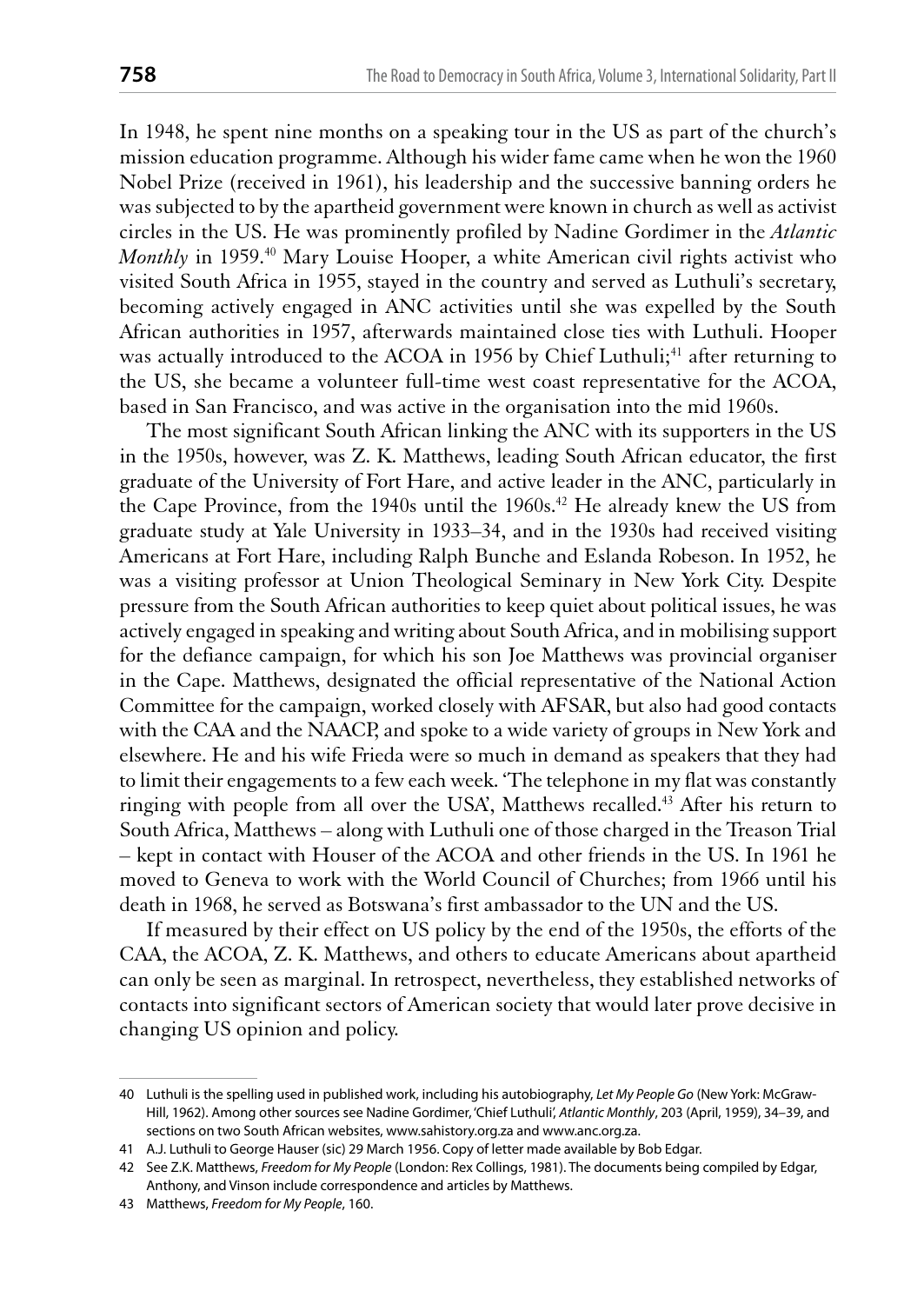#### The United States and South Africa, from Kennedy to Nixon, 1961-1974

In this period of US policy under Presidents John F. Kennedy, Lyndon B. Johnson, and Richard M. Nixon, the majority of African countries were entering the world arena as independent states. In southern Africa, Zambia and Malawi gained independence in 1964, followed by Botswana and Lesotho in 1966 and Swaziland in 1968. At the same time, however, the 'triple alliance' of apartheid South Africa, white-minority-ruled Rhodesia, and the Portuguese colonial regime consolidated their hold over the region, controlling Angola, Namibia, Zimbabwe, and Mozambique as well as South Africa itself.

In all five countries during this period, the momentum of non-violent resistance to minority and colonial rule was blocked. The liberation movements, with diplomatic and some material support from independent African countries, adopted armed struggle as an indispensable component of their strategy to achieve majority rule. Nevertheless, the overwhelming balance of military force still favoured the white regimes during these years, with only Portugal showing signs of weakness in Mozambique in the early 1970s.

As the Cold War continued in Europe and Latin America, the context for US policy on southern Africa was also affected profoundly by the internal civil rights movement and by the mounting opposition to the war in Vietnam. Despite the political turmoil and cultural changes generally associated with the decade of the 1960s, as well as differences between Democratic and Republican administrations, however, official policy on southern Africa remained relatively stable. In contrast to the previous period, verbal condemnation of apartheid from US officials became common. But de *facto* collaboration with the white regimes remained the order of the day.

Despite continued lack of influence on government policy, US solidarity with African liberation and contacts with African movements expanded significantly during this period, with networks extending around the country, new groups being formed, and larger numbers and more social sectors becoming involved. In addition to organised groups, particularly important in this process were an increasing number of Americans who worked in and returned from independent African countries and of South African exiles who visited or came to live in the United States.

During the first half of the 1960s, the ACOA remained almost the only organisation devoting substantial efforts to building solidarity with African liberation and opposition to apartheid. From 1965, however, and particularly from 1968, there emerged a significant number of new groups and related campaigns. While some were short-lived, the proliferation expanded the reach of solidarity work in multiple directions. This included a significant number, both among white and African-American activists, who adopted more radical perspectives on US society and foreign policy. It also reflected a much greater emphasis on Africa among African-American constituencies, including both radical groups and the growing number of elected African American politicians.<sup>44</sup>

<sup>44</sup> By 1970, when the Joint Center for Political and Economic Studies published its first roster of black elected officials, there were 1 459 black officials. By 1978 there were 4 593. See www.jointcenter.org.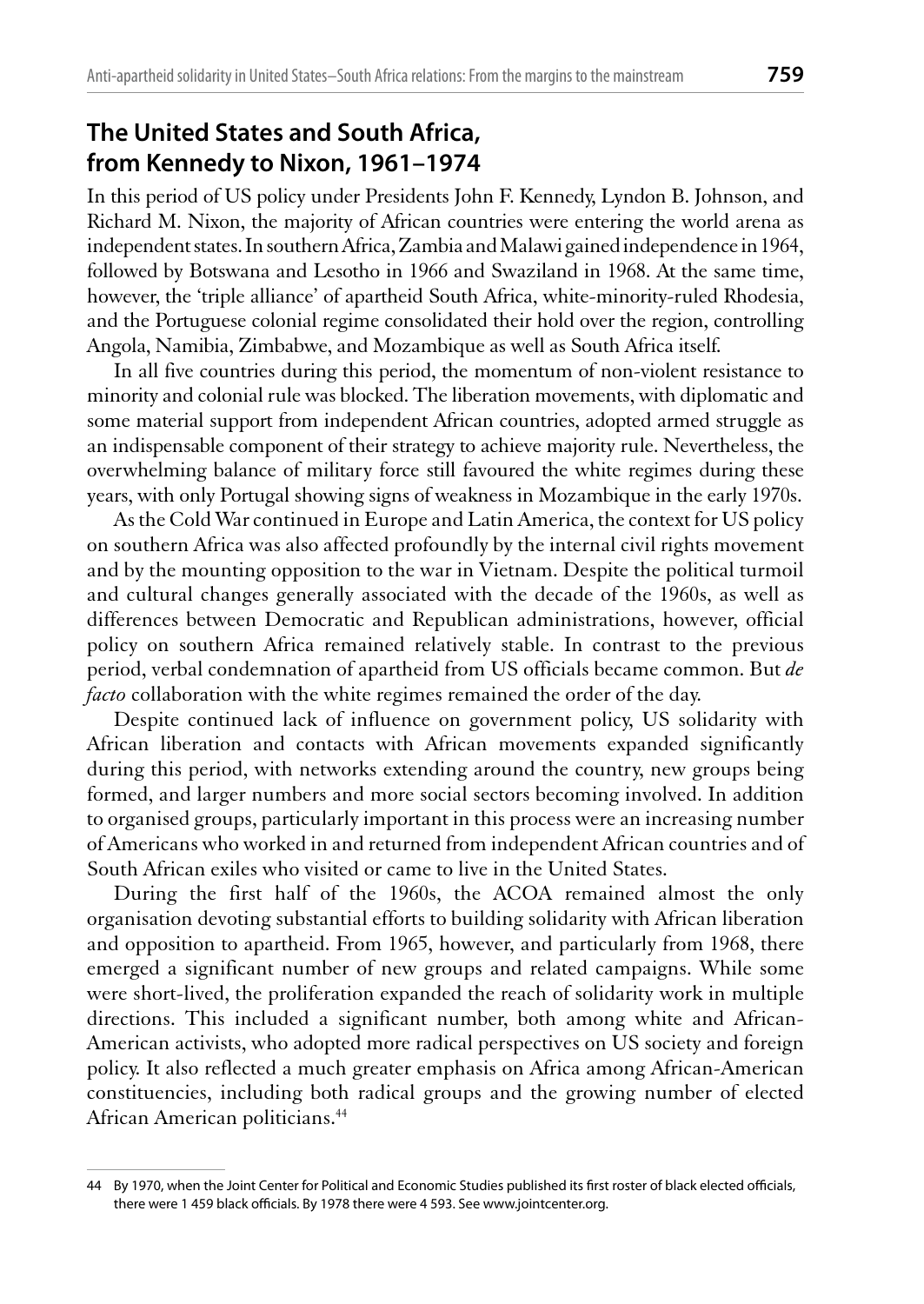## US policy under Kennedy, Johnson, and Nixon<sup>45</sup>

Sharpeville symbolised South Africa's moral isolation, making denunciation of apartheid unavoidable by all but the most extreme voices in Western countries. It also showed the regime's determination to retain control. For key Western policymakers, it was the second reality that was the more relevant guide to action in the period from 1961 to 1974.

In March 1965, a few days after the fifth anniversary of Sharpeville, a delegation from the national conference on South African Crisis and American Action met with the national security adviser, McGeorge Bundy. Bundy, a leading figure in the American foreign-policy establishment, urged the delegation to abandon the idea of economic pressures as ineffective. He noted that other problems, such as the Congo, 'greatly overshadowed South Africa as a possible threat to the US image in Africa'.<sup>46</sup>

Bundy's views were representative among Western policymakers. Serious efforts to disengage from ties with white South Africa were rejected out of hand. Moves in such a direction, if occasionally necessary to bolster the diplomatic standing of the US in the UN, were undertaken reluctantly, hedged with qualifications, and implemented inconsistently. This can be seen not only in the case of South Africa, but also in the occupation of South West Africa, where the legal case for international action was stronger. The concern for image in the global contest with the Soviet Union required occasional political gestures. But the extent of substantive disengagement from South Africa was minuscule.

In the immediate aftermath of Sharpeville, there was little US government action except for the UN vote itself. US ambassador to South Africa, Philip Crowe, who was not replaced until May 1961, was a strong advocate of close ties with South Africa. During the first year of the Kennedy administration, negotiations for a new military tracking facility, adding to three already agreed in 1957, were high on the agenda for officials dealing with South Africa. The agreement signed in 1962 was one manifestation of what assistant Secretary of State for Africa, Mennen Williams, described as a 'bifurcated' policy, including '(a) general association [and] (b) specific disassociation and intense pressure in area of apartheid'.<sup>47</sup> 'General association' included, for example, uranium purchases from South Africa (a revised ten-year

<sup>45</sup> For official documentation on US policy toward South Africa during the Kennedy and Johnson administration, see Foreign Relations of the United States (FRUS), 1961-1963, vol. 21: Africa (Washington: US Government Printing Office, 1995), 586-662 and FRUS, 1964-1968, vol. 24: Africa (Washington: US GPO, 1999), 963-1110. The 1964-1968 volume is also available on-line at the website of the US State Department. The volume for the Nixon years has not yet been published. For a summary of published studies see Minter, King Solomon's Mines Revisited, 179-259. See also Noer, War and Black Liberation; Christopher Coker, The United States and South Africa, 1968-1985 (Durham, NC: Duke University Press, 1986); Christian M. de Vos, 'Balancing Acts: John Kennedy, The Cold War and the African National Congress', Politkon, 32, 1 (May 2005), 103-122; Thomas J. Noer, Soapy: A Biography of G. Mennen Williams (Ann Arbor: University of Michigan Press, 2005). For Nixon's policy, see Barry Cohen and Mohamed A. El-Khawas, The Kissinger Study of Southern Africa (Nottingham: Spokesman Books, 1975). Accounts that have been useful for this chapter are Lake, 'Caution and Concern'; John J. Seiler, 'The Formation of US Policy Toward Southern Africa, 1957-1976', (PhD, University of Connecticut, 1976); Kevin Danaher, 'The Political Economy of US Policy Toward South Africa', (PhD, University of California, Santa Cruz, 1982).

<sup>46</sup> LBJ Library (hereafter LBJ): National Security Files, Box 76, Memorandum of Conversation, 23 March 1965.

<sup>47</sup> LBJ: Williams Papers, Box 1, Memo on US Policy toward the Republic of South Africa, 23 June 1961.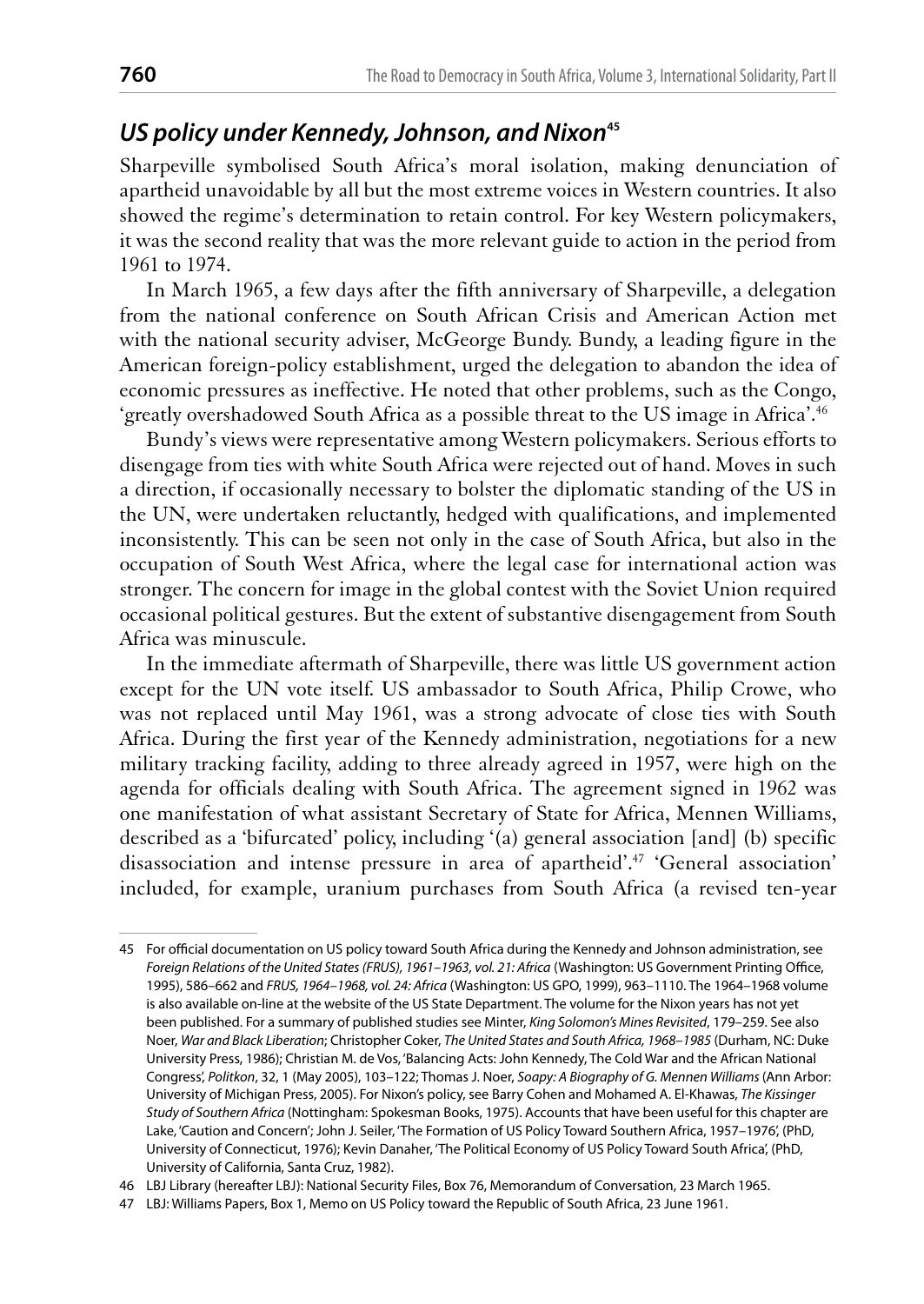agreement took effect on 1 January 1961) and aid for Pretoria's nuclear programme. A 'dual policy' for arms sales tried to distinguish between those suitable for enforcing apartheid and others that could serve as external threats.

Mennen Williams and his deputy Wayne Fredericks, who replaced him as acting secretary from 1965 to 1967, were advocates of closer ties with African liberation movements and a more substantive disengagement from apartheid South Africa. But they rarely prevailed in the internal policy debates. In August 1962, for example, Williams proposed that the State Department oppose an Export-Import Bank guarantee for American Metal Climax's Phalaborwa Mine in South Africa. 'Apartheid is so pervasive throughout the society that any assistance given to South Africa helps to support it directly or indirectly', he argued.<sup>48</sup> But his recommendation was not approved. And even Williams avoided the subject in public, while US businesses showed their confidence in South Africa. A revolving credit from ten American banks coordinated by Dillon Read & Company, expanded to \$40 m in December 1959, was renewed in December 1961. Including the World Bank and the International Monetary Fund, in 1960–61, at least \$150 m in loan capital was made available from the United States or US-led international financial institutions.

The high point of US government anti-apartheid action in this period was the voluntary arms embargo of August 1963. This dramatic gesture, announced just before a UN Security Council debate on the issue, reportedly cost as much as \$60m in potential sales. But it was primarily intended as a symbolic gesture, and numerous limitations restricted its actual impact on South Africa, which continued to receive spare parts and technology used for military purposes. Throughout this period, moreover, top US policy makers were adamant in rejecting economic sanctions or a mandatory arms embargo against South Africa. The strongest action contemplated was on the issue of South African occupation of Namibia, but this too stopped short of comprehensive measures to force South Africa to abide by UN rulings.<sup>49</sup>

In June 1966, Robert Kennedy, then a senator from New York, visited South Africa at the invitation of the liberal National Union of South African Students (NUSAS). His speeches and his well-publicised visit with banned ANC leader Chief Albert Luthuli had a significant impact on black South Africans and white opponents of apartheid.<sup>50</sup> However, on his return Kennedy apparently made no efforts to change US policy toward South Africa.<sup>51</sup>

On both South Africa and South West Africa, then, policy changes under the Nixon administration from 1969 to 1974 were not a fundamental shift from the Kennedy-

<sup>48</sup> LBJ: Williams Papers, Box 10.

<sup>49</sup> In 1964 the US and Britain successfully threatened South Africa with reprisals to block the implementation of the Odendaal Report to consolidate the apartheid system in South West Africa. But when the 1966 World Court ruling proved more ambiguous than expected, the US refused to agree to stronger action despite new UN rulings revoking the South African mandate over SWA. See Minter, King Solomon's Mines Revisited, 193-202, 241-244.

<sup>50</sup> See Larry Shore, 'Ripple of Hope in the Land of Apartheid: Robert F. Kennedy in South Africa, 4 June-9 June 1966', in Safundi, May 2002 (on-line journal at www.safundi.com). A more extensive treatment was presented in Shore's website, www.rfksa.org (accessed 13 April 2006).

<sup>51</sup> South Africa is not even mentioned, for example, in Jack Newfield's account of Kennedy's last years before his assassination in 1968. Jack Newsfield, RFK: A Memoir (New York: Dutton, 1969).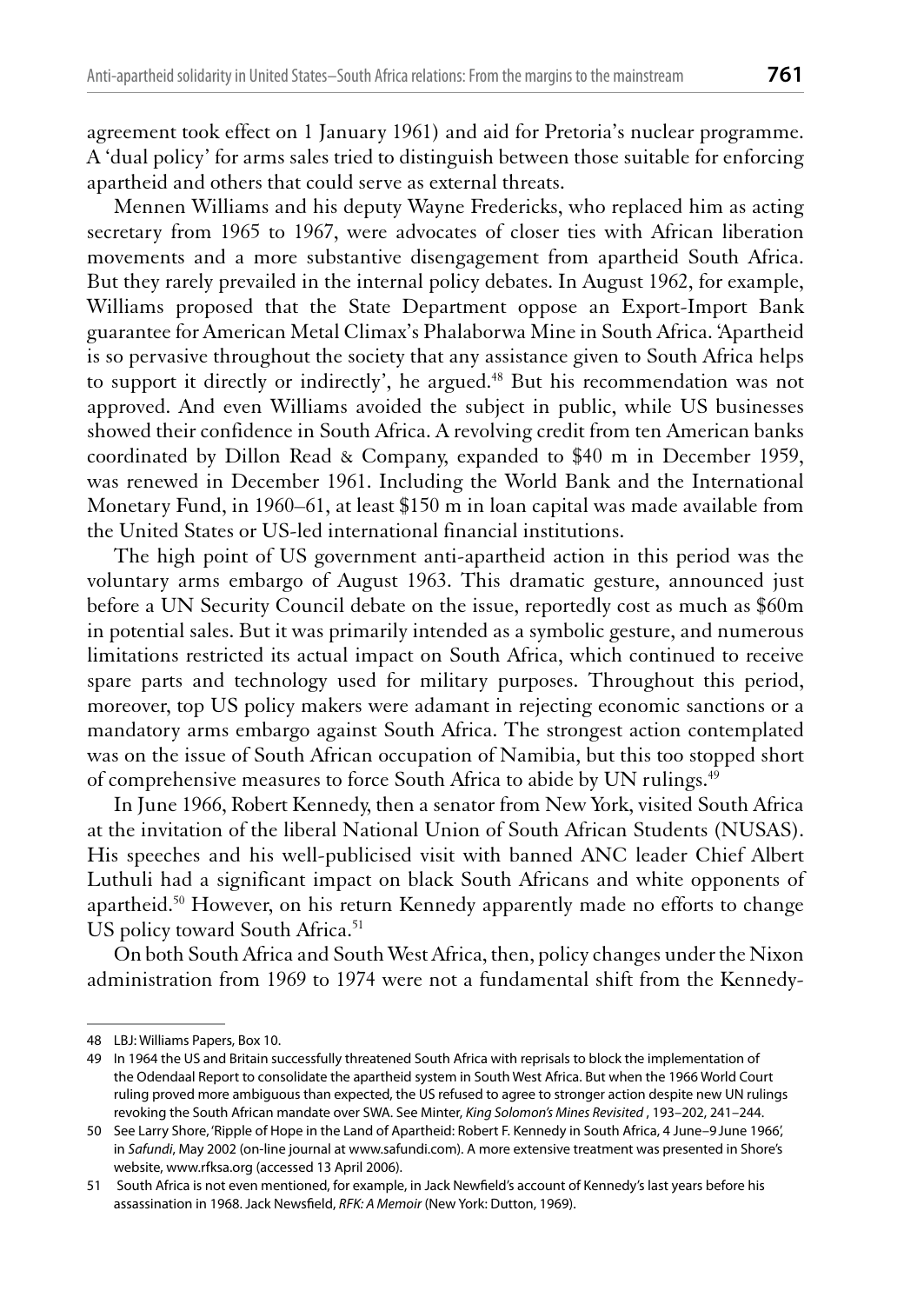Johnson years, despite the more conservative tone exemplified in the policy option '[t]he whites are here to stay' that was later revealed.<sup>52</sup> In fact, from a power-political point of view, it seemed there was little urgency for a US response to crisis in southern Africa. In 1969 and 1970 guerrilla warfare in Namibia and Zimbabwe was little more than a token threat; in Angola and Mozambique the fighting was largely confined to remote non-strategic areas. The respected president of the Mozambique Liberation Front, Eduardo Mondlane, had been assassinated by Portuguese agents in February 1969, and the future of the movement was unclear. In South Africa black resistance appeared quiescent and business was booming.

The moral imperative to condemn colonialism and racism might in theory have been just as strong as in the Kennedy era, but the practical incentive was weak. With a new Republican administration in Washington in 1969, and the Conservatives returning to office in London the following year, official sympathy for African rights was less in vogue. Until April 1974, when the complacent assumption of stability was abruptly shattered by war-weary Portuguese army officers, the costs of tilting to the white regimes seemed marginal.

This theme of 'communication', as the Nixon policy was labelled, did not involve an explicit defence of white minority rule. The stance 'we too are for constructive change' was one that was later to be repeated at higher volume in the Reagan years: 'we just think we should work with those who run the present system, not against them'. 'The ambition of the administration's southern Africa policy was to cover itself so thickly with grease that nobody could get hold of it', reported John Chettle of the South Africa Foundation in January 1971.<sup>53</sup> Obfuscation and secrecy, not an open embrace of Pretoria, was obligatory even in a conservative Republican administration. Still, the Nixon years showed an unmistakable US option for closer ties with the white regime in South Africa.

Without a crisis to elevate Africa on the policy agenda, the easiest course was to continue old patterns and delay any new departures. Changes were slow, therefore, as decisions waited on policy reviews. The NSSM39 study, begun in April 1969, pitted the traditional State Department view of 'straddle' (Option 3: symbolic disassociation from the white regimes while preserving substantive ties) against a new policy of 'communication' (Option 2), in which closer ties with the white regimes would be rationalised by claiming they might produce moderate change.

President Nixon gave his approval in February 1970 to Option 2, favoured by the National Security Council (NSC), which had the advantage of presenting a liberal cover over a conservative content. The February decision mandated 'a general posture [toward the white governments] of partial relaxation along the lines of Option 2'. Of six specific measures, two defined actions vis-à-vis South Africa: (1) the embargo on arms sales should be relaxed generally to favour any US firm applying for a licence,

<sup>52</sup> Option 2 in the study in response to National Security Council Memorandum 39 (NSSM 39) of 1969. It stated: 'The whites are here to stay and the only way that constructive changes can come about is through them. There is no hope for the blacks to gain the political rights they seek through violence, which will only lead to chaos and increased opportunities for the communists. Cited in Cohen and El-Khawas, The Kissinger Study of Southern Africa, 66.

<sup>53</sup> South Africa International, January 1971.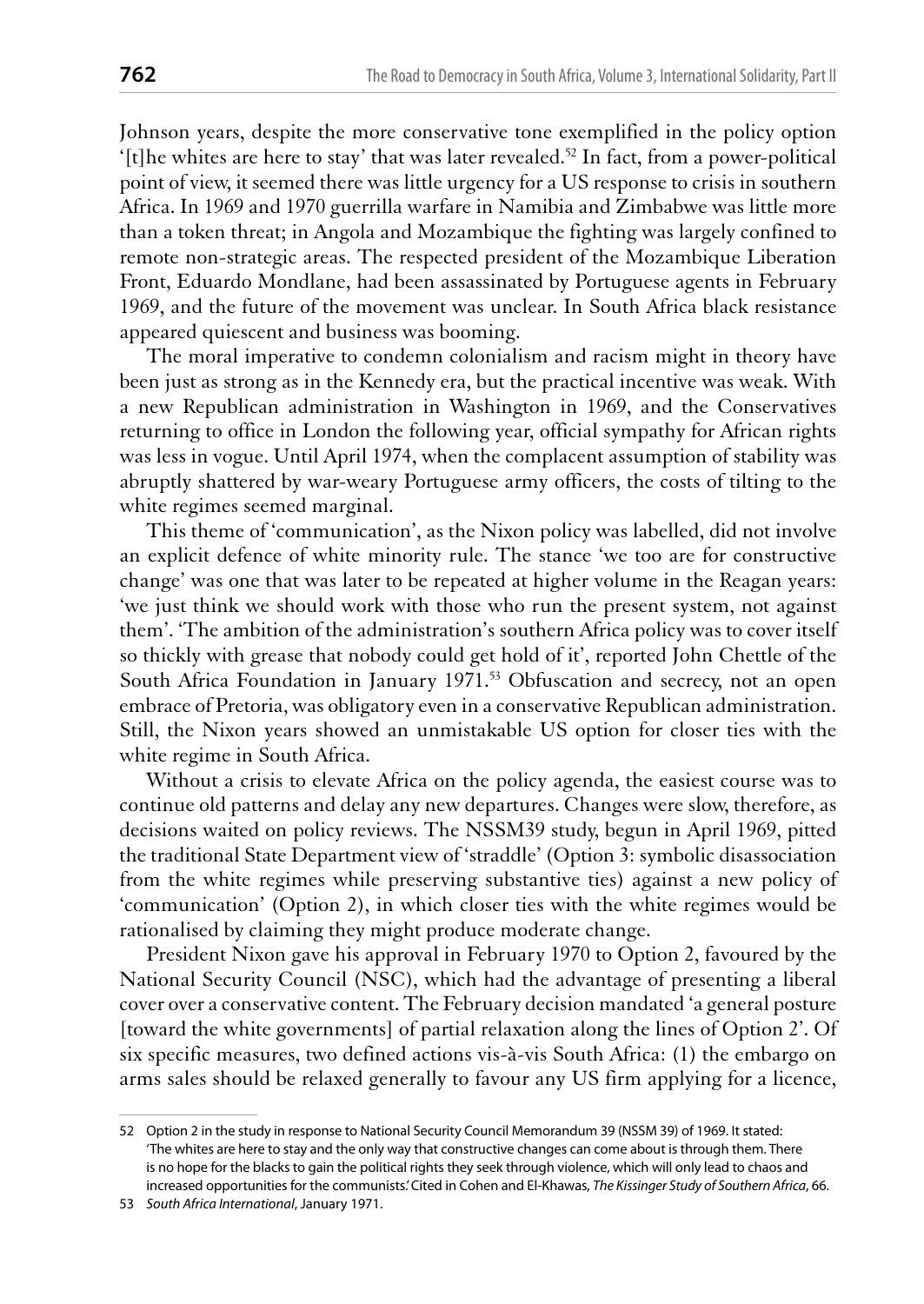and (2) existing policy on US investment should be relaxed to permit full Export-Import Bank facilities, while avoiding conspicuous trade promotion.<sup>54</sup>

The effect was to nibble away at the marginal steps of disengagement that had been taken under Kennedy and Johnson. 'Grey area' arms-embargo items were reexamined. In September 1970 the assistant secretary of state for Africa, David Newsom, announced in a low-key Chicago speech that the South African government could purchase limited numbers of small unarmed civilian-type aircraft. It is still difficult to determine how substantially Nixon administration decisions on 'grey area' items differed from the practice in earlier years. The Africa Bureau continued to argue for tighter restrictions, while the Commerce Department wanted no restriction at all on 'dual-use items' that could be civilian in character. The multiple economic links enabling South Africa's military build-up remained in place. The difference was primarily one of symbolism: just as the arms embargo had been a signal designed to win African approval and express disapproval of apartheid, so loosening the embargo was a signal of the new stance.

In justifying the new policy, David Newsom argued against 'penaliz[ing] those who are seeking to change [the South African system] by throwing a curtain around them and their country'.<sup>55</sup> Decoding this reference, it is clear that the seekers of change he refers to were not the vocal opponents of the system, many of whom had called precisely for such pressure. Rather, the reference was to those - from the South Africa Foundation to the so-called *verligte* (enlightened) Afrikaners – who combined advocacy of 'change' with an equally firm commitment to preserve the essentials of the status quo.

#### The civil rights movement, anti-war movement and South Africa

The context for progressive political action in this period was fundamentally shaped by the civil rights movement and, in terms of foreign policy, by the movement to oppose the war in Vietnam. The civil rights movement moulded a generation of activists and successfully abolished the legal order of racial discrimination. The anti-war movement contributed to the resignation of two presidents and to the withdrawal of American troops from Vietnam. By the end of the period both movements, with their overlapping constituencies of activists, had fragmented as a result of multiple internal divisions and government repression. Yet they had also decisively changed the shape of public opinion and the political consciousness of the millions who were active participants.<sup>56</sup>

<sup>54</sup> The options are spelt out in Cohen and El-Khawas, The Kissinger Study on Southern Africa, 62-86.

<sup>55</sup> Cited in J. Seiler, The Formation of US Policy Toward Southern Africa, 468.

<sup>56</sup> The volume of literature on this period is enormous. See, for example, Adam Fairclough, Better Day Coming: Blacks and Equality, 1890-2000 (New York: Viking, 2001); Harvard Sitkoff, The Struggle for Black Equality, 1954-1992 (New York: Hill & Wang, 1993); David L. Lewis, King: A Critical Biography (Baltimore, MD: Penguin Books, 1970); James Farmer, Lay Bare the Heart: An Autobiography of the Civil Rights Movement (New York: New American Library, 1985); Clayborne Carson, In Struggle: SNCC and the Black Awakening of the 1960s (Cambridge, MA: Harvard University Press, 1981); Jeffrey Ogbar, Black Power: Radical Politics and African American Identity (Baltimore, MD: Johns Hopkins University Press, 2004); Fred Halstead, Out Now: A Participant"s Account of the American Movement against the Vietnam War (New York: Monad Press, 1978); Max Elbaum, Revolution in the Air: Sixties Radicals turn to Lenin, Mao and Che (London: Verso, 2002); Simon Hall, Peace and Freedom: The Civil Rights Movement and Antiwar Movements in the 1960s (Philadelphia, PA: University of Pennsylvania Press, 2005).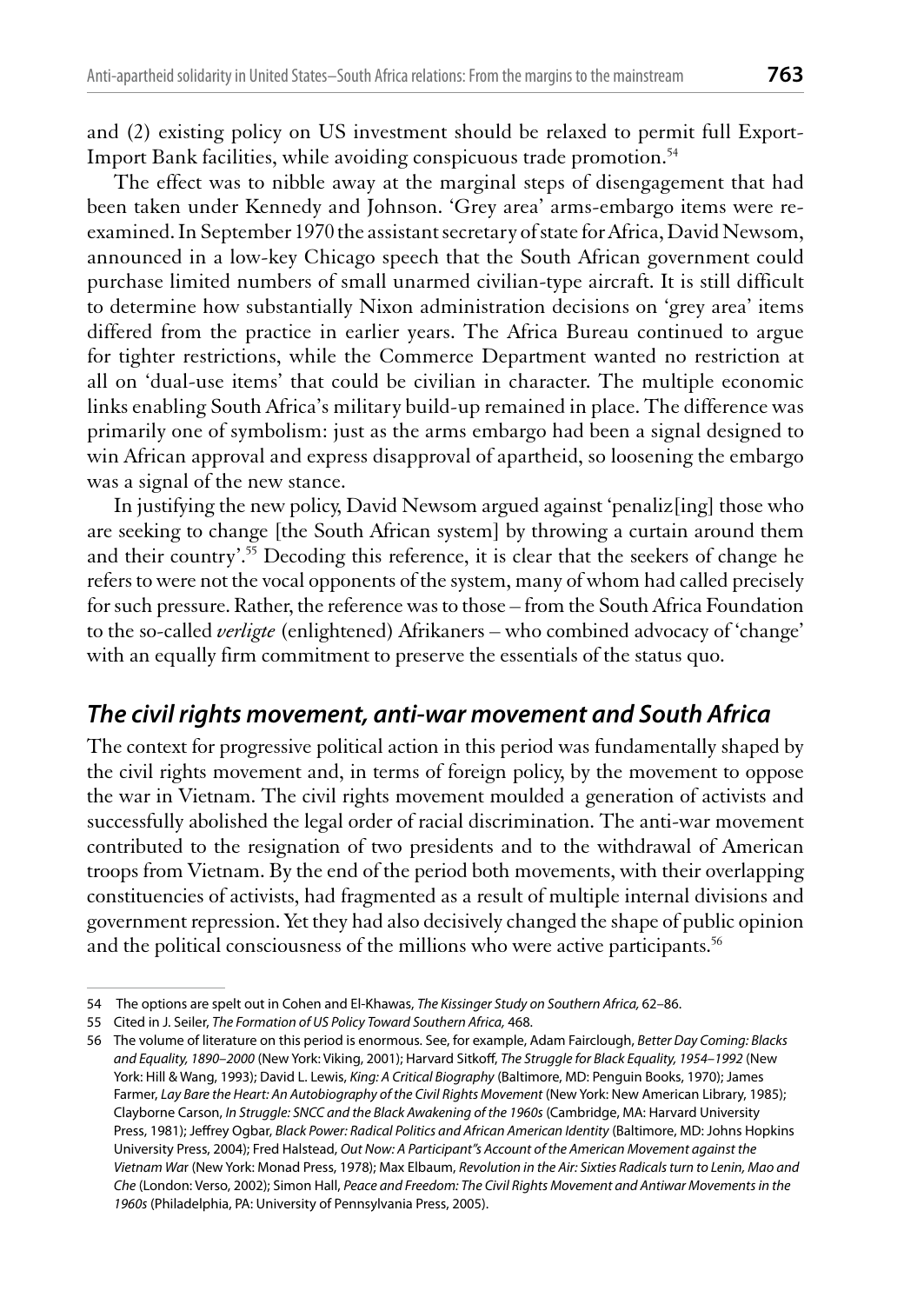The effects of these movements on political organising in solidarity with African liberation were contradictory. On the one hand, radicalisation and mobilisation of large numbers of activists created a milieu in which anti-racist and anti-imperialist messages, and identification with African revolution, found ready acceptance. On the other hand, the organisations engaged in domestic civil rights struggles and in opposing the Vietnam War were overwhelmingly focused on these immediate goals, leaving little energy for sustained attention to other issues, including Africa.

The commonly repeated civil rights narrative centres on moments such as Martin Luther King Jnr's 'I have a dream' speech at the 1963 March on Washington. Historians also often cite President Lyndon Johnson's appropriation of the anthem 'We shall Overcome' in pressing for a new civil rights act after the nationally televised white violence at Selma, Alabama, in 1965. The summary lesson is that Washington and the mainstream white majority joined protesters in rejecting the explicit racism of Southern white people. In this celebratory version, the victory over segregation was won in the 1960s. The meaning of Martin Luther King's opposition to the Vietnam War, his assassination, and demands for economic justice as well as political inclusion have no place in this story. It was no secret that liberal white politicians, from the White House on down, were more interested in urging protesters to be patient than they were in addressing racial and economic inequality. In August 1965 violence in the Watts section of Los Angeles marked the beginning of years of urban unrest that exposed the fact that racial inequality was entrenched nationwide rather than confined to the Southern states.

As the war in Vietnam escalated, student and civil rights activists joined traditional peace groups in mobilising against the war. In April 1965 over 20 000 demonstrators showed up in Washington for an anti-war demonstration; by 1967 Martin Luther King Jnr had overcome resistance from his more cautious advisers to denounce the US government as 'the greatest purveyor of violence in the world today'.<sup>57</sup> The speech brought down on King a barrage of condemnation from 'mainstream' liberals and civil rights leaders. But it also signalled a turn towards more radical views that became more and more dominant within both the civil rights and anti-war movements.

After 1965, the clear arc of the freedom struggle was replaced by a much more confusing and disheartening reality. The assassinations of Malcolm X in 1965 and Martin Luther King Jnr in 1968 removed the most charismatic and prominent national leaders, who were also the most serious thinkers about the nature of oppression that were able to popularise their analysis for ordinary people and inspire young people. By the end of the 1960s, of the three major activist civil rights organisations, King's SCLC was decisively weakened, SNCC had virtually collapsed, and CORE had begun a shift to a right-wing version of black nationalism. The most prominent new organisation was the Black Panthers, founded in 1966, that was already succumbing to police attacks, covert infiltration, and internal dissension by the early 1970s. Meanwhile, the NAACP had decisively opted for a close alliance with the Democratic Party establishment.

<sup>57</sup> The speech is available from many sources. See, for example, http://www.hartford-hwp.com/archives/45a/058.html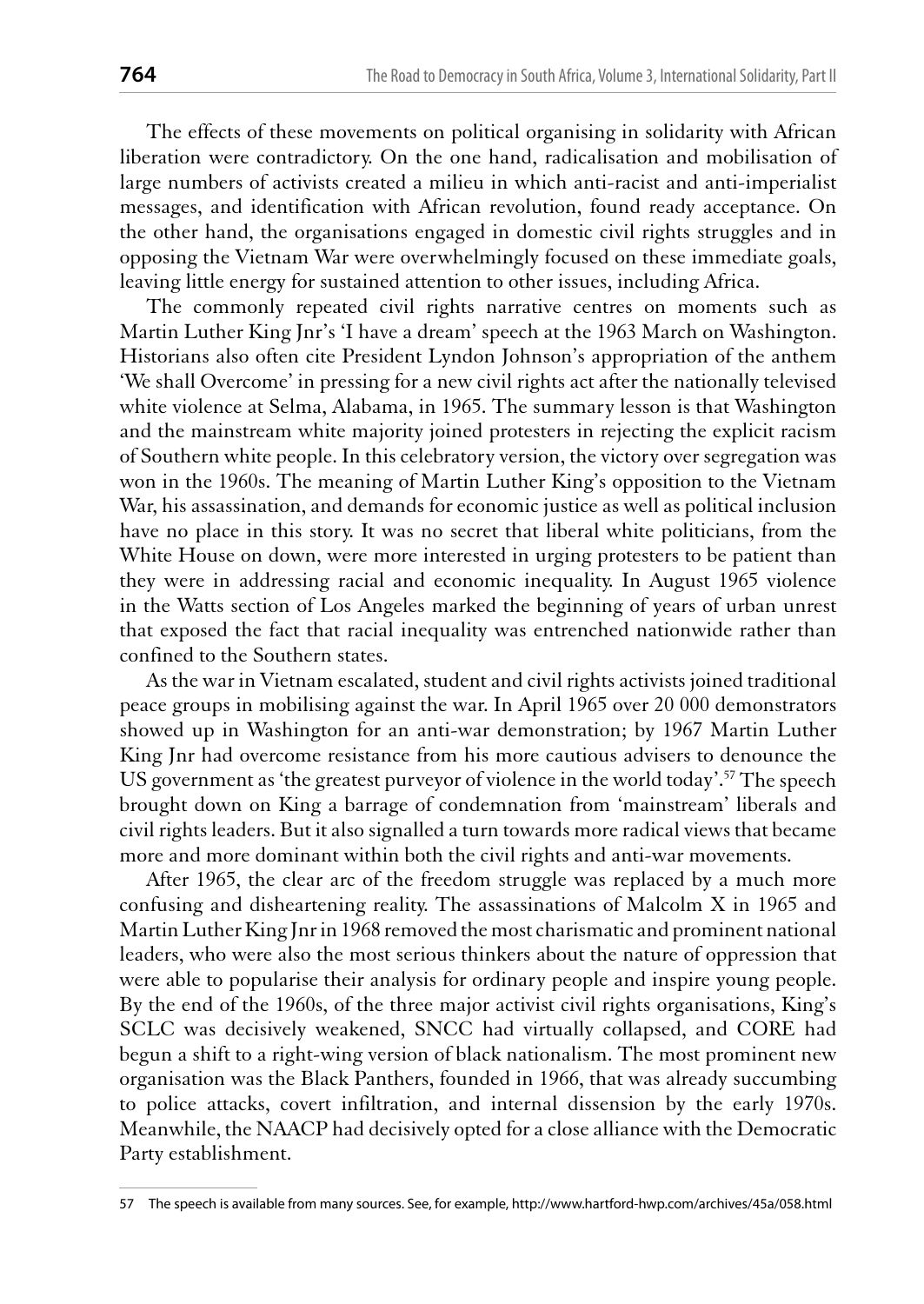Despite the fragmentation of the 'movement', seeing this period as only a period of decline would be profoundly misleading. Both radicals and pragmatists were taking advantage of the opportunities to move into community, state, and national politics. The number of African-American students in both predominately white and historically black colleges and universities was increasing dramatically, accompanied by demands for black studies curriculum programmes and black student unions. In culture and in politics, this phase of black nationalism cultivated an interest in studying African political theory by Franz Fanon, Amilcar Cabral, and later Samora Machel. In addition, there was a growing women's movement among both black and white women that raised the issues of race, class and gender equity within society. All of these strains of resistance and struggles for identity and empowerment laid the basis for a level of consciousness for international solidarity in black and non-black communities nationally.

The impact of the anti-war movement among white as well as black activists was also profound, despite ideological infighting and the rapid disintegration of major organisations such as the Students for a Democratic Society. In 1967 SNCC sent a delegation to Hanoi and in their public statement identified the causes of US involvement in the war as the same reasons for US collusion with South Africa and Rhodesia.<sup>58</sup> In 1967 Muhammad Ali was arrested for resisting the draft and 50 000 demonstrators marched on the Pentagon. The continued escalation of the war in 1968–1974, along with the assassinations of King and Robert Kennedy, spurred disillusionment and radicalisation not only among students, but in all sectors of society, including the troops.

Throughout this period, the ACOA continued as the principal contact point in the US for African liberation movement leaders, joined after 1965 by a gradually increasing number of other groups. Shortly after Sharpeville, Oliver Tambo of South Africa's ANC toured the country at ACOA's invitation, as did other liberation movement leaders in later years. The ACOA's closer contact and ally in the civil rights movement was Martin Luther King Jnr, who joined Chief Albert Luthuli in cochairing an ACOA-initiated Appeal for Action against Apartheid. King also delivered the keynote address at ACOA's Human Rights Day conference in New York in 1965.<sup>59</sup> Organisationally, however, the involvement of civil rights groups in African solidarity during this period was very limited.

In the second half of the 1960s, other groups focused on African liberation began to emerge. The Southern Africa Committee of the National Student Christian Federation (NSCF) was founded in New York in 1964, going on to publish Southern Africa magazine from 1965 through 1983.<sup>60</sup> The Lawyers' Committee for Civil Rights under Law created its Southern Africa Project in 1967, providing a way for progressive

<sup>58</sup> James Forman, The Making of Black Revolutionaries (New York: MacMillan, 1972), 487.

<sup>59</sup> See George W. Houser, 'Freedom's Struggle Crosses Oceans and Mountains: Martin Luther King, Jr., and the

Liberation Struggles in Africa and America', 169-196, in Peter J. Albert and Ronald Hoffman (eds.), We Shall Overcome (New York: Pantheon, 1990).

<sup>60</sup> The NSCF became the University Christian Movement (UCM) in 1966 and dissolved as a national organisation two years later. The Southern Africa Committee continued as an independent group.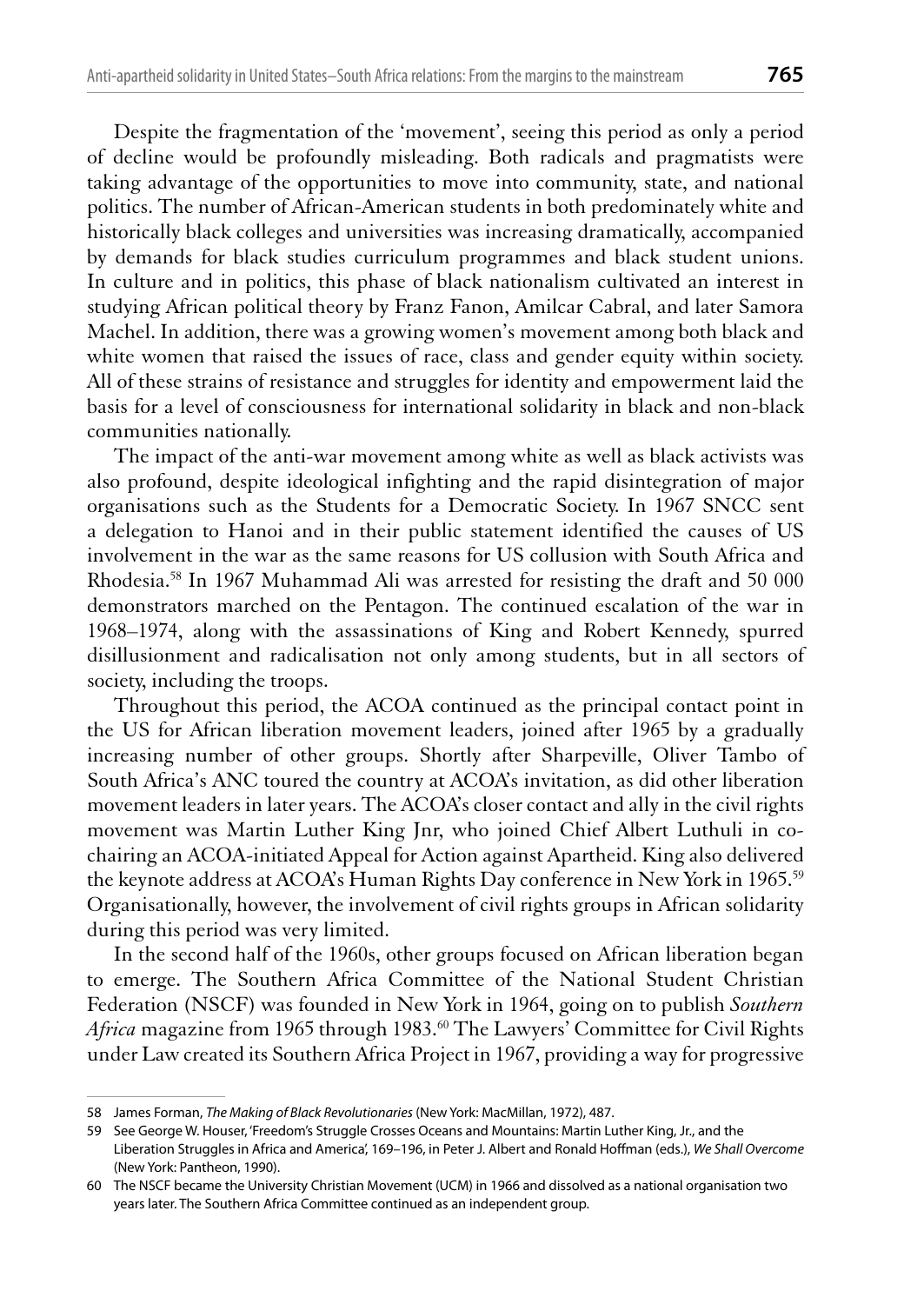US lawyers to support political prisoners in South Africa and Namibia. Liberation Support Movement (LSM) was founded by US exiles in Vancouver, Canada, in 1968, and the Africa Research Group (ARG) in Boston the same year. Local groups and coalitions also emerged, such as the New Jersey Committee on Southern Africa (1965), the Madison Area Committee on Southern Africa (1968), the Africa Activists Association at the University of California in Los Angeles (1970), and the Chicago Committee for the Liberation of Angola, Mozambique, and Guinea-Bissau (1971).

Most of the groups mentioned in the previous paragraph were largely made up of white activists, some of whom had worked in Africa, as well as African exiles and a few African Americans. African-American activists were also giving greater priority to African liberation on the continent, with inspiration not only from the thinking of Malcolm X but also from veteran pan-Africanists such as C.L.R. James as well as the writings of Franz Fanon, W.E.B. DuBois, Karl Marx, and Mao tse Tung. In 1968, SNCC veterans founded the Center for Black Education and the Drum and Spear Bookstore in Washington DC, that focused on developing self-reliance projects to empower communities, rejecting what was viewed as an education for the colonised mind at traditional universities. Similarly, the Malcolm X Liberation University was formed in Durham, North Carolina, as an expression of black self-determination. It was part of a growing countrywide network of black education, cultural, and activist groups that were anti-imperialist and pan-Africanist. In 1972–1973, these groups would link up in the African Liberation Support Committee (ALSC) and in multiple networks of ties to liberation movements and progressive governments on the African continent.<sup>61</sup>

Despite the many divisions among progressive forces, on African liberation there was a broad consensus ranging from the ACOA as an organisation focused on international solidarity to the growing number of politically conscious radical groups, both black and white. This included broad agreement on the twin objectives of action against US companies linked to South Africa and direct support for African liberation movements. The period saw significant action on both fronts, involving ad-hoc coalitions and campaigns and short-lived groups as well as a small set of continuing organisations.

#### Divestment and sanctions: the early stages $^{\circ}$

At an emergency action conference in May 1960, following the Sharpeville massacre that March, the American Committee on Africa called for a consumer boycott of

<sup>61</sup> Among those involved in the Center for Black Education were SNCC veterans Charlie Cobb and Courtland Cox, as well as Jimmy Garrett and Geri Stark (Geri Augusto Bogues).

<sup>62</sup> For the history of this debate, see David Hauck, Meg Voorhees, and Glenn Goldberg, Two Decades of Debate: The Controversy over US Companies in South Africa (Washington, DC: Investor Responsibility Research Center, 1983). The first extensive documentation of US companies in South Africa and options for protest include House Subcommittee on Africa, Hearings on US Business Involvement in South Africa, Parts 1 and 2, 92<sup>nd</sup> Congress, 1971; and Corporate Information Center, National Council of Churches, Church Investments, Corporations & Southern Africa (New York: Friendship Press, 1973). See also the American Committee on Africa and the Africa Fund's special issue of Africa Today, 'Apartheid and Imperialism: A Study of US Corporate Involvement in South Africa', 17, 5, (1970); and Robert Kinloch Massie, Loosing the Bonds: The United States and South Africa in the Apartheid Years (New York: Doubleday, 1997), 212-221.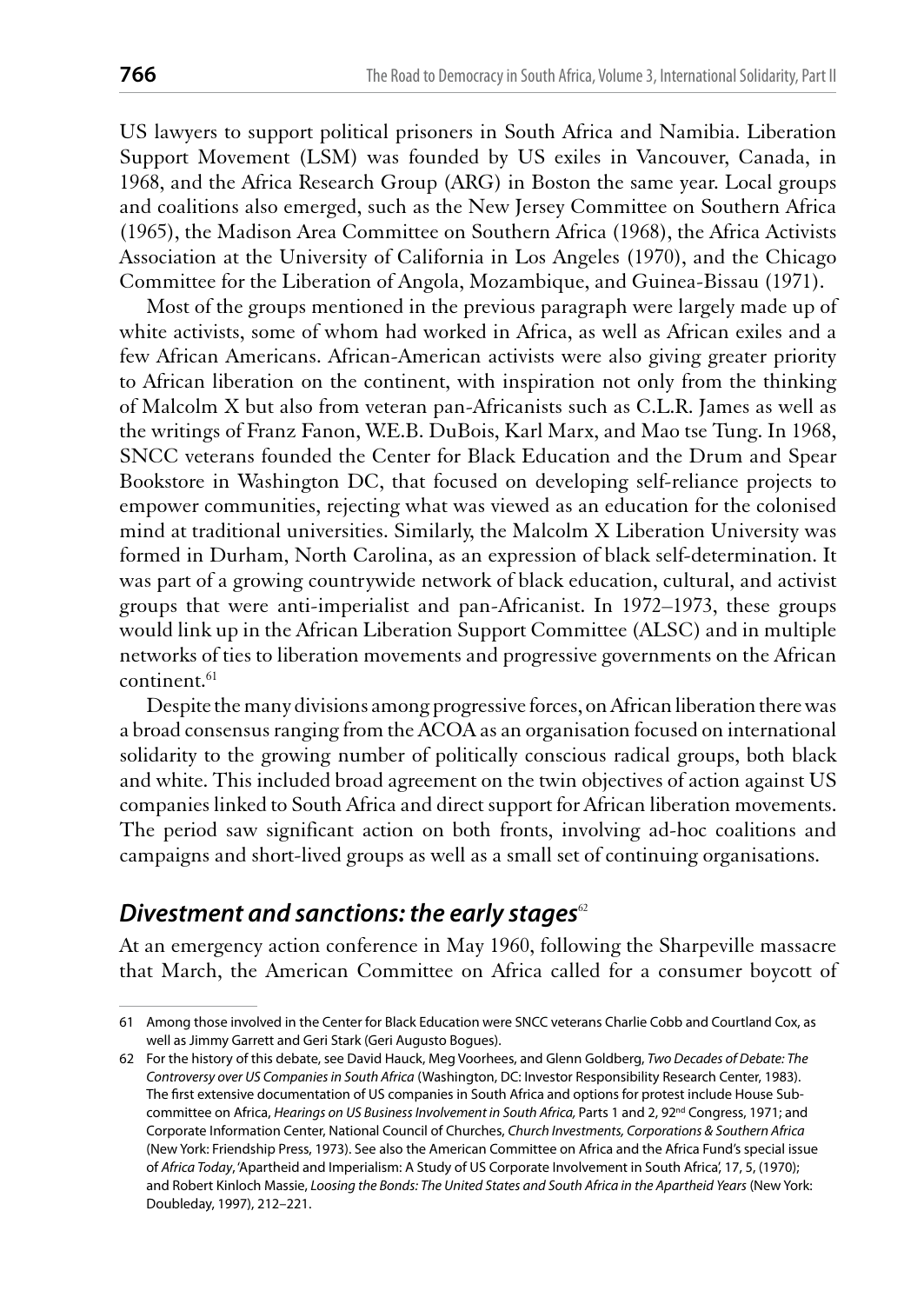South African goods and US government economic sanctions against South Africa, citing Albert Luthuli's statement that 'Economic boycott is one way in which the world at large can bring home to the South African authorities that they must either mend their ways or suffer for them'.<sup>63</sup> It also recommended that labour unions mount an industrial boycott, refusing to handle South African goods; that the government discourage new investment; and that companies already in South Africa adopt nondiscriminatory policies.

In the first half of the 1960s, however, the campaign for economic disengagement from South Africa gained little momentum, despite its endorsement by the UN General Assembly in 1962. Unlike in the United Kingdom, there were few significant consumer imports from South Africa to attract attention. Nor was there any strong advocate in the US Congress for economic sanctions against South Africa. Despite the significant involvement of US companies in the South African economy, these links were not prominently visible to either activists or the public.

From 1965, that began to change. Detailed research, first by the American Committee on Africa, followed by the House Africa Subcommittee, church-related researchers, and the United Nations,<sup>64</sup> resulted in lengthening lists of ties, including direct investment and bank loans. Taking advantage of this research, activist student groups began to target investments by educational institutions in these companies, while activist caucuses within Protestant denominations and the ecumenical National Council of Churches began to target investments by church agencies. While the specific demands varied, from calls to ensure that the companies implement fair employment practices in South Africa to demands that they withdraw entirely, each such action provided the opportunity for debate about the apartheid system and the complicity of US business.

At first actions against apartheid tended to be small-scale and isolated. In January, 1963, for example, Mary Louise Hooper, the ACOA's West Coast representative, along with 20 others from the NAACP and CORE, picketed a ship arriving with South African goods in San Francisco, leading to longshoremen refusing to cross the picket lines to unload the vessel.<sup>65</sup> In December 1964 the South African Freedom Action Committee, a group organised by South African exiles Ben Magubane, Anthony Ngubo, and Martin Legassick, demonstrated at the South African tourist office in Los Angeles, with Legassick holding a hunger strike in a simulated South African prison cell mounted on a pickup truck.<sup>66</sup> The first large anti-apartheid demonstration was called by the Students for Democratic Society (SDS) on 19 March 1965 to protest Chase Manhattan Bank loans to South Africa. Organised together with the NSCF, SNCC, CORE, and the Pan-African Student Organisation in America, the

<sup>63</sup> American Committee on Africa, Action against Apartheid (New York: American Committee on Africa, 1960).

<sup>64</sup> See Charles C. Diggs, Jnr and Lester Wolff, Report of Special Study Mission to Southern Africa, 10 to 30 August 1969 (Washington: Government Printing Office, 1969), giving a list of American companies in South Africa. Timothy H. Smith, The American Corporations in South Africa: An Analysis (New York: Southern Africa Committee of the University Christian Movement and Council on Social Action, United Church of Christ, 1970) was produced after Smith's 1970 research in South Africa for this organisation. On the UN see chapter 2 in this volume.

<sup>65</sup> Spark, 10 January 1963.

<sup>66</sup> Los Angeles Times, 16 December 1964.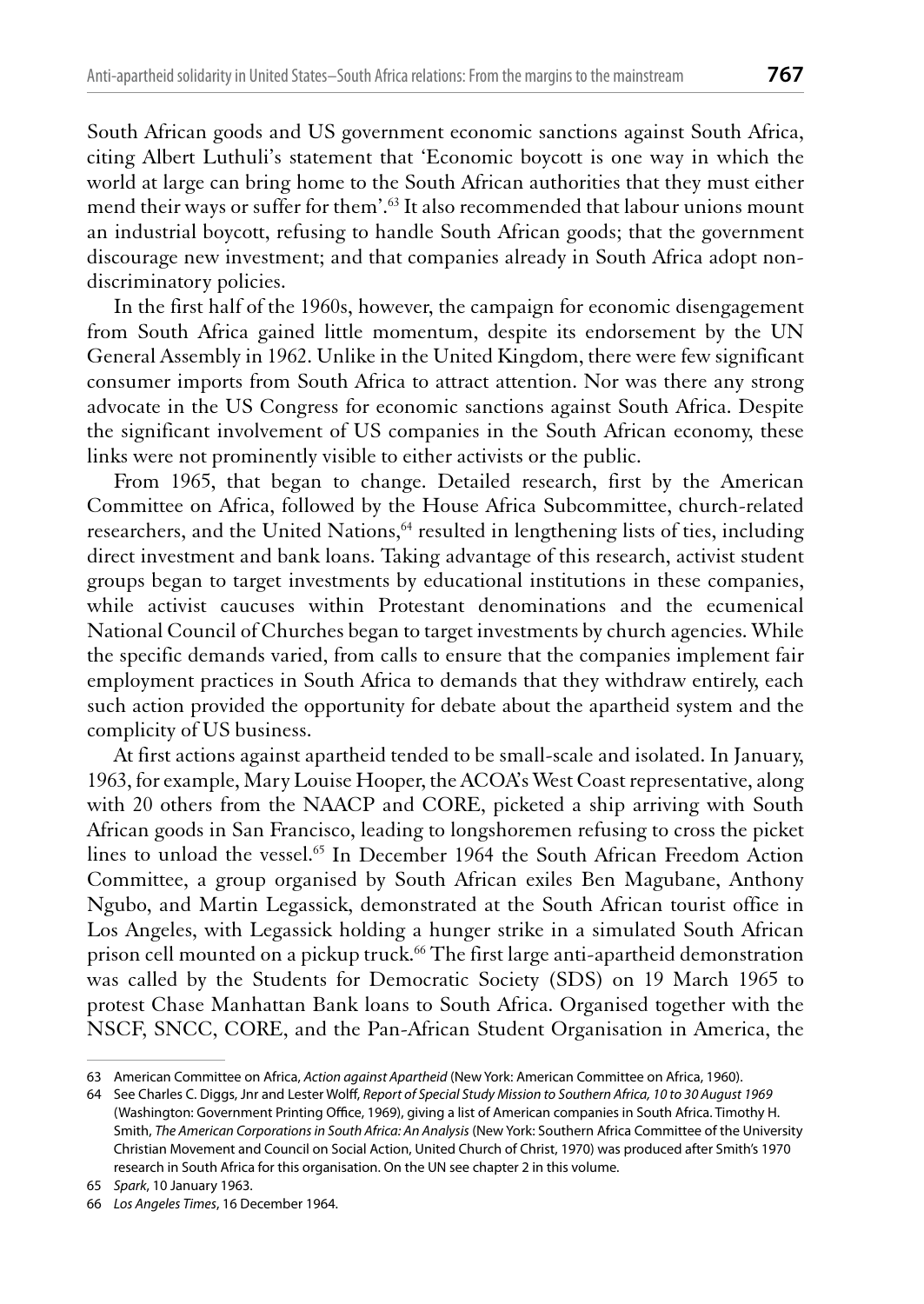event brought out some 400 demonstrators who marched for five hours outside the bank headquarters in Manhattan; 49 demonstrators were arrested after staging a sit $d$ own  $^{67}$ 

Between 1966 and 1969, the ACOA, joined by other groups, continued the studentinitiated campaign against bank loans to South Africa, targeting ten prominent US banks involved in a consortium loan.<sup>68</sup> Students in New York closed accounts at First National City Bank, and by December 1966 A. Philip Randolph, chairing the Committee of Conscience against South Africa, announced that some \$23m had been withdrawn from the consortium. After prolonged discussions with the banks, several major national denominations threatened to withdraw church funds from the banks; the revolving loan was not renewed in 1969, although the banks said their action was not affected by the pressures. Meanwhile, in 1968 student demonstrations against economic ties with South Africa took place in a number of universities, including the University of Wisconsin, Madison; Princeton; University of California, Santa Barbara; Cornell; Spelman; and Amherst, Smith, and the University of Massachusetts in western Massachusetts.

Particularly important in establishing the information base for campaigns against US companies was the work of Tami Hultman and Reed Kramer, who worked in Durban, South Africa, from late 1969 to early 1971 on an ecumenical project with the Methodist Student Movement, a time and place that put them in close contact with Steve Biko and others in the then nascent Black Consciousness Movement (BCM). Hultman and Kramer, who later would found Africa News Service and its successor AllAfrica.com, had the non-public assignment of researching US companies, providing photographs and information from interviews with executives and informal contacts with workers to Tim Smith at the United Church of Christ and other US activists. Their research, distributed through student and church circles in Africa and Europe as well as in the United States, contributed to the first major church action on investments in South Africa, when the Episcopal Church targeted General Motors with a resolution in 1971 calling from the company to withdraw from South Africa.<sup>69</sup>

Before the expansion of protest following the Soweto uprising in 1976, the most widely publicised campaign against a US company in South Africa was that launched by a small number of African American workers at Polaroid Corporation in Cambridge, Massachusetts, in October 1970. Ken Williams and Caroline Hunter launched the Polaroid Revolutionary Workers Union, particularly targeting Polaroid's involvement in making photographs for the pass system.<sup>70</sup> The two testified before the first extensive hearings held in the US Congress on US business in Southern Africa,

<sup>67</sup> New York Times, 20 March 1965; William Minter, 'Action against Apartheid', in Bruce Douglass (ed.), Reflections on Protest: Student Presence in Political Conflict (Richmond: John Knox Press, 1968). The figure of 400 is from the New York Times account. My reference to 3 000 demonstrators in the 1968 article above is probably a typographical error for 300.

<sup>68</sup> See Hauck et al., Two Decades of Debate, 128-130; Massie, Loosing the Bonds, 214-221.

<sup>69</sup> Massie, Loosing the Bonds, 263-306; see also Edgar Lockwood, 'One of God's Irregulars: William Overton Johnston and the Challenge to the Church to Divest from Apartheid South Africa, 1954-1971', in Anglican and Episcopal History, 71, 3 (September 2002), 411-437.

<sup>70</sup> Massie, Loosing the Bonds, 271-4; Hauck et al., Two Decades of Debate, 95-6.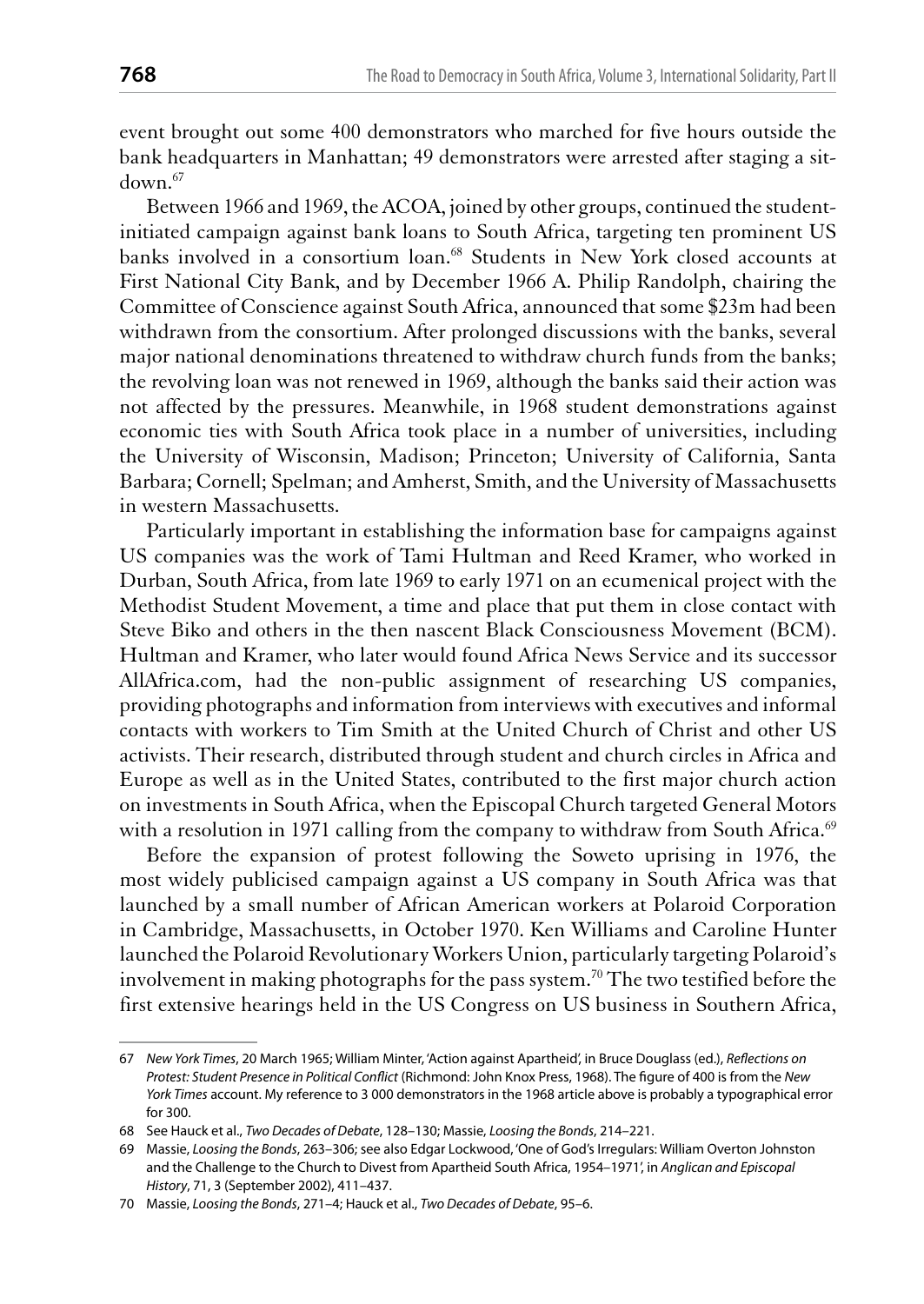as did Polaroid vice president Thomas Wyman.<sup>71</sup> Polaroid refused to withdraw, but announced a reform 'experiment' including improved wages for black employees and a pledge not to supply equipment or film to the South African government. The experiment attracted much publicity, but in 1977, after renewed charges that its products were being used by the government, Polaroid decided to end its relationship with its distributor in South Africa.

The testimony of the Polaroid workers before the House Africa Subcommittee, moreover, had a direct impact on congressional action. Newly elected Rep. Ron Dellums of California and veteran African American Rep. John Conyers of Detroit had met with the Polaroid workers at the request of Rep. Charles Diggs in 1971. They pledged 'to use our good offices to bring their case for sanctions against South Africa inside the system in any other way we could', and in 1972 they introduced the first divestment legislation proposed to the US Congress. Dellums noted, 'It would be more than a decade before the Congress was prepared to come to grips with ending US complicity in the perpetuation of the apartheid regime ... But our resolution provided a vehicle for those on the outside to use to begin to build pressure on the Congress for legislative action."72

#### The growth of liberation support

The shift by the liberation movement in South Africa to a strategy of armed struggle after Sharpeville, as traced in volume 1 of The Road to Democracy in South Africa,<sup>73</sup> was paralleled by similar movement in Portugal's colonies, in South West Africa (Namibia), and in Southern Rhodesia (Zimbabwe). Armed struggle began in Angola in 1961, in Guinea-Bissau in 1963, in Mozambique in 1964, and in Namibia and Zimbabwe in 1966. In the US, as in the UK, the liberation movements retained and expanded their support from earlier solidarity connections of the period of non-violent resistance.

This transition was possible largely because the repression by the colonial and apartheid regimes in southern Africa demonstrably ruled out most options of peaceful protest and because this new situation was communicated by liberation movement leaders with demonstrated integrity and close personal ties to key support networks. During this period from 1960 to 1974, on a global scale and in the United States, support for the liberation struggle in South Africa and the region extended far beyond those circles with an expected ideological affinity for armed revolution. In effect, despite the dominant cold war climate, the struggles in southern Africa successfully inspired a partial counterpart, at the level of civil society, to the World War II popular front against Nazism.

<sup>71</sup> House of Representatives, Committee on Foreign Affairs, Subcommittee on Africa, Hearings, US Business Involvement in Southern Africa, 92<sup>nd</sup> Congress, First Session, 1971. Testimony on Polaroid is in Part I, 2-49.

<sup>72</sup> Ronald V. Dellums, Lying Down with the Lions: A Public Life from the Streets of Oakland to the Halls of Power (Boston: Beacon Press, 2000), 121-140.

<sup>73</sup> Bernard Magubane et al., 'The Turn to Armed Struggle', in South African Democracy Education Trust (hereafter SADET), The Road to Democracy in South Africa, vol. 1 (1960-1970), 53-146 (Cape Town: Zebra Press, 2004).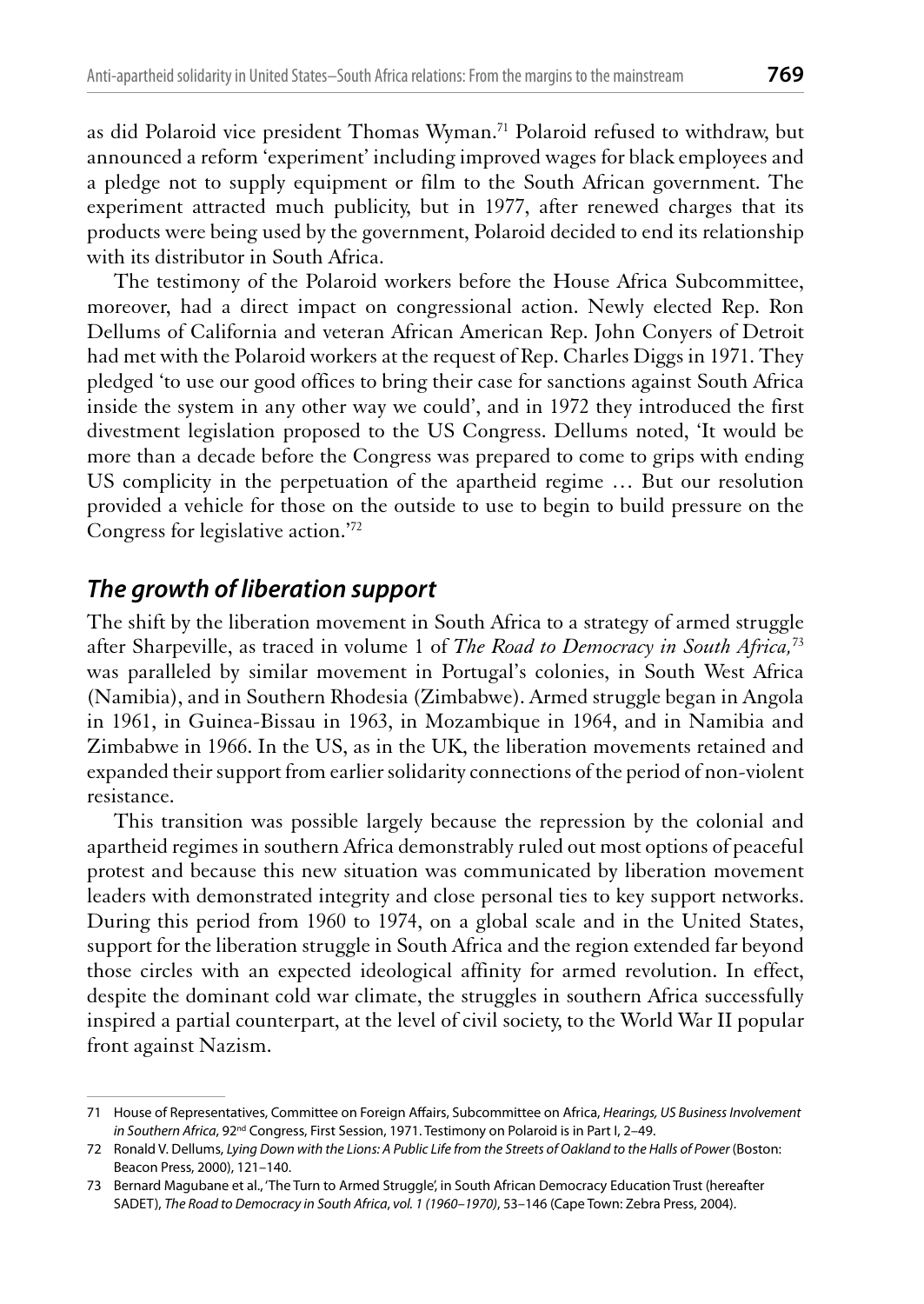In the cases of South Africa and South West Africa, the closing off of the option of non-violence was demonstrated not only by massacres of peaceful demonstrators, but by public trials that evoked international solidarity from the ACOA, the Episcopal Churchmen for South Africa, the southern Africa project of the Lawyers' Committee for Civil Rights under Law (formed 1967), and from related networks. Although on a scale smaller than the similar operations of the International Defence and Aid Fund based in London, the ACOA's Africa Defence and Aid Fund (after 1968, The Africa Fund) raised support for political prisoners in both countries. It was particularly active in the defence of the Namibian prisoners tried in South Africa for treason in 1967, hosting their lawyer Joel Carlson in raising support at the UN and in the US to lobby against the death penalty. In the US, as in Europe, the eloquent statements from the dock by Nelson Mandela in 1964 and by Toivo Ya-Toivo of SWAPO in 1968, which placed the turn to armed struggle within the broader context of repression of other forms of struggle, were widely publicised at least within the circles of groups connected with Africa. In Rhodesia, the imprisonment of nationalist leaders in 1964 was followed in 1965 by the illegal declaration of independence by the white minority government.

Thus supporters of liberation could cite repression by the regimes and point to prisoners personally known in Western countries through both political and religious networks. Neither the ANC nor the PAC established offices in New York until 1972 and 1975 respectively. But Oliver Tambo of the ANC regularly visited New York during these years. Hage Geingob of SWAPO was based in New York from 1964 to 1975, while Theo-Ben Gurirab represented SWAPO at the UN from 1972 to 1986.

Probably the most significant influences in building support for southern African liberation struggles in the US during the period before the Soweto uprising in 1976, however, came from the Mozambique Liberation Front (FRELIMO) and the African Party for the Independence of Guinea-Bissau and Cape Verde (PAIGC), both directly in the United States and indirectly through contacts in Europe and international church circles. Not only were FRELIMO and PAIGC the two movements with the most success in fighting against colonial rule; both also stressed their commitment to pursuing development goals in exile and in areas liberated by the guerrillas, to humanitarian principles, and to seeking international solidarity from multiple sources including Western countries as well as African countries and Communistruled countries.

Eduardo Mondlane, the first president of FRELIMO, was well known and respected in the US as well as in international church circles. FRELIMO representative Sharfudine Khan, based in New York from 1968 to 1975, reached out effectively to both black and white constituencies. And Robert van Lierop's film A Luta Continua, based on a 1971 trip to FRELIMO's liberated areas, provided dramatic visual imagery that made identification with African liberation struggles come alive in the 1970s. It was widely shown around the US and Europe, as well as being smuggled into South Africa. Although Amilcar Cabral of PAIGC only visited the United States twice before his assassination by Portuguese agents in 1973, his impact was also profound, not only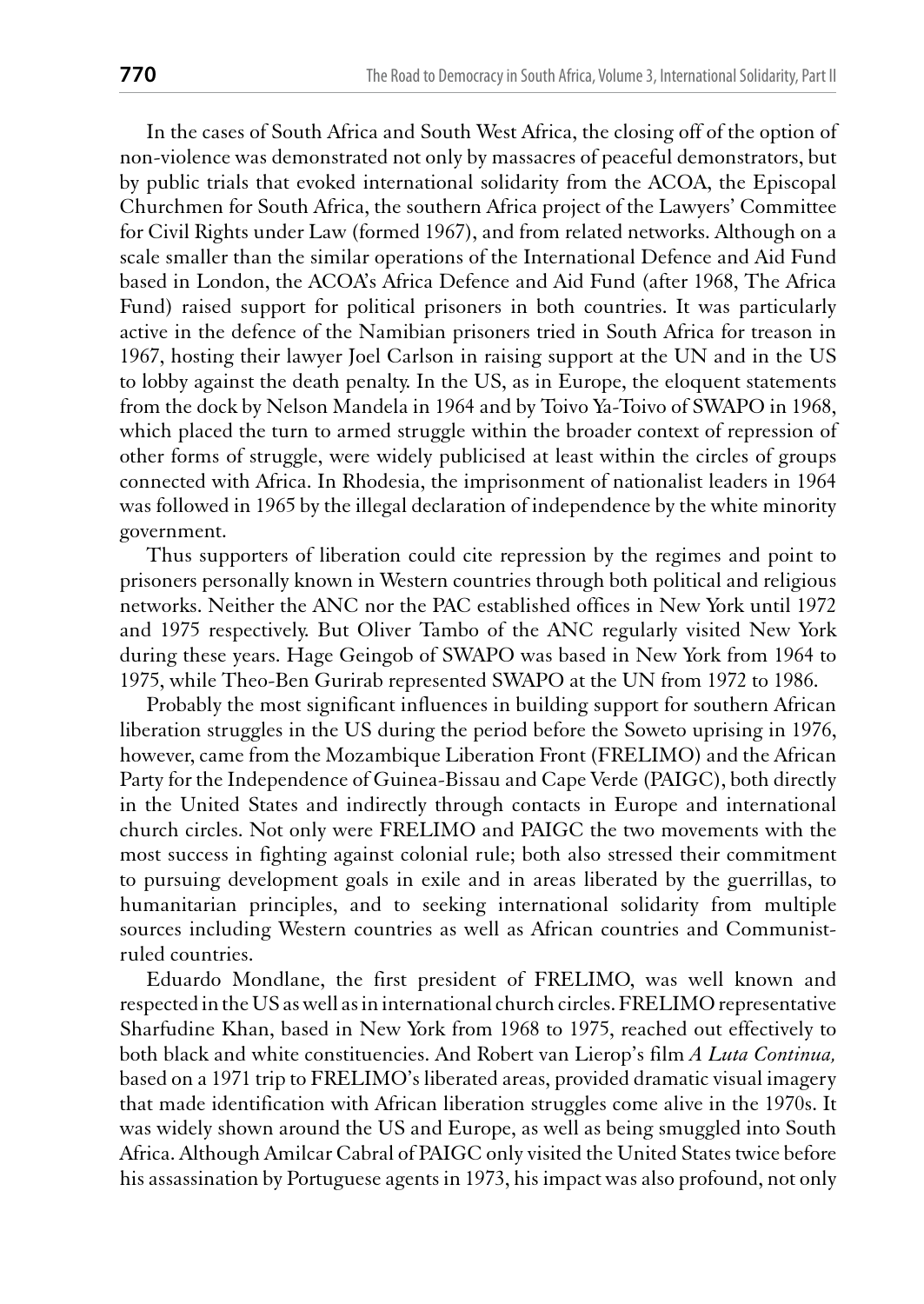on the Cape Verdean immigrant community in the US, but on the wide spectrum of white and black supporters of African liberation.<sup>74</sup>

In the second half of the 1960s and the first few years of the 1970s, the public base for support for southern African liberation movements grew through two parallel and intersecting channels: first through ecumenical church links, particularly through the World Council of Churches (WCC), and secondly through radicalisation of US activists, both white and black. At the same time, there was a growing emphasis among some urban black churches on the link between one's African heritage and liberation that nurtured a racial identity with Africa in the black communities. This in turn served to legitimatise African consciousness and activism among working class churchgoers.

The WCC focus on issues of race has a long history, rooted both in the contacts with 'mission churches' and in church involvement with resistance to Nazism in World War II.<sup>75</sup> WCC secretary-general, Willem Visser 't Hooft, who had led the organisation since its founding in 1938, had been a key supporter of resistance during World War II from his base in Geneva, maintaining clandestine contact with the resistance in his home country of the Netherlands and with figures such as the German theologian Dietrich Bonhoeffer. His successors in leading the WCC, Eugene Carson Blake from the United States, from 1966 to 1972, and Philip Potter from Dominica in the West Indies, from 1972 to 1984, shared the vision of opposition to racism.

Between 1964 and 1969, the WCC became more and more involved in southern Africa, culminating in the formation of the Programme to Combat Racism and its grants to liberation movements, including the ANC and Pan Africanist Congress (PAC). In taking this action, the churches were deeply influenced by leaders from southern Africa as well as by the civil rights struggle in the US. Z. K. Matthews and Eduardo Mondlane were leading participants at a consultation held by the WCC in Mindolo, Zambia, in 1964. The focus on racism was adopted in 1968 at the WCC assembly in Uppsala, addressed by James Baldwin after the assassination of the expected keynote speaker, Martin Luther King Jnr. The WCC workshop in 1969 outlining the plans for the programme was addressed by Oliver Tambo and by Bishop Trevor Huddleston, while the keynote address was to have been given by Eduardo Mondlane, who was assassinated three days after receiving the invitation. The grants to liberation movements stirred up a storm of controversy in churches in South Africa and in some Western churches, but were strongly reaffirmed by African churches and by leading US and European denominations.

Independently of the contacts through the WCC, another significant channel linking US activists with liberation movement leaders in southern Africa was the Quaker organisation, the American Friends Service Committee (AFSC). Despite the continued pacifist commitment of AFSC and its key activists, strong personal ties

<sup>74</sup> See the special issue of Ufahamu, 3, 3 (1973) which includes tributes, a bibliography, and an article by US Cape Verdean activist Salahudin Matteos of the PAIGC Support Committee.

<sup>75</sup> Pauline Webb (ed.), The Involvement of the World Council of Churches in South Africa (Geneva: World Council of Churches, 1994), and Elisabeth Adler, A Small Beginning: An Assessment of the First Five Years of the Programme to Combat Racism (Geneva: World Council of Churches, 1974).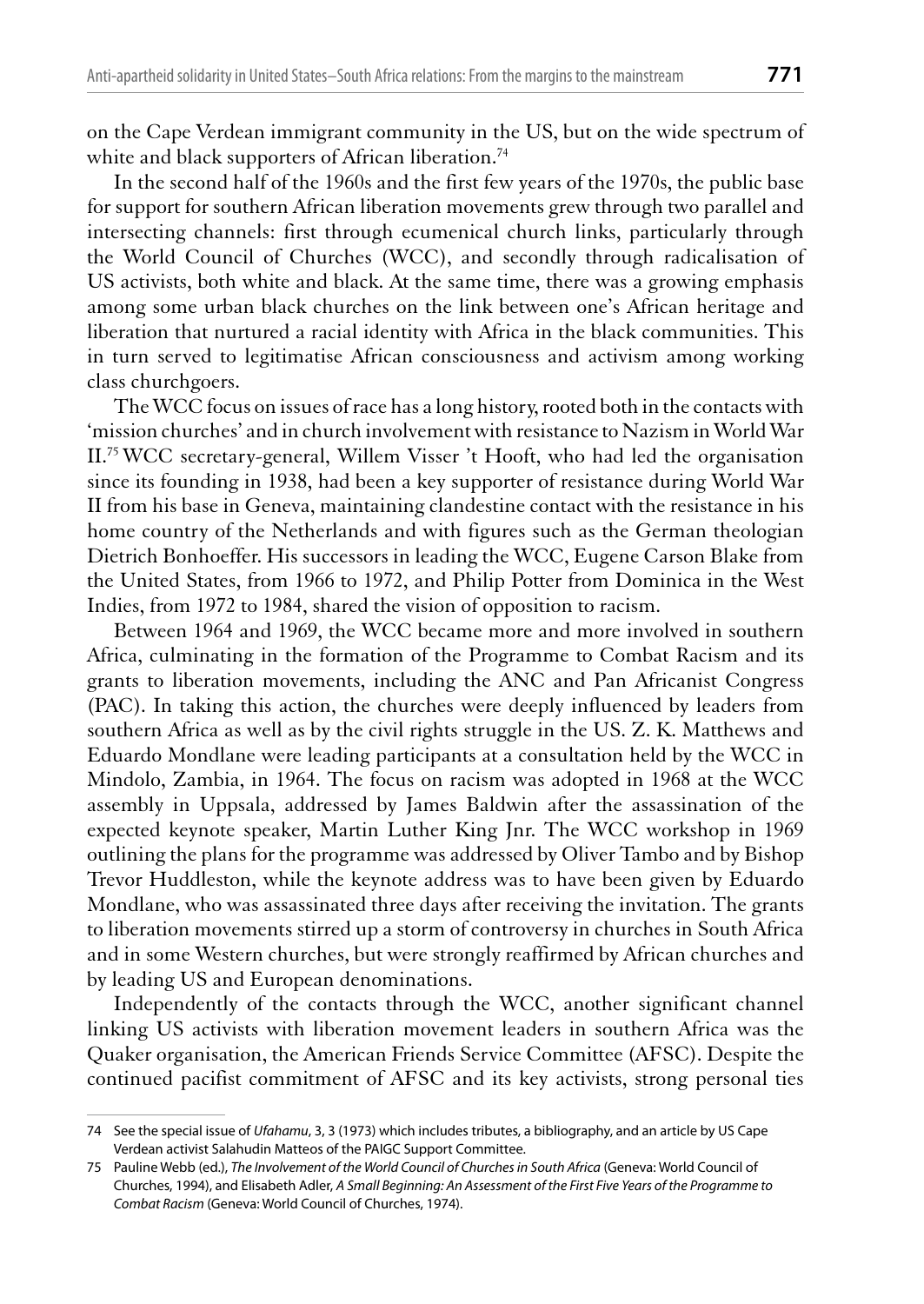facilitated an understanding of why the movements felt compelled to turn to armed struggle. George and Eleanor Loft and Lyle Tatum worked in Southern Rhodesia from 1957 to 1960 and 1960 to 1964 respectively, while Jim and Dee Bristol were in Zambia from 1965 to 1967. They, as well as George Houser of the ACOA, maintained close contact with Bill Sutherland, the African-American pacifist and pan-Africanist who settled in Dar es Salaam shortly after Tanganyika's independence in 1961. Sutherland was instrumental in founding a short-lived organisation called Africa Freedom Action, whose sponsors included Julius Nyerere and Kenneth Kaunda, as well as US pacifist leaders Bayard Rustin and A.J. Muste, and UK-based antiapartheid campaigner Michael Scott.

While many traditional Quakers balked at association with African liberation struggles, these networks fostered an alternate perspective. As Bill Sutherland put it in an interview in 2003, T'm a person who believes in nonviolence on principle... But I respect the revolutionist who adopts a violent method, because I think that the most important thing is the revolution.<sup>76</sup> In 1972, in an influential pamphlet, James Bristol argued that activists in Western countries should understand the options open to movements in Africa, and focus their own work on changing the policies of Western countries that supported the colonial and apartheid systems. 'I believe in nonviolent revolution', he concluded, 'but I also believe that it is neither humane nor practical to urge nonviolent revolution upon others whose situation is so totally different from our own."77

During the period from 1969 to 1974, coinciding with the years of the Nixon presidency, support for African liberation movements among progressive activists grew, through the information efforts of the groups mentioned earlier and many other ad hoc local coalitions. Some also raised funds or goods to send to the movements. Although these efforts were small-scale compared with the more prominent protests against the Vietnam War and local civil rights and black power campaigns, they promoted a general awareness of the region and at least rhetorical support among wider groups. The most prominent, if short-lived, coalition was formed to celebrate African Liberation Day, leading to the formation of national and local African liberation support committees.<sup>78</sup> Sparked by Howard Fuller (Owusu Sadaukai), who visited FRELIMO's liberated areas in 1971, at the same time as the filming of Robert van Lierop's film, the first ALD march in May 1972 was decided at a gathering of pan-Africanist leaders in Greensboro, North Carolina. It was organised by a national coalition that drew 60 000 demonstrators in cities across the US, in Canada and the Caribbean, with over 30 000 taking part in Washington DC, alone.

<sup>76</sup> Interview with Bill Sutherland, by Mimi Edmunds and Prexy Nesbitt, 19 July 2003. See also Sutherland and Meyer, Guns and Gandhi.

<sup>77</sup> James E. Bristol, Nonviolence Not First for Export (Philadelphia, PA: American Friend Service Committee, 1972), 12. See also David L. Hostetter, 'Movement Matters: American Antiapartheid Activism and the Rise of Multicultural Politics' (PhD, University of Maryland, 2004), 77-116.

<sup>78</sup> On the national African Liberation Support Committee see Komozi Woodard, A Nation Within a Nation: Amiri Baraka (LeRoi Jones) and Black Power Politics (Chapel Hill, NC: University of North Carolina Press, 1999), 173-80; Ronald W. Walters, Pan Africanism in the African Diaspora: An Analysis of Modern Afrocentric Political Movements (Detroit; Wayne State University Press, 1993).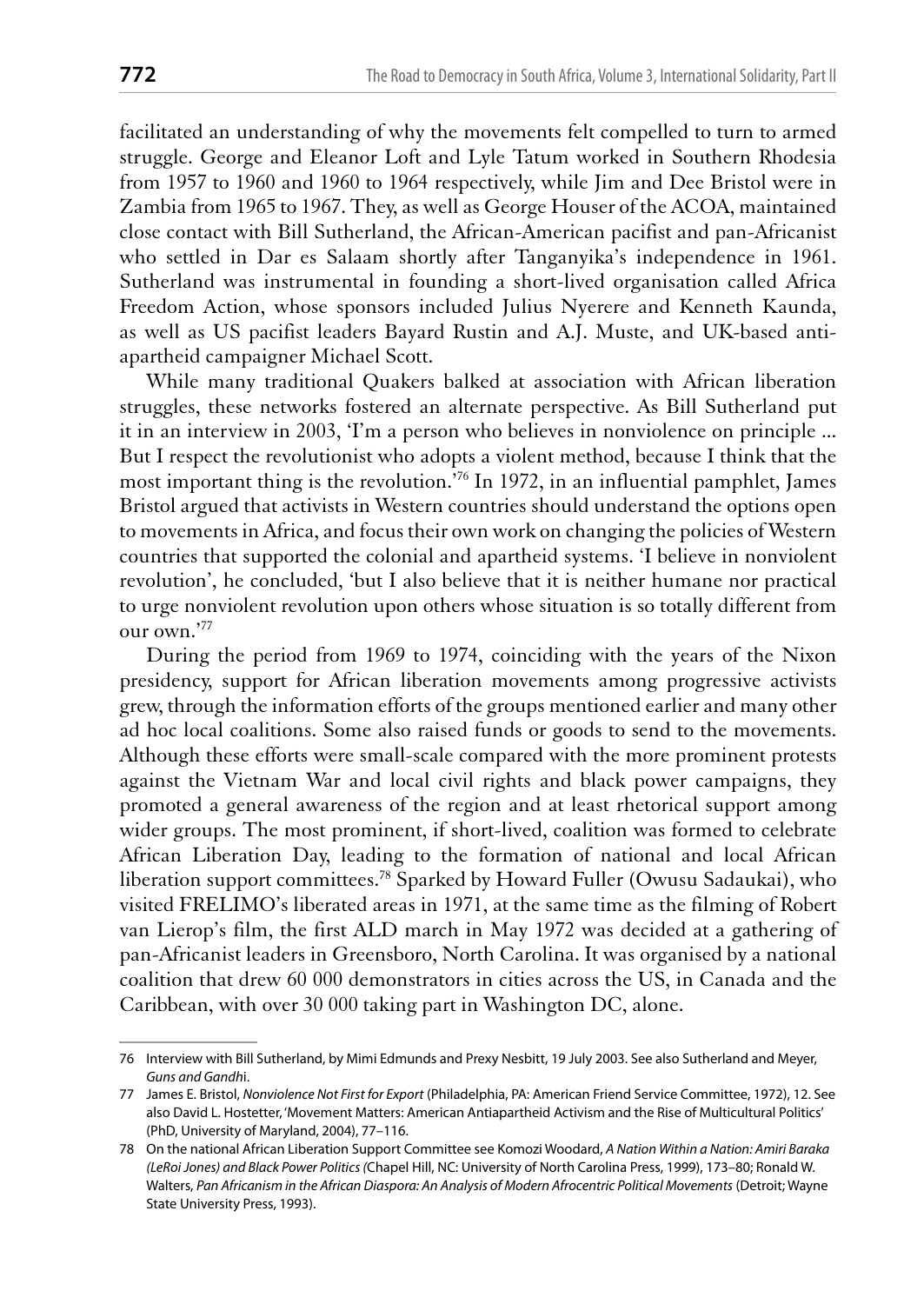countries, and that year's marches reportedly drew some 100 000 participants. A 1974 conference at Howard University attracted over 700 attendees, and was followed by a Washington march with some 10 000 participants.<sup>79</sup> In its short-lived existence the strength of the organisation lay in the local rallies, educational forums and cultural activities taking place outside Washington, DC. For example, African Liberation Day activities were held in St. Paul, Minnesota linking domestic and international problems. These mid-west demonstrations and forums were in addition to east coast and west coast cities as well as southern cities like New Orleans. Although the coalition was soon to fall victim to internal ideological dissension, the nationwide mobilisation left its impact in black communities in terms of a general climate of identification with African liberation. The All-African People's Revolutionary Party (AAPRP), based in Guinea, continued to mobilise African Liberation Day activities, although with fewer numbers and diversity of sectors of the African American community, up to the early 1980s, including some marches past the South African and Israeli embassies.

# American activists, South African exiles, and southern Africa: An expanding web

Despite the expansion of activist involvement in the late 1960s and early 1970s, these efforts fell far short of reaching a critical mass that could impact national opinion and official policy, as was to be the case in the 1980s. Another key component of that later impact, however, began in the 1960s, with the increasing presence of African students, refugees, and other immigrants around the US. The total number of African students grew from a few hundred in the early 1950s to several thousand a decade later. Although South African exiles arriving after Sharpeville were only a small fraction of that total  $-$  in 1968, there were 100 South African students under the African American Institute, and probably as many others under other programmes their cumulative impact was profound. Even when they were not politically active, they were witnesses to the realities of the apartheid system. And the number who did play important roles in grassroots anti-apartheid organising is undoubtedly greater than those who can be named here. Although the ANC sent official missions to the US in 1964 (Mazisi Kunene) and 1966 (Robert Resha), the presence of South Africans living in the US was critical for providing first-hand anti-apartheid witnesses and sparks for organising around the country.

To cite only a few examples, in addition to the South African Freedom Action Committee in Los Angeles, Chris Nteta and Ken Carstens were early and persistent stalwarts of anti-apartheid action in the Boston area. Phyllis Jordan, Wandile Kuse, and Dan and Selina Kunene were at the heart of organising in Madison, Wisconsin.

<sup>79</sup> Joseph Jordan, No Easy Victories: African Liberation and American Activists over a Half Century, 1950-2000, edited by Minter et al., (Trenton NJ: Africa World Press, 2008), chapter 4.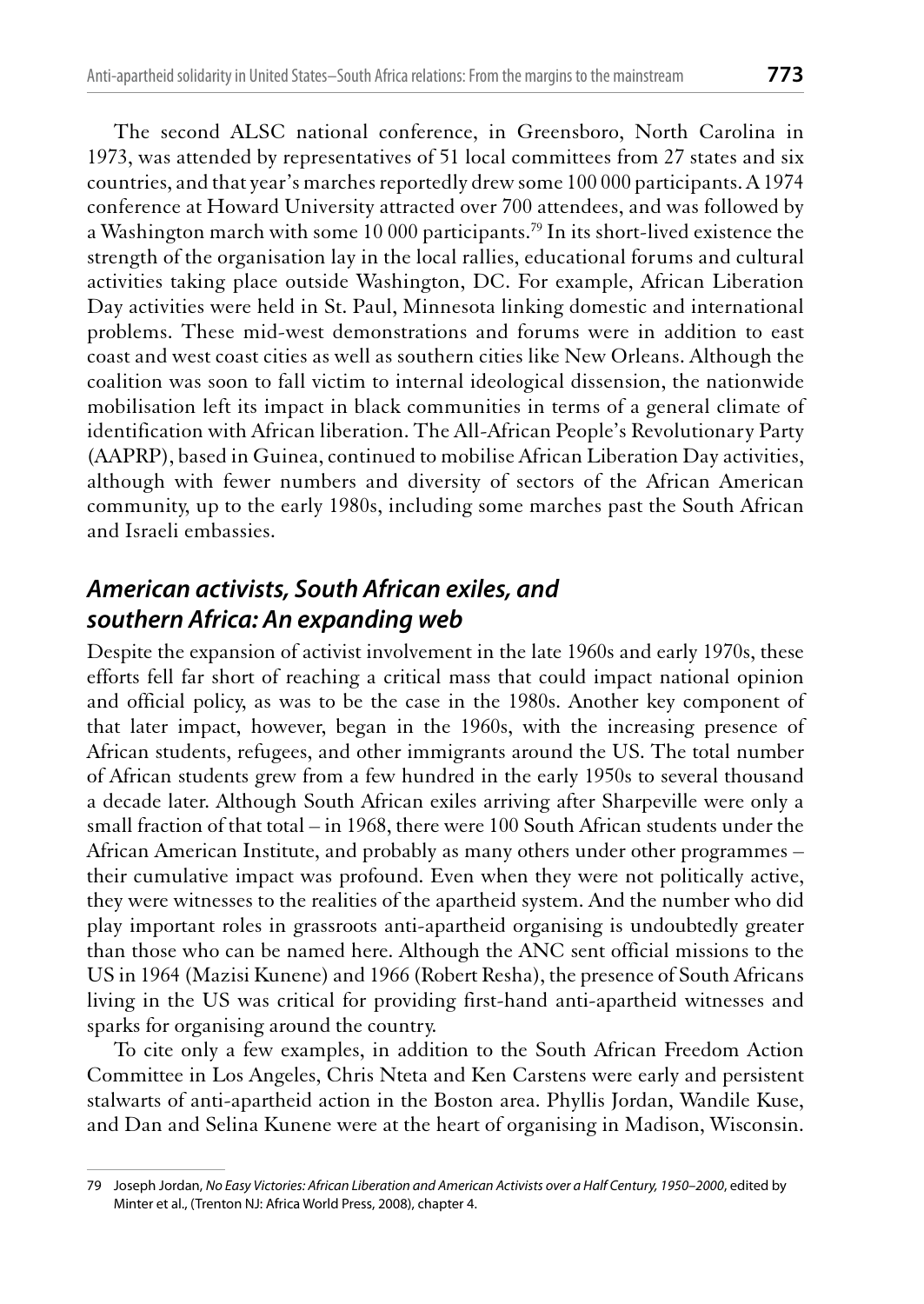Congress Mbata at Cornell, Martin Legassick at the University of California, Santa Barbara, Ezekiel Mphahlele in Denver, and Ben Magubane in his later tenure at the University of Connecticut were among many who combined teaching and research with political action. In 1970 poet and sports activist Dennis Brutus first moved to the US, continuing with a US base for the succeeding decades of his long career as a key anti-apartheid and global justice activist, as well as being one of the founders of the African Literature Association. Illustrative of those involved was a January 1969 gathering in Raleigh, North Carolina – the Kennedy-King Memorial Forum of the Albert Luthuli Memorial Fund – organised by ANC supporter Rev. Gladstone Ntlabati, then working out of Atlanta. Included, among others, were Martin Legassick and Anthony Ngubo; Rev. Chris Nteta and Rev. Ken Carstens from Boston: Congress Mbata, then at Northwestern University, as well as musician Jonas Gwangwa and PAC supporter Peter Molotsi.

In this period, undoubtedly the South African voices most widely heard in the United States beyond the ranks of activists were musicians, pre-eminently Miriam Makeba, but also others including Hugh Masekela, Jonas Gwanga, and Abdullah Ibrahim. Like Harry Belafonte, who took the initiative to open doors for them in the US, they were deeply engaged with the fight for freedom. Makeba, who married SNCC leader Stokely Carmichael in 1968, probably became the South African best known to Americans in the 1960s and 70s. She and others lent their talents to freedom concerts hosted by the ACOA, and sent a powerful message through their music in concerts around the country.80

Although the turbulent period of the 1960s, extending into the early 1970s, ended with little change in US foreign policy toward South Africa, both the political template of that period and the personal ties established then set the framework for the antiapartheid movement that was to grow in succeeding decades.

### The United States and southern Africa from Ford to Carter, 1974–1980

In the six-year period from 1974 to 1980, the freedom struggle in South Africa saw the most fundamental changes since the shock of Sharpeville in 1960, with radical shifts in both the regional context and the political situation inside South Africa. The April 1974 coup in Portugal, itself a result of the strain of the wars in Africa, precipitated the collapse of Portuguese rule in its African colonies. The independence of Mozambique in 1975 and the defeat of South African and US intervention in Angola in 1975–1976, with the involvement of Cuban troops and Soviet arms, changed the military balance of power in the subcontinent and inserted the region more directly than ever into the Cold War. After the escalation of guerrilla war in Zimbabwe and a series of complex peace negotiations, Zimbabwe gained independence in 1980. At the beginning of the 1980s white-minority-ruled

<sup>80</sup> Miriam Makeba with James Hall, Mabeka: My Story (New York: New American Library, 1987); Hugh Masekela and D. Michael Cheers, Still Grazing: The Musical Journey of Hugh Masekela (New York: Crown, 2004).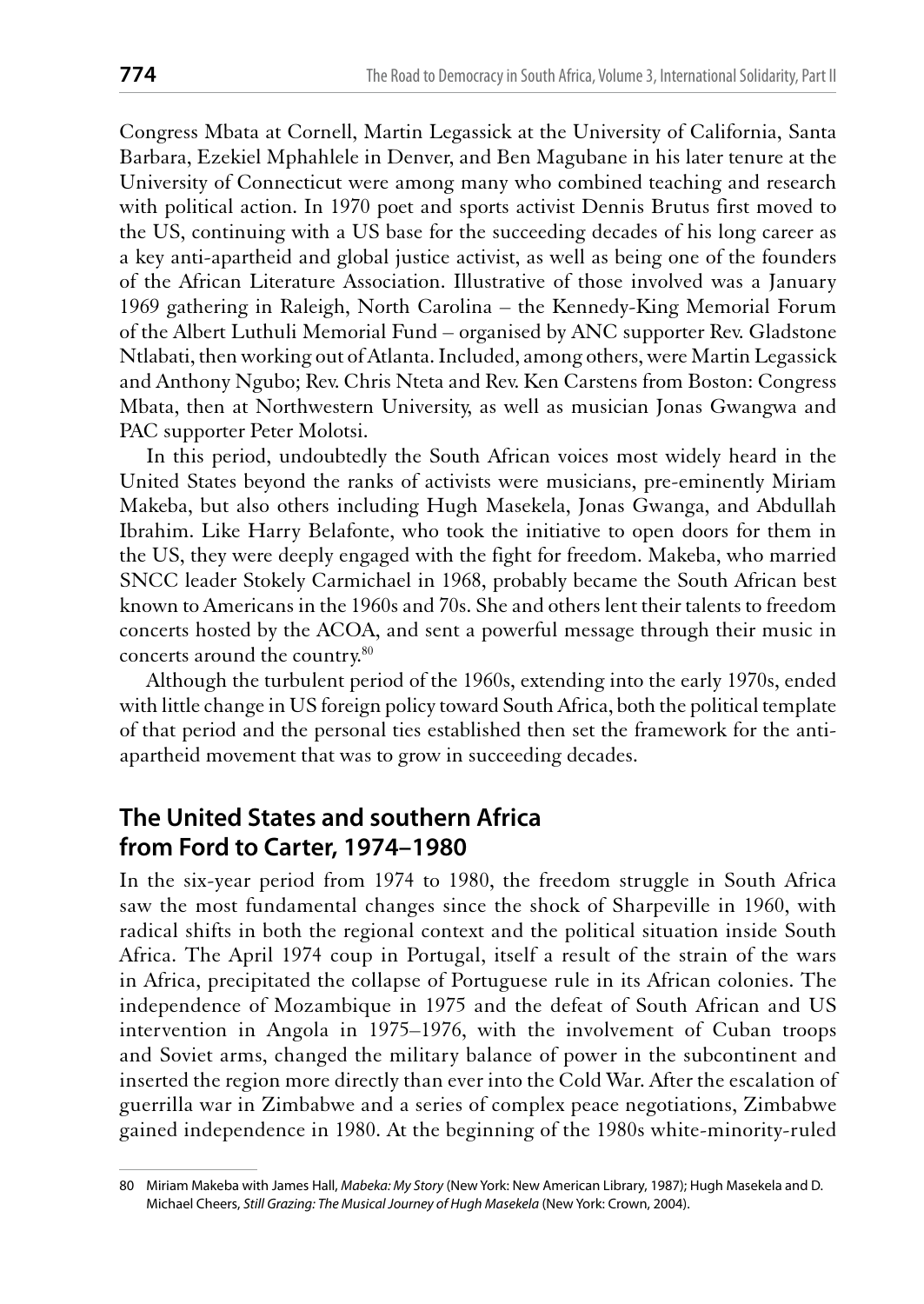Africa was reduced to South Africa itself and to illegally occupied Namibia, also directly controlled by South Africa.

Inside South Africa, the black trade union movement began a new wave of expansion with the 1973 strikes in Durban. And the Soweto uprising of 1976 not only provoked sustained national resistance and the most massive government repression since Sharpeville, but also unprecedented international reaction. In 1977 the death in police detention of Steve Biko further accelerated international opposition to apartheid. Biko's death was widely publicised by his friend, journalist Donald Woods; Biko's writings were published in two books in 1978, as well as Woods's book Biko.<sup>81</sup> Also in 1978, the former defence minister, P.W. Botha took over from John Vorster as South Africa's prime minister, signalling a dual shift to reform apartheid internally and to gear up the security apparatus for 'total war' against all who aimed to abolish rather than reform the system.

On a global level, this period coincided with the defeat of the United States in Vietnam (1975), the victory of the Sandinistas in Nicaragua (1979), and the overthrow of the Shah in Iran (1979), the SALT-2 nuclear disarmament agreement between the US and the Soviet Union (1979), and the Soviet invasion of Afghanistan (1979). In the United States, President Nixon's resignation in August 1974 was followed by the brief presidency of Gerald Ford and by the one-term presidency of Jimmy Carter  $(1977 - 1980)$ .

For African solidarity organisations in the US, this was a period of transition and building organisational infrastructure, as well as the challenges of the new phase of social reconstruction after armed struggle. Robert van Lierop completed his film, O Povo Organizado, on the social reconstruction process of Mozambique. While this film reached activists rather than the wider public, it did raise some \$50 000 to support medical clinics in Mozambique. After the independence of the Portuguese colonies, the intensity of the liberation support momentum faltered, weakened particularly by divisions among political forces in the African-American community over whether UNITA was a legitimate liberation force or a puppet organisation for South Africa's regional strategy to defend apartheid. In the wake of the Soweto uprising, however, the high profile of resistance in South Africa easily assimilated to the images of the attacks on the American civil rights movement in the US South and inspired a wave of empathy along with protests, beginning with students and extending to a much wider public by 1984.

During this period, the organisational network of Africa solidarity was strengthened not only by a host of local groups, but also by new organisations playing a national role. The Washington Office on Africa (WOA), established as a separate organisation by ACOA and allied churches and trade unions in 1972, took on a more active role. In 1972 the Coalition of Black Trade Unionists was the first United States labour organisation to pass resolutions calling for an economic boycott of South Africa.

<sup>81</sup> Millard Arnold (ed.), Steve Biko: Black Consciousness in South Africa (New York: Random House, 1978); Aelred Stubbs (ed.), I Write What I Like: Steve Biko; A Selection of His Writings (London: Bowerdean Press, 1978; New York: Harper & Row, 1979); Donald Woods, Biko (New York: Paddington Press, 1978).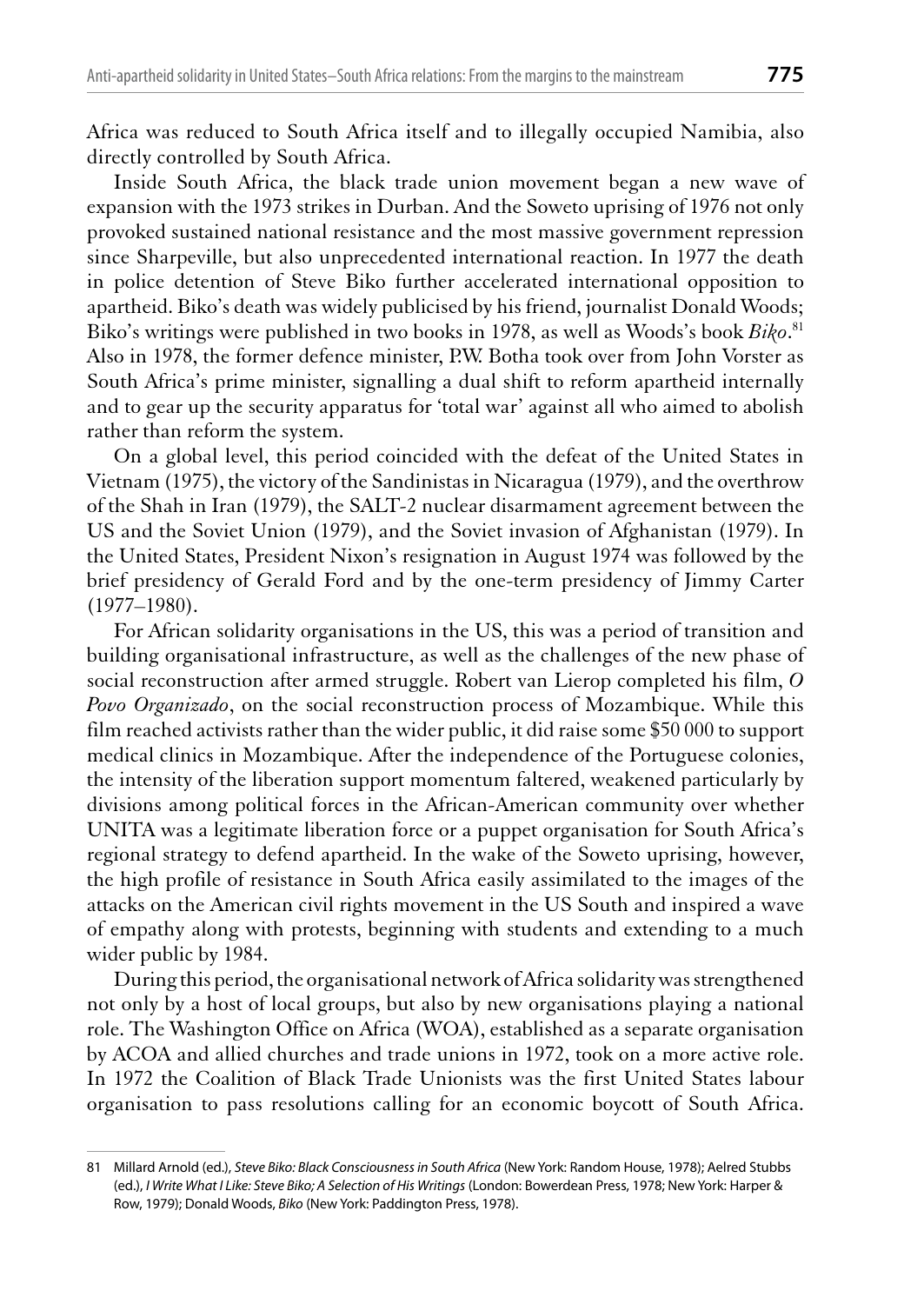African Information Service was short lived, but made an important contribution to the struggle by hosting a meeting of solidarity activists with Amilcar Cabral in New York during his visit in October 1972 to discuss the nature of the African liberation struggle and the role of international solidarity. The organisation later published a number of Cabral's speeches as well as an account of the meeting between Cabral and African-American activists in the book, Return to the Source.<sup>82</sup> The AFSC established an expanded southern African programme, beginning in 1975–1976, with Bill Sutherland travelling regularly from Dar es Salaam for speaking tours in the US. And TransAfrica was founded in 1977, the result of strategic thinking within the Congressional Black Caucus and related networks, to serve as a vehicle for mobilisation of African-American influence on foreign policy towards Africa, the Caribbean and people of African descent around the world. The Southern Africa News Collective (SANC) was formed by a group of African-American women activists to share critical progressive analyses of the US role in southern Africa with other African-American activists. They went on to form the Southern Africa Support Project (SASP) in 1978 to organise concrete expressions of solidarity between the people of the DC metropolitan area and the people of southern Africa.<sup>83</sup>

# US policy under Ford and Carter<sup>84</sup>

US policy towards southern Africa during this period saw significant shifts, related both to changes in southern Africa and to political changes in the United States. In broad outline, the emphasis first shifted from intervention in Angola in 1975–1976 to attempts to promote a negotiated settlement in Zimbabwe, both at the initiative of Secretary of State Henry Kissinger. Congress began to take a much more active role, barring US covert military intervention in Angola at the end of 1975. The Carter administration, taking office in January 1977, openly declared its support for the objectives of transition to majority rule in Zimbabwe and Namibia and the replacement of apartheid by 'full participation,' based on one-man-one-vote principles. Nevertheless, the Cold War continued to be the dominant framework for determining US priorities. In April 1978, a State Department analyst told Africa News that as a result of the conflict in the Horn of Africa, 'Soviet-Cuban involvement became our total preoccupation. Now we've moved back almost to where Nixon was.'85

<sup>82</sup> Amilcar Cabral, Return to the Source (New York: Monthly Review Press, 1973).

<sup>83</sup> African-American women in this group included Rose Brown, Cecelie Counts, Adwoa Dunn, Kathy Flewellen, Cheryl Gardner, Sandra Hill, and Sylvia Hill.

<sup>84</sup> For an overview of US involvement during this period, see Minter, King Solomon's Mines Revisited, 260-304. See also W. Minter, Apartheid's Contras: An Inquiry into the Roots of War in Angola and Mozambique (London and Johannesburg: Zed Press and Witwatersrand University Press, 1994), 21-39; Colin Legum, The Battlefronts of Southern Africa (New York: Africana Publishing Company, 1988), 1-175; Zbigniew Brzezinski, Power and Principle: Memoirs of the National Security Adviser, 1977-1981 (New York: Farrar Straus Giroux, 1983) and Cyrus Vance, Hard Choices: Critical Years in America's Foreign Policy (New York: Simon and Schuster, 1983); Steven Kent Metz, 'The Anti-Apartheid Movement and the Formulation of American Policy toward South Africa, 1969-1981' (PhD, Johns Hopkins University, 1985).

<sup>85</sup> Africa News, Durham, NC, 10 April 1978.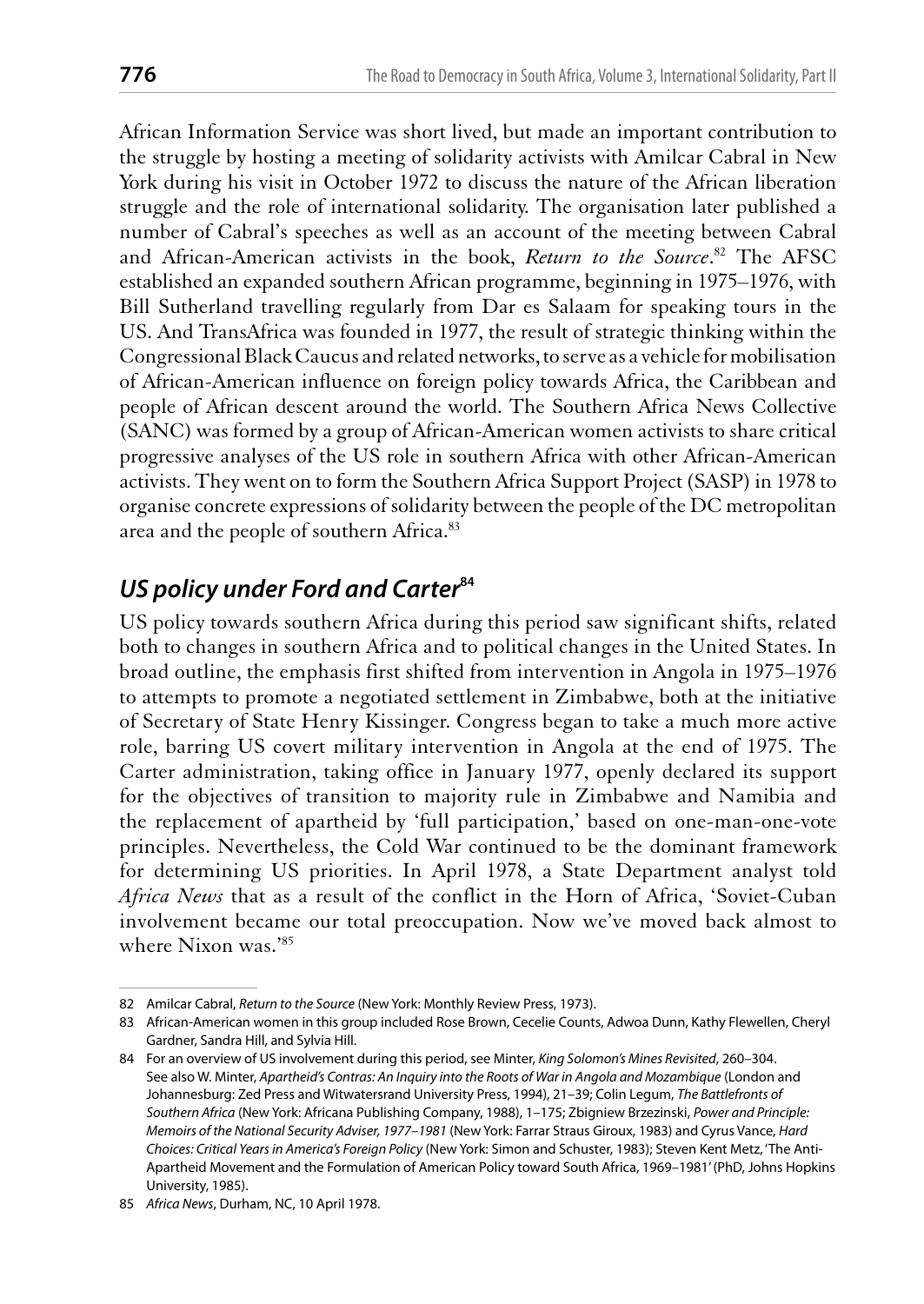That preoccupation, along with a continuing opposition to economic sanctions against Pretoria, meant that anti-apartheid rhetoric by some Carter administration officials was sufficient to rile the apartheid regime and its more unconditional sympathisers in the US. But it fell far short of showing the US government's will to hasten the fall of white-minority rule by altering the balance of power in favour of the liberation movements. Instead, the policy outcomes of the period showed primarily an increased willingness to adjust to changes in South Africa and the region. Thus US policy evolved in different ways for example, on Angola, Zimbabwe, Namibia, and South Africa itself.

The failure of the joint US and South African military intervention in Angola in 1975–1976, in alliance with opponents of the Popular Movement for the Liberation of Angola (MPLA), soured US-South African relations. It also left a legacy in Washington politics of hostility to independent Angola, and placed subsequent developments in Angola and Namibia squarely within the context of US cold war rivalries, not only with Moscow, but also with Havana.<sup>86</sup> Despite token moves for rapprochement with Angola under the Carter administration, this context ensured that global considerations would take priority over the objectives of freedom for Namibia and South Africa until after the withdrawal of Cuban troops and the independence of Namibia in 1990. US covert support for Jonas Savimbi's UNITA in Angola, evading congressional prohibitions and in alliance with South Africa, which escalated dramatically in the 1980s under President Ronald Reagan, was previously spurred by Carter's security adviser, Zbigniew Brzezinski. In the context of support for Zaire's Mobutu, Brzezinski encouraged Morocco, Saudi Arabia, and China to support Savimbi.<sup>87</sup>

On the issue of Zimbabwe, as compared with Angola, the views of those within the Carter administration regarded as 'Africanist' rather than 'globalist' had more influence. With the support of the president himself and of Secretary of State Cyrus Vance, officials such as UN ambassador Andrew Young, his deputy Donald McHenry, who were both African Americans, as well as State Department policy planning director Tony Lake, and Africa Bureau chief Richard Moose succeeded in focusing high-level attention on pursuing multilateral negotiations and ultimately in resisting significant Congressional pressure to support Ian Smith's internal settlement.<sup>88</sup> Nevertheless, as in the case of Kissinger's 1976 shuttle diplomacy in 1976, US diplomatic efforts were premised on co-operation rather than confrontation with Pretoria. Washington turned a blind eye to violations of the international oil and arms embargoes against the Rhodesian regime, including the presence in Rhodesia of as many as one thousand US mercenaries.<sup>89</sup>

<sup>86</sup> For a recent account see Piero Gleijeses, Conflicting Missions: Havana, Washington, and Africa, 1959-1976 (Chapel Hill: University of North Carolina Press, 2002).

<sup>87</sup> Minter, Apartheid's Contras, 146, 151-152.

<sup>88</sup> See Andrew DeRoche, Black, White, and Chrome: The United States and Zimbabwe, 1953-1998 (Trenton, NJ: Africa World Press, 2001), for a somewhat uncritical review of the Carter policies.

<sup>89</sup> See Minter, King Solomon's Mines Revisited , 271-277, 298-304 and Gerald Horne, From the Barrel of a Gun: The United States and the War against Zimbabwe, 1965-1980 (Chapel Hill: University of North Carolina Press, 2001).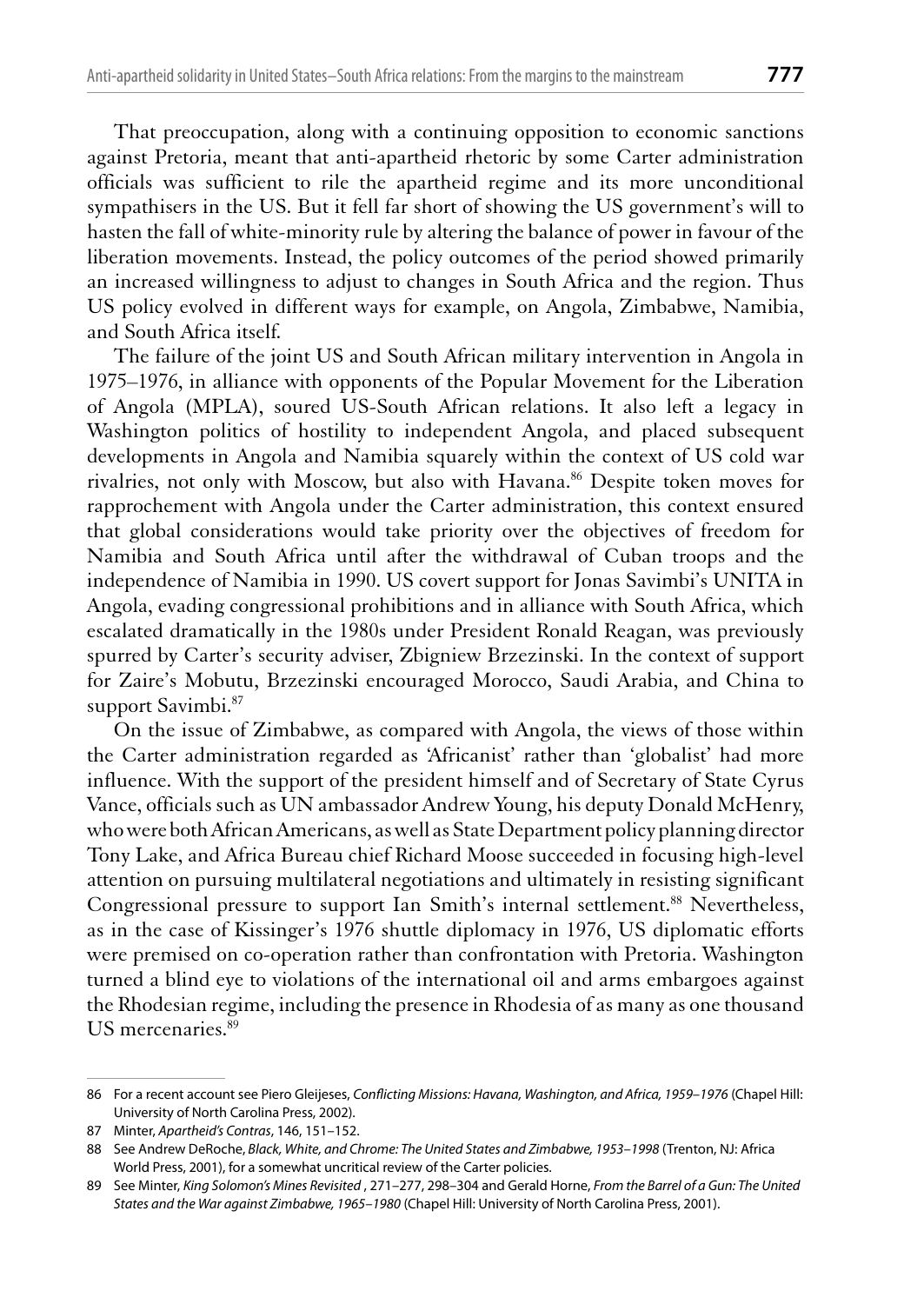Unlike Kissinger, the Carter administration also gave priority to promoting negotiations aimed at promoting majority rule in Namibia. But this involvement was constrained by prioritising collaboration with the 'contact group' of Western countries over UN initiatives, and by an unwillingness to confront South Africa with sufficient pressure to force a settlement. In 1977, the Carter team twice threatened more comprehensive action: in April to induce Pretoria to engage in 'serious negotiations' on Namibia; and in August to force the regime to cancel a nuclear test in the Kalahari. But Washington did not react to repeated South African invasions of Angola, or to its rejection of a UN plan in favour of setting up an 'internal settlement' of its own clients.<sup>90</sup>

Despite the Soweto uprising, the Ford administration under Henry Kissinger took no significant new steps to pressure South Africa to end apartheid. Nevertheless, proposed steps to move even closer to Pretoria, urged by 21 US Senators in January 1976, were blocked, and proposed US Export-Import Bank support for a South African coal-to-oil scheme was turned down. In 1977, a meeting of vice-president of the US, Walter Mondale, with South Africa's Vorster in Vienna in May served to announce visible opposition to apartheid. And an internal US policy review outlined a range of options for increasing pressure by downgrading US relations with Pretoria.

Except for the extension of the arms embargo after the murder of Steve Biko in 1977, the Carter administration failed to take additional action against Pretoria. Economic sanctions continued to be ruled out of serious policy debate, and even the 'liberal' members of the administration such as UN ambassador Andrew Young, argued instead that economic ties could be used to erode the apartheid system. This thesis, argued by the South African government, by business reformers, and by Bantustan leaders such as Chief Gatsha Buthelezi, in this period became the primary argument of those opposing sanctions.<sup>91</sup> But anti-apartheid activists, mobilising after Soweto in increasing numbers and in more and more places around the US, refused to be placated by this line of argument.

# Taking it local: Students, churches, and the new wave of divestment

The Soweto uprising and the continuation of protests in South Africa for more than a year, culminating with the murder of Steve Biko, banning of 18 organisations, and detention of 50 key activists, was the catalyst for new energy and sustained mobilisation and protest in the US anti-apartheid movement. Students demonstrated at more than 100 universities and colleges around the country, and won the first decisions by university administrations to divest funds from companies involved in South Africa. Church shareholder resolutions increased and turned from demanding information and reforms to demanding withdrawal from South Africa. Trade union activists in the

<sup>90</sup> Minter, King Solomon's Mines Revisited , 293-297. See also William Johnston, 'Namibia', in Rene Lemarchand (ed.), American Policy in Southern Africa, 2<sup>nd</sup> edition, (Washington, DC: University Press of America, 1981), 193-22.

<sup>91</sup> On US policy toward South Africa in this period, see Minter, King Solomon's Mines Revisited, 277-292; 'US/South Africa - Two Years after Vienna', Africa News, 25 May 1979; Peter J. Schraeder, United States Foreign Policy toward Africa: Incrementalism, Crisis and Change (Cambridge: Cambridge University Press, 1994), 215-220.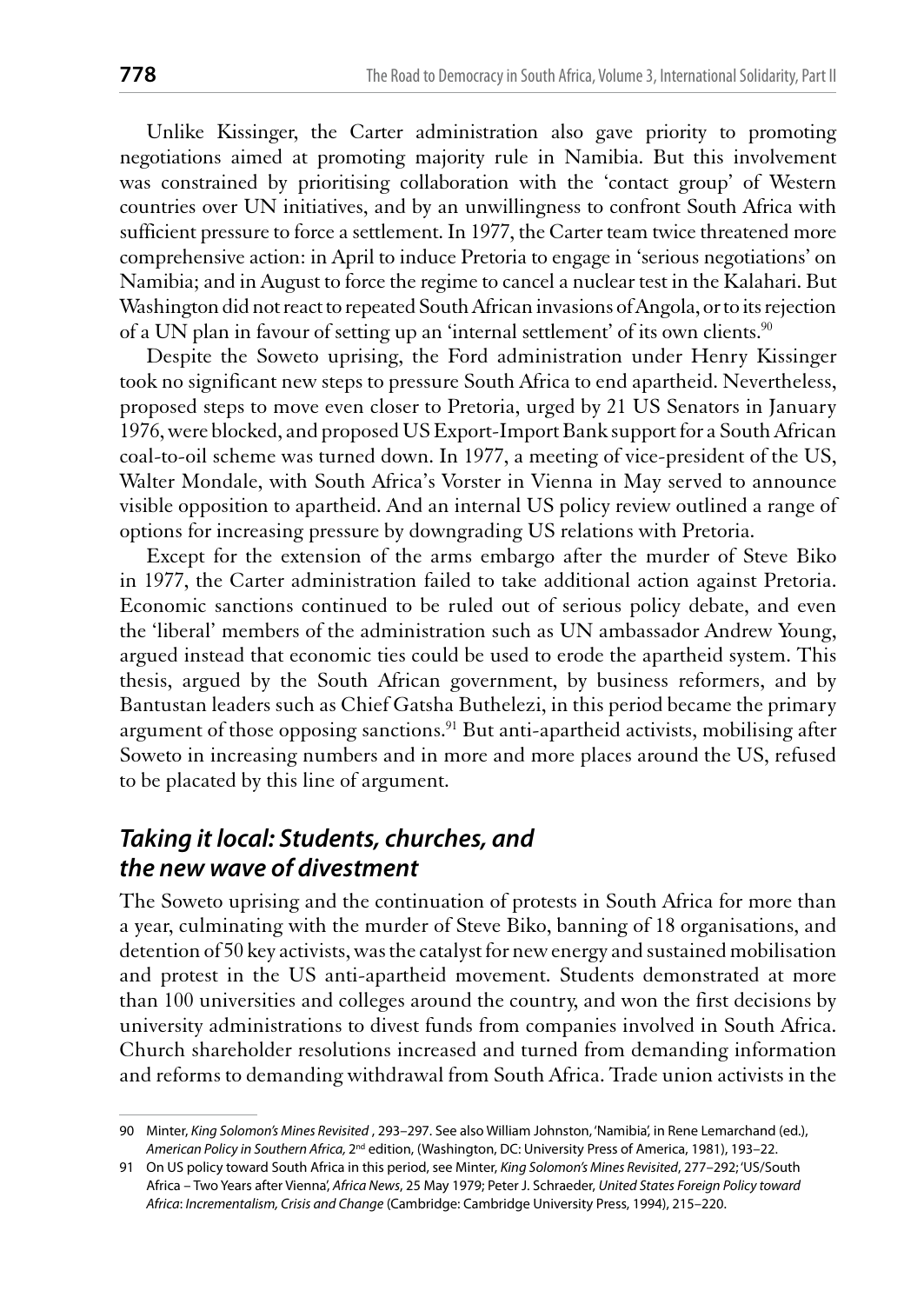Coalition of Black Trade Unionists and in a growing number of local and national unions became involved, with actions including a focus on investments by their own pension funds. The number of local coalitions and national organisational caucuses against apartheid multiplied dramatically. This is the period, in short, in which the movement first made the transition from a cause pursued by a relatively small number of dedicated activists to a mass anti-apartheid movement.

An adequate account of this history would have to tell the stories not only of the ACOA and the handful of other national organisations that continued to provide key information and contact links within the movement, but also of hundreds of other groups, many short-lived coalitions or informal networks that took up the cause. The material for that history is not yet available.<sup>92</sup> It is nevertheless clear that at the grassroots level the major thrust during this period was from student activists, both white and black, joined in many cases by community and church activists. In some places, these campaigns also began to have an impact on local and state political arenas, a trend that would intensify with larger-scale city and state divestment campaigns in the 1980s.

The significance of divestment and related boycott actions was not yet its economic impact on South Africa, as would come to be the case in the mid 1980s. But it was above all a highly successful means to force debate and raise awareness about apartheid in the local communities and institutions where the issue was raised. In Oakland, California, for example, Leo Robinson, of Local 10 of the International Longshore and Warehouse Union (ILWU), first introduced a resolution calling for a boycott of South Africa in July 1976, immediately after the Soweto uprising. For the next 15 years, Robinson was active both locally and in national trade union caucuses mobilising against apartheid.<sup>93</sup> And in 1979, the neighbouring city of Berkeley became the first US city to opt for divestment, through a public ballot initiative spearheaded by Mayor Gus Newport. In the 1980s, Newport took the lead in challenging his colleagues in the US Conference of Mayors to follow Berkeley's example.

In May 1977 the state of Wisconsin became the first state to divest funds (some \$11 m) from companies involved in South Africa, the result of organising that began in Madison and Milwaukee. Later that year Hampshire College in western Massachusetts became the first institution of higher education to divest funds, part of approximately \$1.3 m in divestment by educational institutions that year. Divestment by US educational institutions was estimated at  $$26 \text{ m}$  in 1978 and  $$23 \text{ m}$  in 1979, rising to \$35 m in 1980. In 1977, the Southern Africa Liberation Committee (SALC), founded in 1972 at Michigan State University, gained passage of a resolution by the East Lansing city council mandating selective purchasing policies barring suppliers that had operations in South Africa, the first step in a series of actions that would culminate in

<sup>92</sup> On student protest see Hauck et al., Two Decades of Debate and Massie, Loosing the Bonds. See also 'Action News and Notes' section of Southern Africa. Also Knight, 'Documenting the US Solidarity Movement'; and www.africanactivist. msu.edu. Knight's Africa Activist project focuses on preserving archives related to this history. Relevant material will also be found in Minter et al., No Easy Victories: African Liberation and American Activists over a Half Century, 1950-2000 (Trenton, NJ: Africa World Press, 2008).

<sup>93</sup> Interview with Leo Robinson by Walter Turner, San Francisco, California, 3 March 2005.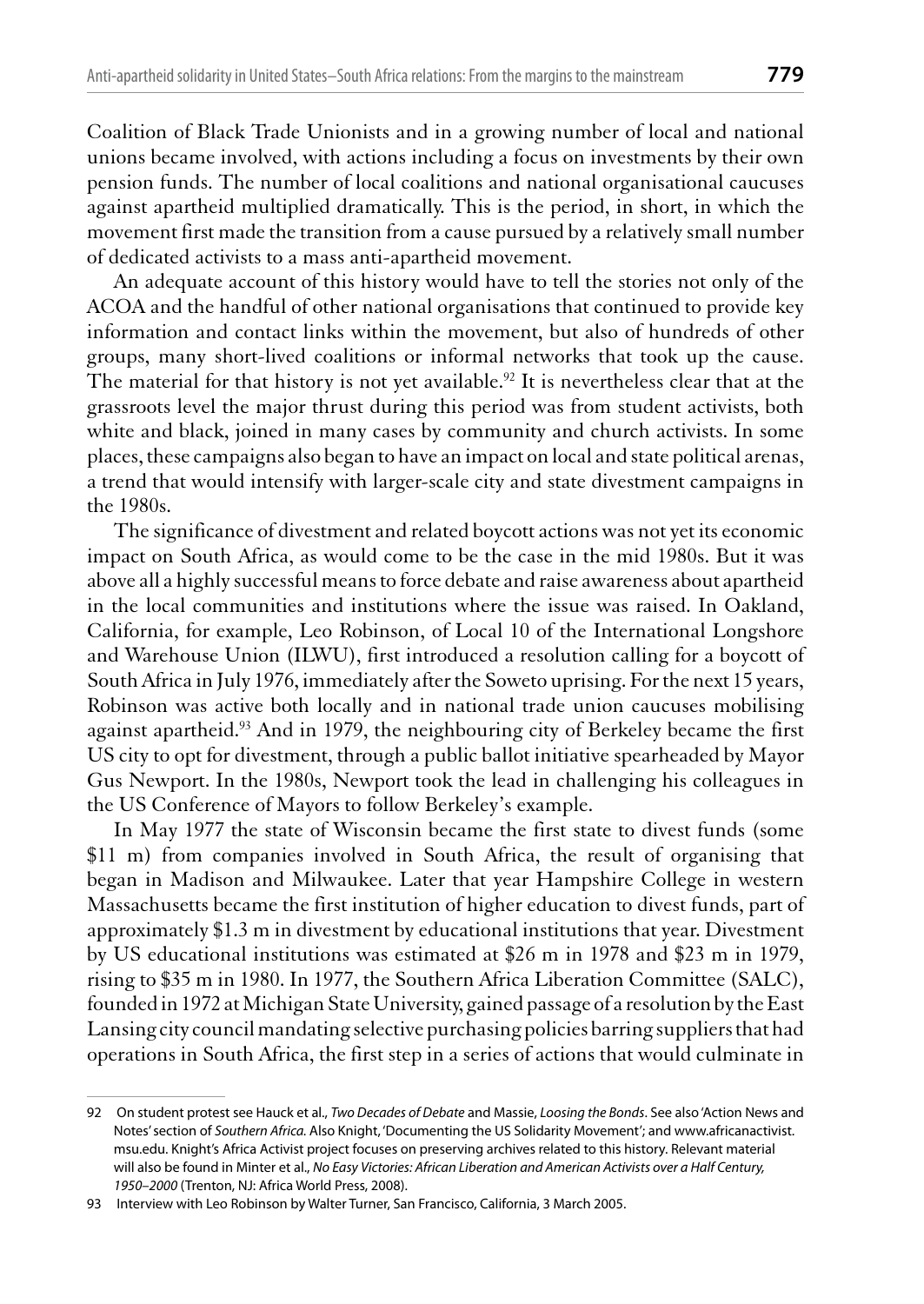state-level divestments in the 1980s.<sup>94</sup> In Massachusetts, state representative Mel King had already introduced a bill in 1973-1974 barring import of Rhodesian chrome, after discussions with Oliver Tambo organised by MIT professor Willard Johnson. Randall Robinson, later to become the founding director of TransAfrica, had led a building takeover at Harvard University in 1972 in protest of investments in Angola through Gulf Oil.<sup>95</sup> In 1977–1978, Harvard students in their thousands mobilised to demand divestment from South Africa, and at Princeton that same school year, 250 students occupied the administration building as part of a campaign by the People's Front for the Liberation of Southern Africa.<sup>96</sup>

The ACOA played a key role during this period in providing information and facilitating contacts among student groups, including a student newsletter beginning in December 1979. From 1977, it also co-chaired the Campaign for Bank Loans against South Africa (COBLSA), together with the AFSC; the Interfaith Center on Corporate Responsibility (ICCR); the Washington Office on Africa (WOA); and Clergy and Laity Concerned (CALC), the latter a group that had its origins in the anti-war movement as Clergy and Laity Concerned about Vietnam. Among faculty and graduate students, the explicitly activist Association of Concerned Africa Scholars (ACAS, founded in 1977) and the African Heritage Studies Association (AHSA), the result of a 1969 walkout by black scholars in protest of the racism they experienced within the African Studies Association, also served as networks for communication and spread of the protest messages. Church networks included black and progressive caucuses within individual denominations and ecumenical organisations, the corporate responsibility networks centred in the ICCR, more activist circles often linked to CALC and parallel liberation theology networks, and the Religious Action Network initiated by the American Committee on Africa that drew its core of support from black pastors and was headed by Harlem pastors Rev. Wyatt Tee Walker and Canon Frederick Williams.

Paralleling the Carter administration reform strategy as a response to the new demands was an initiative by black pastor Leon Sullivan, the first African American member of the General Motors board of directors, who had previously endorsed withdrawal from South Africa. Disappointed at failure to persuade companies to withdraw, Sullivan decided instead to concentrate on promoting a reform code for companies pledging to advance desegregation and improve conditions for their black South African workers.<sup>97</sup> The initiative was welcomed by major companies and by the South African government itself, but was vigorously rejected by US anti-apartheid activists.

<sup>94</sup> The Michigan case and parallel case of Connecticut are explored in Janice Love, The US Anti-Apartheid Movement: Local Activism in Global Politics (New York: Praeger, 1985).

<sup>95</sup> See Willard Johnson, 'Getting Over by Reaching Out: Lessons from the Divestment and Krugerrrand Campaigns', The Black Scholar, 19, 1 (Spring 1999), 2-19.

<sup>96</sup> See Stephanie Urdang, 'Student Movement Escalates', in Southern Africa, June-July 1978, 8-10.

<sup>97</sup> On Leon Sullivan and his principles, see S. Prakash Sethi and Oliver Williams, Economic Imperatives and Ethical Values in Global Business (Notre Dame: Notre Dame Press, 2001). A review of the Sethi and Williams book by Marylee S. Crofts and Timothy H. Smith, Business and Society Review, 107, 2 (2002), gives perspective on the debate on the Sullivan Principles.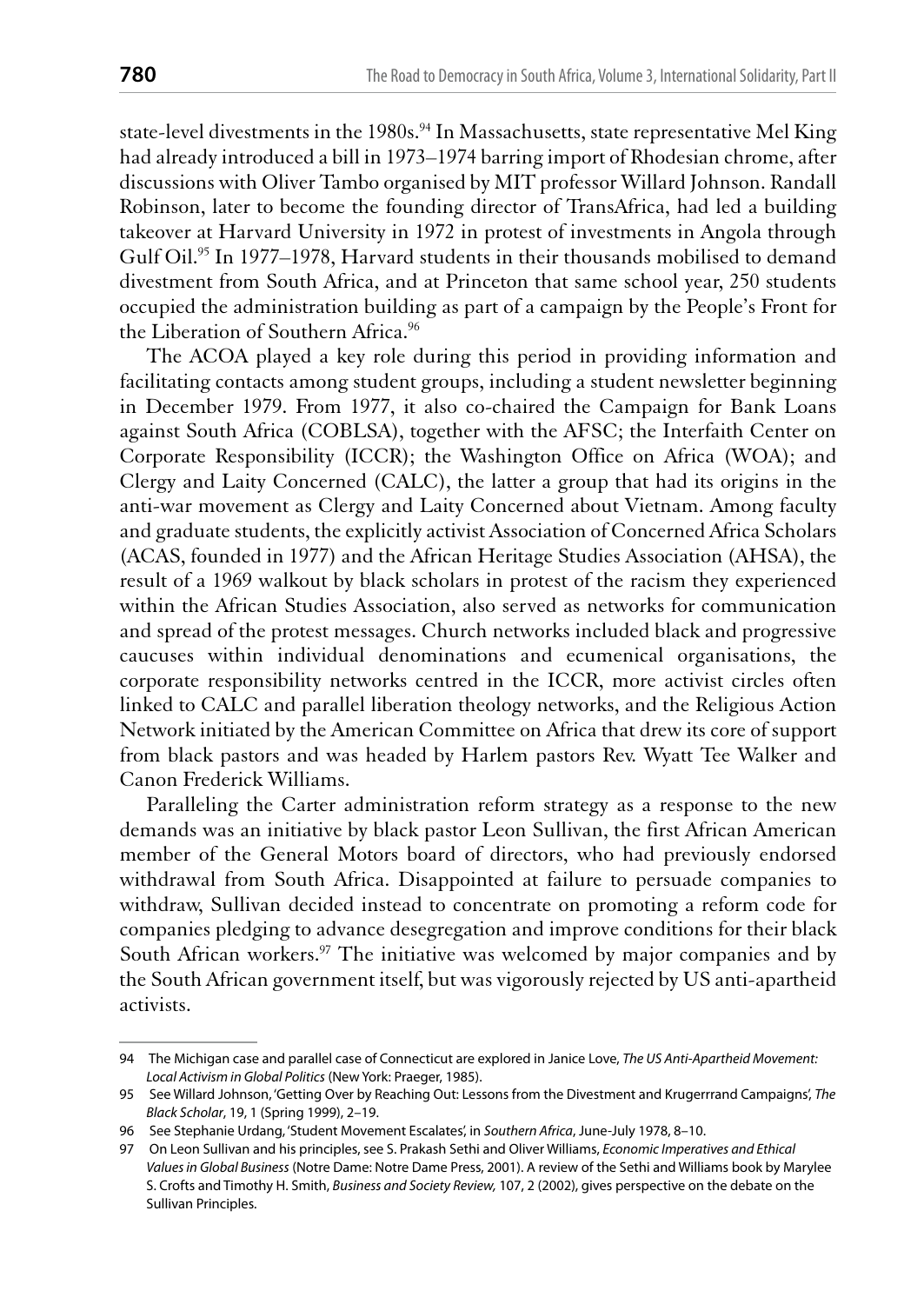In a typical statement, Africanist scholar Immanuel Wallerstein, writing as the co-chairman of the Association of Concerned Africa Scholars in 1977, argued against continuing investment:

Astonishingly, it is argued that strengthening the economic basis of the white apartheid regime will in fact bring change. This is nonsense, and those who speak it know it ... Continued American investment in South Africa in any form is continued American support for the regime in power. Those who wish to support change in South Africa have only two ways to do it: (1) active assistance to the liberation movement; (2) a call for United States economic disinvestment and political disengagement from the present South African state. The rest is sophistry.<sup>98</sup>

In April 1979, at the International Freedom Mobilisation Summit Conference of Black Religious Leaders on Apartheid, held in New York, the leaders present overwhelmingly rejected the Sullivan Principles as 'well-intentioned (but) no longer sufficient', declaring their full support for disengagement and 'support of the national liberation struggle under the leadership of the African National Congress'. By 1980, the Sullivan Principles had been repeatedly debunked and discredited, not least by evidence that US companies provided strategic support to the South African security forces.<sup>99</sup>

## Liberation support and widening anti-apartheid links

In this transitional period, the configuration of liberation support groups in the United States and of ties to the struggles in southern Africa shifted significantly. The African Liberation Support Committee, which at the beginning of the period seemed to promise continued growth in militant black support for African liberation struggles, did not realise that potential. Instead, disagreements over Angola accentuated other ideological and organisational differences and the impact of government repression of local black radical groups to demobilise that sector of the movement. The fact that UNITA, which had cultivated a 'black power' image, ended up collaborating with apartheid South Africa, was particularly disconcerting. More generally, however, the complexities of relating to post-independence Mozambique and Angola did not easily lend themselves to wider public mobilisation.

The most active and visible armed liberation struggle during the period was in Zimbabwe, and local groups did take action in support of ZANU, ZAPU, or both organisations under the combined Patriotic Front. National solidarity organisations had some success in fostering local actions against import of Rhodesian chrome, and the Washington Office on Africa and TransAfrica both lobbied to counteract rightwing efforts to support the Smith regime's internal settlement. None of these efforts,

<sup>98</sup> Foreword to Lawrence Litvak, Robert DeGrasse and Kathleen McTique, South Africa: Foreign Investment and Apartheid (Washington: Institute for Policy Studies/South Africa Catalyst Project, 1978).

<sup>99</sup> Elizabeth Schmidt, Decoding Corporate Camouflage: US Business Support for Apartheid, (Washington: Institute for Policy Studies, 1980), 17. This is the most comprehensive analysis..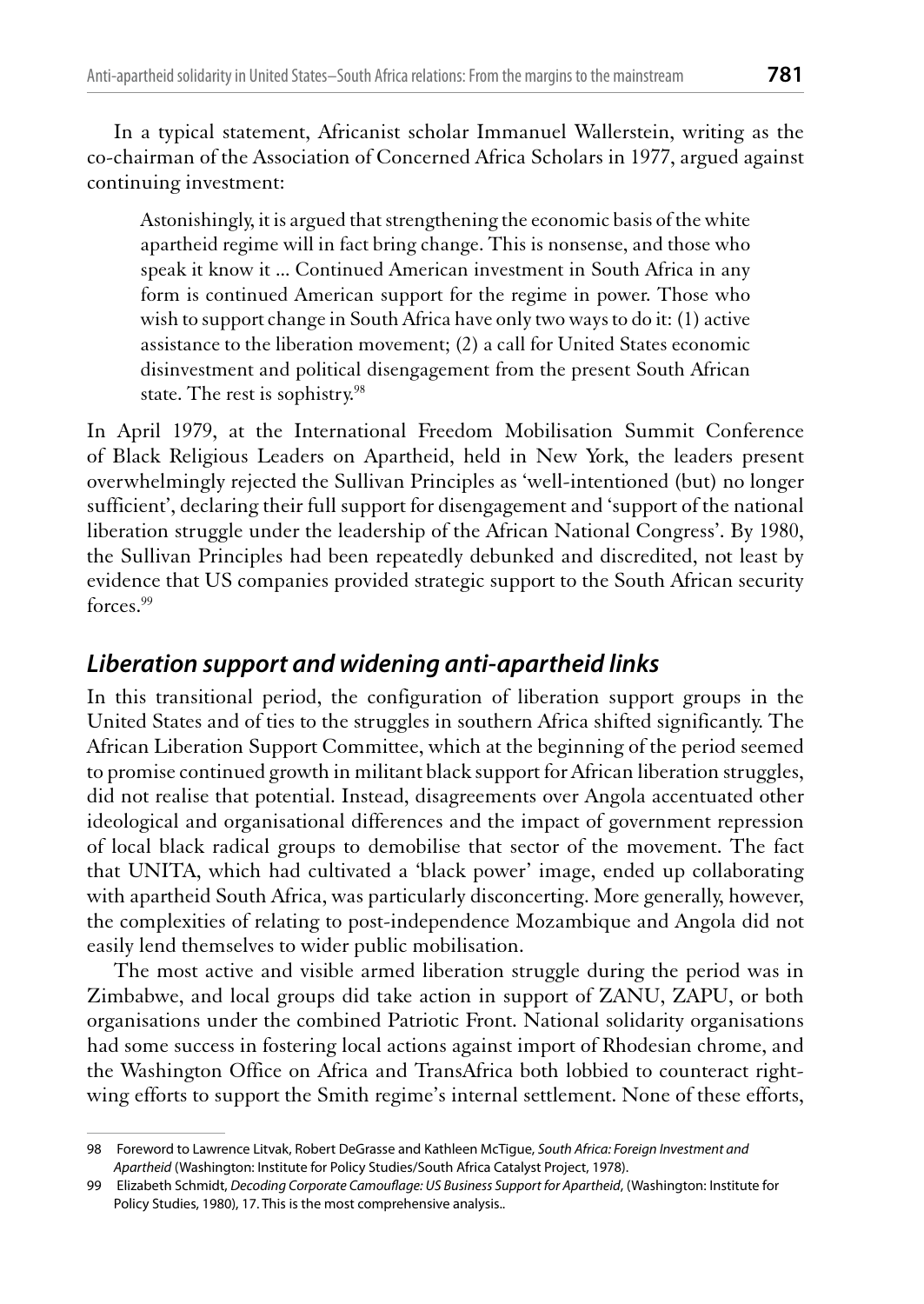however, evoked wide public support. The media portrayal of the conflict played into stereotypes of internal African conflicts, and no Zimbabwean liberation figures gained a significant public audience in the United States.<sup>100</sup> Yet when Zimbabwe won its independence, there were thousands of US activists who celebrated with it. In Washington, for example, SASP organised a victory celebration attended by some 500 people.

The level of consciousness of South Africa was far larger in scale, in part because of the visible drama of apartheid repression evoking images of the US civil struggle, with the Soweto uprising, Biko's death, and related events receiving unprecedented coverage on US television. Another highly significant factor was that the personal networks linking American activists and civil society to exiled liberation movements and anti-apartheid forces inside South Africa continued to grow. The ANC, in 1972, and then the PAC, in 1975, established offices in New York that represented the organisations at the UN but were also active in making and renewing contacts in the US. Mfanafuthi (Johnny) Makatini, who took up the ANC post at the UN in 1977 and was based in New York until 1985, was particularly active and influential. David Sibeko, who represented the PAC in New York from 1975 until his death in an internal PAC clash in Dar es Salaam in 1979, was also an active campaigner who was well received by groups in the US.

These efforts were complemented not only by the involvement of South African exiles already living in the United States, many with well-established professional and community as well as activist links, but also by links from the US to the new activist currents among South African students, churches, and unions. Biko himself never visited the United States, but he and his colleagues had organisational and personal ties with the US, particularly through student Christian organisations and other progressive church networks. The Christian Institute led by Beyers Naudé was one of the organisations banned by the South African government in 1977. Naudé himself was also banned, but he was already well known in international church circles, including the US. Desmond Tutu, who became the head of the South African Council of Churches in 1978, also maintained close contact with church circles and made regular visits to the US.

Among the many sectors reached by expanded anti-apartheid activities, two different examples illustrate the involvement of both Americans and Africans: the sports boycott and the Namibia support network among Lutheran churches. While the US had fewer sports ties with South Africa than did the cricket and rugby-playing countries of the Commonwealth, exiled activist Dennis Brutus was joined by American activists such as Richard Lapchick<sup>101</sup> of the American Coordinating Committee for Equality in Sports and Society. Arthur Ashe, who had argued in the early 1970s for efforts to integrate rather than to boycott South African sports, endorsed the sports

<sup>100</sup> There is as yet no study of the solidarity groups that worked to support ZANU, ZAPU, and the Patriotic Front, or of the internal settlement of Bishop Abel Muzorewa and the Rev. Ndabaningi Sithole. For a study of right-wing support for Rhodesia, see Horne, From the Barrel of a Gun.

<sup>101</sup> Richard E. Lapchick, The Politics of Race and International Sport: the Case of South Africa (Westport, Conn: Greenwood Press, 1975).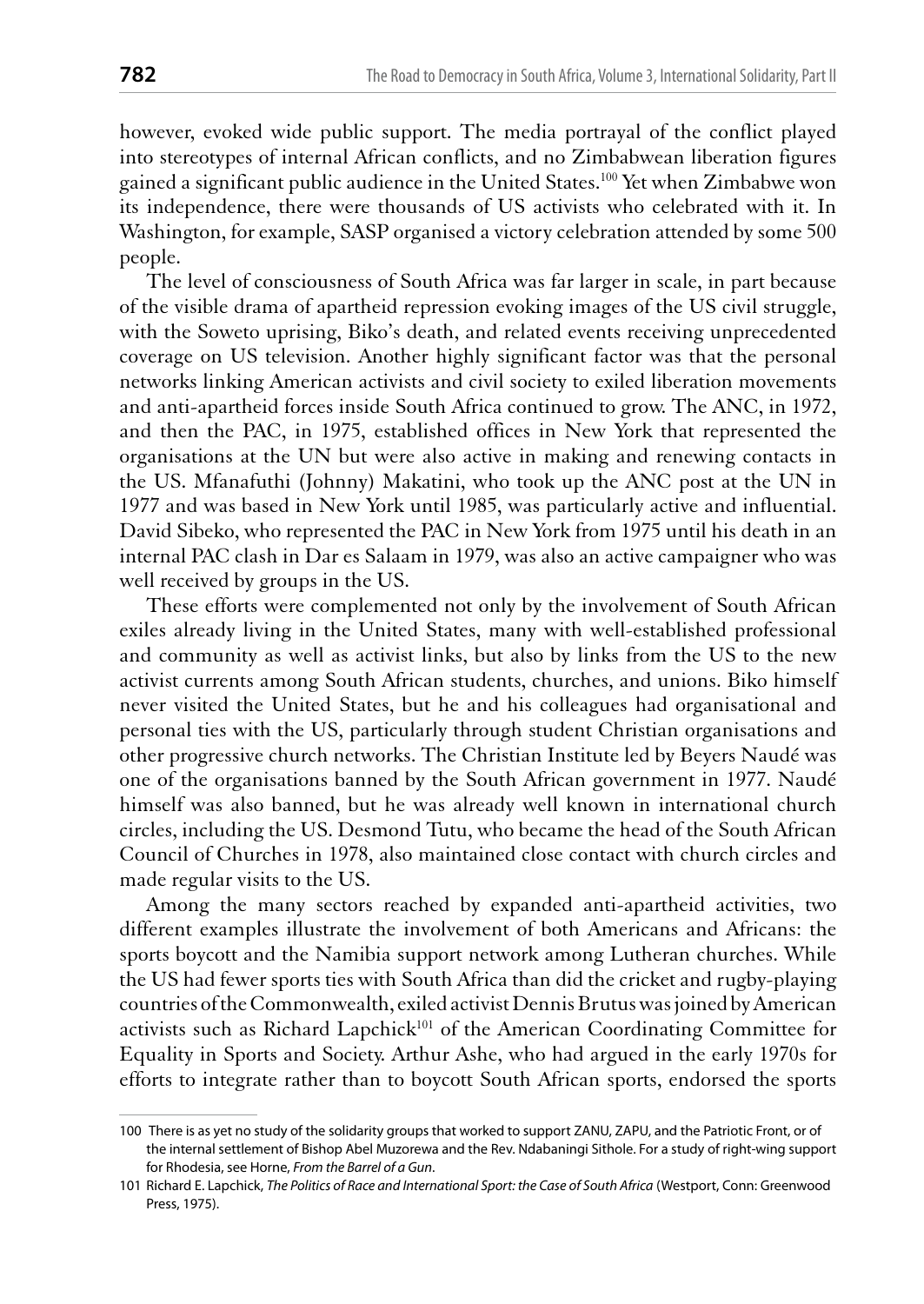boycott in 1977. Demonstrations against South African participation in the Davis Cup tennis match culminated with thousands of demonstrators at a 1978 match in Nashville, Tennessee. Lapchick, who led the campaign together with the NAACP and local student and church groups, was the target of assault and a media campaign reportedly tied to South African agents.<sup>102</sup> Subsequently, the boycott of South Africa in professional sports led to South African efforts to bring teams to compete in 'intramural' university competitions; even in this arena, however, Michigan State University tennis coach Frank Beeman, a local anti-apartheid activist, organised a national effort to block their participation.<sup>103</sup>

Another US network that had significant influence in building popular antiapartheid consciousness was National Namibia Concerns, founded in 1978 out of contacts built at Wartburg Seminary in Dubuque, Iowa, by Namibian church leaders Abisai and Selma Shejavali. The network mobilised Lutheran clergy and congregations around the United States, particularly in the Midwestern states where Lutherans were concentrated, to support the liberation struggle in Namibia and sanctions against South Africa.<sup>104</sup> A dense network of personal connections to Namibia through Lutheran as well as Episcopal (Anglican) clergy and lay activists sustained activist efforts over the next decade.

With the expansion of diverse anti-apartheid efforts around the country, links for communication among activists also grew, despite the absence of one centralised membership organisation. The ACOA, and its affiliated Africa Fund, was the key contact point for both student and other groups involved in the divestment and anti-bank-loans campaigns. And communication was also facilitated by periodic co-ordinating meetings and regular exchanges of information among key national groups.

There were also some attempts to foster collaboration among a larger set of groups. One such effort was a conference attended by about 100 people representing 36 US and Canadian groups, initiated by the Washington Office on Africa, and hosted by the Madison Area Committee on southern Africa in Madison, Wisconsin, in October 1975. Plenary sessions were addressed by Ben Magubane of the ANC and by Jennifer Davis, research director of the ACOA. In Washington, Sylvia Hill and others returning from the Sixth Pan-African Congress in Dar es Salaam in 1974 also explored the possibility of building a national coalition. But the organisational and political complexities of building such a geographically dispersed and diverse network meant that local work, combined with networking, ad-hoc coalition building, and political unity took priority over the impossible objective of building formal coalitions.

After the Soweto uprising, increasing national media coverage of protest in the United States as well as of events in southern Africa provided one indirect, albeit limited, way for groups in different parts of the country to know of each other's efforts. But the efforts of individual organisations and networks were also facilitated

<sup>102</sup> See Southern Africa, May 1979, 11, 15. Lapchick was assaulted by two masked men in his university office in Norfolk, Virginia on 14 February 1978.

<sup>103</sup> Interview with Frank Beeman, by David Wiley and Peter Limb, East Lansing, Michigan, 12 December 2003.

<sup>104</sup> Interview with Solveig and Peter Kjeseth, by Christopher Saunders, Cape Town, 2 April 2005.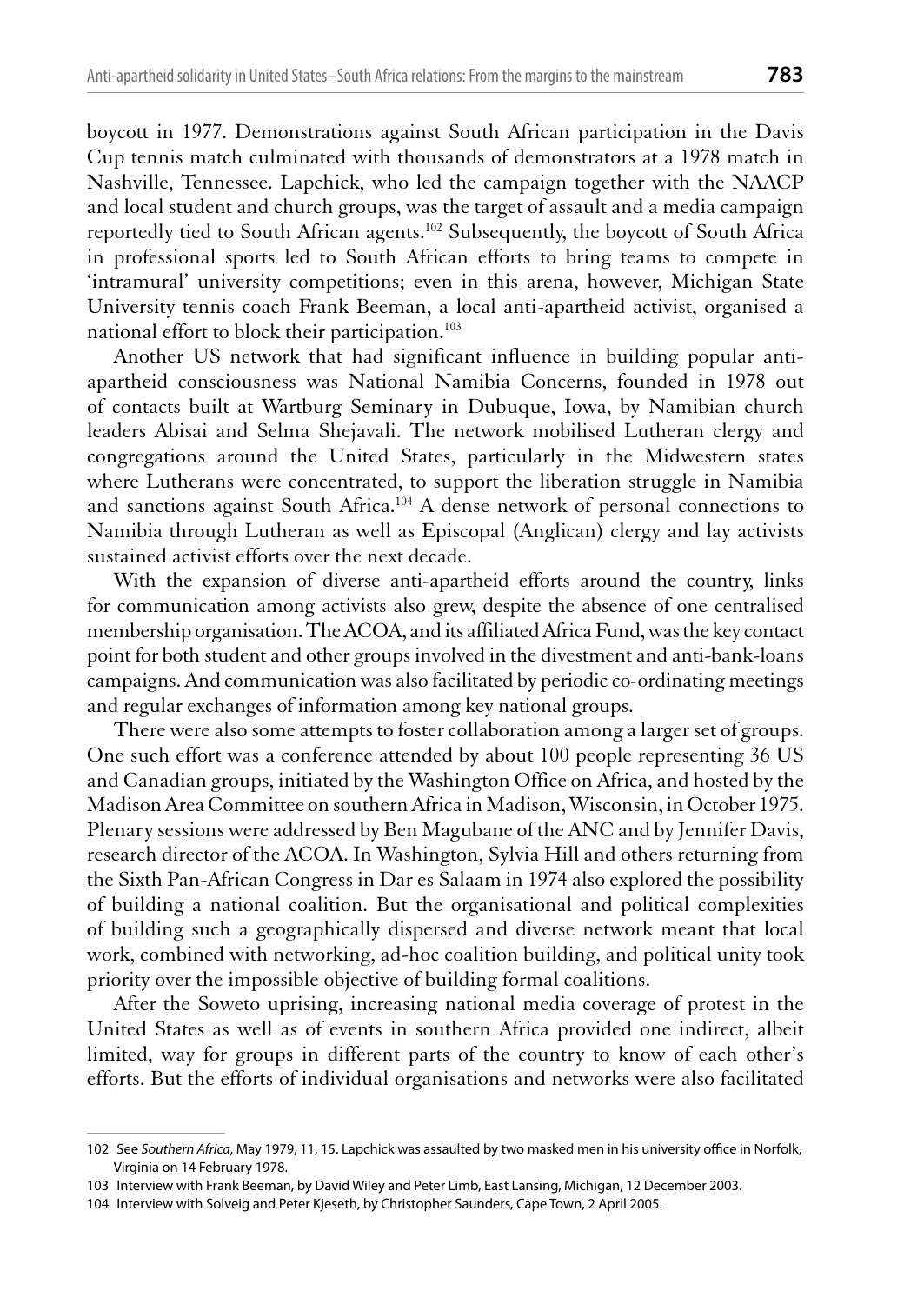by media ventures from within the movement. The monthly Southern Africa magazine expanded its operations during this period. Tami Hultman and Reed Kramer, turning from research on US companies after their return from Africa, founded Africa News Service, based in Durham, North Carolina, which began with a service for radio stations in 1973 that expanded to include a regular print publication, beginning in 1976. The *Africa News* newsletter grew from a few hundred subscribers to more than 3 000 by the end of the decade, while Africa News radio news feeds went to over 100 subscribing radio stations.<sup>105</sup> Community and listener-sponsored radio stations such as the Pacifica network stations and university stations such as Howard University's provided opportunities for talk shows, fundraising campaigns, and news on the struggles in southern Africa.

It was also in this period following Soweto that the political debate in Washington on southern Africa first began to make serious inroads into Congress. The Africa solidarity movement as well as right-wing forces supporting white-minority regimes and paid lobbyists for South Africa and Rhodesia stepped up their efforts to influence members of Congress and to use Congressional support to legislate or otherwise influence administration policies.

#### The Washington arena

It was during these years, first with Angola and then with continuously increasing attention to South Africa, that southern Africa became a topic of serious debate and action by the US Congress. Before Angola and Soweto, administration foreign-policy planners only rarely had to pay attention to Congress, and could rely on the general pattern of deference to the executive branch in foreign policy. After Soweto, however, Congress, with its greater responsiveness to the impact of lobbying groups and grassroots pressure, became a key focus for anti-apartheid action as well as for right-wing pressure and the attention of Pretoria's own lobbyists.<sup>106</sup>

In 1967 ACOA had established a part-time office in Washington that was headed by a full-time representative from 1968 to 1971. In 1972, this was transformed into an office (WOA) jointly sponsored by church agencies and trade unions as well as the ACOA, with a particular focus on lobbying Congress on southern African issues. From 1972 the office was directed by Ted Lockwood, a lawyer and Episcopal priest who had been active in the divestment movement. He was succeeded as director in 1980 by Jean Sindab, an African-American activist who was completing graduate work in political science at Yale University.<sup>107</sup> WOA worked closely with Washington

<sup>105</sup> Interview with Reed Kramer by William Minter, 29 July 2005. Chapter co-author William Minter also worked at Africa News at its establishment in 1973 and from 1976 to 1982. Others involved in the early years of Africa News Service included South African exile Victor Vockerodt, Ghanaian student Kwesi Fumey, Charlie Ebel, and Ruth Brandon (Minter).

<sup>106</sup> On the role of Congress see Stephen R. Weissman, A Culture of Deference: Congress's Failure of Leadership in Foreign Policy (New York: Basic Books, 1995). On legislative proposals on South Africa (1969-1984), see Ronald W. Waters, US-South Africa Relations: A Legislative Review (Washington, DC: Congressional Black Caucus Foundation, February 1985).

<sup>107</sup> On Lockwood and Sindab, see Minter et al., No Easy Victories (Trenton, NJ: Africa World Press, 2008).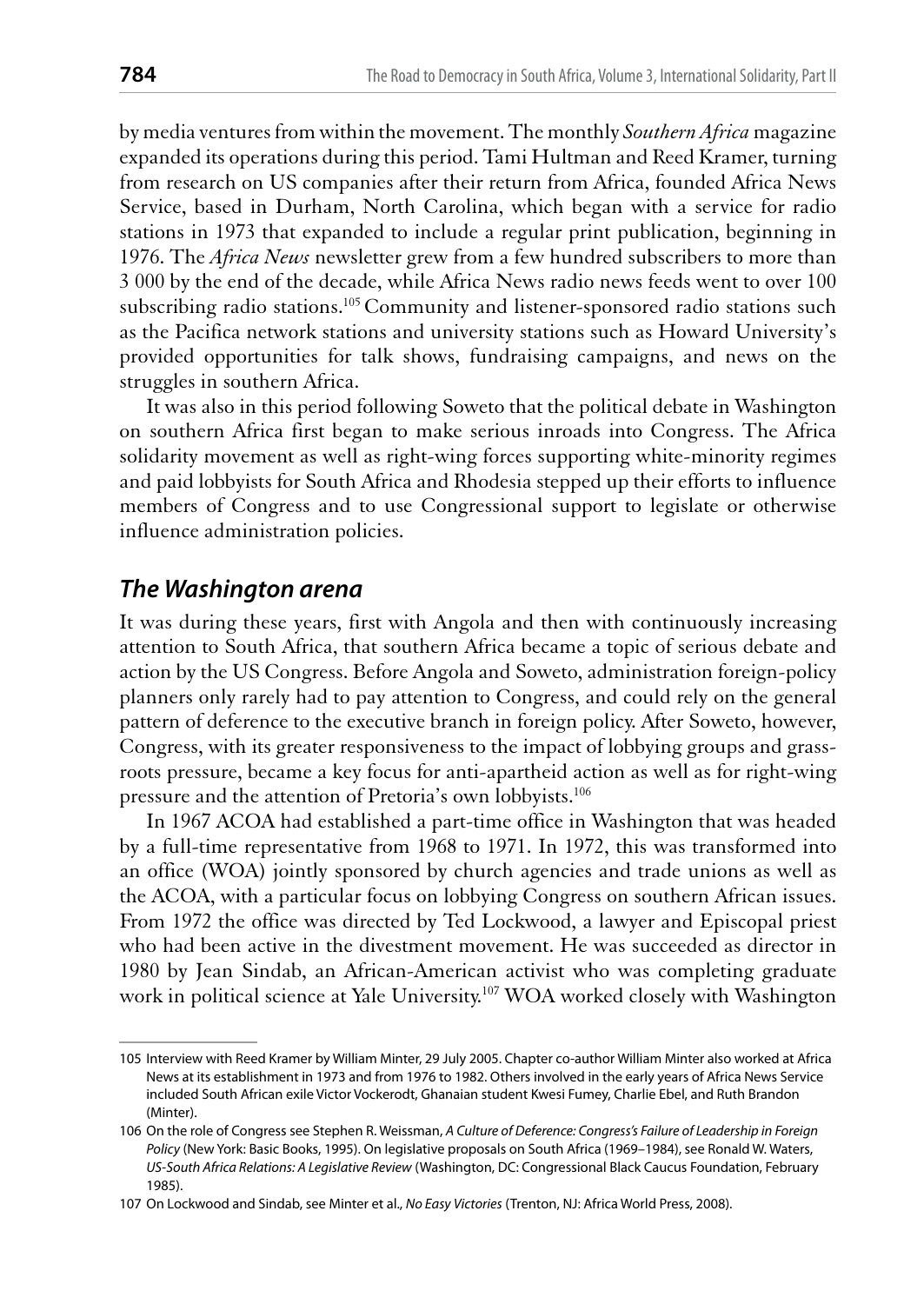representatives of its sponsors, with the National Council of Churches, and with local activists around the country. Particularly active among national denominations were the Presbyterians, Methodists, and United Church of Christ; among national unions, the United Auto Workers was consistently active, and several other unions became more active in the 1980s. Throughout its history WOA was fortunate in having many activist junior staff and interns, beginning with Chris Root in the early period, and including a long list of others in following years.<sup>108</sup>

Despite the December 1975 Congressional action to bar US intervention in Angola, and extensive hearings by the Africa Subcommittee under representative Charles Diggs from 1969 to 1978, most members of Congress were still indifferent to Africa. Right-wing sympathisers with Rhodesia and South Africa, among Democrats from the south as well as among Republicans, were both more numerous and more influential than strong advocates for African freedom. After Soweto, however, antiapartheid advocates won their first legislative victory on economic ties with South Africa in 1978, despite opposition by the Carter administration.<sup>109</sup> Although the bill passed was limited, barring Export-Import Bank loans to companies doing business with the South African military or police and requiring that companies receiving loans endorse the Sullivan Principles, it showed the emergence of a new cohort of anti-apartheid members of Congress. These included Senator Dick Clark of Iowa, who sponsored the first Senate report on US corporate interests in Africa in 1978.<sup>110</sup>

Clark, however, was defeated in his bid for re-election in November 1978, as was California Senator John Tunney, who had initiated the December 1975 legislation to cut off US covert intervention in Angola. Both defeats were reportedly aided by energetic South African efforts to assist their opponents, as part of the Ministry of Information public relations efforts under Connie Mulder and Eschel Rhoodie beginning in 1974, later known as Muldergate.<sup>111</sup> These South African efforts were also targeted at winning influence among African Americans and in the Democratic Party, and co-ordinated with efforts to win support for the independence of Transkei.

For anti-apartheid lobbying in Washington, it was of strategic importance that there also emerged during this period an organisation aimed at consolidating and co-ordinating African-American political influence on foreign policy. In the wake of multiple divisions within the black movement, particularly between local black nationalist activist groups and the growing number of African-American politicians moving into political office, promoting a common agenda of support for African liberation was difficult, despite unity shown at gatherings such as the Black Political Convention in 1972 in Gary, Indiana. That same year, a gathering of African-American

<sup>108</sup> This was also true of other national groups. Those who have worked at any of these organisations will realise that the number is far too great to attempt a comprehensive listing in this chapter.

<sup>109</sup> Schraeder, United States Foreign Policy, 219; Metz, The Anti-Apartheid Movement, 262-269, 412-425.

<sup>110</sup> Subcommittee on African Affairs, Committee on Foreign Relations, United States Senate, 'US Corporate Interests in Africa' (Washington: US Government Printing Office, 1978).

<sup>111</sup> See Mervyn Reed, Muldergate: The Story of the Info Scandal (Johannesburg: Macmillan, 1980); Shelly Pitterman, 'A Fine Face for Apartheid', in Southern Africa, September 1977, 14, 19-20; 'Information Scandal Revelations Continue', in Southern Africa, May 1979, 10-12; 'TransAfrica Forum, the US and South Africa: the New Right Connection', Issue Brief. 9. 1 (October 1982). TransAfrica Forum was the research and educational affiliate of TransAfrica.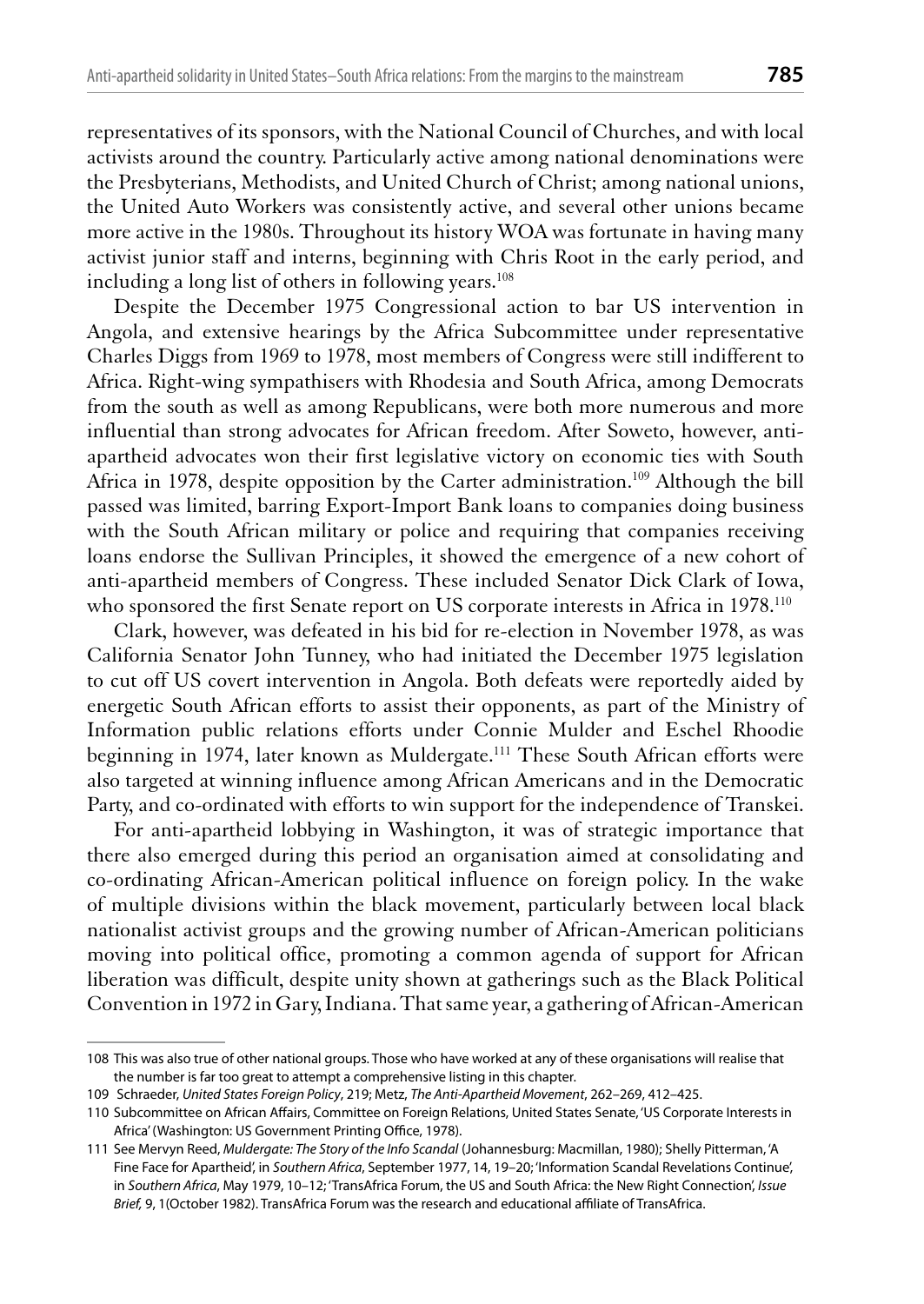leaders in Puerto Rico called by Willard Johnson of MIT and Herschelle Challenor of Brooklyn College was followed by a conference hosted at Howard University by the Congressional Black Caucus and the Committee on Positive Action of the African Heritage Studies Association. The group also sought to collaborate with Owusu Sadaukai of the African Liberation Support Committee, but, comments Johnson, 'our dismay was great when Sadaukai refused to appeal to the thousands of persons who had assembled in the spectacularly successful African Liberation Day March in Washington on May 27, 1972, to have them join our delegation to Capitol Hill just two days later to lobby for the repeal of the Byrd Amendment. The repeal could have succeeded with a switch of only three or so votes.'<sup>112</sup>

In September 1976, shortly after Harvard activist Randall Robinson had joined the staff of representative Charles Diggs in Washington, the Congressional Black Caucus held a consultation of black leaders on southern Africa. That meeting produced the African American Manifesto on Southern Africa,<sup>113</sup> which called, among other demands, for support of the liberation movements through the Organisation of African Unity, for tax disincentives for US corporations in South Africa, Namibia, and Zimbabwe, and for withdrawal of those corporations if they failed to support 'concrete steps towards economic and political justice'. Follow-up from that meeting led to the founding of TransAfrica in 1977 and the opening of its office directed by Randall Robinson in 1978.

In 1978 Diggs was forced to resign as chair of the Africa Subcommittee, after being charged with fraudulent financial mismanagement of his office budget. He was convicted in 1980, and resigned from Congress. Many were convinced that the conviction was unjust, and that white colleagues guilty of similar abuses would not have suffered a similar penalty. In the 1980s, he withdrew from politics, but he never lost the respect of his colleagues or of Africa activists, who paid tribute to his work at his death in 1998.

Despite the loss of Diggs and Senator Clark, the prospects for anti-apartheid action in Congress were more promising in 1980 than in 1976 before the Soweto uprising. Diggs was succeeded as chair of the Africa Subcommittee by Stephen Solarz of Brooklyn, New York, in 1979–1980. Howard Wolpe of Michigan, a political scientist who had done his doctoral research in Nigeria, joined the committee that year, and later took an activist lead as its chair for 1981–1990. While the momentum of student and local anti-apartheid actions had somewhat diminished from its high in 1977–1978, anti-apartheid organising continued around the country. In Washington, WOA and TransAfrica jointly established regular coalition meetings of the Southern Africa Working Group, which included representatives of a growing number of progressive organisations and lobbies in Washington, each with its own network outside Washington.

The 'national' anti-apartheid lobbies in Washington were also linked into local networks and were well aware that their impact on Congress depended on their

<sup>112</sup> Johnson, 'Getting Over by Reaching Out', 7, 18.

<sup>113</sup> See http://www.anc.org.za/ancdocs/history/aam/afroammanifesto.html.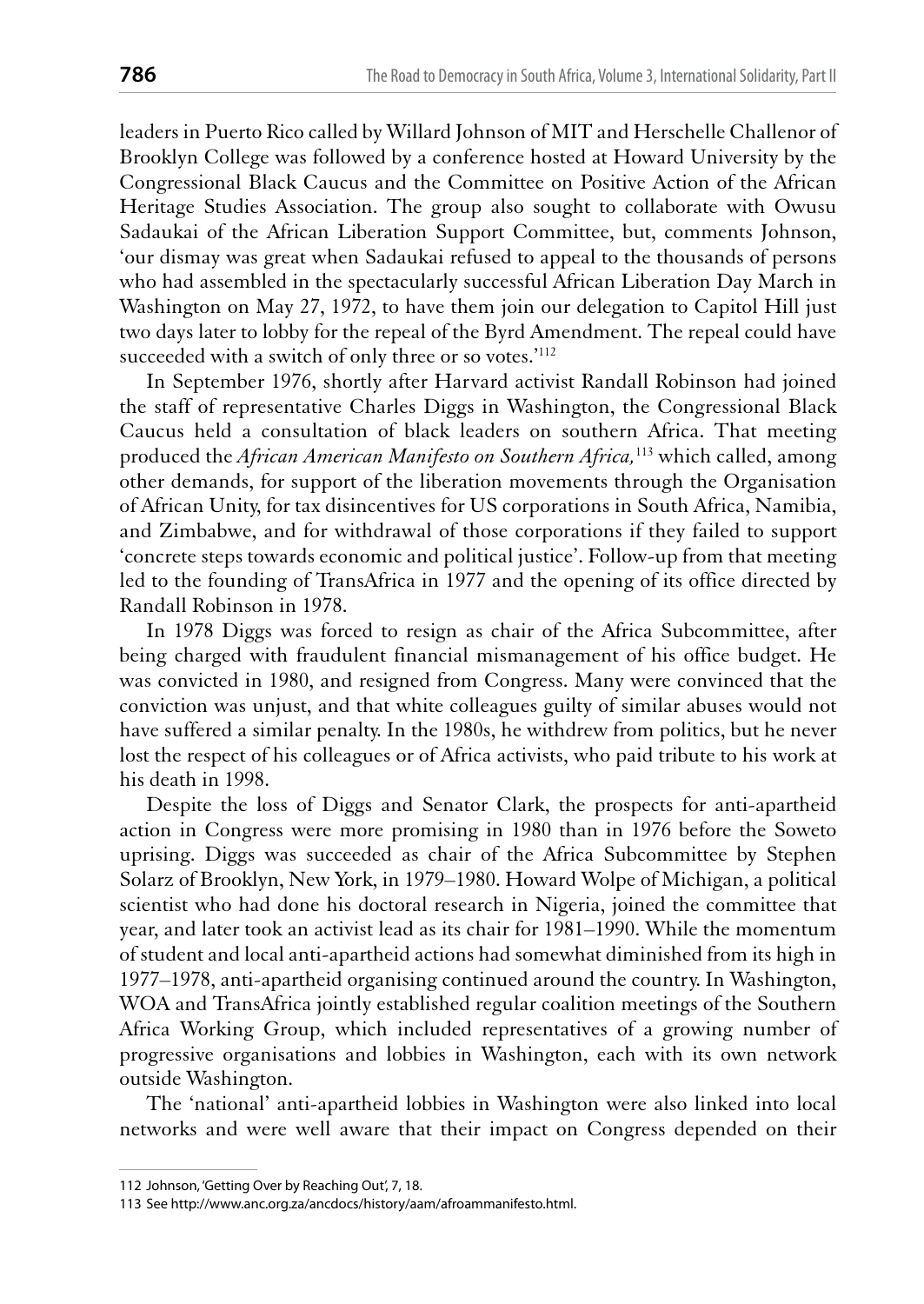capacity to demonstrate ties to the district and state constituencies of members of Congress. In the Washington, DC, area itself, the staff of the Washington Office on Africa was also deeply involved in the local campaign against Riggs Bank investments in South Africa. And TransAfrica's national efforts were complemented by the Southern Africa Support Project (SASP) that concentrated on mobilising liberation support and on anti-apartheid education in the local black community. The potential synergy of these diverse forces to influence national policy was to be demonstrated dramatically in the 1980s.

#### The Reagan years, 1981-1988

The victory of Ronald Reagan in the presidential election of November 1980 was a wake-up call for the US anti-apartheid movement. The 'new right', aiming to roll back liberal policies on the home front and in foreign policy, was moving into power. The incoming administration was explicitly sympathetic to the white minority regimes in southern Africa. Its ranks included many who had had no hesitancy in working as lobbyists for South Africa, Portugal, or Rhodesia.<sup>114</sup> Under the Carter administration, while movement activists denounced the administration's failures to act against apartheid, there were still links to officials seen to be sympathetic to liberation. Under Reagan, liberal as well as radical activists knew they had little hope of access to policy-making circles.

Nevertheless, this was the period in which the anti-apartheid movement had its greatest success, winning 'people's sanctions' against South Africa in cities and states around the country, and imposing significant national sanctions on South Africa by law, overruling a presidential veto. This achievement was one of the decisive steps in convincing the apartheid regime that its time had run out, and a significant component of the pressure on the regime as it entered negotiations for a settlement with liberation forces. By the end of the Reagan administration, overt support for apartheid had been discredited, even among many conservative Republicans. And when Nelson Mandela arrived for his initial visit to the United States after his release from prison in 1990, politicians of almost all stripes competed to be seen on the platform with him.

This shift within the US resulted from multiple factors. Most important was the upsurge of resistance within South Africa itself during this period, combined with the growth in prominence of the ANC as the clear leader of the South African liberation forces. But it also grew out of the consolidation and expansion of solidarity and anti-apartheid forces within the US, including their allies within the United States Congress. That expansion was visible on several fronts, the most prominent of which were the continued growth of the divestment movement, the public demonstrations sparked by the Free South Africa Movement, and the strategic action by anti-apartheid leaders in the US Congress, particularly in the House of Representatives.

<sup>114</sup> TransAfrica Forum, 'The US and South Africa: the New Right Connection', Issue Brief, 1, 9 (October 1982). TransAfrica Forum was the research and educational affiliate of TransAfrica.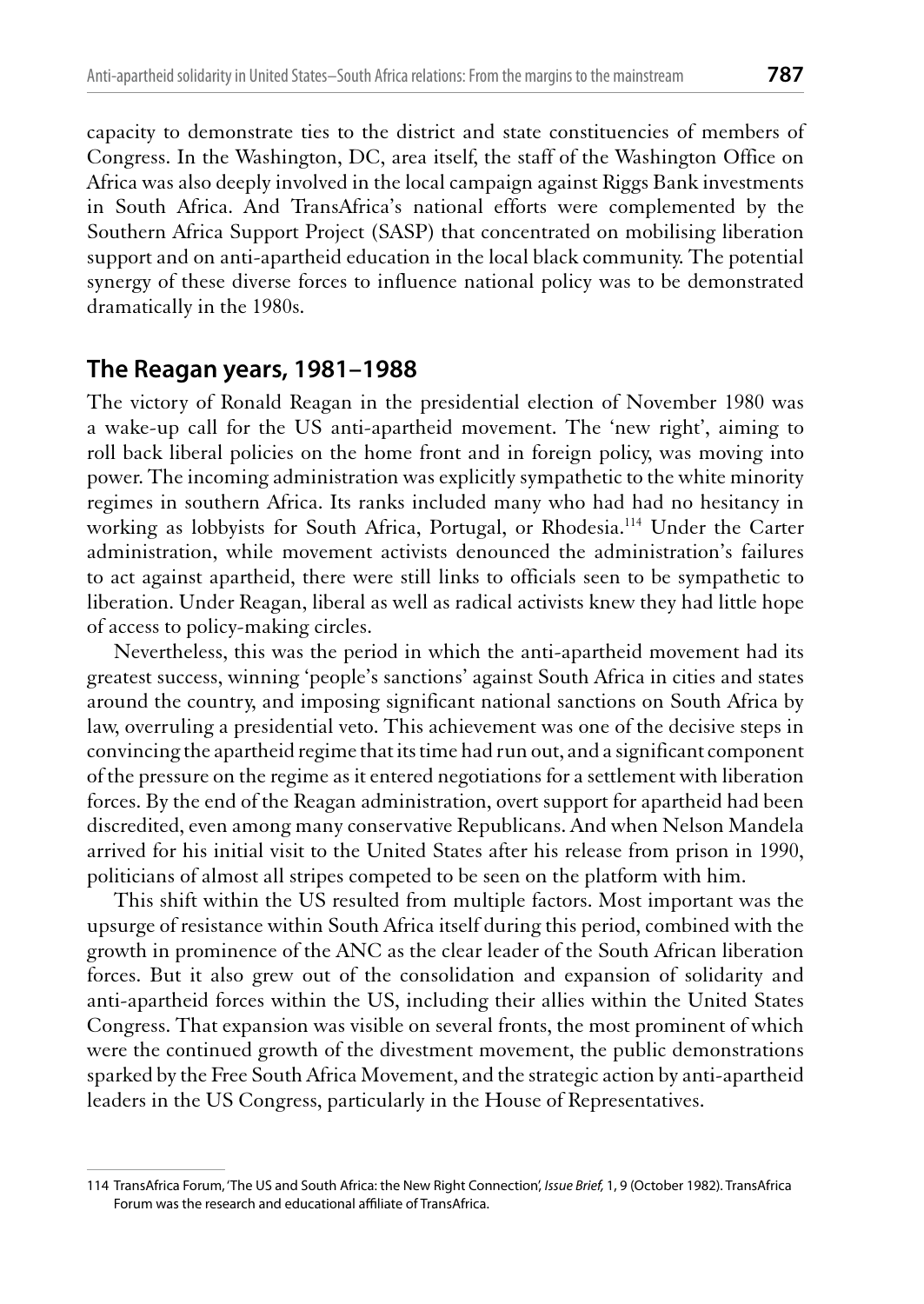## Reagan administration policies: Putting faith in Pretoria<sup>115</sup>

'In less than six months, the new government of the US reversed even the halting African policies of the Carter Administration and has embarked on a course of arrogant intervention into African affairs in the most hostile way, from Cape Town (sic) to Cairo, the American eagle has begun to bare his talons.'<sup>116</sup> This summary by former SNCC activist and Georgia State senator, Julian Bond, accurately portrayed the proactive tilt to Pretoria adopted by the incoming administration. The most damning evidence had been revealed a month earlier in State Department memorandums leaked to TransAfrica and released to the press.<sup>117</sup> Summarising a meeting of assistant-secretarydesignate Chester Crocker and African-American State Department staff member, Alan Keyes, with Pik Botha and the defence minister, Magnus Malan, of South Africa, Crocker stressed that the 'top US priority' was 'to stop Soviet encroachment in Africa'.<sup>118</sup>

In a 'scope paper' prepared for the secretary of state, Alexander Haig, Crocker noted US recognition that 'the government of P.W. Botha represents a unique opportunity for domestic change', and that the US hoped for 'more positive and reciprocal relationships between the two countries based upon shared strategic concerns'.<sup>119</sup> The most serious obstacle, Crocker argued, was the unresolved situation in Namibia. Through 'constructive engagement', as he had termed it in a 1980 article, the US could help South Africa make a smooth transition to independence in Namibia, get Cuban troops out of Angola, and help create an atmosphere in which the South African regime could pursue reforms of apartheid at its own pace.<sup>120</sup>

Crocker stuck to his policy through the eight years of Reagan's two terms, and took credit for achieving his goals of withdrawal of Cuban troops from Angola and an agreement on the independence of Namibia in the last months of 1988. Most analysts of this period credit his persistence in negotiations as one central factor leading to this settlement. But they also note that the US tilt to Pretoria encouraged eight years of destructive South African warfare against its neighbours, with casualties estimated in the hundreds of thousands. Moreover, Pretoria's willingness to compromise at the end of this period came from factors opposed by Crocker or entirely independent issues. The sanctions that weakened Pretoria came despite consistent opposition from

<sup>115</sup> On Reagan administration policies see Minter, King Solomon's Mines Revisited, 305-34: Schraeder, United States Foreign Policy, 230-236. On the view that sanctions worked, see Les de Villiers, The US Sanctions Campaign against South Africa, 1946-1993 (Westport, CT: Praeger, 1995). See also Chester Crocker, High Noon in Southern Africa: Making Peace in a Rough Neighborhood (New York: W.W. Norton, 1992); Christopher Coker, The United States and South Africa, 1968-19875: Constructive Engagement and Its Critics (Durham, NC: Duke University Press, 1986); Alex Thomson, Incomplete Engagement: US Foreign Policy Towards the Republic of South Africa, 1981-1988 (Aldershot: Avebury, 1996); Pauline H. Baker, The United States and South Africa: The Reagan Years (New York: Ford Foundation and the Foreign Policy Association, 1989). On US policies toward Angola and Mozambique, see Minter, Apartheid's Contras, 142-171.

<sup>116</sup> Julian Bond, keynote address; first national conference on public investment and South Africa, 12 June 1981.

<sup>117</sup> Published in TransAfrica News Report, Special Edition, August, 1981. Reprinted in Baker, The United States and South Africa, 105-124,

<sup>118</sup> Published in TransAfrica News Report, Special Edition, August, 1981. Reprinted in Baker, The United States and South Africa, 105-124.

<sup>119</sup> Ibid.

<sup>120</sup> Chester Crocker, 'South Africa: Strategy for Change', Foreign Affairs, 59, 2 (1980-81), 323-351.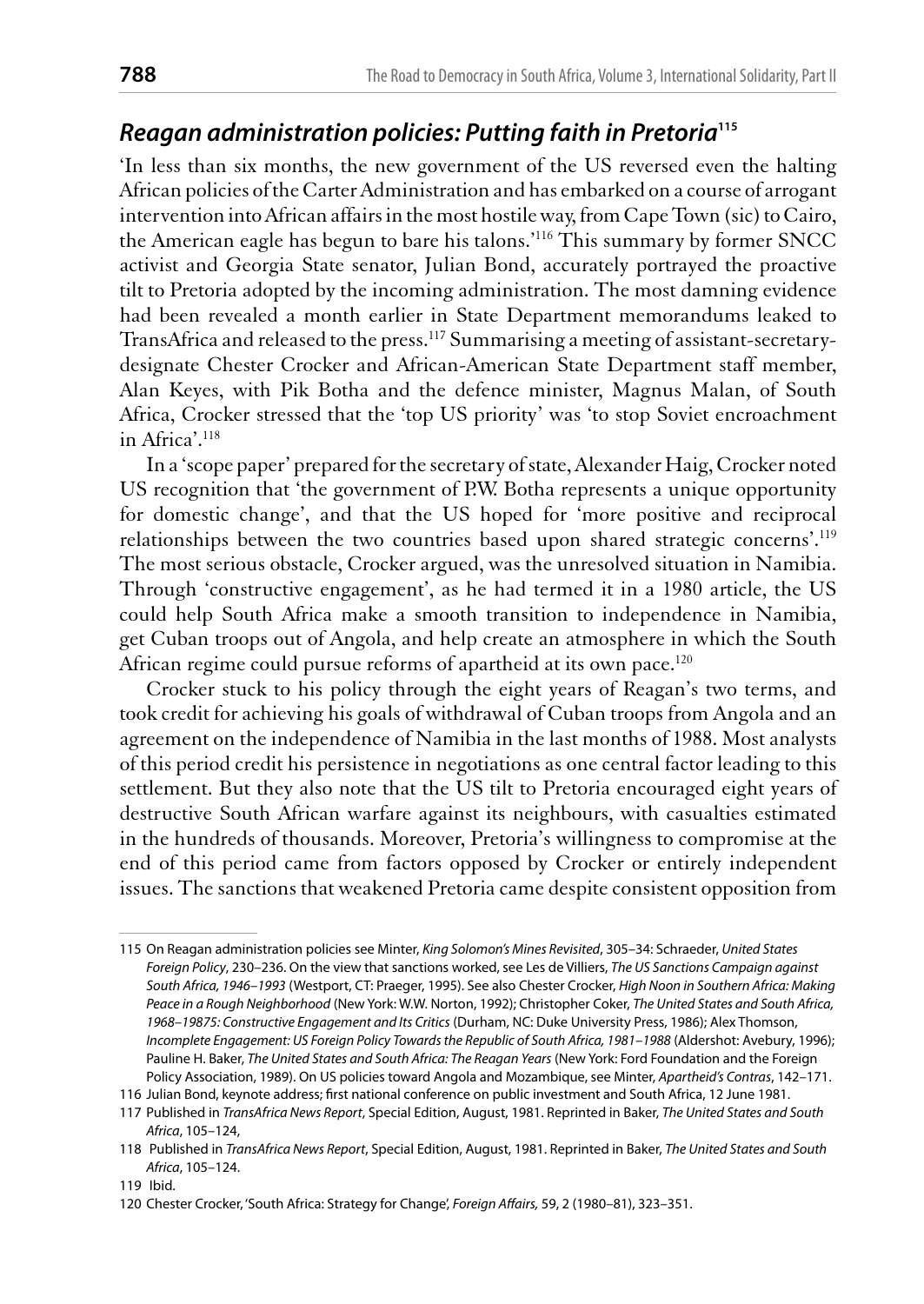the Reagan administration, and it was Cuban troops in 1988 that decisively checked South African military power on the Angolan-Namibian battlefront. Meanwhile, internal changes in the Soviet Union were already eroding the perceived threat in Pretoria as well as in Washington.

This chapter is not the place to detail the evolution of US-southern Africa policy in these years. But it is important to note that despite the bureaucratic and policy centrality of Crocker's State Department Africa Bureau, policy was also increasingly influenced not only by Crocker's ideas, but also by other forces. The balance of influence shifted repeatedly over the eight years. Critics of the administration from the left, including the anti-apartheid movement, could rely on a nucleus of staff allies within the US Congress and sometimes as well on moderate Democrats or Republicans. The Democratic Party, moreover, was in the majority in the House of Representatives for all eight years, as indeed it was for the entire four decades from 1955 to 1994. In 1987– 1988, the Democratic Party also held the majority in the Senate as well.

Even more influential, however, was the far right within the Reagan administration, among Republicans in Congress, and among private lobbies that clustered together as the 'new right'. In these settings, the ideological anti-communist message was closely intertwined with racist views and with a willingness to collaborate not only with the South African regime as such, but with the most right-wing elements within it. The power of the far-right was already shown when Senator Jesse Helms delayed Crocker's confirmation until June, bombarding the nominee with accusations of being soft on communism for his willingness to consider negotiations with Marxist regimes and liberation movements in southern Africa. In mid 1981, President Reagan himself joked that 'sometimes my right hand doesn't know what my far right hand is doing'.<sup>121</sup> And one of the president's own Africa advisers privately deplored that 'All Reagan knows about southern Africa is that he is on the side of the whites.'122

Until 1984, in the last few months of Reagan's first term, criticisms of Crocker's 'constructive engagement' policy, whether from the left or the right, had relatively limited effects. As noted in the review of anti-apartheid actions below, it was only in fall 1984 that pressures converged to a level that could no longer be ignored. In Reagan's first term as well, the far-right had limited success in its demands for overt support for UNITA in Angola and RENAMO in Mozambique. It was Pretoria, not Washington, that drove the expansion of attacks on Angola, Mozambique, and the southern African region, with the tacit encouragement of Washington. Washington's ideologues relied not on the State Department or direct intelligence agency involvement, but on aid to UNITA through surrogates such as Saudi Arabia and Morocco. RENAMO, for its part, failed to gain much support in Washington in these years, and in 1983 the State Department even officially acknowledged that the organisation was sponsored by Pretoria.

During Reagan's second term, on South Africa policy, State Department policy makers were increasingly forced to make concessions to the growing anti-apartheid

<sup>121</sup> Laurence J. Barrett, Gambling with History: Reagan in the White House (Harmondsworth: Penguin, 1984), 61.

<sup>122</sup> Danaher, 'The Political Economy of US Policy', 5.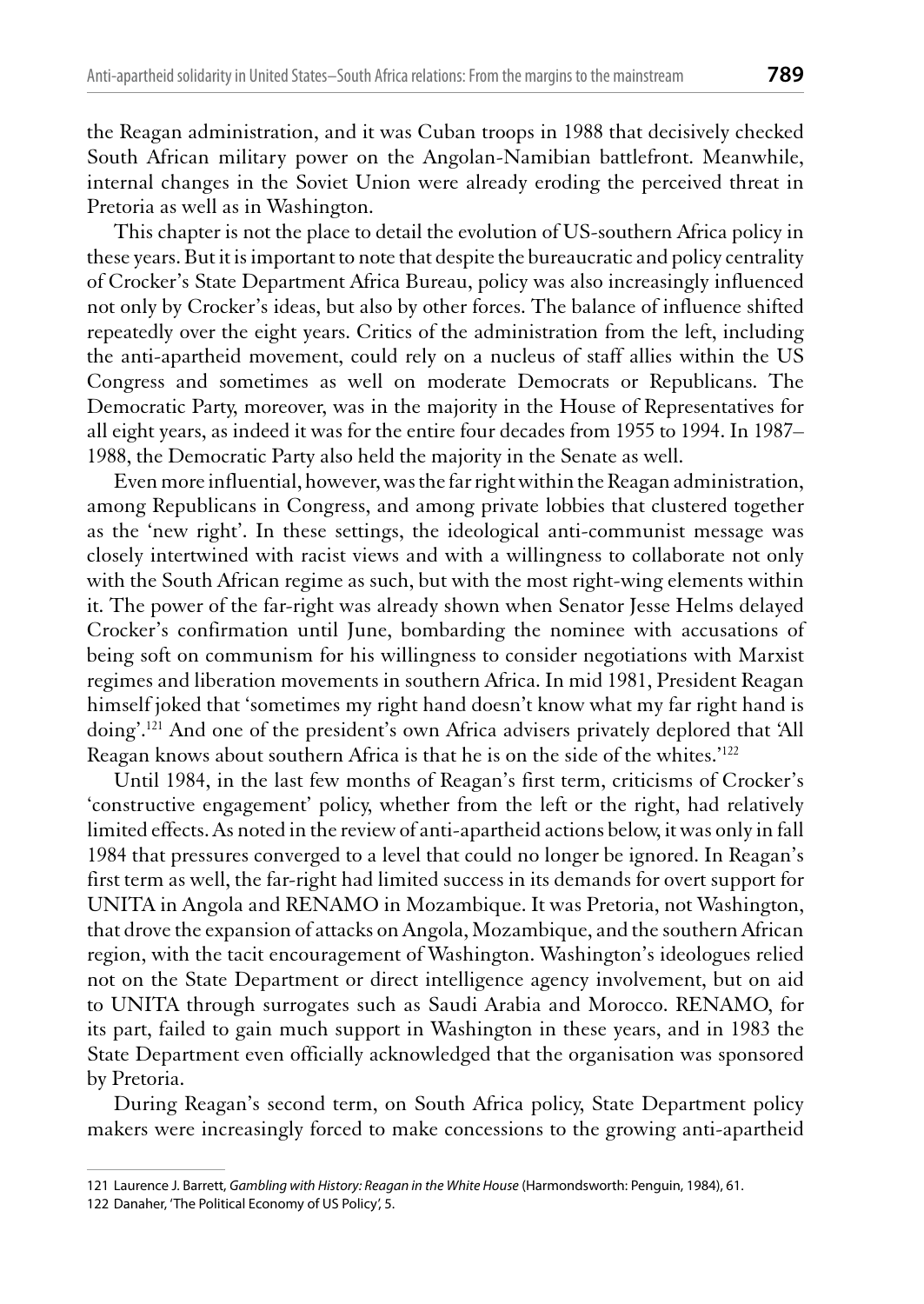movement and its allies in Congress. On the war in Angola, however, the far-right and UNITA gained an increasingly stronger position in Washington. After the repeal of the Clark Amendment in 1985, openly acknowledged US covert aid to UNITA was resumed, going from \$15 m a year in 1986 and 1987 to \$50 m for 1989.<sup>123</sup> Advocates of US aid to RENAMO also mobilised more intensively, and private far-right networks provided direct support for RENAMO. But the campaign failed to get official approval, as Mozambique's leaders, with the engagement of its ambassador Valeriano Ferrão in Washington and US Africa solidarity groups, waged an active counter-campaign. President Reagan received Mozambique's President Samora Machel at the White House in September 1985 and his successor Joaquim Chissano in 1987; RENAMO failed to gain support in the State Department or at the White House.

During the Reagan years, the anti-apartheid movement had significant success in shifting the terms of debate on South Africa. On South Africa's regional wars, however, it was the far-right that gained the more substantial victories, obtaining a massive escalation of official US military support for the war in Angola. When the issue was imposed in the simple and dramatic terms of explicit racist repression, visible on television screens, the movement was able to gain media visibility and political momentum. When opponents could frame the issues in classic cold war terms, however, the solidarity movement had little success in gaining wider amplification of its views in the public arena.

On apartheid, the years 1983 to 1986 in particular saw the convergence of the continuing divestment campaigns with the innovative public presence of the Free South Africa Movement, and the eventual victory of the anti-apartheid coalition in the US Congress. In 1987–1988, as both internal and international pressures on the apartheid regime continued to grow, the US administration took its first hesitant steps towards planning for a transition in South Africa that might include a leading role for the ANC.

# **Expanding the divestment movement** and other anti-apartheid action

Despite the lessened publicity given to the South African struggle after South African suppression of the wave of resistance following the Soweto uprising, divestment efforts continued in student and church circles during the early Reagan years. The ACOA helped give continuity to student efforts, publishing a student anti-apartheid newsletter from 1979 to 1987; facilitating regional and national conferences; and continuing to publicise the cumulative record of anti-apartheid divestment. Jennifer Davis, South African exile and ACOA's key researcher on economic issues in the 1960s and 1970s, succeeded George Houser as the organisation's executive director in 1981. On the staff, others largely focused on the divestment campaign included student organiser Josh Nessen and projects director Dumisani Kumalo, who later represented South

<sup>123</sup> See, in addition to sources listed, George Wright, The Destruction of a Nation: United States' Policy Toward Angola Since 1945 (London: Pluto Press, 1997).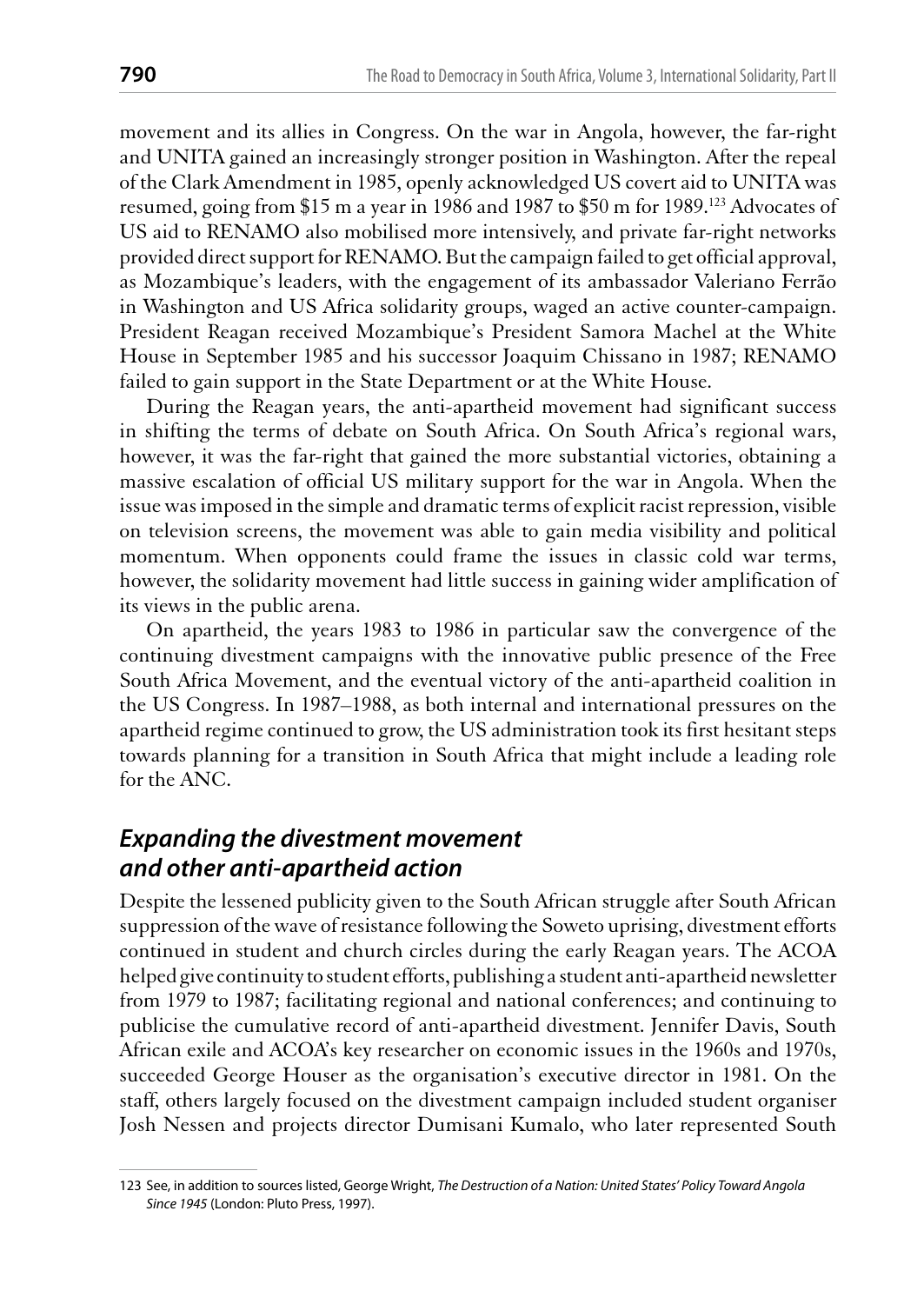Africa as its ambassador to the United Nations. Kumalo, who joined the ACOA staff in 1979, was a tireless and charismatic organiser who toured the country speaking to student, church, community groups and local legislative bodies in the 1980s.

Meanwhile, the national coalition including the AFSC, CALC, ICCR, WOA, and TransAfrica, also continued their support for local divestment efforts. And local coalitions at university, city, and state level continued to mobilise. As Jennifer Davis noted in a 2004 interview,

what the ACOA and other groups did was to provide a template. 'The immediate spark able to generate interest usually came from South Africa. Something happened in South Africa and people here responded. But they could respond in a directed and effective way because we had developed patterns of action, had established tools for impacting policy, and had done the analysis necessary to reveal what needed doing and why it might be effective. So if you got angry and you wanted to do something, well, go and make sure that your pension fund doesn't invest in South Africa, pull your union's money out of banks that lend to apartheid and redline Harlem.<sup>124</sup>

Even before the resurgence of resistance in South Africa following the formation of the United Democratic Front (UDF), the student divestment movement continued to grow. In October 1983, for example, the ACOA hosted a National Student Anti-Apartheid Conference at New York University (NYU), co-hosted by NYU student organisers, the UN Special Committee against Apartheid and the UN Council for Namibia.<sup>125</sup> The conference was also attended by representatives of the youth wings of the ANC, the PAC, and SWAPO, and was co-ordinated with a national speaking tour by ANC youth representative Klaus Maphepha and SWAPO youth representative Selma Ashipala. Over half of the 300 participants from round the US were black and Third World students, reflecting the diversity of student organising on the campuses. The total number was twice the attendance of a similar conference in 1981. The students laid plans for a two-week national action campaign in spring 1984.

As anti-apartheid mobilisation grew in the period 1984–1986 (see next section), the student divestment movement and divestment efforts in the churches grew apace.<sup>126</sup> Class boycotts, sit-ins and building takeovers, construction of shantytowns, and demonstrations proliferated around the country. Church assemblies addressed by UDF leader Allan Boesak, Nobel Prize winner Desmond Tutu, and others moved to more unequivocal support of divestment. Of particularly strategic importance, however, was the impact of divestment by state and local governments, which had been particularly targeted by the movement at the beginning of the decade. As Jennifer Davis put it:

<sup>124</sup> Interview with Jennifer Davis by William Minter, 12 December 2004.

<sup>125</sup> James Cason, 'Students in US To Launch Drive against S. Africa', in Africa News, 17 October 1983.

<sup>126</sup> See, for example, Massie, Loosing the Bonds, 567-576; Africa News, special issue, 'Apartheid under Siege: The US and South Africa - 1985'. See also ACOA's Student Anti-Apartheid Newsletter for this period.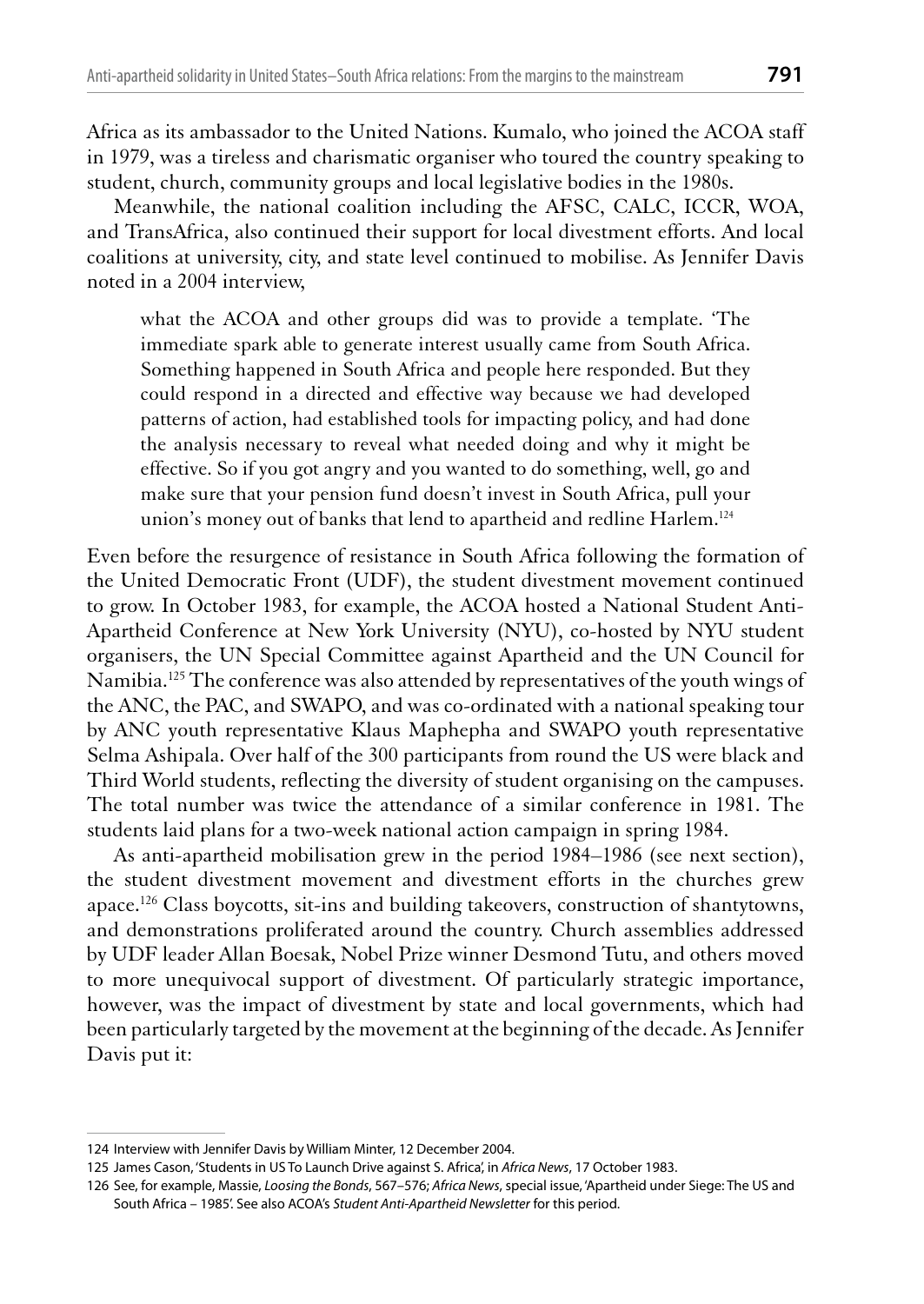We recognized that although both universities and churches controlled many millions of dollars of investments, the billion-dollar funds we could influence were held by states and cities, often in public employee pension funds. We needed to strengthen ties with union members and leaders, with state and city public officials and legislators and with investment advisers.

After 1980 we focused increasingly on achieving what we began to call people's sanctions, because there was almost no support in Washington for imposing either economic or other sanctions on apartheid. ... Ultimately those people's sanctions made it possible to win action in Congress.<sup>127</sup>

At the first national conference on state and local divestment in June 1981, some 200 state and local legislators, trade unionists, investment experts, church leaders, academics and grassroots organisers met with UN officials and national anti-apartheid organisers. At that point, divestment legislation had not yet been passed in any state, but there were already active campaigns in a number of states, including Connecticut, Massachusetts, Michigan, Wisconsin, California, and even Nebraska and Nevada.<sup>128</sup>

By 1991, according to Richard Knight of ACOA, 'people's sanctions had been adopted by 28 states, 24 counties and 92 cities. Conservative estimates put the amount divested from companies that do business in South Africa at over 20 bn, including 3.8 bn and 4.2 bn respectively from the retirement funds of the states of California and New Jersey'.<sup>129</sup>

These victories were possible, first of all, because of the significant growth during the late 1960s and 1970s of African-American political representation. Willard Johnson, leader of Boston's TransAfrica chapter and a leader in the MASS DIVEST campaign, noted that 'after the 1965 Voting Rights Act and the emergence of substantial legislative and executive power among African Americans, not only in Washington, but throughout the country at state and local levels, there emerged a capacity to enact change in a limited domain'.<sup>130</sup> And Dumisani Kumalo recalled in an interview conducted in 2005:

At one point we had bills on South Africa in the state legislatures, more than 40 legislatures. And if you look back today, the states that were successful in passing these bills, there is not one among them where the bill was just introduced either by a black legislator only or a white legislator only. It was always two legislators, one white, one black. And if you had that combination, the bills passed. In Michigan [for example] there was State Representative Perry Bullard and State Senator Virgil Smith. And in

<sup>127</sup> Interview with Jennifer Davis, 12 December 2004.

<sup>128</sup> This conference was convened in New York, on 12-13 June 1981 and was organised by the America Committee on Africa. Sponsors included the American Friends Service Committee; Connecticut Anti-Apartheid Committee; Clergy and Laity Concerned; Interfaith Center on Corporate Responsibility; TransAfrica; United Methodist Office for the UN, and the Washington Office on Africa.

<sup>129</sup> Richard Knight, Briefing Paper: State and Municipal Governments Take Aim at Apartheid (New York: Africa Fund, May 1991).

<sup>130</sup> Johnson, 'Getting Over by Reaching Out', 4.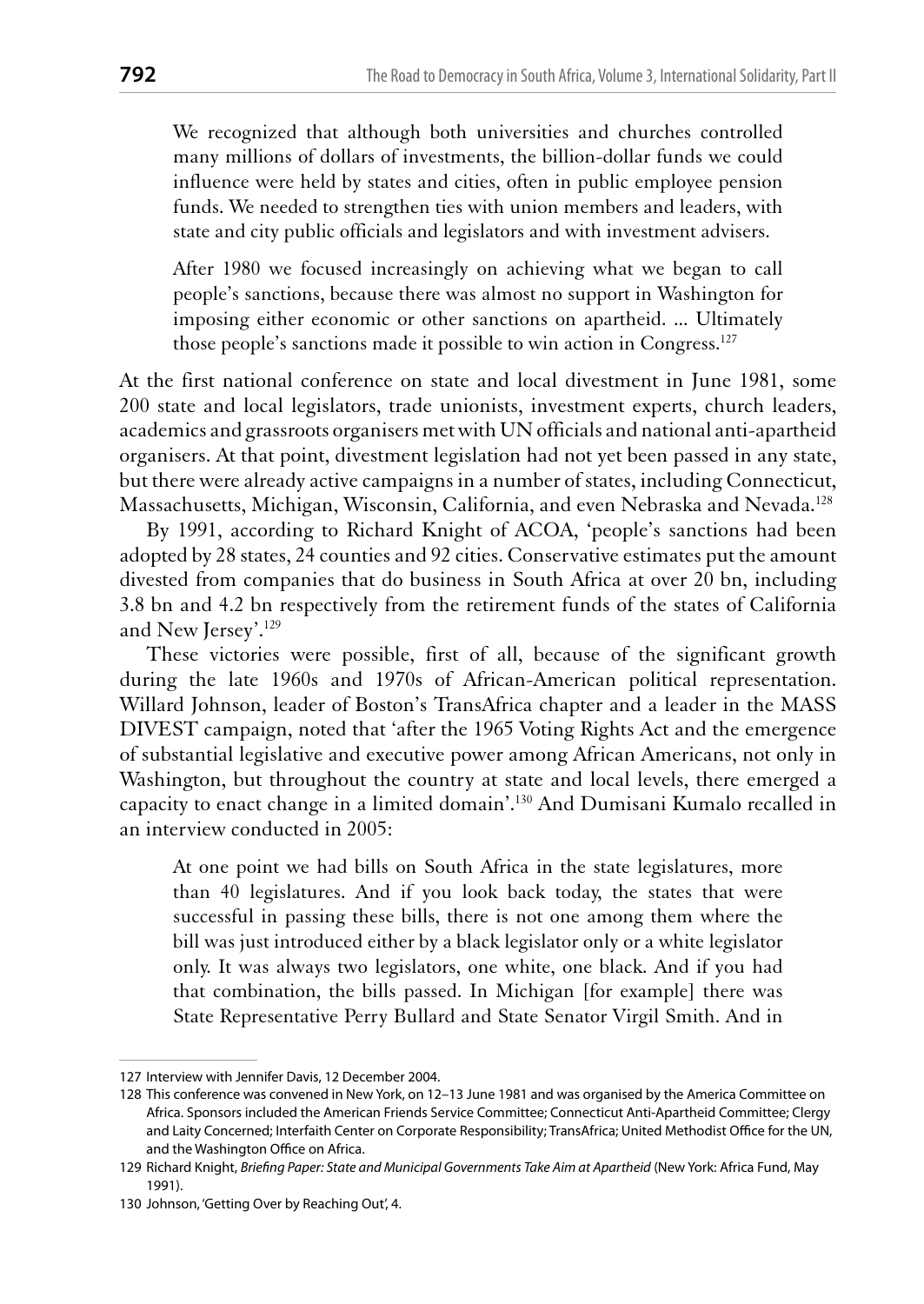Massachusetts, of course, you had State Senator Mel King and State Senator Jack Backman.<sup>131</sup>

The reach of the anti-apartheid movement across the country was also extended by the networks of other key organisations working at the national level, such as the AFSC and the WOA. The AFSC had the unique advantage of having offices around the country, almost all of which served as gathering points for progressive activists involved in many different issues in their communities and regions. The AFSC's work on Africa built on the energy of the group's Third World Coalition that had been founded in 1971. Visits by Bill Sutherland from Tanzania continued from the 1970s into the 1980s, and the AFSC was also one of the first groups to host Bishop Desmond Tutu on a US tour. Sutherland recalls that the AFSC, itself a winner of the Nobel Peace Prize, regularly nominated Tutu for the award, years before he received it. Based in Atlanta, Thandi Luthuli-Gcabashe, daughter of the 1960 Nobel laureate Chief Albert Luthuli, ran the AFSC's peace education program for the US South from 1981 to 1996. AFSC offices in Seattle, Portland, Baltimore, Ohio, western Massachusetts, and North Carolina, to name only a few, were centres of local antiapartheid activism. And, from 1981, the AFSC national southern Africa programme office, headed by Jerry Herman, organised speaking tours to specific areas of the country. The annual Africa Peace Tours, sponsored by a coalition of groups with the AFSC and often including representatives of the ANC and SWAPO, met with local activists, spoke in schools and churches, and contacted local media. In the election years 1984 and 1988, the tours targeted key presidential states such as Iowa and New Hampshire.<sup>132</sup>

The Washington Office on Africa, under Jean Sindab from 1980 to 1986 and under Damu Smith for the rest of the Reagan term (after Sindab left to head the World Council of Churches Programme to Combat Racism in 1986), combined grassroots mobilisation with coalition building as the prerequisites for influence on Congress. It worked not only with the national offices of its sponsoring churches and labour unions, but also with the people in the pews and on the picket lines. Its leaders were a regular presence not only in the halls of Congress, but also in rallies at churches and community centres. WOA repeatedly stressed the connection of apartheid with other issues, from Namibia and the regional wars in southern Africa to domestic racism. Working with close allies such as Willis Logan, who directed the Africa office at the National Council of Churches in New York, WOA was a prophetic and effective voice speaking for stronger action from the churches

A unique contribution among groups at the national level was made by the Southern Africa Project of the Lawyers' Committee for Civil Rights under Law, originally founded in 1967 to provide legal support for political prisoners in South Africa and Namibia. Headed by Millard Arnold in the 1970s and by Gay McDougall

<sup>131</sup> Interview with Dumisani Kumalo by David Goodman, 31 January 2005.

<sup>132</sup> Tour speakers in 1981 for example, included Jerry Herman of AFSC; Lindiwe Mabuza of ANC; Rebecca Matlou of SWAPO; Jean Sindab, of the Washington Office on Africa; Carole Collins of the Campaign to Oppose Bank Loans to South Africa; and Wilfrid Grenville-Gray, IDAF representative.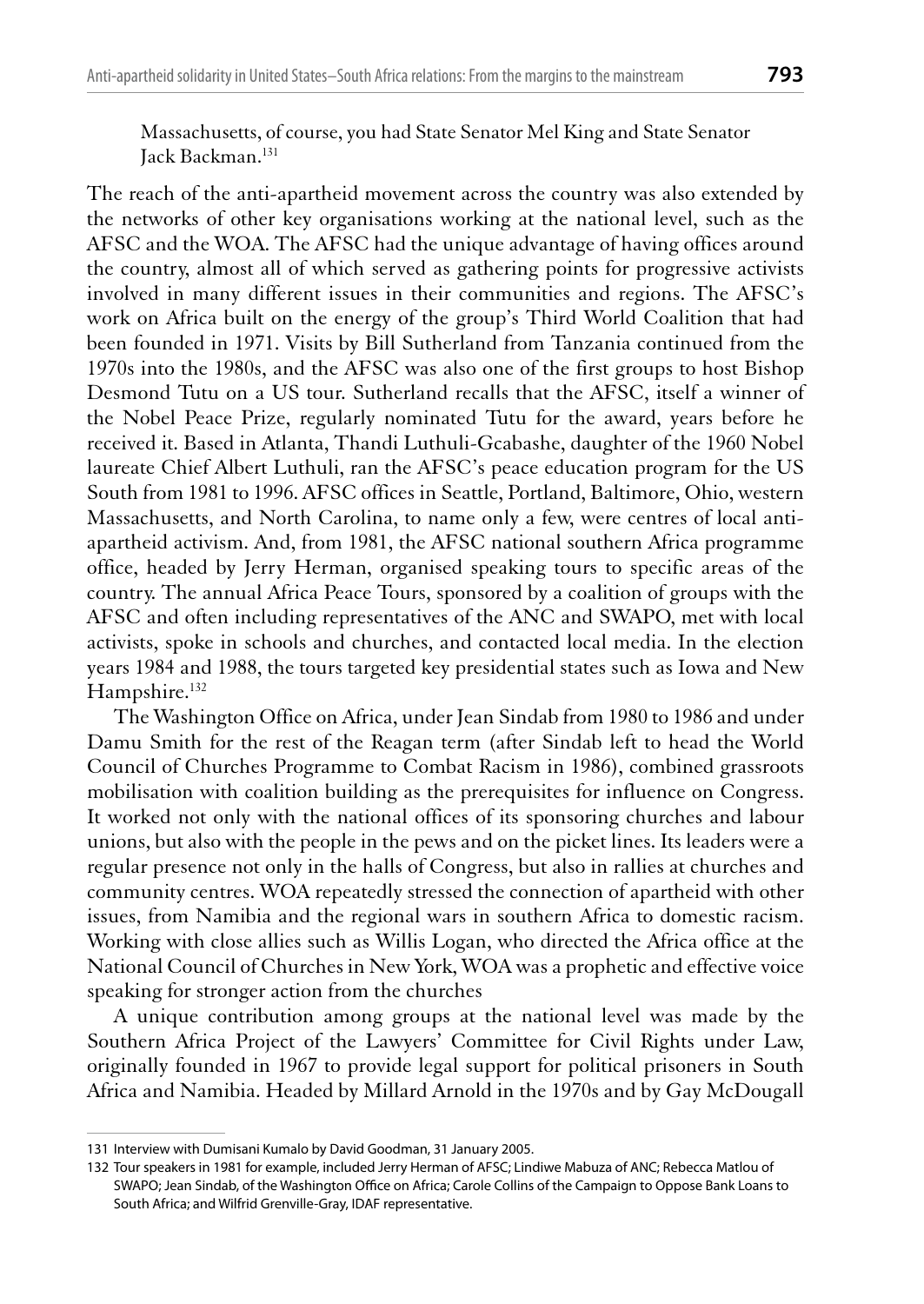from 1980 to 1994, the Lawyers' Committee brought cases on behalf of the antiapartheid movement in the US, and co-ordinated first-hand testimony on human rights abuses by the South African government, such as those against child prisoners. Its most important role, however, was inside South Africa and Namibia. Like the IDAF in London, the Lawyers' Committee developed effective means of evading South African controls and providing direct financial and legal support to political prisoners and anti-apartheid lawyers. In the mid 1980s McDougall estimates that her organisation was funnelling as much as \$2m a year into South Africa for this support. $^{133}$ 

Also intensifying in the 1980s was the cultural boycott of South Africa, which had been adopted by American as well as other international groups of artists and performers in the 1960s.<sup>134</sup> At the beginning of the 1980s, the United Nations Special Committee against Apartheid began compiling lists of performers who boycotted apartheid and those who performed in South Africa.<sup>135</sup> In New York, groups including the Coalition to End Cultural Collaboration with South Africa and the Patrice Lumumba Coalition organised protests against artists who performed in South Africa. In 1983, Arthur Ashe and Harry Belafonte joined with Ruby Dee, Ossie Davis, Tony Randall, Gregory Hines, and others to announce the formation of Artists and Athletes against Apartheid. Belafonte called for awakening world consciousness to the horror of apartheid in South Africa. There can be no greater courier than artists or athletes of the world.' 136

The impetus for increased organising was that performers such as Millie Jackson and Frank Sinatra ostentatiously defied the ban, as South Africa paid large fees to attract performers. In 1981, for example, Frank Sinatra performed nine concerts at Sun City in the Bophuthatswana homeland, for a payment of \$1.79m. The campaign gained strong momentum, however, with contrary examples such as Roberta Flack, who turned down an offer of GB£2m to perform in South Africa. In 1985, Little Steven Van Zandt organised a recording called Sun City, calling for support of the boycott and denouncing apartheid, with the participation of performers including Miles Davis, Run-DMC, Joey Ramone, Jimmy Cliff, Bonnie Raitt, Afrika Bambaataa, Ruben Blades, Linton Kwesi Jackson, Bob Dylan, and Bono. Proceeds from the project went to political prisoners in South Africa and to anti-apartheid groups, through the Africa Fund in New York.<sup>137</sup>

<sup>133</sup> Interview with Gay McDougall by Adwoa Dunn-Mouton, 20 July 2005.

<sup>134</sup> The American Committee on Africa coordinated a We Say No to Apartheid pledge in 1965. Signatories included Leonard Bernstein, Harry Betafonte, Diahanne Carroll, Sammy Davis, Henry Fonda, Julie Harris, Langston Hughes, Arthur Miller, Sidney Poitier, and Ed Sullivan.

<sup>135</sup> See chapter 2 in this volume

<sup>136</sup> Bella English, 'Athletes and Actors Serve Notice on South Africa', New York Daily News, 15 April 1983. See also Michael C. Beaubien, 'The Cultural Boycott of South Africa', Africa Today (1982).

<sup>137</sup> Danny Schechter at http://www.littlesteven.com/career-suncity.html. and Dave Marsh, Sun City by Artists United against Apartheid: The Struggle for Freedom in South Africa, the Making of the Record (New York: Penguin Books, 1985).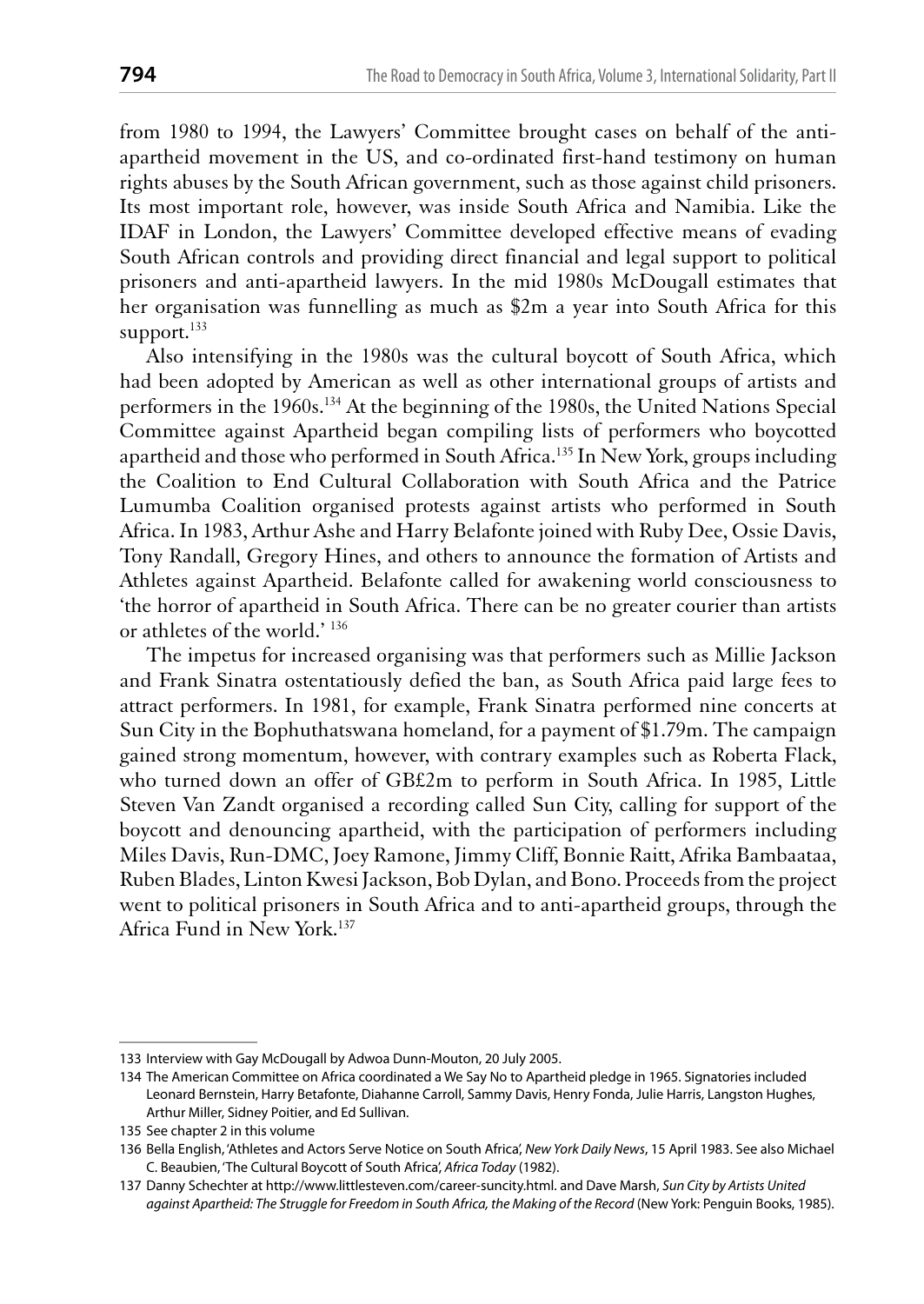# The Free South Africa Movement<sup>138</sup>

The Free South Africa Movement, sparked by an act of civil disobedience at the South African Embassy on 21 November, 1984, grew from a convergence of several factors: the escalation of protest and repression in South Africa, frustration at the prospect of four more years of a Reagan presidency, and new energy among African-American progressive forces and their allies, stimulated by the 1984 presidential campaign of Jesse Jackson. The capacity for grassroots organising that it revealed was built on years of previous work by local groups around the country and, in Washington in particular, by the Southern Africa Support Project (SASP).

SASP emerged from a group who had helped organised US participation in the Sixth Pan-African Congress in Dar es Salaam in 1974. They settled in Washington, determined to use the experiences gained from talking with liberation movements while in Tanzania to build support for African liberation struggles and consciousness of the links between US. Government and corporate support for white minority regimes in southern Africa. The primary focus of the work was in local African American community institutions, including churches, educational institutions, the media, and unions.

From 1978 to 1990, SASP worked to build people-to-people ties between the people of the Washington metropolitan area. The fact that the people of Washington, DC, did not have voting representation in Congress amplified the connection between those oppressed abroad and the capital city. The goal of SASP was to highlight local problems and connect them to national and international struggles. SASP organised annual campaigns of southern African solidarity which focused on a country in the region. In co-operation with Howard University's radio station, SASP held a day of information and fundraising for refugees. Churches held Free Southern Africa Sundays, and local labour unions hosted worker speak-outs on injustices in South Africa and the US labour sector. SASP raised support for Zimbabwean refugees in Mozambique and for the ANC exile school in Tanzania through annual southern Africa weeks with radiothons, public meetings, and innumerable speaking engagements in churches and schools.

The basic notion of SASP was that organising had to take place in the cultural and community institutions that people were familiar with, in the cultural forms that they valued. Thus, SASP took information about southern Africa to the places where people congregated  $-$  concerts in the park, gospel shows, church services and universities in order to build a constituency for fundraising and protests. Like other organisations, SASP organised community events that featured Oliver Tambo, Sam

<sup>138</sup> This section is by Sylvia Hill and is partly based on accounts (1995) for Crossroads and for the October 2004 conference at the University of KwaZulu-Natal on the Role of the International Anti-Apartheid Movement in South Africa's Freedom Struggle . See also Joseph Jordan (ed.), 'The Covenant that was Kept: Lessons of the US Anti-Apartheid Movement', Crossroads, 50 (April 1995); and Randall Robinson, Defending the Spirit: A Black Life in America (New York: Plume, 1999), 146-163; and summaries by Massie, Loosing the Bonds, 558-619 and Francis Njubi Nesbitt, Race for Sanctions: African Americans against Apartheid, 1946-1994 (Bloomington: Indiana University Press, 2004), 123-137. Neither summary mentions the local activists of the Southern Africa Support Project, who were key to organising the embassy demonstrations.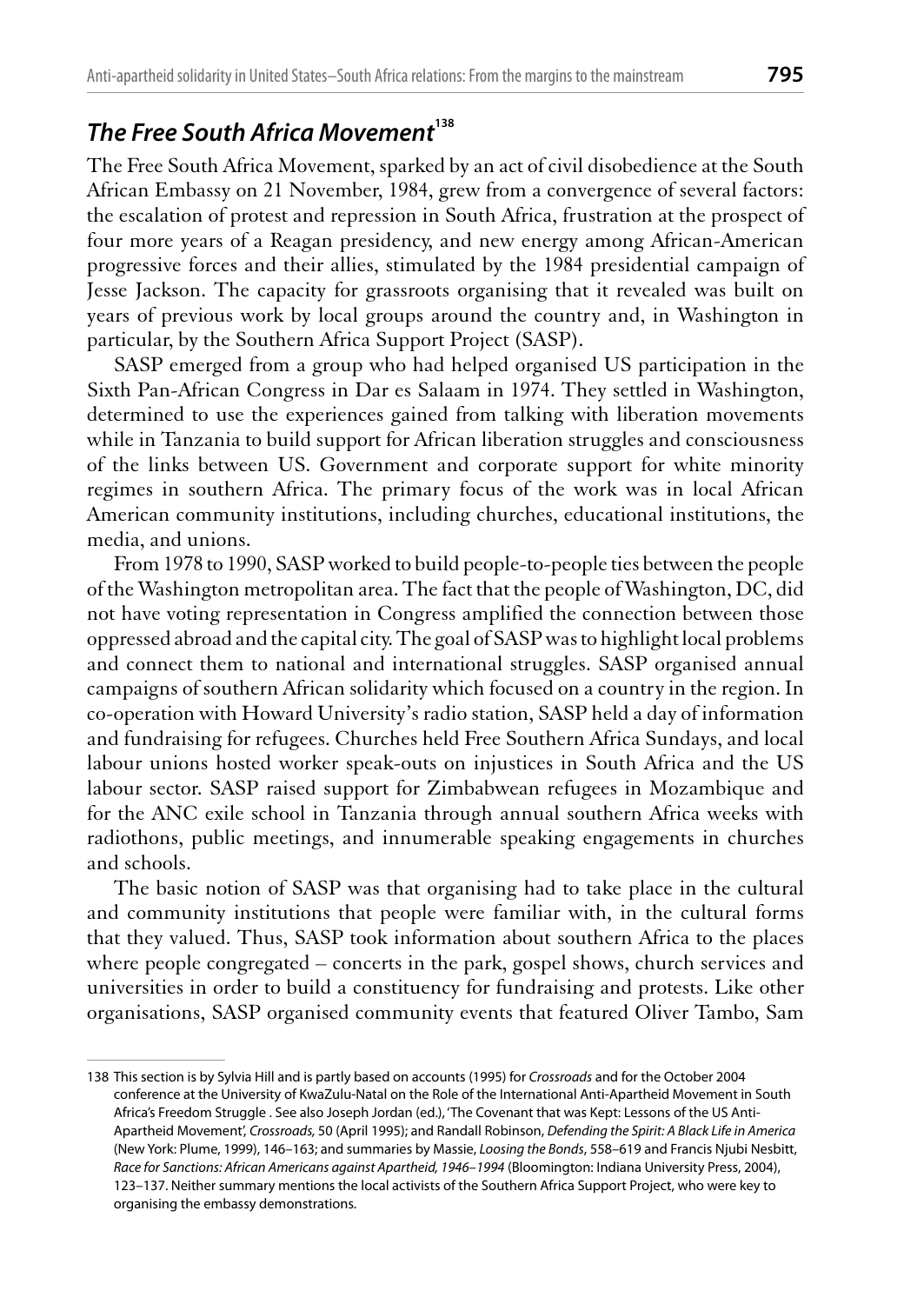Nujoma, Johnny Makitini and many others. It recognised the complementary role of other organisations focused on Africa, and developed particularly close ties with TransAfrica, both as a national organisation and with its local chapter. TransAfrica concentrated most of its work among the national black leadership, progressive cultural workers and entertainers, African-American media personalities and businesses, as well as black organisations with membership constituencies. It had chapters in cities throughout the nation, and its executive director, a gifted orator and an outstanding debater, was a prominent media personality identified with the cause of the people of South Africa. This systematic work built a social infrastructure of ties to institutions and sectors in the city, and indeed nationwide, that laid the base for the FSAM mobilisation in 1984–1985.

When Randall Robinson, executive director of TransAfrica, US civil rights commissioner Mary Frances Berry and congressman Walter Fauntroy arranged a meeting with the ambassador at the South African Embassy and refused to leave as an act of civil disobedience on 21 November 1984, no one knew that this single act of defiance by African Americans, on the eve of the Thanksgiving holidays, would galvanise nationwide public defiance that would reverberate around the world and ultimately make something of a contribution to the dismantling of apartheid. In his memoirs Randall Robinson recounted his statement to South African ambassador, Bernardus Fourie:

Mr. Ambassador, please convey for us to your government our basic demand, which is twofold. All of your government's political prisoners must be released immediately. These would include, among others, Nelson Mandela, Walter Sisulu, Govan Mbeki, the thirteen labor leaders arrested recently without charge, and the three black leaders who have taken refuge in the British consulate in Durban. We are further demanding that your government commit itself immediately and publicly to the speedy dismantlement of the apartheid system with a timetable for this task.<sup>139</sup>

While they were arrested, demonstrators marched with placards denouncing apartheid and US support of apartheid. Fifty people had been asked by SASP to show up close to the embassy, without knowing why. It is a testament to those original protesters, most of whom were SASP members, that they arrived, took placards, and began chanting, though they did not know what was going to happen until the protesters were being handcuffed. Since Washington DC law stipulated no act of civil disobedience could occur within 500 feet of an embassy, this seemed a perfect legal context for civil disobedience.

The plans for the demonstration had been laid the week before, shortly after the US presidential election. Throughout his 1984 presidential campaign, Jesse Jackson had raised the question of US support for the white minority regime and had successfully made it an election issue. But Ronald Reagan, who had made no secret of his sympathy for the white regimes, was re-elected over the Democratic candidate Walter Mondale.

<sup>139</sup> Robinson, Defending the Spirit, 152.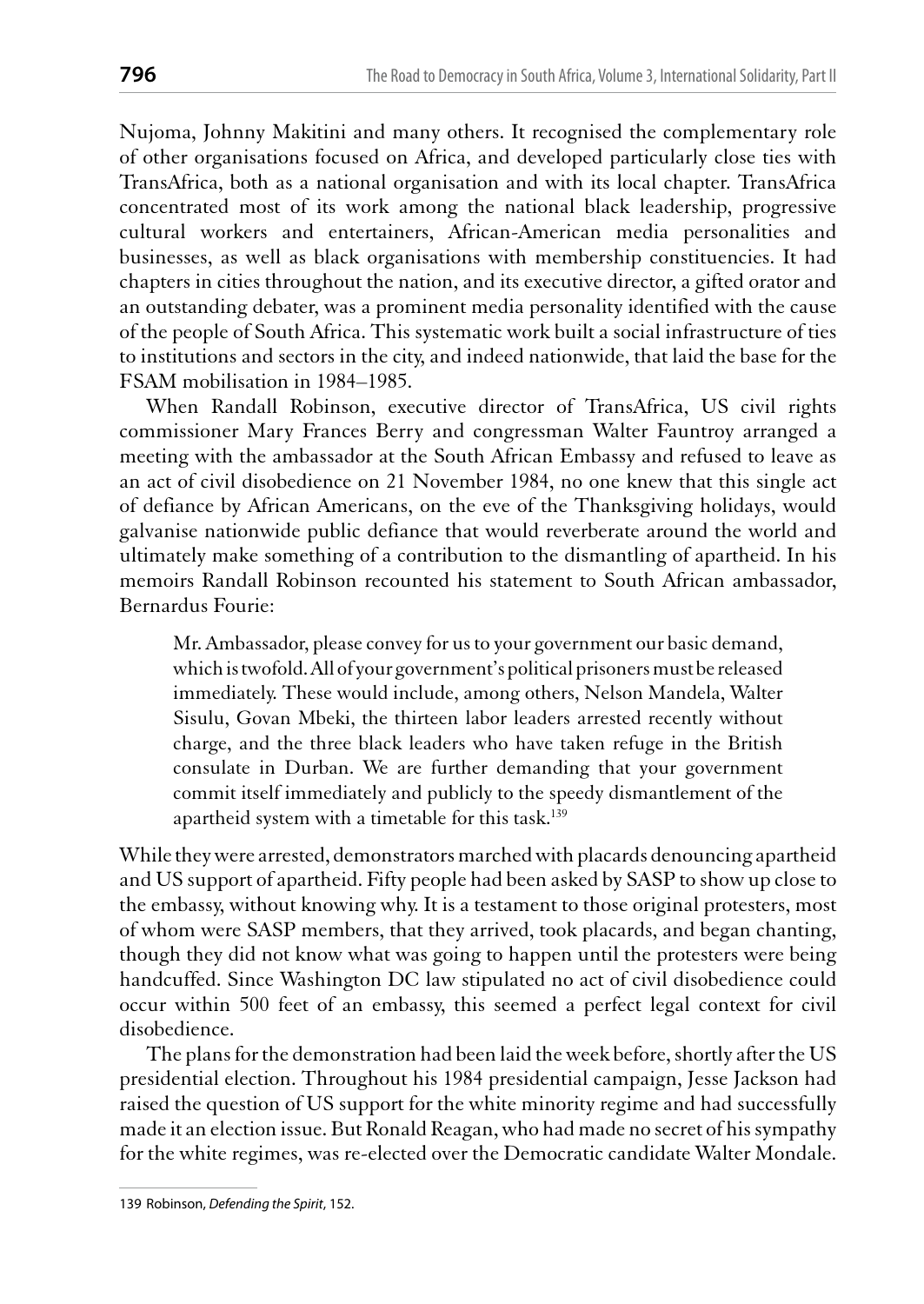As the turmoil intensified inside South Africa, anti-apartheid activists felt compelled to find more effective ways to fight back as the regime sought to neutralise political opposition through detentions and killings. In a telephone conversation Richard Hatcher, then mayor of Gary, Indiana, and also the chairperson of TransAfrica's board of directors, suggested a protest at the White House. Robinson decided on a sit-in at the South African Embassy instead, with protesters refusing to leave until Mandela and all political prisoners were freed.

Robinson met leaders of SASP - Sylvia Hill, Sandra Hill, and Cecelie Counts, who also served as Robinson's legislative assistant - to ask whether they thought this was the right moment and whether protesters could be organised to support the sitin. All agreed that the time had come, and that the protest had to be organised in a suitably dramatic fashion that would attract the press and public support for the cause of the people of South Africa.

First, the organisers had to persuade prominent personalities to actually sit in, because it was important to convey the reality that some prominent black people were so concerned about the plight of black people in South Africa that they were prepared to get arrested for this cause. Mary Frances Berry and Reverend Walter Fauntroy, then the DC delegate to Congress, immediately agreed. Former Equal Employment Opportunity Commission chairwoman, and later DC congressional delegate, Eleanor Holmes Norton, agreed that she would leave the meeting with the South African Ambassador to announce the action to the press. Earlier, there were co-ordinated phone calls to the media and allies to announce this first act of civil disobedience.

The original plan was to sustain a protest for a week, but the spontaneous response from individuals and organisations ultimately led to the decision that the protest should last a year in order to send a message to the Reagan administration demanding the end of US support for apartheid. The organisers also wanted to place the US government on trial for its constructive engagement foreign policy if any arrest could yield a conviction. But the attorney general refused to prosecute the cases in what was viewed by FSAM as an effort to shield the US government from further exposure on its complicity with apartheid.

The daily demonstrations that followed, organised with the implicit support of the friendly District of Columbia government headed by Mayor Marion Barry, were designed to focus the symbolic confrontation on South Africa and the Reagan administration, while at the same time making it as easy as possible for celebrities and representatives of organisations from different social sectors to participate. The point was to make a symbolic declaration, easily visible to the media, that whatever Reagan might think, apartheid was unacceptable to the American people.

As Cecelie Counts, coordinator of the daily demonstrations, noted:

The success of FSAM as a movement appealing to mainstream America can be traced to the way it was conceived. The format of the demonstrations allowed people to use their organisational identities as a way to come to the movement. The organisers actively encouraged all marchers to followup their participation by lobbying their Senators and Representatives for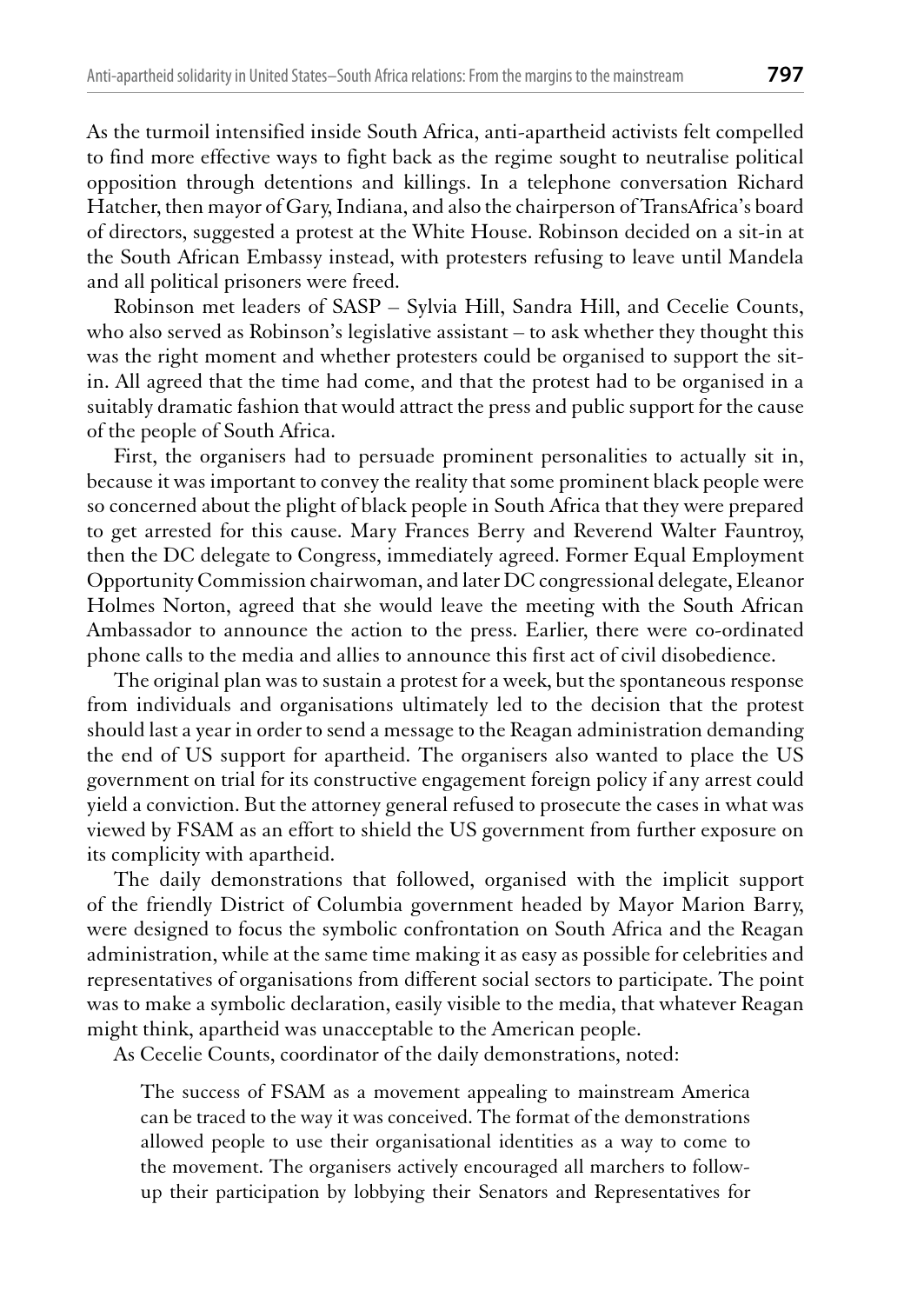sanctions. The involvement of media personalities not only helped sustain media attention but also reassured those who were genuinely wary of protests as a way of expressing public opinion. Some did not [even] understand that they had the constitutional right to demonstrate.<sup>140</sup>

The picket line included senators and representatives, church leaders, and a steady stream of groups of people who wanted to express opposition to apartheid. While critics sometimes scoffed at the peaceful arrests and subsequent release of demonstrators as simply a ritual, the political point was not to engage in confrontation with the police, but to carry a 'message' to the South African embassy. Within days, the protests spread around the country. As soon as the initial arrests made the news, TransAfrica began receiving phone calls from groups and individuals wanting to protest by getting arrested at the embassy. The Free South Africa Movement was launched within the week, with a steering committee composed of the group originally arrested at the embassy together with Sylvia Hill, William Lucy (secretary-treasurer of the American Federation of State, County, and Municipal Employees (AFSCME) and chairman of the Coalition of Black Trade Unionists); and Roger Wilkins, fellow of the Institute of Policy Studies and a George Mason University history professor. By the second week TransAfrica was swamped with telephone calls, and groups around the country were joining in.

In Boston, the TransAfrica chapter launched protests in front of the coin dealer Deak Perrera, while in New York the chapter protested at the South African Consulate; and the ACOA organised a parallel protest at Citibank. By mid-December 1984, there were ongoing demonstrations in 26 cities, targeted either at South African consulates or at US companies doing business in South Africa. Longshoremen in San Francisco refused to unload a ship with cargo from South Africa. And on 4 December, the national trade union federation AFL-CIO brought 300 demonstrators to the South African embassy, including AFL-CIO president Lane Kirkland, co-ordinating the action with union demonstrations in seven other cities.<sup>141</sup> AFL-CIO participation in the protest at the embassy signalled that the protests had become 'mainstream' within the labour sector, since the federation leadership had earlier opposed sanctions and was staunchly anti-communist.

In the international arena, the AFL-CIO's African American Labor Center (AALC), founded in 1964, promoted an anti-communist agenda opposed to the liberation movements and advocating that trade unions focus on economic rather than political issues. It was part of the close cold war link forged between the US foreign policy and labour establishments since World War II that had included covert CIA connections as well as public support for allied foreign unions and international labour groups.<sup>142</sup> Even the AALC and the AFL-CIO leadership, however, opposed

<sup>140</sup> Cecelie Counts-Blakey, in Jordan (ed.), 'The Covenant that was Kept', 12.

<sup>141</sup> Leslie Maitland Werner, 'Protests Spreading in US Against South Africa Policy', New York Times, 5 December 1984; Peter Perl and Karlyn Barker, 'Unions Join Protests of Apartheid', Washington Post, 5 December 1984.

<sup>142</sup> See Roger Southall, Imperialism or Solidarity? International Labour and South African Trade Unions (Cape Town: UCT Press, 1995), 184-213; Barry Cohen, 'The CIA and African Trade Unions', 70-80, in Ellen Ray, William Schaap, Karl van Meter, and Louis Wolf (eds.), Dirty Work 2: The CIA in Africa (Secaucus, NJ: Lyle Stuart Inc., 1980).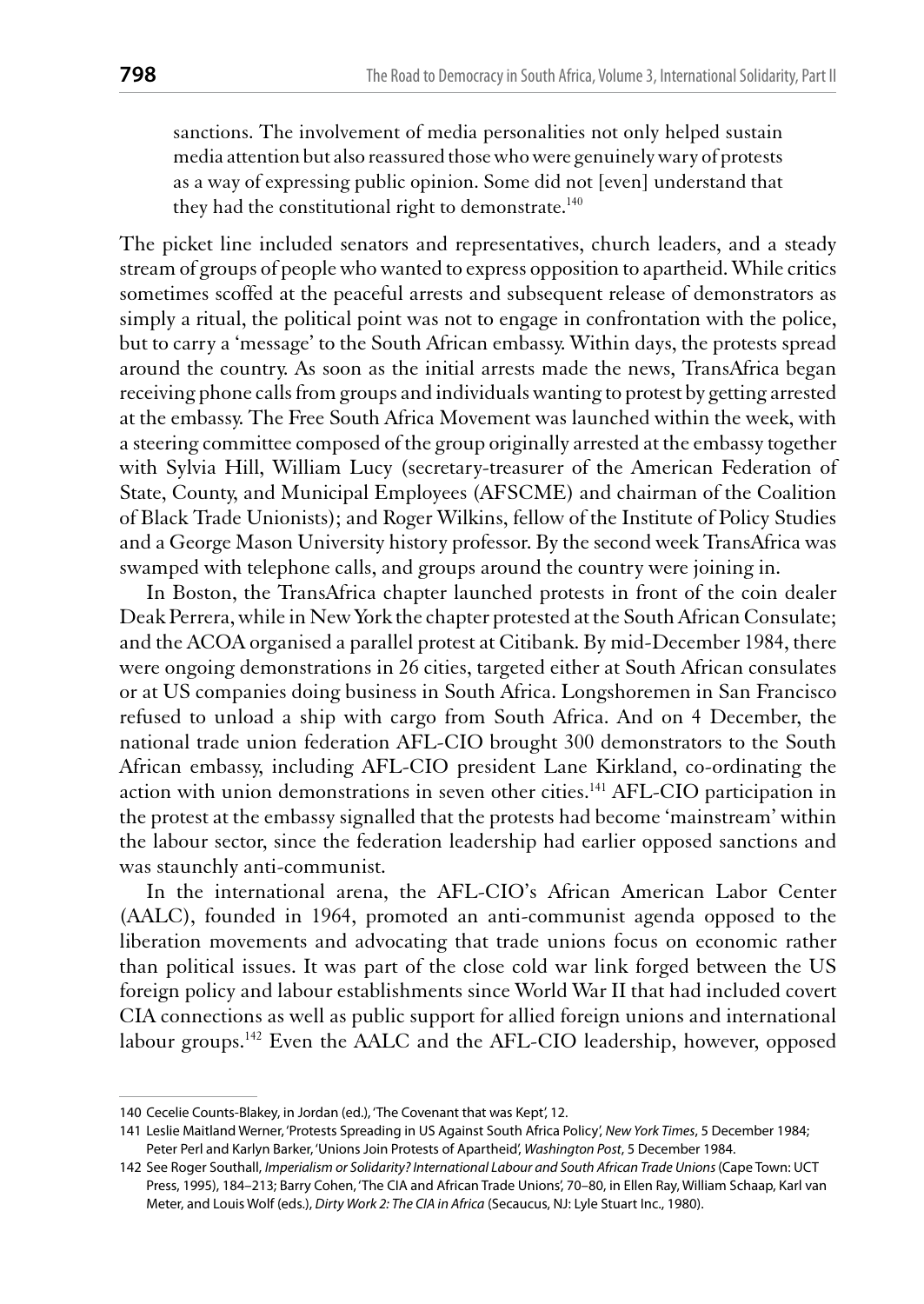apartheid and came to support black South African trade unions, in part out of conviction, but also because that was the only way to retain any credibility on the international scene.

Within the US, however, there was little awareness of these international developments. AFL-CIO headquarters and the national leadership in most unions were slow to provide more than token support to the anti-apartheid cause, with some prominent exceptions, including the automobile workers, the steel workers, the mineworkers, as well as AFSCME. But that was only a small part of the picture. Rank-and-file workers, as well as local and state labour coalitions dedicated to antiapartheid action, were almost always key components in the build-up of pressure to divest at those levels. Anti-apartheid labour coalitions in the California Bay Area, New York City and state, and other areas had a significant impact on decisions of municipal and state governments and pension-fund managers; in other cases, such as in Washington, DC, the local labour council was in the lead in advancing municipal divestment legislation. The Coalition of Black Trade Unionists had impact not just as a national coalition, but through the interchange of ideas, information, and contacts for action, including fundraising for the liberation movement. Such realities, however, are hard to trace in the written records of national labour groups or in the press.<sup>143</sup>

The momentum of demonstrations and media attention to South Africa was further boosted by the December 1984 visit of Archbishop Desmond Tutu, en route from South Africa to Norway to receive the Nobel Peace Prize. Describing President Reagan's South African policy as 'immoral, evil and totally un-Christian', Tutu requested and was granted a meeting with the US president, though he later observed that 'neither he nor Reagan changed each other's mind'.<sup>144</sup> Later, speaking to a packed gathering at the Washington National Cathedral, Tutu exhorted the audience to 'make a moral climate in this land that will make it impossible for any administration to co-operate with a system so vicious as South Africa's official policy of racial separateness'.<sup>145</sup>

On 9 December 1984 the *Washington Post* summed up the impact of the demonstrations:

Do you think for one minute that President Reagan would otherwise have received Bishop Tutu, the South African Nobel Peace Prize winner? Just a few weeks ago apartheid was simply not on the presidential agenda, not something he had to devote his personal time to or prepare to talk about at a news conference. That is one measure of the change. Will it be so in two weeks, two months, two years? We offer no predictions. It is already evident, though, that the political system has a larger place available for this issue than many people had suspected. Liberal interest has been freshened, conservative interest stirred. Some signs of an altered political chemistry are there.<sup>146</sup>

<sup>143</sup> We are unaware of any major study that has researched this involvement.

<sup>144</sup> Sandra Evans, 'Reagan to Consider Tutu Suggestion', Washington Post, 8 December 1984.

<sup>145</sup> Washington Post, 24 December 1984.

<sup>146</sup> Washinaton Post, 9 December 1984.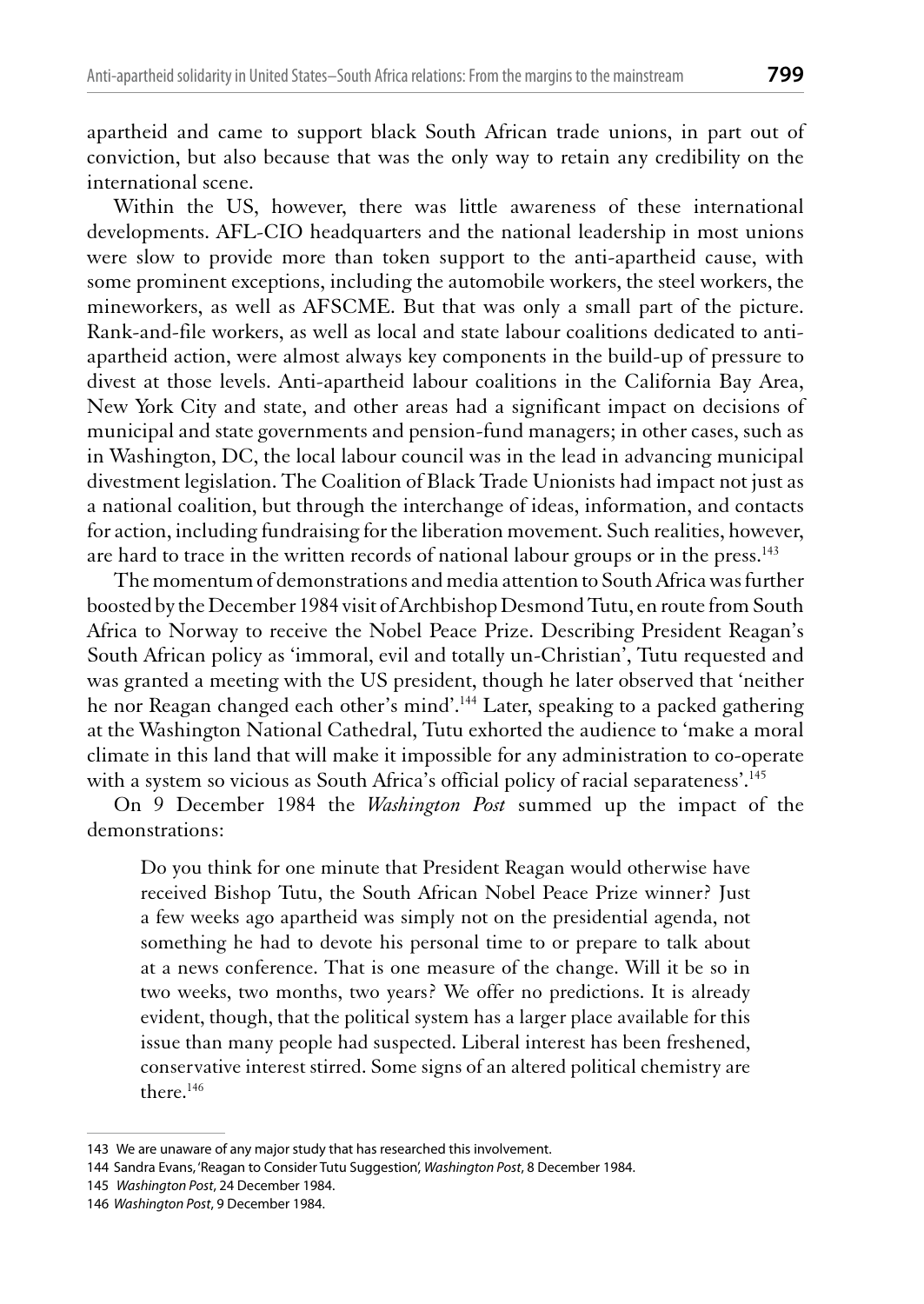Faced by rising anti-apartheid momentum, South Africa increasingly resorted to the use of paid US lobbyists, including African Americans. Some, such as Maurice Dawkins and Clarence McKee, worked for UNITA. But others, notably William Keyes, a former Reagan official, were directly employed by Pretoria.<sup>147</sup> Such paid lobbyists, who claimed to represent 'moderate' black opinion in South Africa, caused considerable confusion when they spoke to black communities. But their effect on national opinion was minimal, as the Free South Africa Movement successfully presented the anti-apartheid message as representative of black opinion.<sup>148</sup> Far more effective in presenting contrary views sympathetic to Pretoria's anti-sanctions, anti-Communist messages, were African leaders themselves, such as Jonas Savimbi of Angola and Gatsha Buthelezi of South Africa.

#### The sanctions battle and shifting opinion in Congress

The next two years were the high point of the anti-apartheid movement in the US and internationally. Through intense media coverage, events in South Africa quickly had an impact both in North America and Europe. And decisions of the US Congress and by US businesses had an immediate effect on business confidence in South Africa as well as among investors in Europe and South Africa. Movement impact on public opinion reached a critical mass and forced both the US government and the business community to take material action against apartheid.

The public record of these developments has been widely discussed, because it was covered at the time on television and in the national print media. In 1985 there was Senator Edward Kennedy's visit to South Africa in January; the weeklong television coverage by Ted Koppel on *Nightline* in March; P.W. Botha's selfdestructive Rubicon speech in August; international banks' refusal to roll over South African loans that same month; a meeting by a South African business delegation with the ANC in Lusaka in September; and an international church gathering in Harare in December, which issued the Harare Declaration in support of the South African liberation struggle. In 1986 the negotiations of the Commonwealth Eminent Persons' Group finally collapsed when the South African Defence Force attacked Zimbabwe and Botswana just as the delegation was visiting Lusaka in May, followed within days by a Commonwealth call for mandatory sanctions. And finally in October 1986 a congressional override of President Reagan's veto resulted in passage of the Comprehensive Anti-Apartheid Act.<sup>149</sup>

Behind the scenes in the US, the two most critical arenas in translating public opinion to effective pressure were the US Congress and the debates among large institutional investors on how to respond to the escalation of conflict in South Africa and the parallel rising demands for divestment.

<sup>147</sup> Ronald Grover, 'Nice Work if you can Stand it: Lobbying for Pretoria', Business Week, 30 September 1985.

<sup>148</sup> They were, however, well-paid. William A. Keyes, for example, was paid \$390,000 a year to improve South Africa's image in the black press.

<sup>149</sup> See the useful summary in Massie, Loosing the Bonds, 558-619.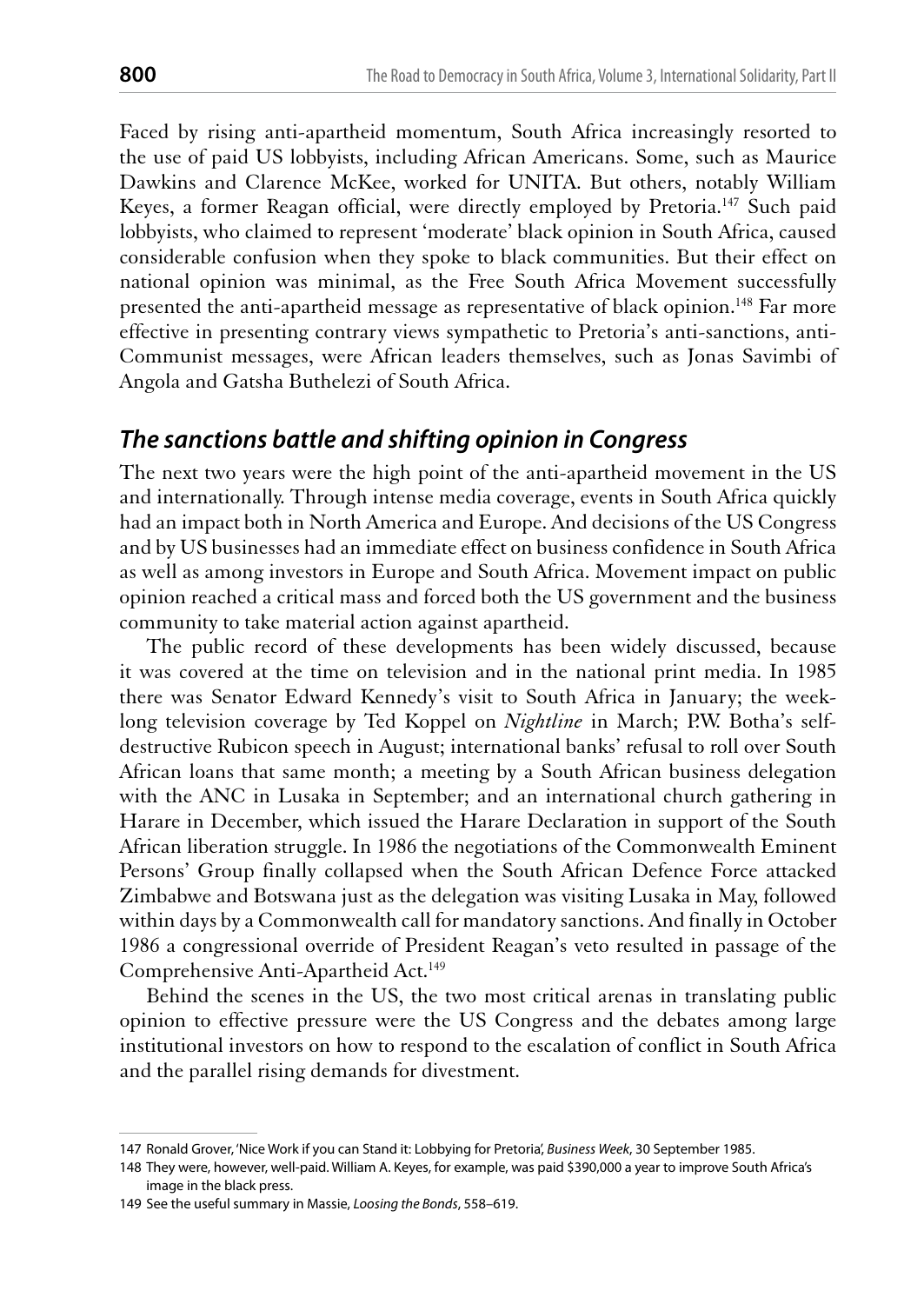Leadership in the House of Representatives included William Gray, Steve Solarz and Howard Wolpe along with Ronald Dellums of California. Dellums, who served in the House of Representatives from 1971–1999, and introduced the first resolution for disinvestment in February 1972, recalls in his memoirs:

In 1985 we were prepared to press for a vote on our bill – thirteen years in the making, and by now a rigorous and demanding bill. Throughout the early 1980s, my office was in regular communication with the liberation forces in southern Africa and with activists throughout the United States. Damu Smith of the Washington Office on Africa became one of our closest political supporters, in on the ground floor and working tirelessly on behalf of our effort to achieve a complete economic embargo of South Africa ... At the same time, Representative Bill Gray sponsored an alternative approach, the focus on which was to prohibit new investment. The anti-apartheid movement was split on appropriate strategic next steps in the legislative arena. Some believed that they should strike to the center, support a more moderate bill and seek the 'achievable' outcome; others wanted to press for maximum sanctions. In addition to introducing a bill that reflected my own preference for the latter course, I had also co-sponsored the Gray bill, along with my CBC (Congressional Black Caucus) colleagues, in an effort to ensure that some action by the United States would be taken.<sup>150</sup>

Adwoa Dunn-Mouton, then a staff consultant for the House Sub-Committee on Africa and a long time SASP member, offers some insights on the legislative struggle from the staff perspective:

On the Senate side there were at least 15 staffers in the Senate Black legislative staff group that met regularly with Chairwoman Jackie Parker, a staffer with the Democratic Senator Levin from Michigan. The House side had a large contingent consisting of about 30 from the Congressional Black Caucus (CBC) and maybe 40 other staffers who worked on various committees.

This meant we had points of contact with different committees studying different aspects of the Anti-Apartheid Act so we had some sense of what House and Senate members were thinking and how they were crafting their resistance or support for legislation. But it's important for us to remember that action was taking place on the Capitol Hill because the national campaigns had a variety of constituencies. Once the members began to hear about South Africa in their member districts, they began to figure out how they had to alter their position on sanctions. The lesson is that elected officials and staff presence is not enough. It's a necessary condition but not sufficient.<sup>151</sup>

<sup>150</sup> Dellums, Lying Down with the Lions, 131-132.

<sup>151</sup> Quoted in Sylvia Hill, 'Free South Africa! Notes from my Dairy', Crossroads, 16 (April 1985).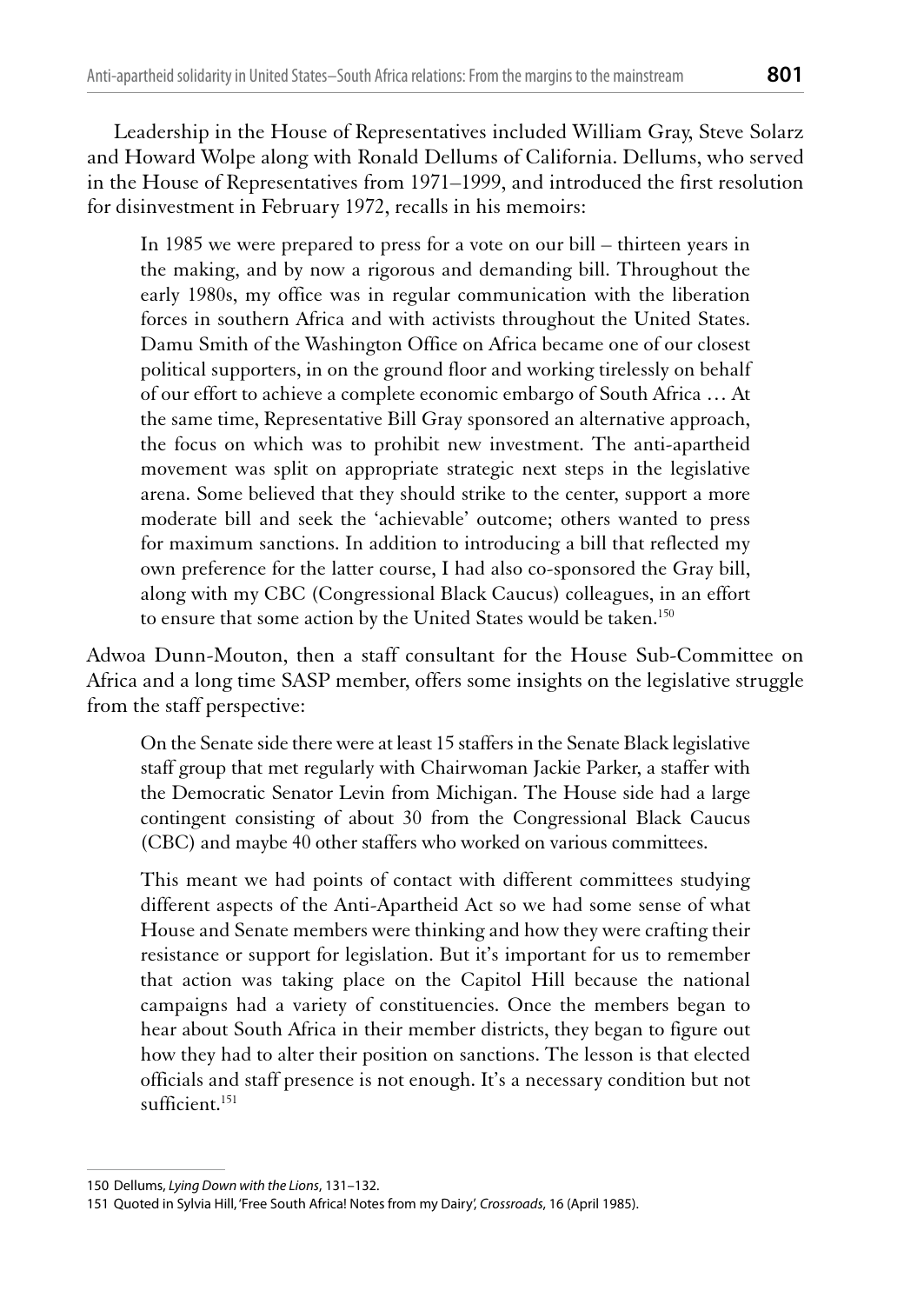Even with the momentum after Botha's Rubicon speech, in which it was anticipated he would make concessions but disappointed even his overseas supporters in defying change, neither the Dellums nor the Gray bill became law in 1985. Instead President Reagan deflected legislative action by a last-minute executive order imposing very limited sanctions on his own authority. In 1986 the legislative struggle continued. The Gray bill moved through the House of Representatives, as it had in 1985. But at the end of the debate, the House approved an amendment by Dellums substituting the stronger version. As Dellums described this historic moment:

At that moment there were more Democrats on the floor than there were Republicans. Those colleagues who surrounded me on the Democratic side wanted to voice strong support for our effort - and the ayes rang out loudly. They clearly overwhelmed the more tepid nay votes that arose mostly from the Republican side of the aisle.<sup>152</sup>

Conservative Republican representative Mark Siljander, from Michigan, told Dellums that they calculated that the vote would fail in the Senate, being seen as too radical, so they decided not to call for a recorded vote count. But Dellums noted:

I sensed that Siljander had loosed a tidal force by failing to call for a recorded vote. I had seen that no Democrat had the heart to oppose the disinvestments bill. It was also apparent that Republicans were reluctant to be seen as favoring apartheid. ... They were all caught in a conundrum.<sup>153</sup>

The Senate passed a weaker, but still substantive, sanctions bill, called the Comprehensive Anti-Apartheid Act (CAAA). The House anti-apartheid leadership, including the Congressional Black Caucus leadership, Bill Gray and Ron Dellums, agreed to abandon the Dellums bill in favour of the CAAA since there was no time for a House–Senate conference before the congressional session ended. In return for their co-operation, Senator Lugar agreed to lead the anticipated efforts to override the expected presidential veto.<sup>154</sup> Dellums reflected that despite his disappointment with the compromise, the action did turn out to be a victory:

In the end, Reagan's veto made a Senate bill that I and other activists felt was a weak one far more significant than would otherwise have been. When the Republican Senate and the Democratic House both overrode the veto, a clear message was sent to South Africa - the people's representatives within the government of the United States had trumped the executive branch, and had taken control of the character of the sanctions that would be imposed.

Our three-pronged strategy had worked: first, consult with grassroots activists and provide them with the grounds from which to press in congressional districts for the most principled position possible – in this case,

153 Ibid., 133-134.

<sup>152</sup> Dellums, Lying Down with the Lions, 133.

<sup>154</sup> Weissman, A Culture of Deference, 174-175.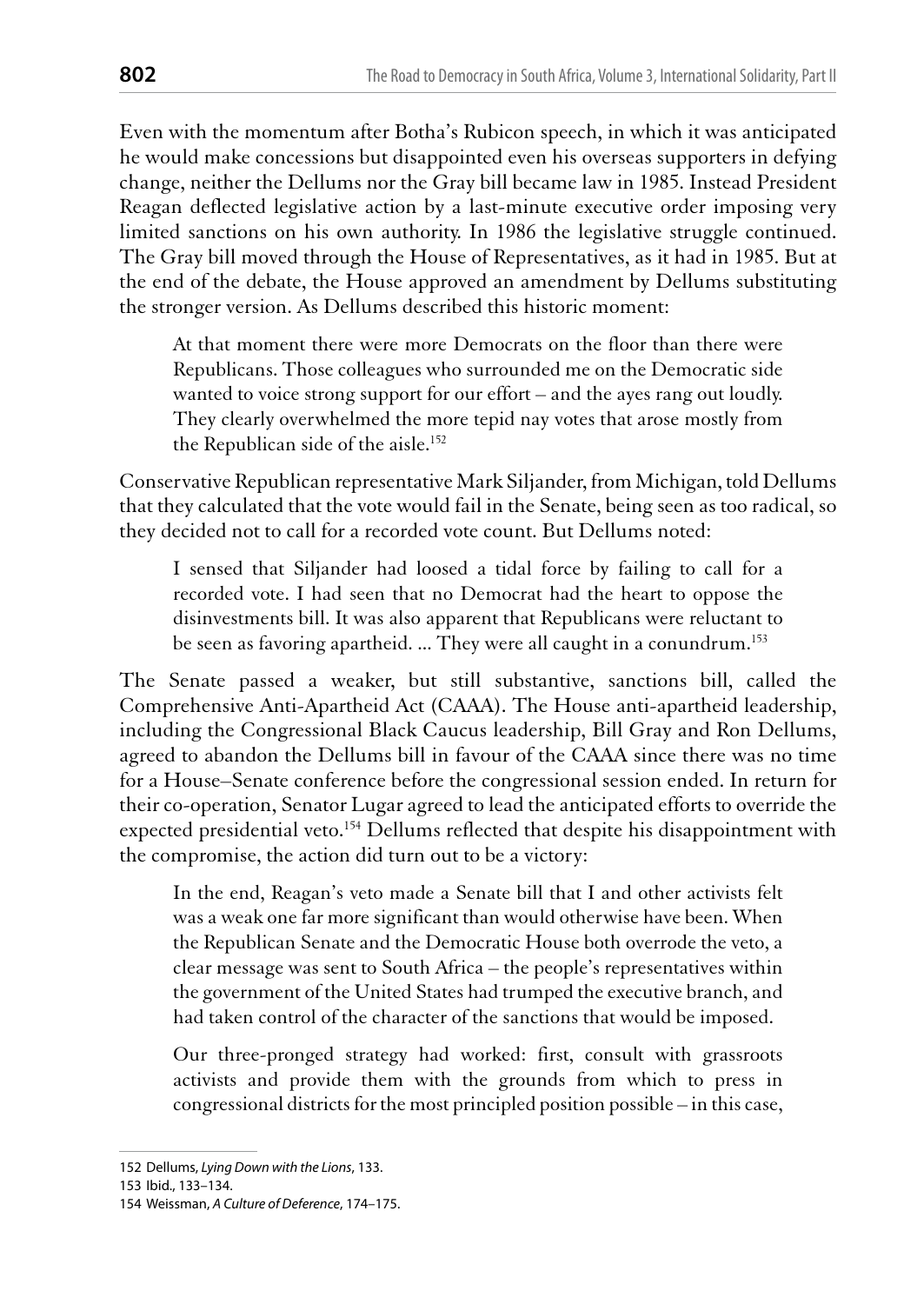complete disinvestments and embargo, second, work with willing national organizations to generate a lobbying presence on behalf of bold government  $action$  – maximum sanctions, in the case of apartheid – always creating pressure to move the middle to the left, third, engage congressional colleagues and educate them about the issues and the pathways for change.<sup>155</sup>

The override of President Reagan's veto marked the high point of US legislative action against South Africa. More broadly, however, events in South Africa and continued protests in the United States and worldwide, kept pressure on US government and businesses on multiple fronts. This process both led up to and continued after the congressional sanctions victory. National and local groups found new ways to focus media and public attention. The daily demonstrations at the South African embassy continued for a year until November 1985. They were punctuated by larger-scale events such as a 'funeral march' of more than 5 000 demonstrators to the State Department in August 1985, carrying caskets symbolising deaths in South Africa. On 8 January 1986, the Free South Africa Movement presented Archbishop Desmond Tutu, visiting the US on a three-week tour of 12 cities and major college campuses, with a million signatures of support for the South African struggle. The next day the United Mine Workers joined with the Free South Africa Movement and other groups in launching a boycott of Shell Oil, demanding that the company withdraw from its mining and oil operations in South Africa. In the fall of 1987 the American Committee on Africa mobilised churches and local groups to collect keys in a symbolic gesture to 'unlock' apartheid's jails – over 60 000 keys were dumped in demonstrations at the South African consulate in New York and the South African embassy in Washington.

The shift in US opinion on South Africa, however, was not limited to the mainstream American public that was shocked by the televised images of apartheid oppression and security force violence. It was evident even within the right wing of the Republican Party. In December 1984, 35 Republicans in the House of Representatives, known as the Conservative Opportunity Society and led by Newt Gingrich and Vin Weber, wrote to the South African ambassador, Bernardus Fourie, warning that they would be compelled to support sanctions unless Pretoria moved more quickly to end apartheid.<sup>156</sup> While President Reagan and the core of his right-wing advisers remained indifferent to charges of racism, even many conservative Republicans were aware that identification with apartheid was a moral and electoral handicap for the party. In the intense atmosphere of 1985–1986, votes on apartheid became in effect referenda on racism. At least one Republican House member from Kentucky made it clear that he could not afford to support President's Reagan's constructive engagement policy because apartheid had become an election issue, and unlike the term-limited Reagan he wanted to be re-elected. After decades of work, activists had been successful in making votes on apartheid become referenda on racism.

<sup>155</sup> Dellums, Lying Down with the Lions, 137, 140.

<sup>156</sup> Baker, The United States and South Africa, 36.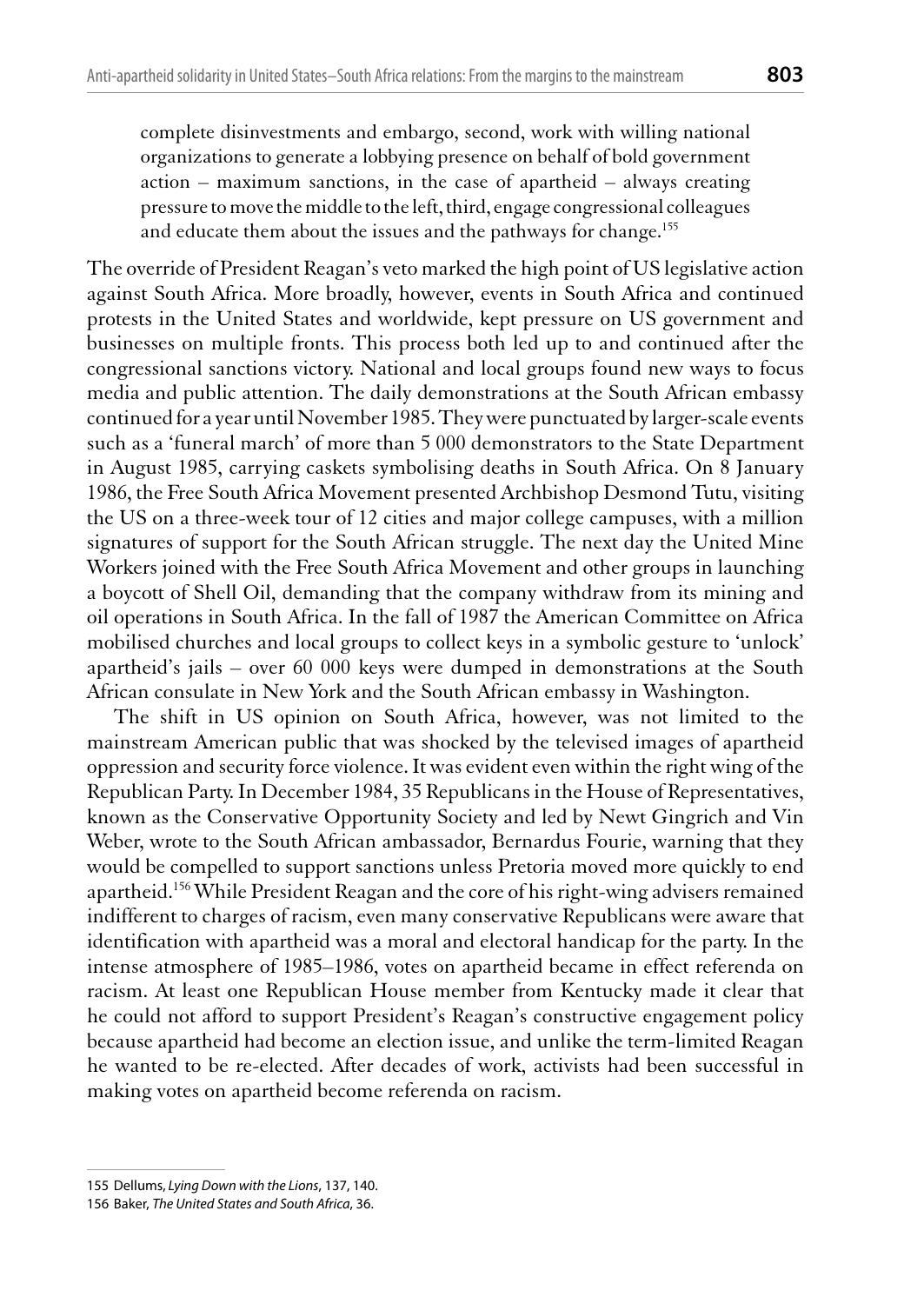In 1987–88, congressional advocates for sanctions continued efforts to strengthen sanctions legislation. In general, however, these efforts failed to gain the support of swing votes among 'moderates' who argued that enough had been done and that it was better to wait and see what the results of the Comprehensive Anti-Apartheid Act would be. However, in December 1987, Representative Charles Rangel of New York, a member of the Congressional Black Caucus, inserted a provision that denied US firms in South Africa the right to deduct taxes paid there from their US taxes by including it as an amendment to another bill. This imposed a new substantial penalty for US corporate investors. And in August 1988, the House of Representatives passed a stronger comprehensive sanctions bill by 244 votes to 132. But that legislation failed to make it to a vote in the Senate. In general, the legislative momentum for new sanctions was weak.

Anti-apartheid forces were more successful in focusing systematic attention on the administration's slow and inconsistent implementation of the law. This was documented in congressional hearings and non-governmental reports, and helped ensure that the legislation did result in material effects on the South African economy.<sup>157</sup> Having the legislation in place, moreover, strengthened the ongoing demand for economic disengagement from South Africa by private companies and served as a constant disincentive to business confidence in South Africa. Meanwhile, the 'people's sanctions' campaigns continued targeting companies directly and through the investment policies of states, cities, and other large investors.

## **People's sanctions continued**

Among the most sustained campaigns, involving national organisations as well as providing a target for local demonstrators, was the campaign to boycott Shell that paralleled campaigns in Europe directed at the same multinational company.<sup>158</sup> Beginning with a sit-in by the Free South Africa Movement at the Shell offices in Washington, DC,<sup>159</sup> the campaign gained support not only from the United Mine Workers, but also other unions, including the AFL-CIO trade union federation. And it tied the action to support of the National Union of Mineworkers in South Africa. Desmond Tutu joined the press conference launching the boycott, and churches joined actively in the coalition. The Interfaith Centre for Corporate Responsibility (ICCR) added Shell to its list of 12 key corporate 'partners in apartheid' targeted for divestment actions.

<sup>157</sup> See Hearing before the Subcommittees on International Economic Policy and Trade, and on Africa, of the Committee on Foreign Affairs, House of Representatives, Oversight of the Administration's Implementation of the Comprehensive Antiapartheid Act of 1986 (Public Law 99-440) and an Assessment of Recent South African Political and Economic Developments, 16 June 1987 (Washington: Government Printing Office, 1988); and Lawyers' Committee for Civil Rights under Law, Southern Africa Project, Implementation of the Comprehensive Anti-Apartheid Act of 1986, (Washington: Government Printing Office, 1988).

<sup>158</sup> See Donna Katzin, 'Anatomy of a Boycott: The Royal Dutch/Shell Campaign in the US', in R. Hengeveld and J. Rodenburg (eds.), Embargo: Apartheid's Oil Secrets Revealed (Amsterdam: Amsterdam University Press, 1995), 327-337.

<sup>159</sup> The FSAM members involved in civil disobedience at the Shell office included Mary Frances Berry, Sylvia Hill, William Lucy, Randall Robinson, and Roger Wilkins.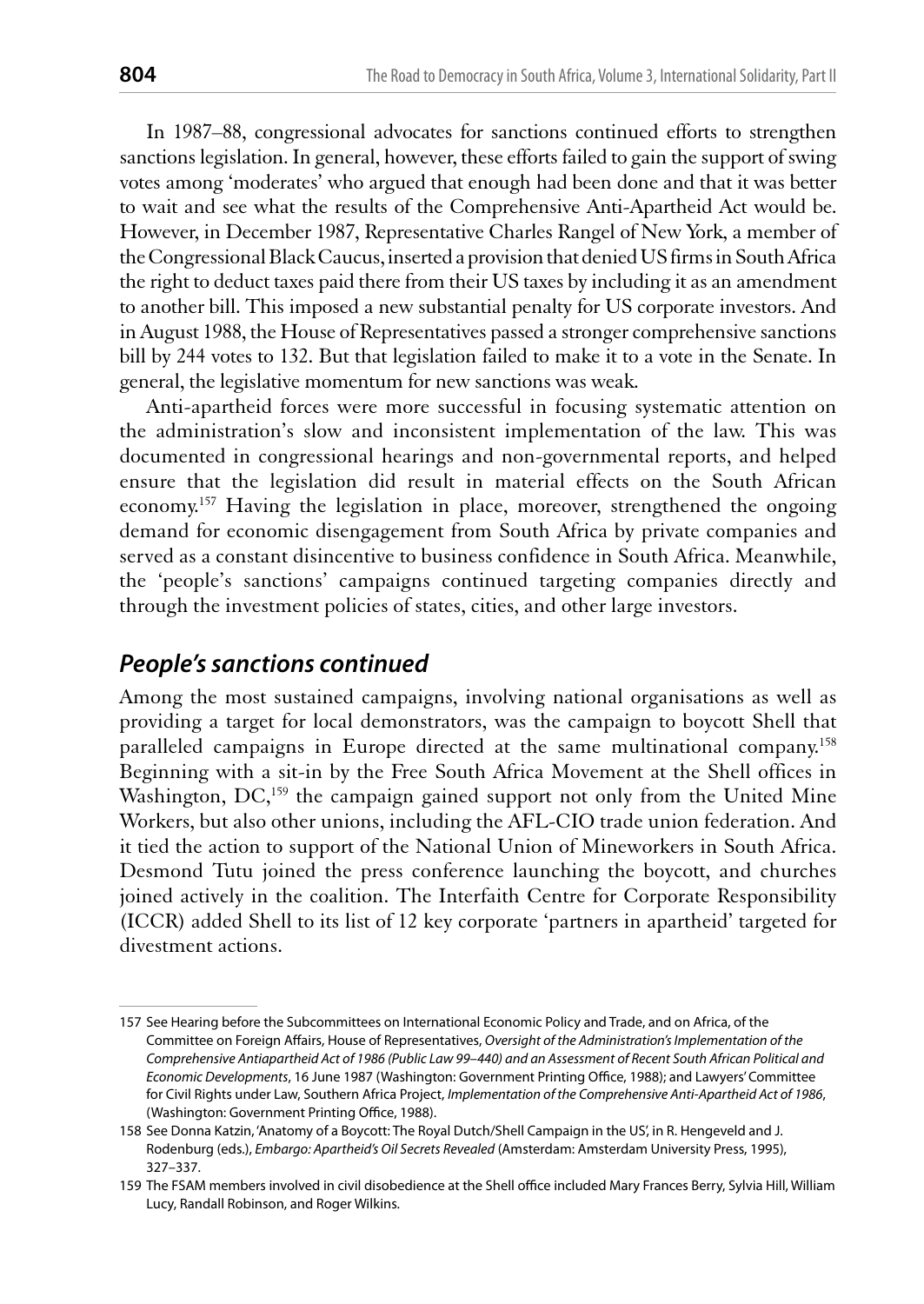The effectiveness of what Tutu termed 'people-power' sanctions was demonstrated in early 1987 when the ICCR received a leaked secret strategy document prepared for public relations advisers to Shell. The 254-page document from Pagan International cited the threat of the campaign and outlined a strategy, codenamed Neptune, to counter it. The executive director, Tim Smith, made the report available to the press and anti-apartheid allies.<sup>160</sup> The consultants for Shell noted that the boycott threat 'is greatest in the US where at least 23 national trade unions, most of which are affiliated with the AFL-CIO, have organised in support of the boycott along with the National Free South Africa Movement (FSAM).' The document went on to note:

Perhaps the greatest potential threat that the FSAM poses to Shell is its close relationship with the network of US church groups which have participated in its many protests at the South African embassy in Washington, D.C. These Groups, represented largely by the National Council of Churches (NCC) and the Interfaith Center on Corporate Responsibility (ICCR), are extremely sympathetic to the goals of the boycott as they have been challenging companies on their presence in South Africa as a top priority for over 15 years.<sup>161</sup>

While the US and international campaign against Shell did not succeed in forcing the company to withdraw from South Africa, it had a sustained impact on public opinion and imposed significant economic costs on Shell. More broadly, the wider campaign for divestment and economic disengagement intensified business demands for change in the apartheid system. In the US, unlike the congressional sanctions campaign that peaked with the Comprehensive Anti-Apartheid Act at the end of 1986, the various people's sanctions campaigns had a sustained momentum throughout the period from 1984 until the release of Nelson Mandela in 1990.<sup>162</sup>

At the end of July 1985, Chase Manhattan Bank decided not to roll over a \$500 m loan to South Africa, triggering what was in effect a run by other American and foreign banks. The South African rand skidded in value. In New York State, Republican financial controller Edward Regan strongly opposed divestment by the state pension funds. But in January 1986 he announced that 'if nine months from now, it becomes apparent that the system of apartheid is still so entrenched that it is impossible for it to be dismantled by May 1987, then we will ask the corporations involved to draw up contingency disinvestment plans'.<sup>163</sup> He wrote letters to more than one hundred corporate executives and threatened to file stockholder resolutions on apartheid. 'For many corporate board members', noted historian Robert Massie later, 'the threat by a Republican state comptroller of one of the country's most populous states to

<sup>160 &#</sup>x27;Shell Mounts Campaign to Neutralize Criticism', Washington Afro-American, 10 November 1987.

<sup>161</sup> Pagan International, the organisation headed by Rafael Pagan, Jnr drew up the report. The quotations are taken from a United Mine Workers of America staff members' highlights of the report.

<sup>162</sup> See summary and chronology in Institute for International Economics, Case Studies in Sanctions and Terrorism, Case 62-2 UN v. South Africa (1962-1994) and Case 85-1 US, Commonwealth v. South Africa (1985-1991), at ww.iie.com/ research/topics/sanctions/southafrica.cfm.

<sup>163</sup> Massie, Loosing the Bonds, 597.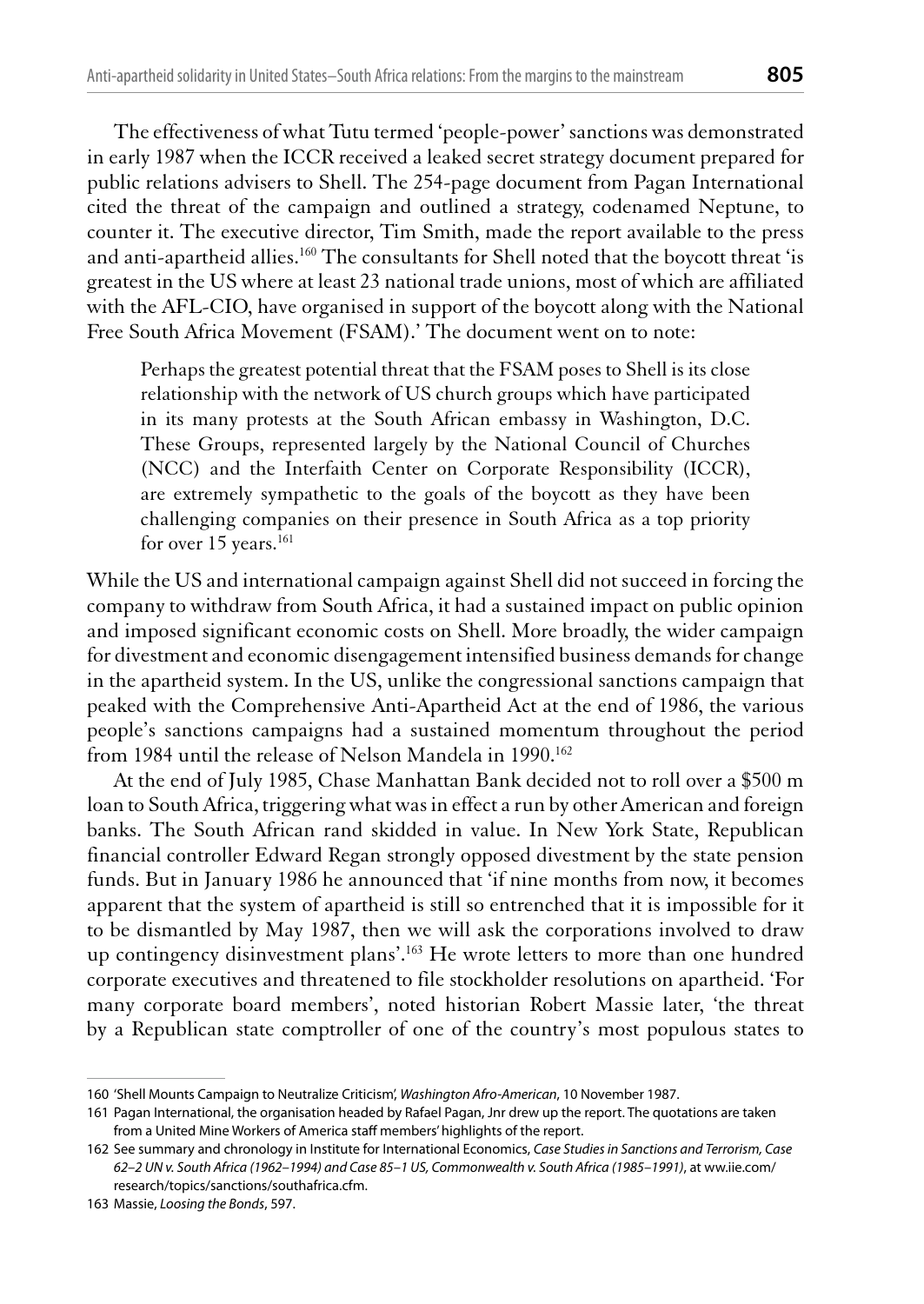use its pension clout to press for change was the most disturbing development they had vet seen'.<sup>164</sup> Albert Wilson, an African-American who was general counsel for TIAA-CREF, the giant teachers' pension fund, travelled to South Africa in early 1986, returning to tell his board that 'American companies could no longer play a positive role in South Africa', and that they should be urged to withdraw.<sup>165</sup>

Within weeks of the passage of the CAAA, General Motors and IBM announced their intention to withdraw from South Africa. At the same time, in the UK, Barclays Bank, the target of an effective consumer boycott spearheaded by student groups, announced the sale of its South African interests.

On 3 June 1987, Rev. Leon Sullivan, author of the Sullivan Principles on Fair Employment Practices in South Africa, called for sweeping economic and political sanctions against South Africa, and acknowledged that his reform principles had failed. Chairperson Audrey Chapman Smock of the ICCR observed:

Dr Leon Sullivan's announcement on June 3, asking for US corporations to withdraw from South Africa and end all economic links there, signals the termination of corporate constructive engagement in South Africa. Dr. Sullivan has reported that all of US companies' efforts, including implementation of the Sullivan Principles, have failed to abolish apartheid. Just as constructive engagement has totally failed as a foreign policy initiative, Dr. Sullivan has acknowledged that the main pillars of apartheid still remain, and something else must be done to bring an end to that despicable system that dehumanises Black people.<sup>166</sup>

That same month giant US bank Citibank announced that it was withdrawing from South Africa.

In total, from 1 January 1986 through 30 April 1988, 114 US companies announced withdrawals from South Africa. In many cases, as anti-apartheid campaigners discovered, the companies continued investment there through indirect means. But the impact was nevertheless dramatic. It reflected a fundamental shift in perspective from the assumption that the apartheid regime might continue and successfully reform itself to the view that only a democratic transition could ensure stability in South Africa.

## A shift in administration policy assumptions, 1987-1988

By 1987, shifts in public opinion and in Congress, as well as the ongoing crisis in South Africa, also had substantive effects on opinion within the Reagan administration. At the end of 1985, Secretary of State George Shultz appointed an advisory committee on South Africa, co-chaired by former IBM CEO Frank T. Cary and William T. Coleman Jnr, an African-American Republican who had served as secretary of transportation

<sup>164</sup> Ibid., 598.

<sup>165</sup> Ibid., 609-611.

<sup>166</sup> Letter to South African Issues Group, 26 June 1987, Interfaith Centre on Corporate Responsibility; Barnaby J. Feder, 'Sullivan Asks End of Business Links with South Africa', New York Times, 4 June 1987.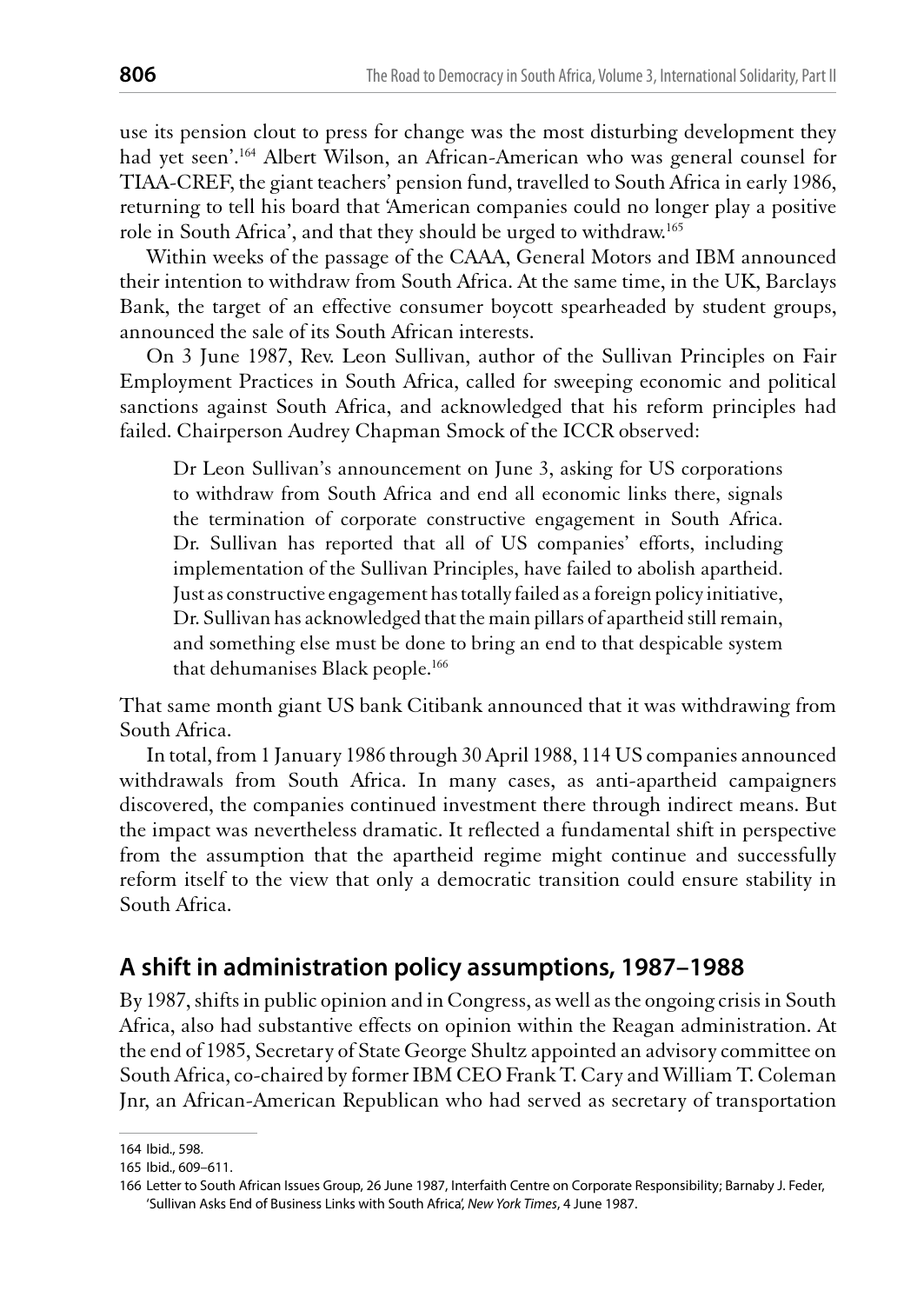under President Gerald Ford. In July 1986, in the midst of the sanctions debate, the administration decided to replace US Ambassador to South Africa, Herman Nickel, notorious for his opposition to sanctions and his bias towards the white regime, with an African American. After North Carolina businessman Robert Brown had been discredited by charges of corruption and diplomat Terence Todman had declined saying US policy lacked credibility, Edward J. Perkins, then US Ambassador to Liberia, accepted the post and was approved by the Senate in October, shortly after passage of the CAAA.

The advisory committee report, released in January 1987, acknowledged that the administration's policy of constructive engagement 'had failed to achieve its objectives'.<sup>167</sup> Although the report by the 12-person panel featured dissents by three members who opposed stronger sanctions, and by two who felt the report's recommendations did not go far enough, the majority approved implementation not only of the CAAA, but also additional pressures on South Africa, encouragement of negotiations, and rapid expansion of ties with anti-apartheid forces, including the ANC. Although its recommendations were stronger than the policies followed by the Reagan administration and its successor under President George Bush, they are worth quoting as a notable indication of the mainstreaming of anti-apartheid ideas. Some excerpts follow:

- The 'reforms' so far enacted or considered by the South African government are limited, and fall far short of what was necessary. We believe that the 1983 constitution was actually counterproductive in that it ignored the political rights of blacks (p 13).
- The first and foremost priority of US policy should be to help to facilitate the beginning of 'good faith' negotiations between the South African government and representative leaders of the black majority aimed at shaping a non-racial democratic political system (p 14).
- The first steps the South African government must take are:
	- to release Nelson Mandela, Walter Sisulu, Govan Mbeki, and all other persons imprisoned for their political beliefs or detained unduly without trial;
	- to unban the ANC, and other political organisations, and establish the right of all South Africans to form political parties, express political opinions, and otherwise participate freely in the political process;
	- to terminate the State of Emergency and release the detainees held under the State of Emergency (pp 14–15).
- US officials in all branches and levels of government should clearly communicate to South African officials these fundamentals:
	- the restoration of national citizenship to all persons born or naturalised within the internationally recognised territory of South Africa that have been denied citizenship on the basis of race;
	- the repeal of the Group Areas Act, the Native Lands Act, and the Population Registration Act;

<sup>167</sup> The Report of the Secretary of State's Advisory Committee to South Africa, 29 January 1987, 1. Photocopy made available to the authors.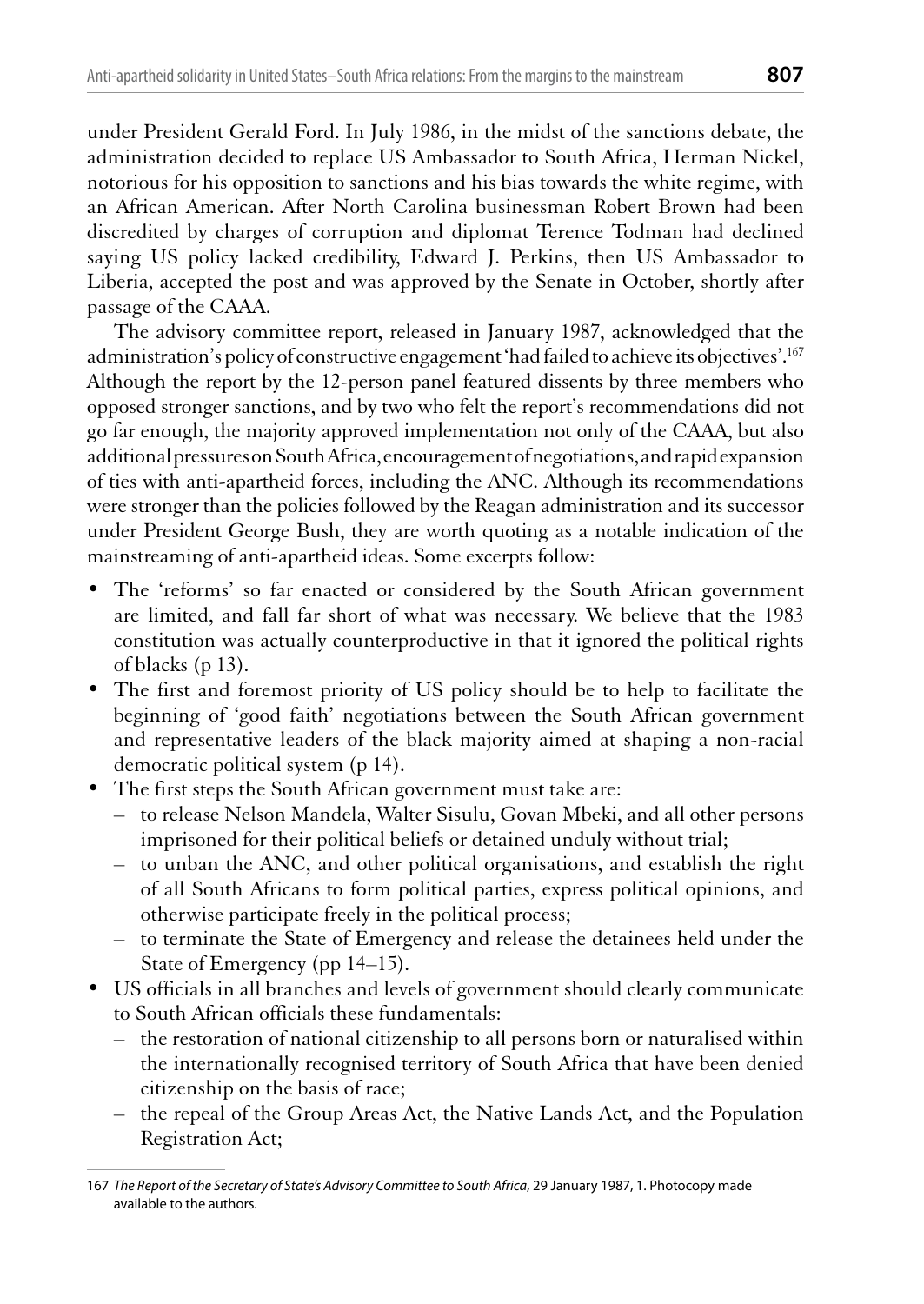- the reincorporation of the 'independent' homelands into the Republic of South Africa (pp  $15-16$ ).

The commission also recommended 'strong presidential leadership' to implement the policy. While that was not forthcoming – President Reagan and key conservative advisers at no stage abandoned their fundamental bias towards the white apartheid regime – the report still indicated an irreversible shift in the political climate of official Washington.

This shift was immediately visible in January 1987, when the ANC's president Oliver Tambo met with US Secretary of State George Shultz. The meeting, taking place despite the opposition of many right-wing Republicans in the administration and Congress, was described by TransAfrica as 'a diplomatic coup', the first of its kind between a US secretary of state and a movement defined as 'terrorist' by US ally South Africa.<sup>168</sup> Shultz reportedly conveyed the administration's concerns about the number of communists in the ANC's national executive committee and about the use of violence in the liberation struggle. Tambo responded that there were indeed members of the ANC who were also members of the South African Communist Party (SACP) because both these organisations were principally concerned with dismantling apartheid. He assured Shultz that the ANC was committed to establishing a non-racial, one-person-one-vote democracy. He also said that the ANC could not relinquish violence unless other alternatives were available. The it was possible to achieve our political objectives without violence', he was quoted as saying, 'I would renounce it. As of now, it is not thinkable.<sup>'169</sup>

President Tambo's visit, including visits and major speeches in five US cities, also signalled a higher level of visibility of the ANC and the South African struggle with many US constituencies, including establishment as well as movement groups. In New York, he attended a reception sponsored by the AOCA, delivered the inaugural Olof Palme memorial lecture at Riverside Church, and addressed the Foreign Policy Association and the African American Institute. In Washington, he spoke at Georgetown University at the invitation of the university president, spoke at Shiloh Baptist Church, and delivered a lecture at the historically black university, Howard University. In Los Angeles, the local branch of the FSAM hosted a dinner that raised \$40,000 for the ANC. Tambo received an honorary degree from the historically black Morehouse College in Atlanta, and was welcomed to Chicago by the first African American mayor, Harold Washington, and the Reverend Jesse Jackson.

Inside South Africa, with the support of Secretary of State Shultz and the new White House national security advisor, Frank Carlucci, Perkins was given the authority to take new initiatives to establish wide-ranging contacts with the ANC and other black political forces. Despite hesitancy from Chester Crocker and other State Department officials in Washington, Perkins had support for the new approach from the White House. Later he heard that Carlucci had bluntly told other Washington officials, 'I

<sup>168</sup> The meeting took place on 28 January 1987; see 'ANC Breakthrough', TransAfrica News, 6, 2 (1987). 169 Ibid.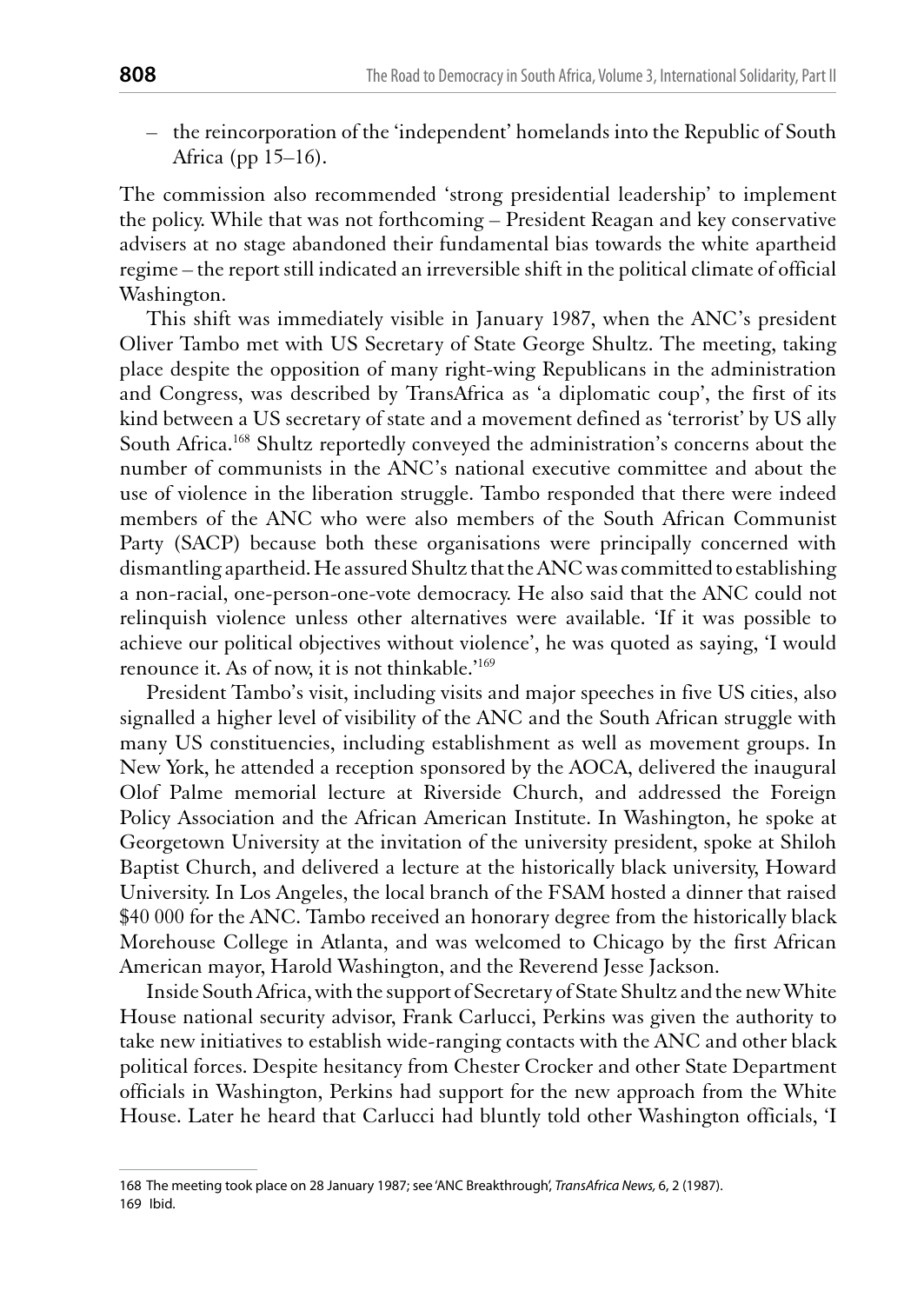intend to make sure that this president does not leave office with the reputation of being anti-black.'170

The Tambo-Shultz meeting reflected a longer-term process of change in the Washington debate about South Africa and US ties to South Africa that had developed in the 1980s, and that now included not only the anti-apartheid movement and the US government, but also a wide range of other institutional actors.<sup>171</sup> Universities seeking to find an alternative to divestment had started a host of educational programmes, and the Institute for International Education had expanded its scholarship programmes with additional funds from USAID (some \$40m from 1982 to 1991). Altogether, more than 1 300 South Africans had received scholarships from the United States, some for study in the US and others for study in South Africa. Programmes such as the US-South Africa Leadership Development Program (USSALEP) and the Nieman Fellowships at Harvard sponsored South African visitors. Washington meetings were hosted by the Africa programme of the Centre for Strategic and International Studies, headed by Helen Kitchen (from 1982), and by the South Africa Forum at the Carnegie Endowment for Peace, headed by Pauline Baker (from 1987). The cumulative result was that the scale of communication between US and South African civil society, including representatives of the ANC as well as other groups, increased enormously in the late 1980s.<sup>172</sup>

The wider impact of 'anti-apartheid' sentiment after 1986, however, did not mean greater influence for the anti-apartheid movement as such. In comparison to the high point of public attention in 1985–1986, it was difficult for movement groups to maintain momentum and further increase the pressure on politicians and decision makers. Despite the efforts of anti-apartheid groups, such as TransAfrica's attempts to have questions about South Africa introduced during presidential debates, mobilise protests during the New Hampshire presidential primaries, and run a television advertisement during the Iowa primaries against Republican presidential candidate Robert Dole, the issue of apartheid did not feature prominently in the 1988 elections. Television coverage of South Africa declined. While Jesse Jackson raised the issue in his campaign, and the Democratic platform declared South Africa a 'terrorist state', neither Democratic candidate Michael Dukakis nor Republican candidate George Bush made more than passing reference to Africa.<sup>173</sup>

Thus, while the term 'constructive engagement' dropped from vogue, and administration officials actively worked to expand their contacts with the ANC

<sup>170</sup> Edward J. Perkins, with Connie Cronley, Mr Ambassador: Warrior for Peace (Norman, Oklahoma: University of Oklahoma Press, 2006), 252. Perkins discusses his efforts and the opposition they provoked from the South African government and some circles in Washington. He was convinced that sanctions and pressure on South Africa were essential, and that previous US policy had been based on fallacious assumptions of the willingness of the SA apartheid regime to effect change.

<sup>171</sup> See the summary in Princeton N. Lyman, Partner to History: The US Role in South Africa's Transition to Democracy (Washington: US Institute of Peace Press, 2002).

<sup>172</sup> In the mid 1980s, prominent South African visitors to Washington, predominantly opponents of apartheid, thus found many opportunities to speak, typically to activists on Capitol Hill at the Southern Africa Working Group; the Washington Office on Africa and TransAfrica, and other government and non-governmental 'policy communities'.

<sup>173</sup> Baker, The United States and South Africa, 63.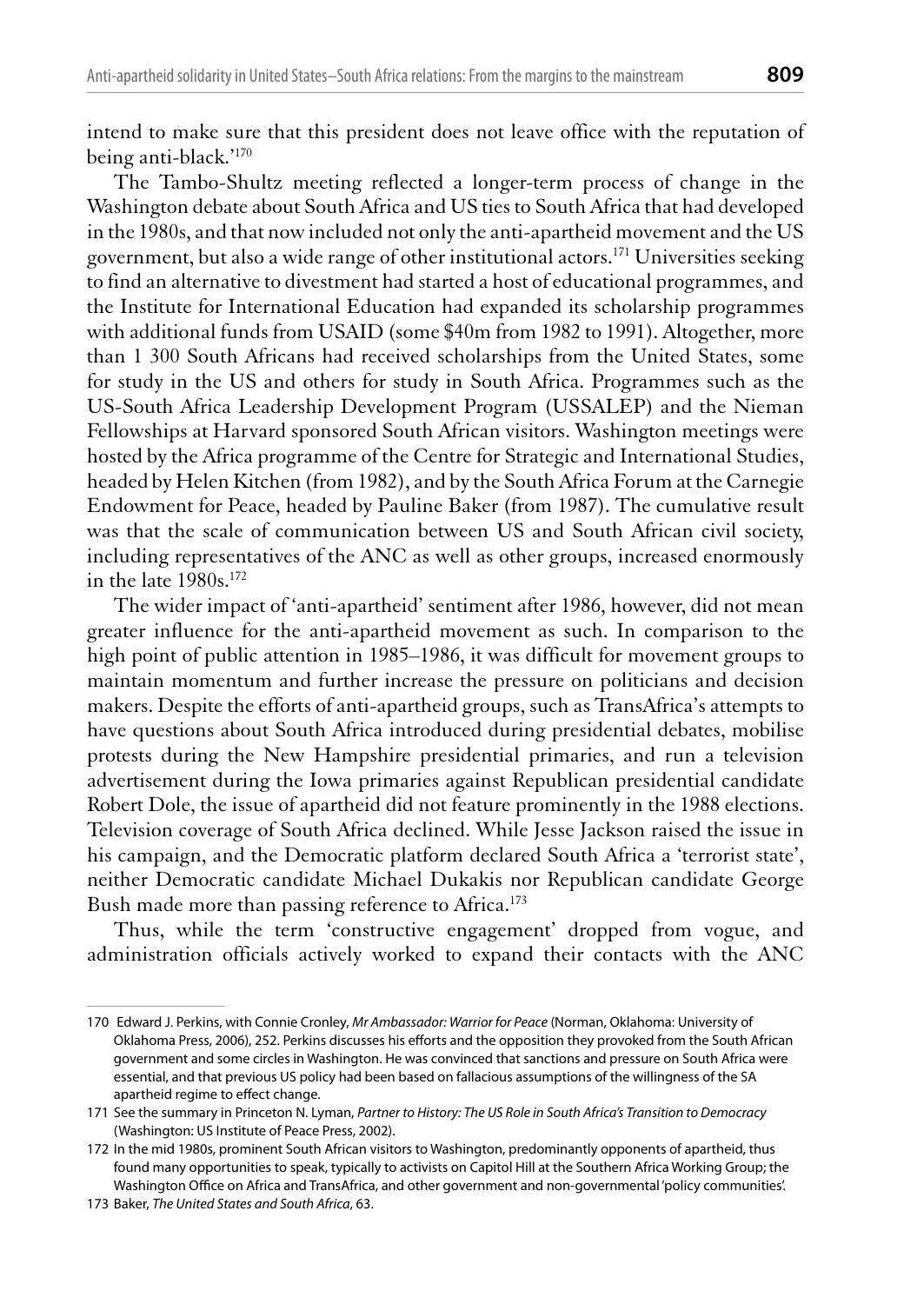and other anti-apartheid forces in South Africa, the State Department continued its opposition to stronger sanctions that might increase pressure on Pretoria. In February 1987, for example, the US vetoed a UN Security Council resolution calling for international economic sanctions modelled on the 1986 US legislation.

In 1987–1988, apart from the new US willingness to talk to the ANC, the most significant shifts came on the front of South Africa's military involvement in Namibia and Angola, on which the influence of the US anti-apartheid movement was of minor importance in comparison to changes on the battlefield and in the global and regional geo-strategic balances.

#### The US and South Africa's regional wars in the Reagan era

For the core organisations and veteran activists in the US anti-apartheid movement, previous engagement with African liberation struggles meant that the regional dimension of opposition to apartheid was well understood. National organisations such as the AOCA/Africa Fund in New York, and local groups, such as SASP in Washington, had devoted much of their energy to public education and fundraising for the movements in Angola, Mozambique and Zimbabwe, and for support of development in the independent countries of the region. In the early eighties, SASP's annual week of educational and cultural activities with labour organisations, churches and youth organisations in the District of Columbia focused on raising consciousness about the conditions in southern Africa as a region, and the assault by South Africa on its neighbours.

More broadly, the anti-apartheid movement in the 1980s was also closely interlinked with the parallel Central American solidarity movement of opposition to US intervention in Central America and the Caribbean. Nevertheless, the lack of media visibility of South Africa's attack on its neighbours, general US ignorance of even basic African geography, and the capacity of the right-wing to put the conflict in Angola, in particular, in the context of global Cold War, meant that the movement was unable to translate the anti-apartheid momentum to significant influence in opposing US-South African military collusion in the regional arena.

The result was that US regional policy was driven primarily by events on the ground and by internal disputes within the Reagan administration between right-wing and far-right factions. Africa solidarity groups also had less influence in Congress on this front than on the popular anti-apartheid theme. For Angola in particular, the defeat of US intervention there in 1975–1976, with the linkage to Cuba, evoked parallels to the abortive Bay of Pigs invasion of 1961, strongly felt by the intelligence community and by influential Cuban-American exiles. Angola was a symbol of US humiliation and Soviet threat for many Washington politicians who would have had difficulty finding it on a world map. The conflict in Angola was de-linked from that in South Africa, even for many anti-apartheid activists. If Angola appeared on the average American's mental map at all, it was probably closer to Cuba or to Afghanistan than to South Africa. And South African involvement in Angola or Namibia rarely appeared in the media, unlike the dramatic confrontations in South African townships.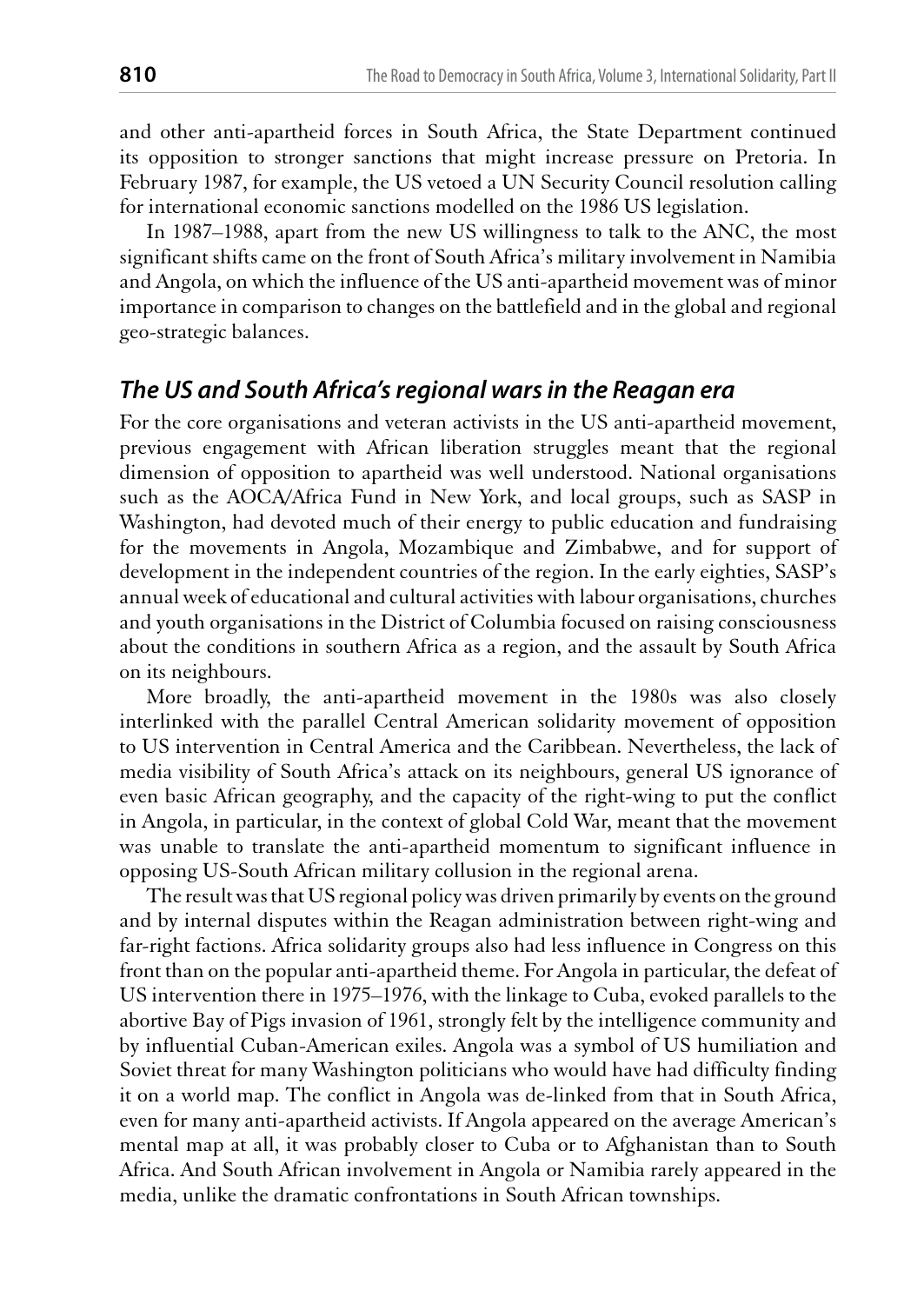This chapter is not the place for a detailed analysis of the evolution of US policy and involvement in South Africa's regional wars, including the conflicts in Angola and Mozambique.<sup>174</sup> But it is important to note that there were substantial differences between the first Reagan term from 1981 to 1984 and the second, from 1985 to 1988, as well as between US policy towards Mozambique and Angola.

In 1981, US hostility to both Angola and Mozambique was the dominant theme. South African commandos raided Maputo shortly after President Reagan's inauguration, killing 13 ANC members and a Portuguese bystander. Only days earlier US Secretary of State Alexander Haig had spoken of the need for retaliation against 'rampant international terrorism'.<sup>175</sup> Despite the failure of the US Congress to repeal the Clark Amendment barring covert involvement in Angola, UNITA leader Jonas Savimbi made a high-profile visit to Washington that year; UNITA received adulatory coverage in the *Washington Post*,<sup>176</sup> and the supply of arms through indirect channels was an open secret.

By 1985, at the height of US media focus on South Africa, Mozambique and Angola occupied very different positions in the Washington debate. In September 1985, President Samora Machel of Mozambique was warmly received at the White House by President Reagan in what official releases termed a very positive atmosphere. Right-wing members of Congress denounced the Reagan administration for 'wooing Marxists' and introduced a bill calling for military assistance to RENAMO. But the legislation failed without administration support. RENAMO stayed off the list of officially approved anti-communist freedom fighters endorsed under the new Reagan doctrine.<sup>177</sup>

On the same day that Machel met Reagan, UNITA signed its first contract with the public relations firm of Black, Manafort, Stone & Kelly, paying \$600 000 for 'the development and implementation of a strategy to aid in getting US assistance'. The way had been paved for official US assistance by repeal, in July, of the Clark Amendment barring such aid. Christopher Lehman, a National Security Council official left his White House post to handle the UNITA account for Black Manafort. At the recommendation of CIA director William Casey, president Reagan approved an initial \$13m aid commitment to UNITA in November.

In Reagan's second term, buoyed by the president's election landslide and enraged by congressional restrictions on US aid to the Nicaraguan contras, right-wing forces launched a campaign for high-profile US support for insurgents in Nicaragua, Angola, Afghanistan, Cambodia and Mozambique. The president proclaimed what came to be known as the Reagan doctrine in January 1985. Prominent far-right activists, such as Howard Phillips of the Conservative caucus, attacked George Shultz and Chester Crocker for undermining the anti-communist cause by their willingness to compromise.

<sup>174</sup> For a review and comparison of the policies towards Angola and Mozambique, see Minter, Apartheid's Contras,  $142 - 171$ 

<sup>175</sup> New York Times, 29 January, 1981.

<sup>176</sup> Richard Harwood, 'Angola: A Distant War', seven-part series in Washington Post, 19-25 July, 1981.

<sup>177</sup> For more detailed citations for this and the next two paragraphs, see Minter, Apartheid's Contras.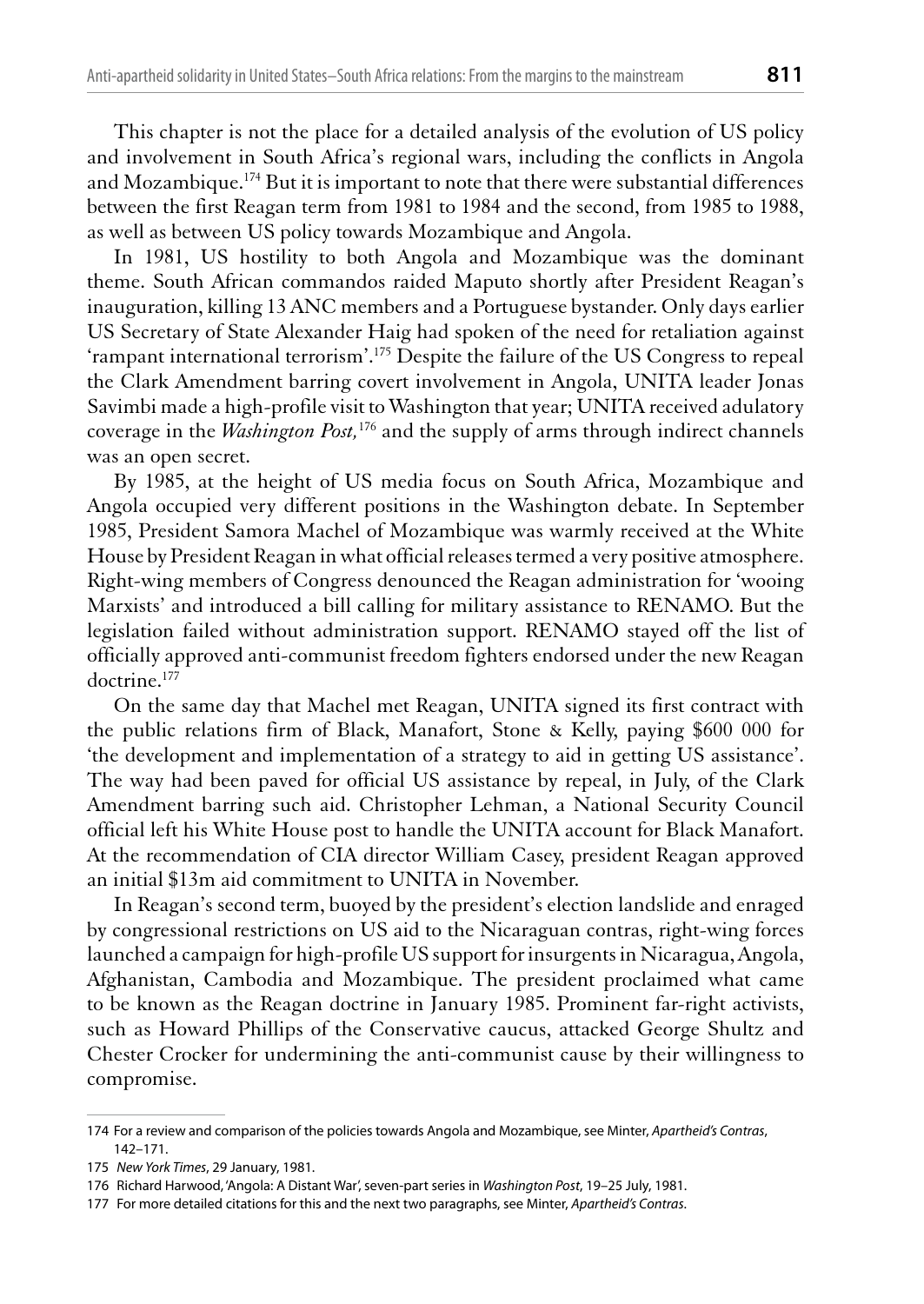UNITA's position in Washington politics, practically unassailable in the 1980s, built on multiple advantages. Its assets included not only the high-powered lobbying adding up to over \$1 m a year, but also the enthusiastic support of CIA director Casey and others in the intelligence establishment. The Cuban connection brought in the powerful Cuban-American lobby, with both national influence and concentrated power in Florida, a key electoral state. Media bias in favour of UNITA was guaranteed by skilful cultivation of both reporters and editors. Representative Claude Pepper of Florida, a prominent Democrat and a liberal on domestic issues, took on leadership of the UNITA cause in Congress. Peter Kelly, a partner in UNITA's principal lobbying firm, was a leading fundraiser for Democratic senators. Other partners included Charles Black, Paul Manafort and Roger Stone, all highly placed in the Republican Party.

Such a line-up probably guaranteed the defeat of efforts to block the UNITA juggernaut. But the contest was made even more unequal by the failure of the Angolan government to make significant countervailing linkages in the US. Without a diplomatic presence in Washington or regular contact with US groups, Angolan officials had little understanding of Washington political realities. Even critics of US policy had only infrequent access to usable information from Angola. In most Washington contexts UNITA's version of events went unchallenged. The one advantage the Angolan government had was its good relationship with Gulf Oil and other US businesses. To the extent that Luanda focused on improving its relationship with Washington, it relied primarily on these contacts and on direct talks with US officials rather than building relationships with the anti-apartheid movement and civil society.

In contrast to UNITA, RENAMO in Mozambique never won prominence in Washington policy circles. RENAMO's backers within the intelligence agencies and the military joined with private far-right groups to urge official US support on the UNITA model, and seemed in 1986 and 1987 to have some chance of success. In 1987 they blocked confirmation of Melissa Wells as the US ambassador to Mozambique for six months in protest against US ties with Maputo. In the political atmosphere of Reagan's Washington, RENAMO might have gained much more support were it not for the skilful counter-efforts by the Mozambican government. Maputo adopted an open-door policy towards US journalists, non-governmental organisations and businesses, winning many friends, if only a trickle of private foreign investment. Policy guidelines stressed reaching out to diverse sectors of US society, from solidarity groups and the anti-apartheid movement on the one hand to right-wing opponents on the other. Mozambican officials realised the strategic importance of Congress as well as the administration. By 1988 RENAMO was so discredited and linked with atrocities that even many right-wingers thought it wise to seek some public distance.

In the second half of the 1980s, in sum, the parallel efforts by the Mozambican government and the ANC to broaden their contacts in Washington built increased support from the anti-apartheid movement and from wider civil society, congressional, and administration contacts. Despite differences over the US-backed 1984 Nkomati non-aggression accord between Mozambique and South Africa, which many antiapartheid critics saw as surrender to Pretoria rather than as an unavoidable measure to ensure Mozambique's survival, US solidarity groups continued to see support for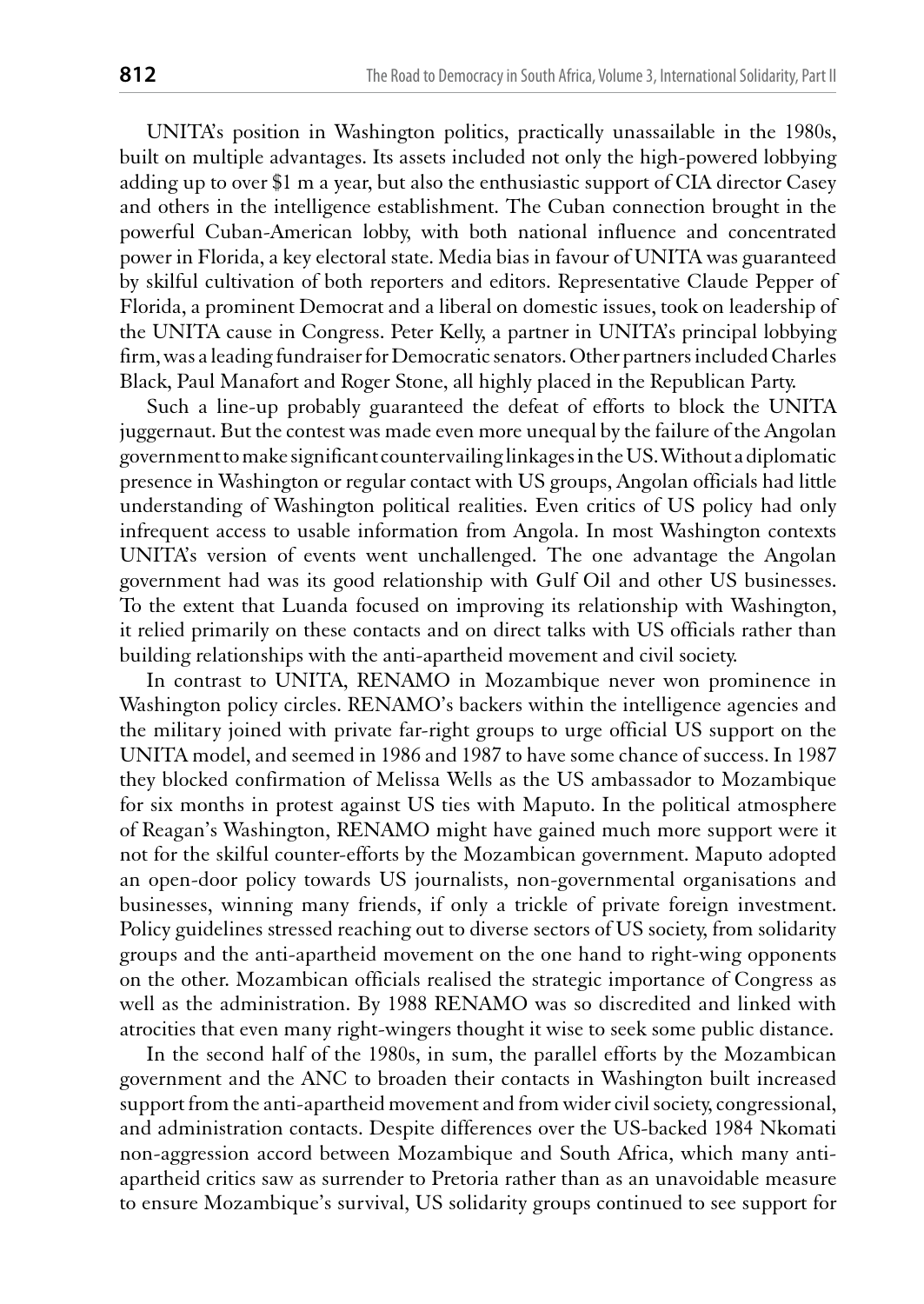Mozambique as a vital component of the wider anti-apartheid campaign. In 1987 and 1988, they widely publicised RENAMO's atrocities and South Africa's violations of the Nkomati Accord.

In contrast, UNITA was largely immune to criticism in Washington in this period, in contrast to the following period when revelations of its own atrocities began to be revealed in 1989 by Savimbi's biographer Fred Bridgland and the group finally discredited itself by returning to war after losing the 1992 election.<sup>178</sup>

Ironically, the opportunity for Chester Crocker to win the prizes of Cuban withdrawal and Namibian independence through negotiation, and finally claim success for his policy of 'constructive engagement' came primarily from the 1987–1988 advances by Cuban forces again providing decisive assistance to confront South Africa on the battlefronts of southern Angola.<sup>179</sup> There were, of course, multiple factors influencing the negotiations that culminated in the tripartite agreement between Angola, Cuba, and South Africa on 22 December 1988, which are still the subject of scholarly debate. But there is no doubt that the new military balance on the Angolan/Namibian front, as well as the political impossibility of gaining additional military or economic support from Western powers, presented a stark choice to South Africa's rulers. In this context, key decision makers in South Africa finally decided to withdraw from direct control of Namibia and to move towards negotiation on the political future of South Africa itself.

#### The Bush-Clinton years and the South African transition

In the period from 1989 until the first majority-rule election in South African history, the context for the anti-apartheid solidarity movement in the United States fundamentally changed. The negotiations beginning in South Africa leading up to Nelson Mandela's release and the complex transition of the next four years were reflected in relationships on the other side of the Atlantic as well. In 1989, incoming president George Bush met with Desmond Tutu, Allan Boesak, and Beyers Naudé in May. In June he invited Albertina Sisulu, co-president of the United Democratic Front, to the White House. In October 1989, white South Africa's new president, F.W. de Klerk released Sisulu's husband, Walter Sisulu, and six other senior political prisoners. In November, the ANC opened its first office in Washington, DC. 180

With official US involvement intensifying and reaching out to the ANC as well as to the De Klerk administration, and a host of mainstream foundations and nongovernmental organisations also hastening to become involved in the transition and reconstruction in South Africa, the movement organisations and constituencies found themselves simultaneously victorious and relegated to a more limited status in public

<sup>178</sup> See Minter, Apartheid's Contras, 153-155 for a summary.

<sup>179</sup> For references to the literature on diplomatic and military developments (1987-1988), see Minter, Apartheid's Contras, 159-165; Thomas Ohlson, Power Politics and Peace Policies: Inter-State Conflict Resolution in Southern Africa (Uppsala: Uppsala University, 1998), 88-94; William Minter, 'Glimpses of the War in Angola: Three South African Accounts, a Review Article', in Africa Today, 39, 1-2 (1992). For Cuban involvement see chapter 14 in this volume; and Piero Gleijeses, 'Moscow's Proxy? Cuba and Africa 1975-1988', Journal of Cold War Studies, 8, 2 (2006), 3-51.

<sup>180</sup> It was headed (1989 to 1994) by Lindiwe Mabuza, who had previously been ANC representative to the Nordic countries and had been active in organising support for the ANC in the US.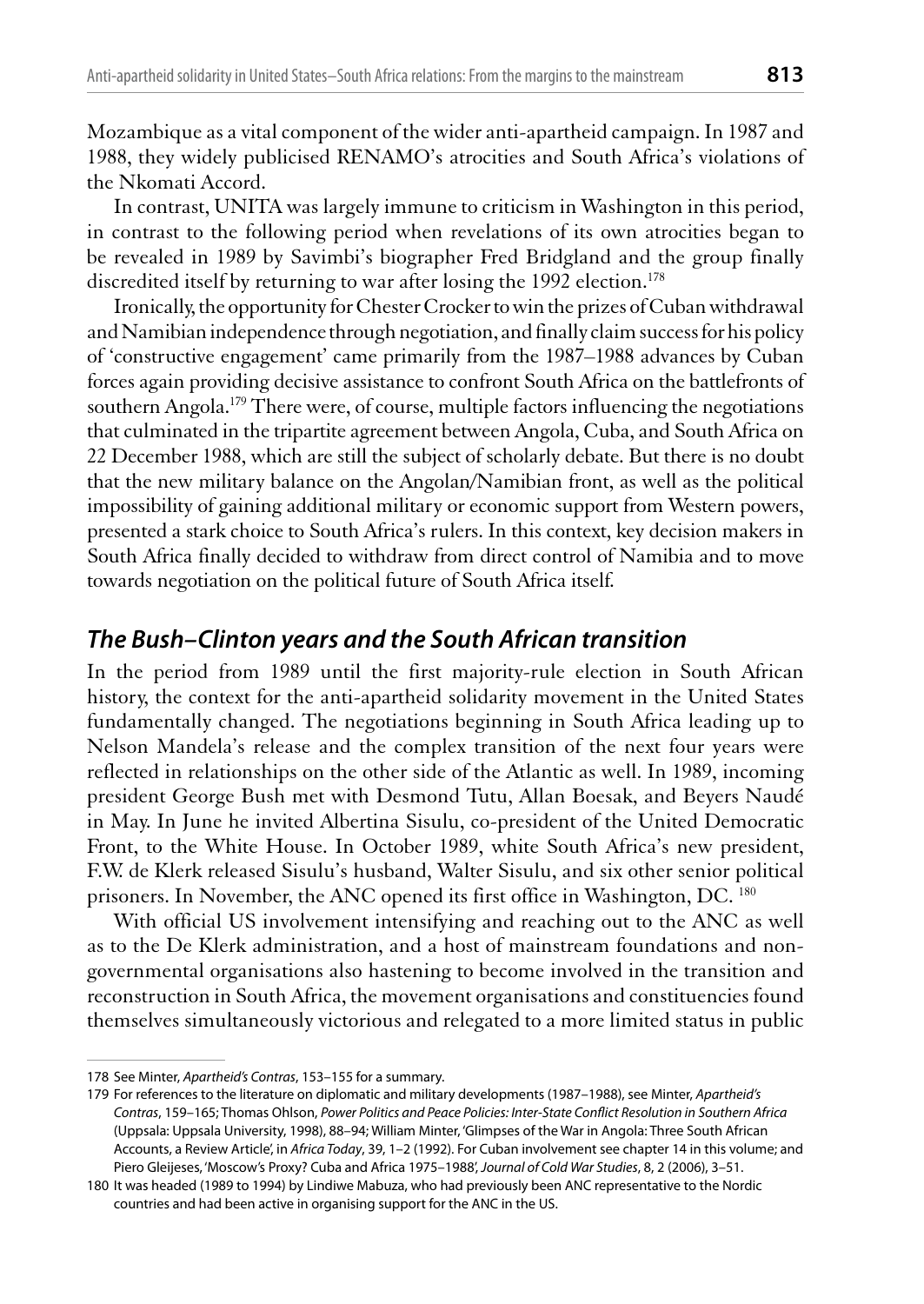debate. Genuine victories led almost immediately to difficult questions of strategic readjustments.

After decades of the chant of 'Free Nelson Mandela!', on 11 February 1990, it finally happened: Nelson Mandela walked out of the Victor Verster Prison in Paarl. The drama of Nelson Mandela's release from prison attracted unprecedented attention in the United States, as it did around the world. Just weeks later, on 21 March, the 30th anniversary of the Sharpeville massacre, South Africa officially relinquished authority over Namibia, which gained independence under an elected government led by the liberation movement SWAPO. Four years later, Mandela took office as the elected president of South Africa.

In the United States, these victories closed one period of solidarity and opened a new period, one with a much less clear framework for ongoing solidarity work. Ironically, factors leading to the success of the anti-apartheid convergence also contained the seeds of future weaknesses. Core Africa activists around the country, despite their diversity, often saw the anti-apartheid cause within the context of wider advocacy for human rights and social justice in Africa and at home. But it was the narrow, and negative, anti-apartheid message that enabled activists to build organisational coherence and public awareness. Both the simplicity of that message and its reinforcement by the intransigence of the apartheid regime suited it to media amplification and policy impact. And the dual strategy of national sanctions and local divestment allowed for creative pressures to be developed at all levels of the movement.

Unlike in some European countries, the key anti-apartheid organisations in the US had neither the financial resources nor the government support that might enable them to participate on a large scale in South African reconstruction. In fact, all the groups almost immediately suffered severe financial pressure as donors concluded that the need for political mobilisation was waning and that their resources for South Africa's transition and reconstruction should go through more traditional channels. Many who had been involved in movement organisations found new individual or organisational channels to become involved directly in South Africa. Just as in the US domestic arena, however, the groups with a progressive political perspective were a minority compared to the larger number of better funded government or non-governmental groups.

This chapter does not aim to cover either the growing US government role during this period, or the private US efforts to begin direct engagement in building a new South Africa. Instead, three points of particular relevance to complete the 'antiapartheid' phase of the movement's history are singled out, namely the organisation of the first trip of Nelson Mandela to the US in 1990; the mixed success of the effort to maintain sanctions as pressure for liberation during the transition phase; and the involvement of the US movement in exposing violence and ensuring the success of South Africa's first democratic elections.<sup>181</sup>

<sup>181</sup> On the role of US government see Lyman, Partner to History. On the issues faced by anti-apartheid organisations see Ellen J. Dorsey, 'Human Rights Strategy for a Changing International Environment: The United States Anti-Apartheid Movement in Transition' (PhD, University of Pittsburgh, 1992); and Minter et al., No Easy Victories (Trenton, NJ: Africa World Press, 2008).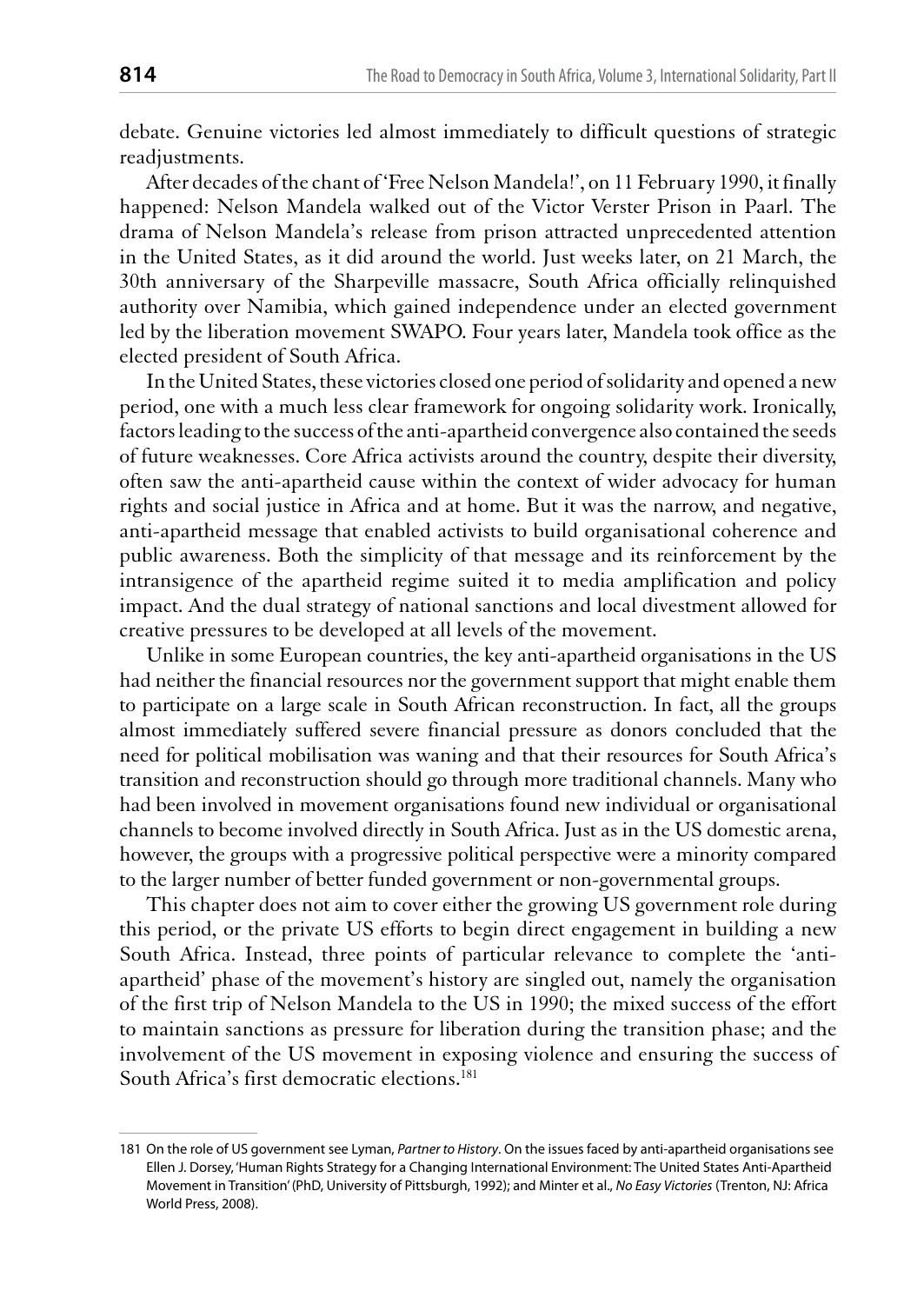The fundamental dilemma in each instance was similar: how to celebrate victories and welcome the added support from the newly convinced to oppose apartheid while at the same time sustaining the political pressure to support the full demands for democracy and counter manoeuvres by the apartheid regime and other right-wing forces, to maintain influence. In many respects, this was the most difficult phase of the political struggle to support majority rule. The contradictions ahead were clearly visible in a front-page headline in the conservative Washington Times: 'South Africa Offers Majority Rule if Whites Get Veto'.<sup>182</sup> In late 1990, the Washington Office on Africa predicted: 'as shown in talks this year about conditions for negotiations, the Pretoria regime under de Klerk is and will be a tough bargainer, rarely making a concession without a struggle and trying to get back in the fine print what it gives up in the concessions which make the headlines'.<sup>183</sup> This prediction was fully borne out in the ensuing years.

# The Mandela visit

When Nelson Mandela walked to freedom after 27 years of incarceration, his release was hailed by anti-apartheid forces worldwide as one step towards dismantling apartheid. By May of 1990, anti-apartheid organisers in the US were preparing for his historic visit, scheduled for 20-31 June 1990.<sup>184</sup> Both Free South Africa Movement leaders and Lindiwe Mabuza, US representative of the ANC, were conscious that this was an important political opportunity to shape the debate in the US. First, in a context in which the news media often gave favourable coverage to President F.W. de Klerk and to homeland leader Chief Mangosuthu Buthelezi of the Inkatha Party, it was important to raise the profile of the ANC with the US public and its credibility as a judge of the legitimacy of the transition process from apartheid to democracy. At the end of the visit, FSAM wanted an overwhelming public perception that the ANC, under the leadership of Nelson Mandela, could and must lead South Africa from apartheid to democracy.

The ANC laid out the following objectives for the trip:

The purpose of the tour was to thank the American People for their support during Mr. Mandela's years in jail and their tireless support of the anti-apartheid movement in South Africa. Also, the delegation sought to impress upon the American people, their President, and the US Congress the need to maintain sanctions against South Africa until irreversible and meaningful change, as determined by all the People of South Africa, has occurred. Equally important was the call for the establishment of an interim

<sup>182</sup> Washington Times, 25 October 1990.

<sup>183</sup> Washington Office on Africa, 'South Africa: Rough Crossing to Post-Apartheid Order', Washington Notes on Africa (Winter 1990).

<sup>184</sup> The US organising committee of the Free South Africa Movement, included Roger Wilkins, who was the director; and Cecelie Counts and Sylvia Hill, who served as associate directors. Harry Belafonte, founder of Artists Against Apartheid, travelled with Roger Wilkins and Sylvia Hill on the eight-city tour. For the most part, local Arrangement Committees planned local activities.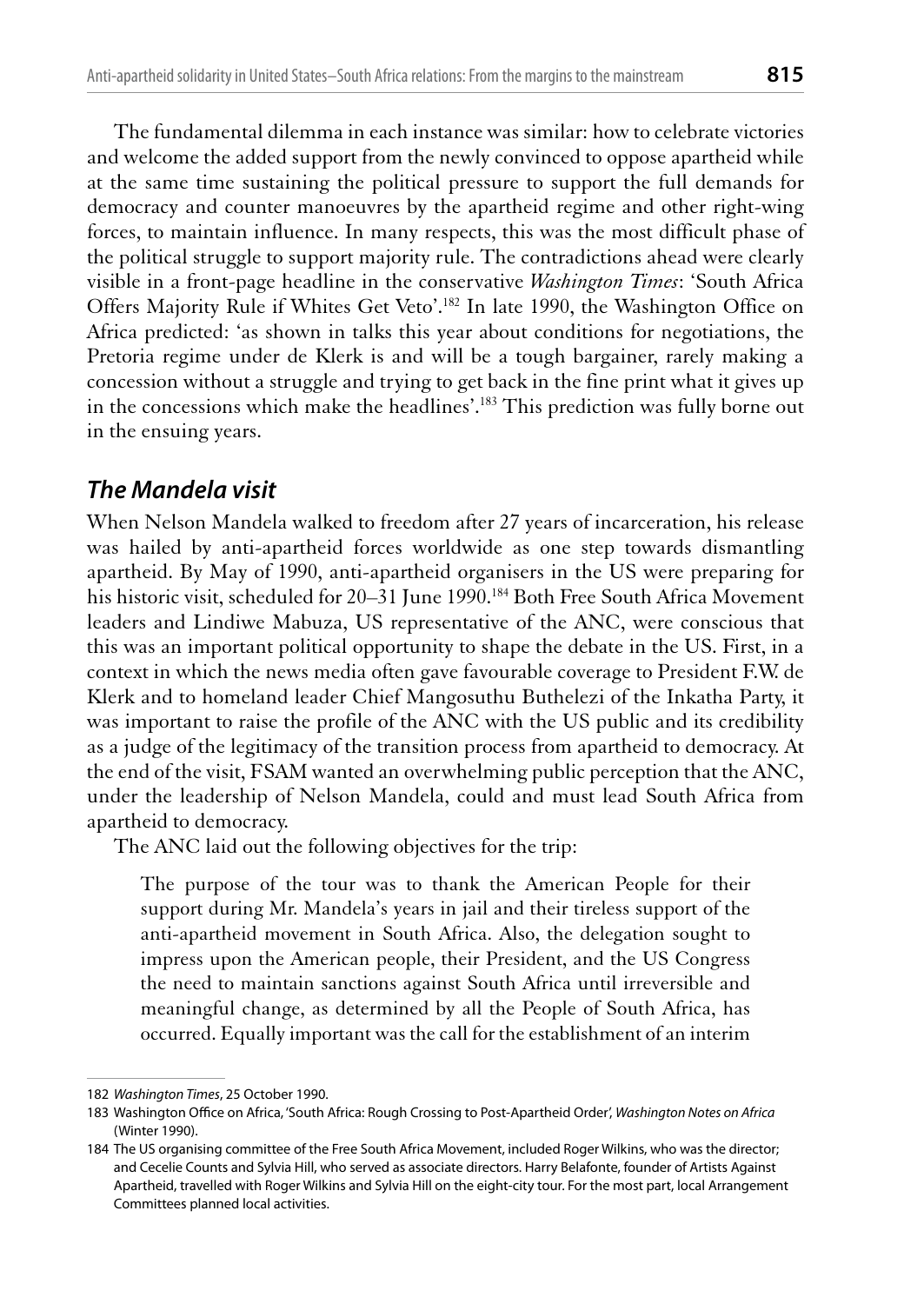government and Constituent Assembly, selected on democratic principles from South Africans of all walks of life, to draw a new Constitution.<sup>185</sup>

The visit began on 20 June in New York City, when Nelson Mandela, his wife, Winnie Madikizela-Mandela, and an 11-member delegation, including current South African president, Thabo Mbeki, arrived from Canada to begin an eight-city US tour. Before the ticker-tape parade in the heart of downtown New York, where almost half a million people cheered his presence in the USA, the delegation's 40-car motorcade was met with citizens waving support from local neighbourhoods between the airport and the home of Mayor David Dinkins. Police estimated that some 750 000 New Yorkers greeted him that first day.<sup>186</sup>

Mandela spoke at the UN, met a business delegation at the World Trade Centre, and met with artists, some of whom had been active against apartheid. On visits to neighbourhoods in Harlem and Brooklyn, he spoke to tens of thousands of supporters.<sup>187</sup> On 23 June the delegation was in Boston, where they met with antiapartheid activists and Boston political leaders. Although a bomb scare caused the cancellation of a women's tribute to Winnie Mandela, the public mass rally did take place. The protocol throughout major cities in the USA<sup>188</sup> included meetings with local anti-apartheid organisers; labour; the business sector; municipal leadership; leaders from the faith-based sector; and youth. In each city, at least one fundraiser was organised in order to raise funds for the ANC to fund its activities during the transition phase.<sup>189</sup> In Washington, Mandela made a historic speech to a joint meeting of Congress and met with President George Bush, as well as with anti-apartheid groups and supporters.<sup>190</sup> On both occasions he emphasised the call for democracy and the need to continue sanctions as a lever for change.

In his autobiography, President Mandela recalled '... to see the support and enthusiasm they gave to the anti-apartheid struggle was truly humbling'.<sup>191</sup> In a later letter, he observed: 'the memory of that visit remains indelible on my mind because it was the boldest expression of solidarity with our cause'.<sup>192</sup> Indeed, as in the case of Mandela's visits to other countries that year, the level of interest and even adulation for the South African leader were overwhelming.<sup>193</sup>

Yet the trip not only signalled a victory to celebrate; it also marked the opening of a period in which the anti-apartheid movement's capacity for mobilisation and influence

<sup>185</sup> Draft notes of planning meeting with ANC Mission to the United States.

<sup>186</sup> New York Times, 21 June, 1990.

<sup>187</sup> John Kifner, 'Mandela gets an Emotional New York City Welcome', New York Times, 21 June 1990; Don Terry, 'The Mandela Visit: In Harlem, a Name to Add to Martin and Malcolm', New York Times, 22 June 1990.

<sup>188</sup> After Boston, the delegation went to Washington, D.C.; Atlanta; a labour convention near Miami; Detroit; Los Angeles; and the Bay Area (San Francisco/Oakland/Berkeley).

<sup>189</sup> After deducting expenses for the visit, \$4.5m was donated to the Matla Trust in South Africa.

<sup>190</sup> The only other foreign leader (other than heads of state) who had addressed a joint meeting of Congress was the Polish leader Lech Walesa, chairman of Solidarity.

<sup>191</sup> Nelson. Mandela, Long Walk to Freedom (New York: Little Brown, 1994), 508.

<sup>192</sup> Letter of invitation to Sylvia Hill to visit South Africa as a member of the Democracy Now delegation, 5 September 1991. In private possession of Sylvia Hill.

<sup>193</sup> For additional references and commentary, see Rob Nixon, Homelands, Harlem and Hollywood: South African Culture and the World Beyond (New York: Routledge, 1994), 175-192.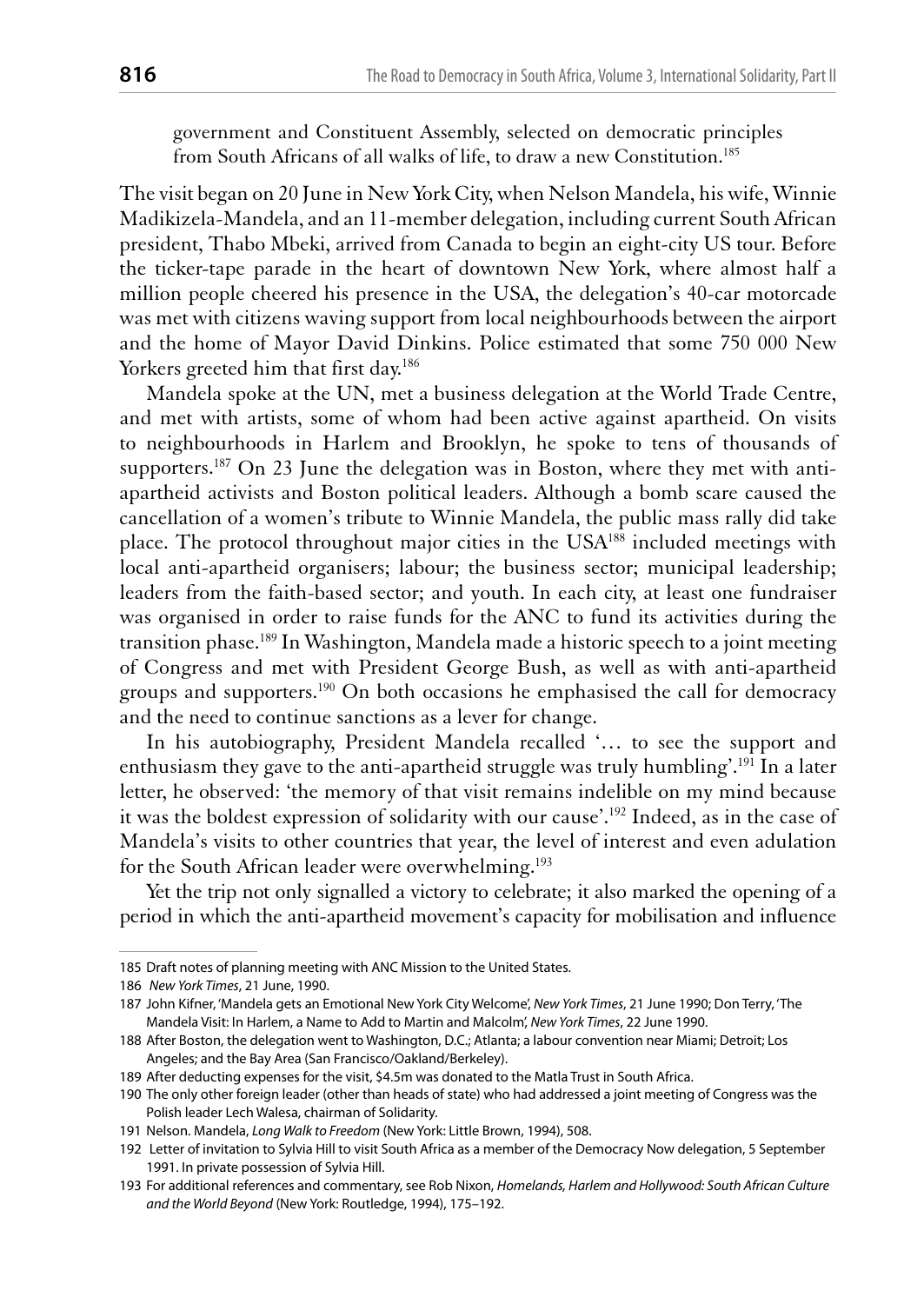was to decline. This was, in a sense, inevitable as victory approached; in South Africa itself, negotiation and compromise were on the agenda. But there were also signs of weakness apparent behind the scenes during the trip itself. Competition to be on Mandela's schedule was intense in every city visited, with newly attracted politicians, businessmen, and other public figures as well as veteran activists prominent in the mix. At times the political significance of the trip seemed overshadowed by the jockeying for a position close to the South African leader. To complicate matters, the ANC delegation itself included not only the commanding figures of Nelson and Winnie Mandela, but also some officials who made it very clear that their future agenda for the US would focus on business and government ties and would include little or no role for solidarity activists.

Activists were accustomed to dealing with South African exiles within the context of mutually understood political solidarity. As movement leadership in South Africa transitioned into a new period, preparing to assume power, new imperatives necessitated new ways of working. It was a time of confusing signals and misunderstandings. Lines of communication became increasingly frayed without the steady hand of Oliver Tambo, who had presided over the ANC's international relations from 1960 until he was disabled by a stroke in 1989, followed by his death in 1993. Nevertheless, on key issues of sanctions and opposition to efforts to undermine the transition by violence and deception, anti-apartheid groups continued to mobilise over the next four-year period.

## Maintaining the pressure of sanctions<sup>194</sup>

In his speech to the US Congress on 26 June 1990, Nelson Mandela stressed that sanctions must continue until the South African people had determined that their country was set on 'an irreversible course leading to its transformation into a united, democratic and non-racial country'.<sup>195</sup> For the anti-apartheid movement, this provided a clear mandate for the continuation of sanctions. Within the US government, the dominant view, held largely by those who had previously opposed the imposition of sanctions, was that sanctions should be lifted to reward and encourage the South African government under F.W. de Klerk to continue with negotiations.

Both proponents and opponents of lifting sanctions, however, were constrained primarily by the specific terms of the anti-apartheid legislation, which shaped the debate. Those provisions, noted former South African anti-sanctions lobbyist Les de Villiers, also decisively shaped the strategy of the De Klerk government, despite its public denials.<sup>196</sup> The relevant provisions of the act state that it:

[t]erminates the sanctions contained in title III of this Act and certain sanctions contained in title V of this Act if South Africa: (1) releases political prisoners and Nelson Mandela from prison; (2) repeals the state of emergency and releases all detainees held under such state of emergency;

<sup>194</sup> On the debate see Schraeder, United States Foreign Policy toward Africa, 236-243.

<sup>195</sup> Address to the Joint Session of the Houses of Congress of the USA, 26 June 1990: available at http://www.anc.org. za/ancdocs/history/mandela.

<sup>196</sup> de Villiers, The US Sanctions Campaign against South Africa, particularly 175-208.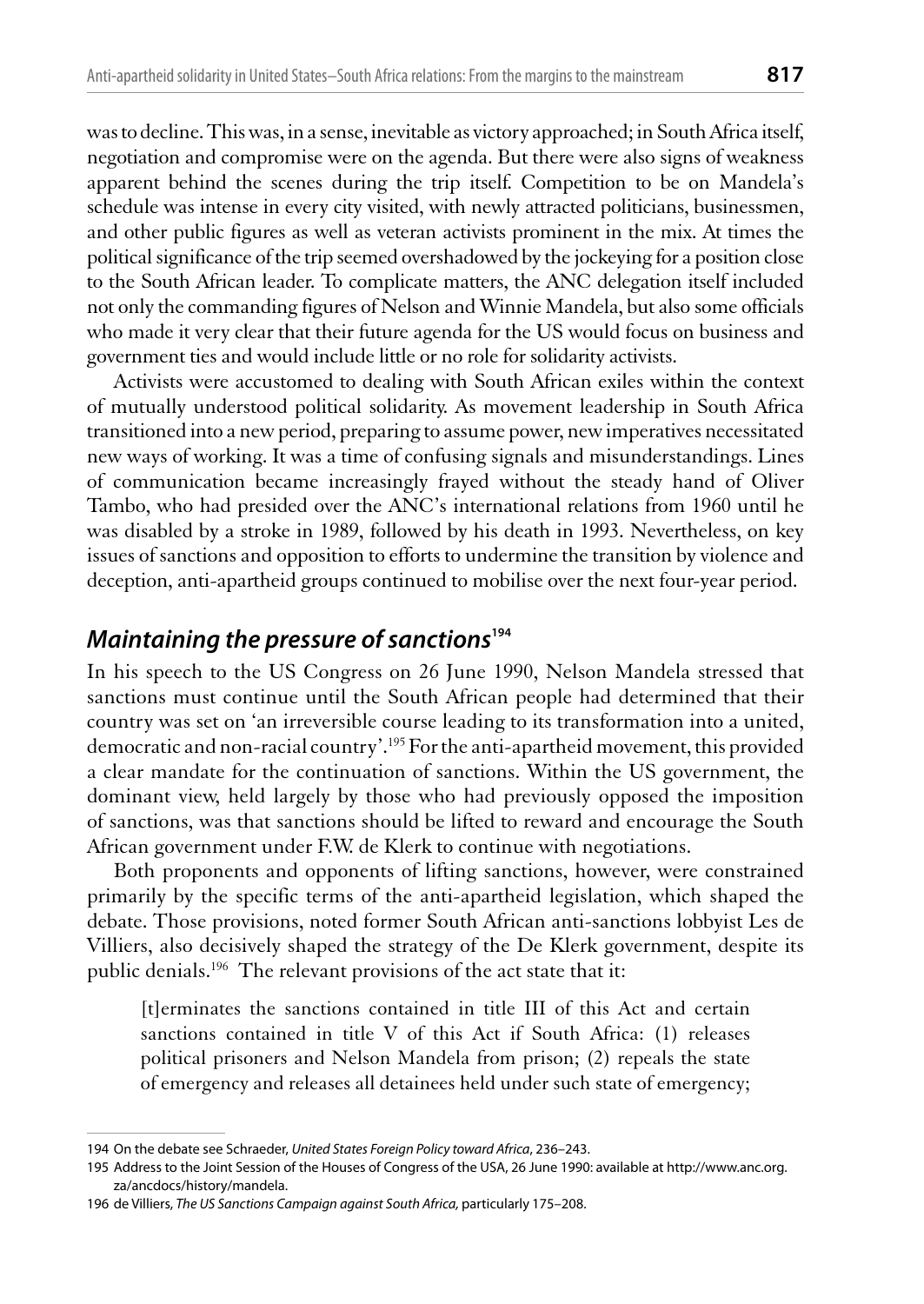(3) urbans political parties and permits political freedom for all races; (4) repeals the Group Areas Act and the Population Registration Act and institutes no other measures with the same purposes; and (5) agrees to enter into good faith negotiations with truly representative members of the black majority without preconditions.

Authorizes the President, unless the Congress enacts a joint resolution of disapproval, to suspend or modify such sanctions after the President determines and reports to the Speaker of the House and the chair of the Senate Foreign Relations committee that South Africa has: (1) released Nelson Mandela and other political prisoners; (2) taken three of the four actions listed in phrases  $(2)$  through  $(5)$  in the preceding paragraph; and  $(3)$  made substantial progress toward dismantling apartheid and establishing a nonracial democracy.<sup>197</sup>

While the Bush administration and the mainstream media were inclined to give De Klerk the benefit of the doubt in determining compliance with these conditions, the anti-apartheid movement, following the lead of the ANC, stressed the need for full compliance with both the letter and the spirit of the law. In particular the movement pointed to the failure to release all political prisoners and to doubts about the good faith of the government in negotiations that were delayed and punctuated by violence, much of it covertly instigated by government agents.

The ANC did not formally declare the transition process 'irreversible' and call for the lifting of international sanctions until November 1993, but the Bush administration lifted sanctions, with congressional approval, in July 1991 despite the opposition of anti-apartheid and civil rights organisations. The *Washington Post* headline read, 'Citing South Africa's "Transformation", Bush Ends Most Sanctions'. President Bush spoke of a 'profound transformation' under the leadership of De Klerk, adding that 'much remains to be done, let's be very clear on that point, but I've been impressed with the commitment by President de Klerk, by Nelson Mandela, and by Chief Buthelezi'.<sup>198</sup> Despite opposition from anti-apartheid groups and their allies in Congress, it was clear that the Bush decision reflected the dominant view in the Washington establishment. In a commentary by Randall Robinson of TransAfrica in Newsweek, the headline read 'We Lost – and de Klerk Won'.<sup>199</sup>

As the Washington Office on Africa noted in a review of the Bush years, the administration had

disregarded evidence that de Klerk was not negotiating in good faith, but was stalling on a rapid transition to democratic rule. The most significant evidence of bad faith was de Klerk's failure to control or to disassociate himself from the campaign of covert violence in which elements of his security forces were implicated.<sup>200</sup>

<sup>197</sup> Comprehensive Anti-Apartheid Act of 1986, H.R. 4868, Title III.

<sup>198</sup> A. Devroy and H. Dewar, 'Citing S. Africa's "Transformation" Bush Ends Most Sanctions', Washington Post, 11 July 1991. 199 Newsweek, 29 July 1991.

<sup>200</sup> Washington Notes on Africa, 19, 1 (Winter 1993).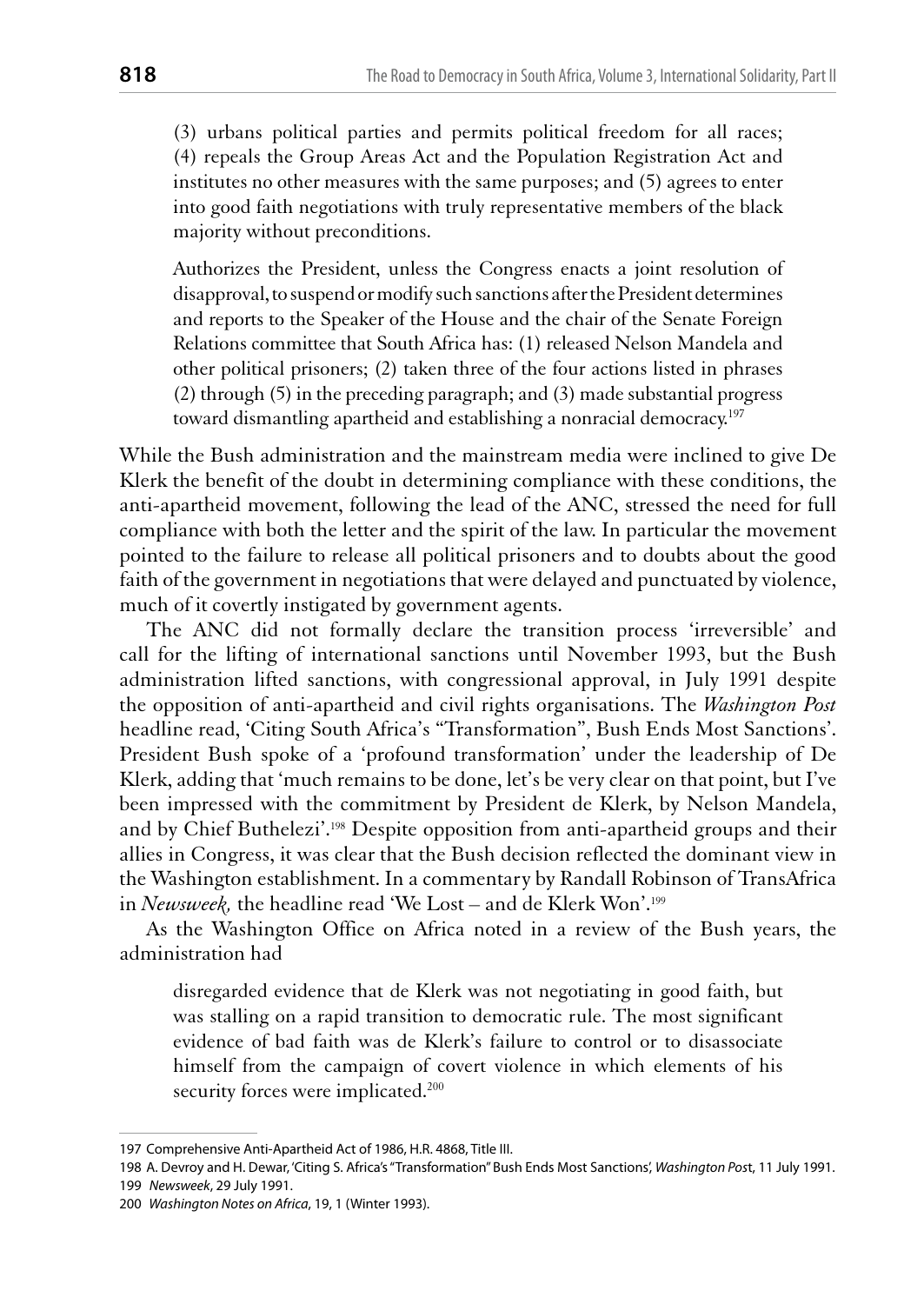Despite this signal from the national government, however, the boost to South African economic confidence was less than expected. 'People's sanctions' remained in effect, with anti-apartheid measures in place in 30 US states, more than 100 cities and other local governments, some 100 universities, and more than 160 pension funds. Private business continued a 'wait and see' stance on investment in South Africa. Mayor David Dinkins of New York spoke for most local governments when he pledged not to let up on sanctions until Nelson Mandela gave the word.

In September 1993, in an address to the UN, Nelson Mandela officially called for the lifting of all sanctions except the arms embargo against South Africa. The Clinton administration and Congress responded with the repeal of remaining sanctions in US national laws, and the UN officially called off economic sanctions. The focus of Mandela's 1993 trip to the United States was more on increased trade, investment, and other support for the new South Africa than on continued pressure on De Klerk. In December, Mandela and De Klerk jointly received the Nobel Peace Prize in Oslo, Norway.

## Exposing violence and supporting the elections

Understanding the complex process under way in South Africa during the transition years was not easy inside South Africa, much less from an ocean away with images most commonly filtered by the biases of the mainstream news media. From 1988 to 1991, the independent television series called South Africa Now, directed by longtime anti-apartheid activist and media producer Danny Schechter, worked with South African journalists to portray a more nuanced picture. Although Schechter was an experienced producer who had worked at CNN and ABC, the series ran only on public television stations, and was always short of funds. In 1990 it was attacked from the right as producing 'ANC propaganda', after reporting on 'third force' violence in South Africa; the programme closed for lack of funding in 1991.<sup>201</sup>

The fate of South Africa Now, which won media awards, but was unable to sustain itself financially beyond 1991 or reach audiences comparable with those of the major networks, illustrates the obstacles faced by the anti-apartheid movement in these transition years. Both US government and media, despite the new-found respect for the ANC and even adulation for Nelson Mandela, were still more comfortable with the reform agenda and perspective presented by the De Klerk administration. Inside South Africa, according to the account by then US ambassador, Princeton Lyman, US officials were acutely aware of the threat to the process from Chief Buthelezi's Inkatha and far-right forces within the South African security establishment.<sup>202</sup> Their strategy, however, was to maintain a balance of incentives and pressures to draw these forces into the process, and to encourage 'moderation' on all sides, rather than to bring the roots of the covert violence to public attention. In Washington, officials were studiously noncommittal in identifying those responsible for violence, while the media most often perpetuated the myths of spontaneous 'black-on-black' confrontation.

<sup>201</sup> Danny Schechter, News Dissector (New York: Akashic Books, 2001), 212-213.

<sup>202</sup> See Lyman, Partner to History, 127-212.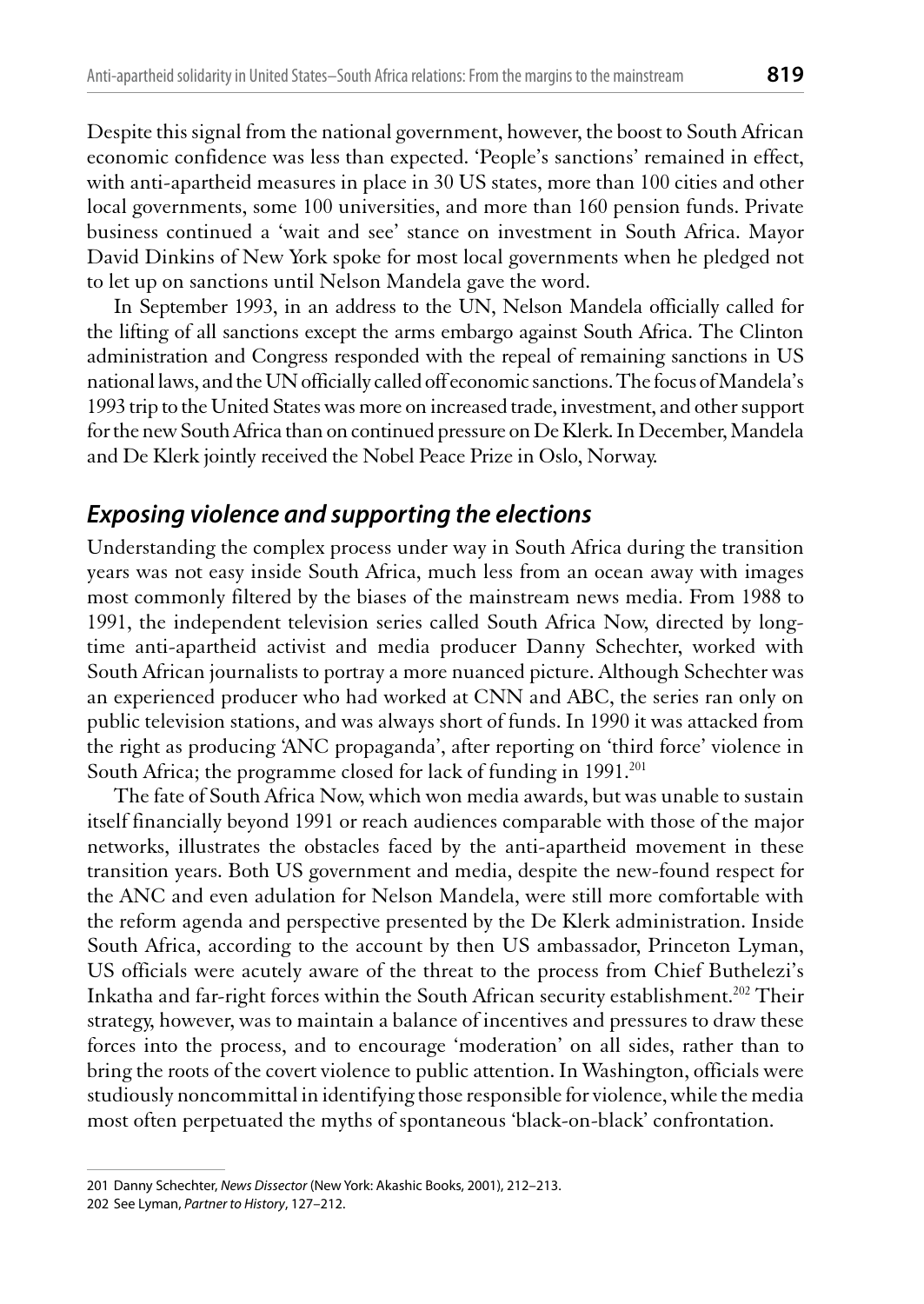Within their own networks, US anti-apartheid groups disseminated the substantial documentation uncovered by South African and international researchers on the covert involvement of the South African regime in violence and the alliance between these covert forces and Inkatha.<sup>203</sup> Compared with earlier periods, opportunities multiplied to obtain direct information from South Africa and to work with South African counterparts. But it was far more difficult to communicate the complex realities of negotiations and covert violence than it had been to win support for the clear anti-apartheid message.

Within the limitations of reduced funding and the high travel costs for visiting South Africa, however, the new period offered a long-awaited opportunity for many activists to see for themselves the country that had been the cause for years or decades. Some were able to find ways to stay and work in South Africa, such as activists from the Washington Office on Africa and the American Committee on Africa who worked with the South African Council of Churches and related groups. Particularly in the more sympathetic political context of the Clinton administration after January 1993, some found employment in USAID or foundation-funded projects in South Africa. Local activist groups, such as in the Bay Area and Boston, began to explore contacts that would later develop into sister-city programmes.

One key trip, called the Democracy Now tour, was organised at the invitation of Nelson Mandela from 19 to 23 October 1991. Consisting of 33 African-American activists led by Randall Robinson of TransAfrica, it was intended to provide first-hand knowledge of South Africa for a group that had had no such previous opportunity, despite their personal knowledge of the US counterpart institutions of Jim Crow.<sup>204</sup> Among the participants were Arthur Ashe, who had served as co-chair of Artists and Athletes against Apartheid; musician Quincy Jones; Congresswoman Maxine Waters from California; William Lucy of the Coalition of Black Trade Unionists and secretary treasurer of American Federation of County and Municipal Workers; Dorothy Height, president of the National Council of Negro Women; Sylvia Hill of SASP; as well as other representatives from the labour, church and business sectors. They were able to confirm, as Nelson Mandela observed in his letter of invitation, that 'the repeal of several apartheid laws has had no visible effect on the lives of the black majority. As Africans we are still denied the voting rights which would allow us to shape our own destiny as free people.<sup>205</sup> At the press conference concluding the visit, Randall Robinson stressed the need for the United States to take a stronger stand to curb the violence and advance the transition to democracy. 'I am left with the impression that our nation has watched as a casual bystander', he commented, 'we have used little, if any, of our considerable

<sup>203</sup> Some examples are Mzala, Gatsha Buthelezi: Chief with a Double Agenda (London: Zed Books, 1988); Amnesty International, South Africa: State of Fear, Security Force Complicity in Torture and Political Killings, 1990-1992 (New York: Amnesty International, 1992); Washington Office on Africa, 'Inkatha: Threat to South African Peace Process', Washington Notes on Africa (Summer/Fall 1990); Africa Fund, 'Gatsha-Gate' Payoff Scandal: Apartheid Government's Covert War Against COSATU Exposed (New York: Africa Fund, 1991). See also Stephen Ellis, 'The Historical Significance of South Africa's Third Force', Journal of Southern African Studies, 24, 2 (June 1998), 261-299.

<sup>204</sup> Invitation letter from Nelson Mandela to Sylvia Hill. 5 September 1991.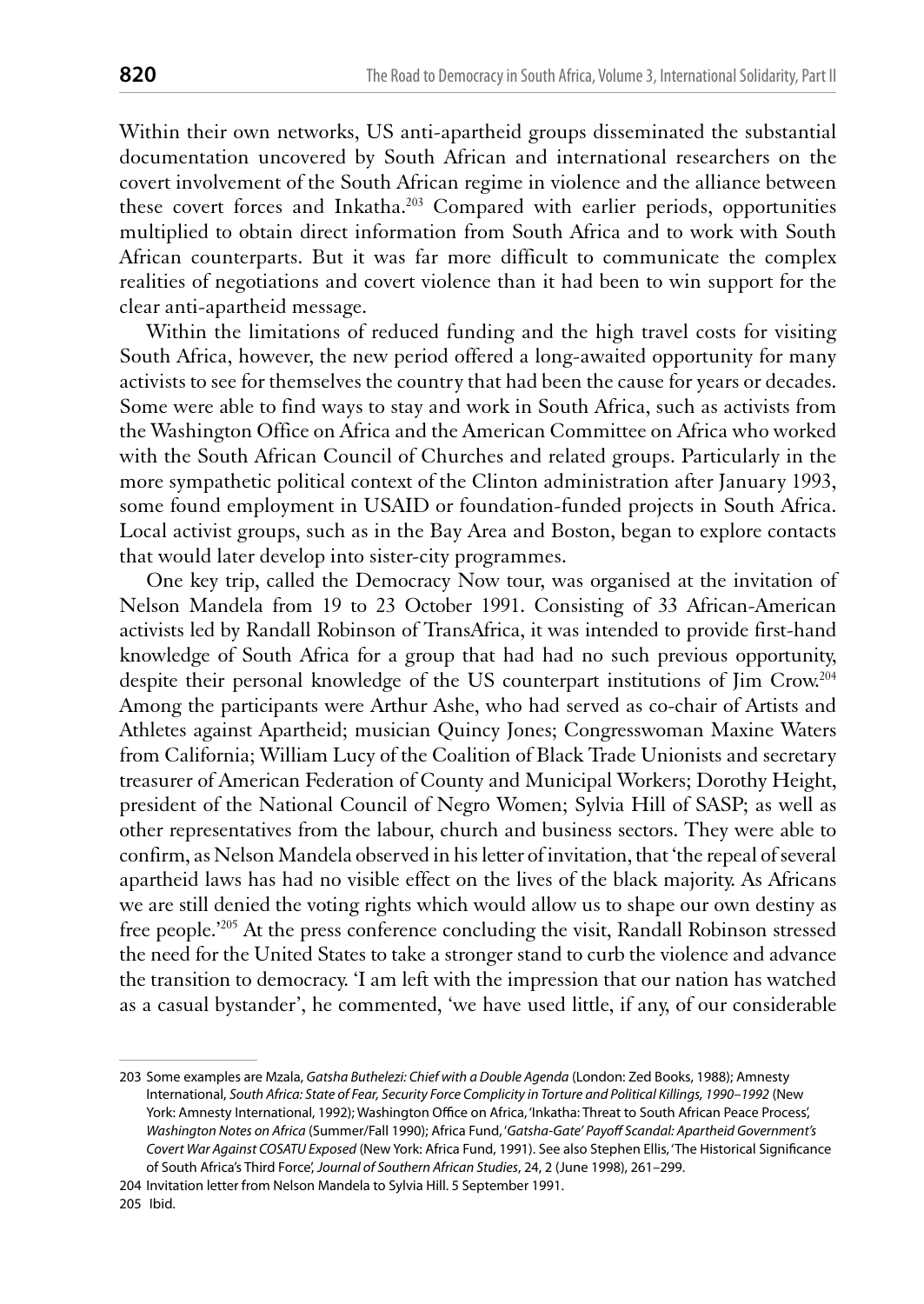leverage'.<sup>206</sup> The group returned armed with first-hand knowledge and insights that were used to continue to mobilise public support for the ANC to assume state power.

Among US anti-apartheid groups, the one with the greatest capacity to have a direct impact in this transition period was the Lawyers' Committee for Civil Rights under Law led by Gay McDougall, an African American who had close ties with ANC leaders dating back to the 1970s, when both had been close observers of the Lancaster House negotiations leading to the independence of Zimbabwe. The organisation's work in supporting political prisoners had given it a wide range of contacts and credibility inside South Africa, both in the progressive legal community and with the liberation movement. And its legal expertise and reputation in the US legal community gave it credibility with the US government as well. Between 1990 and 1994, McDougall spent as much as half of each year in South Africa. And at the request of the ANC Legal and Constitutional Affairs Committee she set up a system by which they could request legal research backup for the negotiations, posing questions that the Lawyers' Committee would pass on to volunteer teams of top legal researchers for quick-turn-around reports to inform the negotiating team.<sup>207</sup> The project also organised consultations bringing specialists on constitutional issues from countries around the world. It became, in McDougall's words, 'a key resource in the negotiations process helping to facilitate the anti-apartheid alliances' examination of all of their options prior to agreeing to settlement terms'.<sup>208</sup>

In 1993, with the incoming Clinton administration, the political climate for US-ANC contacts further improved. In May 1993, the White House sent a highlevel delegation to the funeral of Oliver Tambo, headed by the secretary of health and human services, Donna Shalala, and including prominent African-American and anti-apartheid leaders such as Jesse Jackson, Randall Robinson, William Lucy, Maxine Waters, and Maya Angelou. Shalala concluded her address at the service with a cry of Amandla!'209 The high-level delegation, US ambassador Princeton Lyman later commented, 'symbolised American recognition that the ANC was in fact a government-in-waiting'. $210$ 

The ANC also called for continued engagement by anti-apartheid forces. On 10 July 1993 Nelson Mandela delivered a speech to the National Association of Coloured People (NAACP) convention in Indianapolis, Indiana.<sup>211</sup> He traced the historical relationship between the NAACP and the ANC as well as the necessity for the upcoming elections in South Africa to be free and fair. Recalling the civil rights struggle waged to assure the right to vote in the US, Mandela emphasised the need for activists to share their experiences in the difficult tasks of 'voter identification, voter education, and voter mobilization'. He also cautioned the group that the task

<sup>206</sup> David B. Ottaway, 'US Activists Press Anti-Apartheid Fight', Washington Post, 23 October 1991.

<sup>207</sup> Interview with Gay McDougall by Adwoa Dunn-Mouton, 20 July 2005.

<sup>208</sup> Cited in 'The International Link: Connecting the Struggles', Crossroads (April 1985), 16.

<sup>209</sup> Lyman, Partner to History, 85.

<sup>210</sup> Ibid., 86.

<sup>211</sup> Nelson Mandela, 'New Tasks on Our Common Agenda', in Nelson Mandela Speaks (New York: Pathfinder, 1993),  $261 - 268$